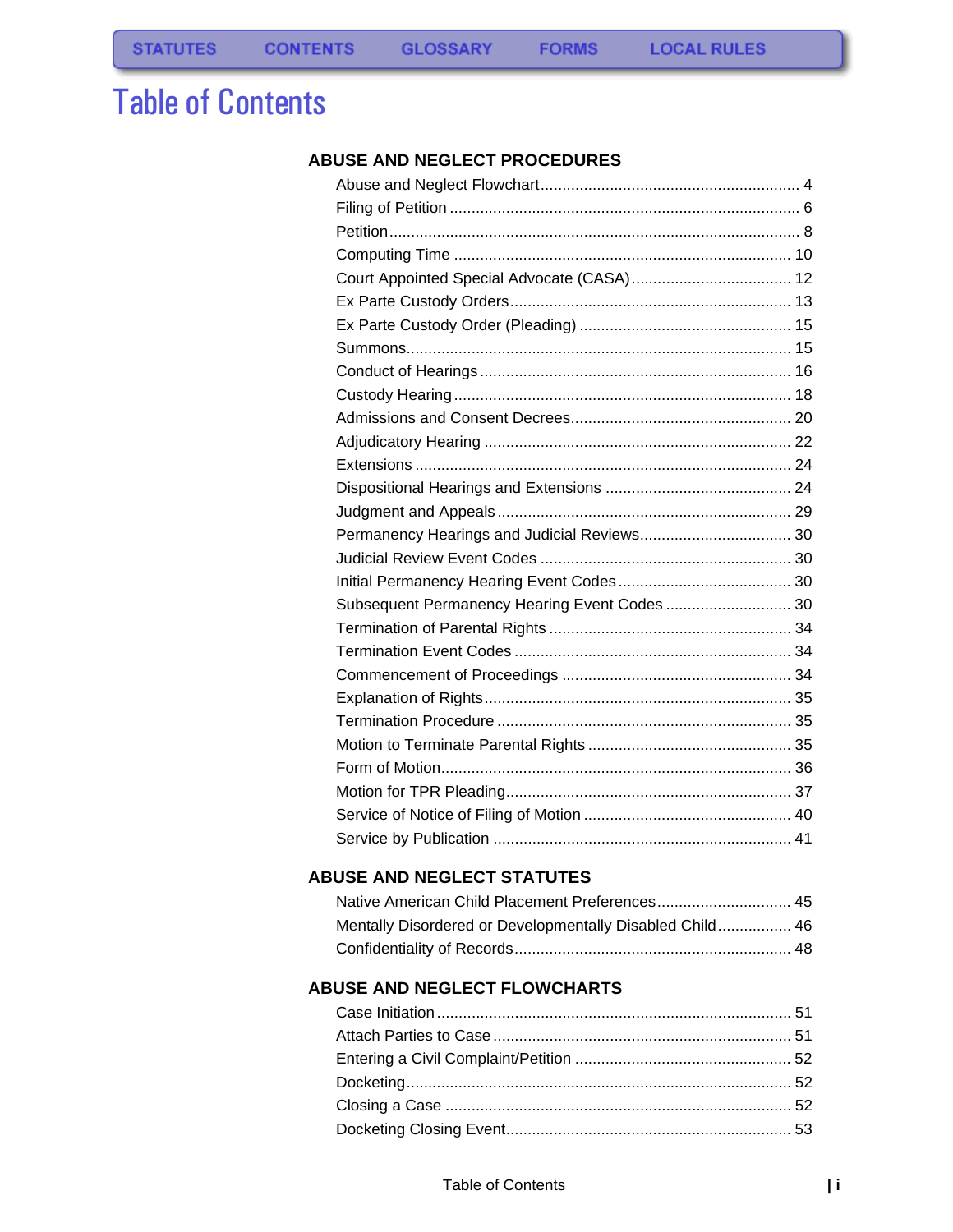### ABUSE AND NEGLECT FACTS™ PROCEDURES

### **FORMS**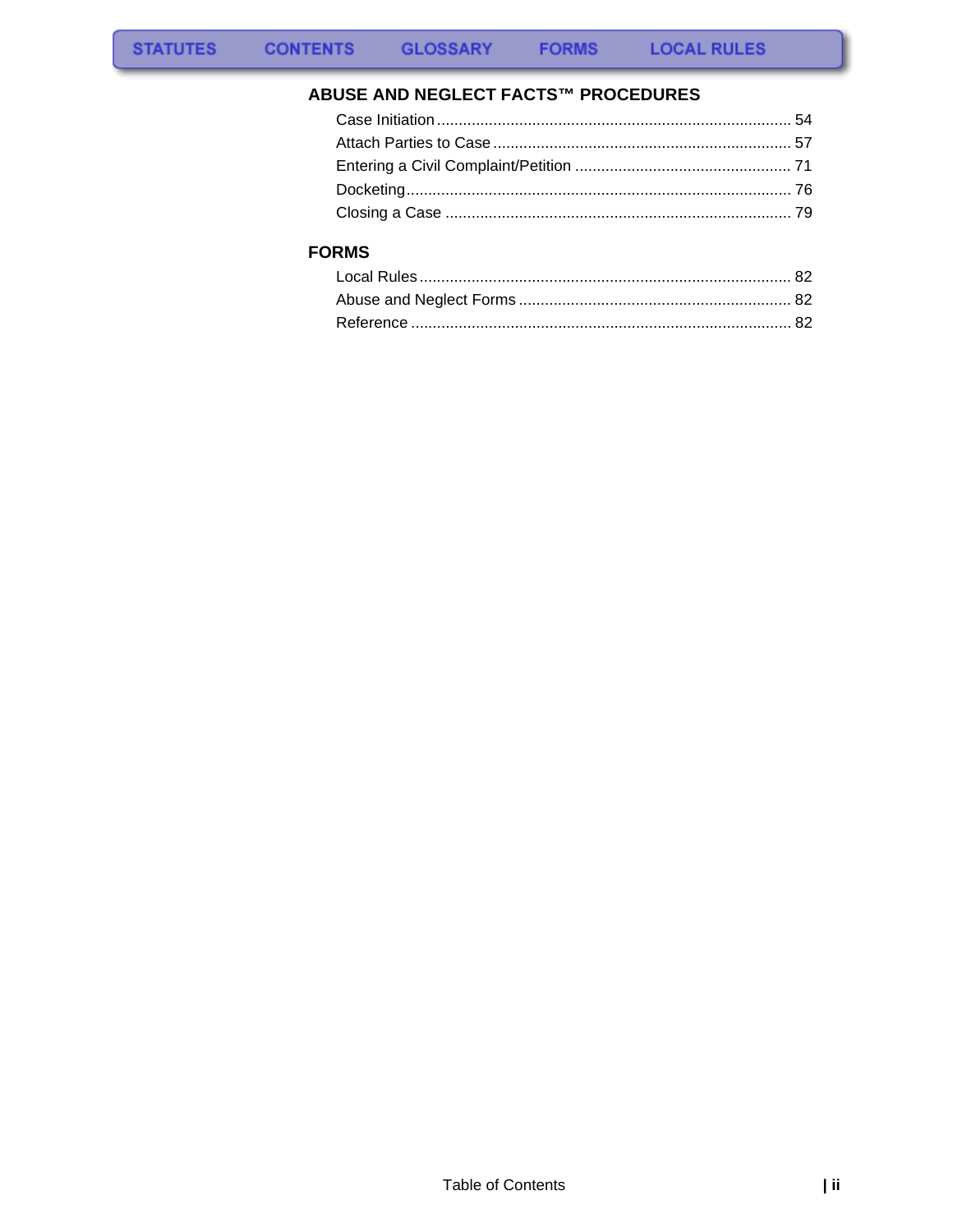# <span id="page-2-0"></span>Chapter 1: Abuse and Neglect Procedures

♣ ↔ ↔

# In this Chapter:

In this chapter, you will find the clerical procedures for Abuse and Neglect cases.

# **Definitions**

### **NMSA 1978§32A-4-2**

|                                                                                                                                                                 | As used in the Abuse and Neglect Act:                                                                                                                                  |                                                                                                                                       |  |  |
|-----------------------------------------------------------------------------------------------------------------------------------------------------------------|------------------------------------------------------------------------------------------------------------------------------------------------------------------------|---------------------------------------------------------------------------------------------------------------------------------------|--|--|
|                                                                                                                                                                 | abandonment<br>includes instances when the parent, without justifiable cause:                                                                                          |                                                                                                                                       |  |  |
| $\bullet$                                                                                                                                                       |                                                                                                                                                                        | Left the child without provision for the child's identification for a<br>period of fourteen days; or                                  |  |  |
| $\bullet$                                                                                                                                                       | period of:                                                                                                                                                             | Left the child with others, including the other parent or an agency,<br>without provision for support and without communication for a |  |  |
|                                                                                                                                                                 |                                                                                                                                                                        | Three months if the child was under six years of age at the<br>commencement of the three-month period; or                             |  |  |
|                                                                                                                                                                 | $\sim$                                                                                                                                                                 | Six months if the child was over six years of age at the<br>commencement of the six-month period;                                     |  |  |
| abused child                                                                                                                                                    | means a child:                                                                                                                                                         |                                                                                                                                       |  |  |
| Who has suffered or who is at risk of suffering serious harm<br>$\bullet$<br>because of the action or inaction of the child's parent, guardian or<br>custodian; |                                                                                                                                                                        |                                                                                                                                       |  |  |
| Who has suffered physical abuse, emotional abuse or<br>$\bullet$<br>psychological abuse inflicted or caused by the child's parent,<br>guardian or custodian;    |                                                                                                                                                                        |                                                                                                                                       |  |  |
| $\bullet$                                                                                                                                                       | Who has suffered sexual abuse or sexual exploitation inflicted by<br>the child's parent, guardian or custodian;                                                        |                                                                                                                                       |  |  |
| $\bullet$                                                                                                                                                       | Whose parent, guardian or custodian has knowingly, intentionally<br>or negligently placed the child in a situation that may endanger the<br>child's life or health; or |                                                                                                                                       |  |  |
| $\bullet$                                                                                                                                                       | child;                                                                                                                                                                 | Whose parent, guardian or custodian has knowingly or<br>intentionally tortured, cruelly confined or cruelly punished the              |  |  |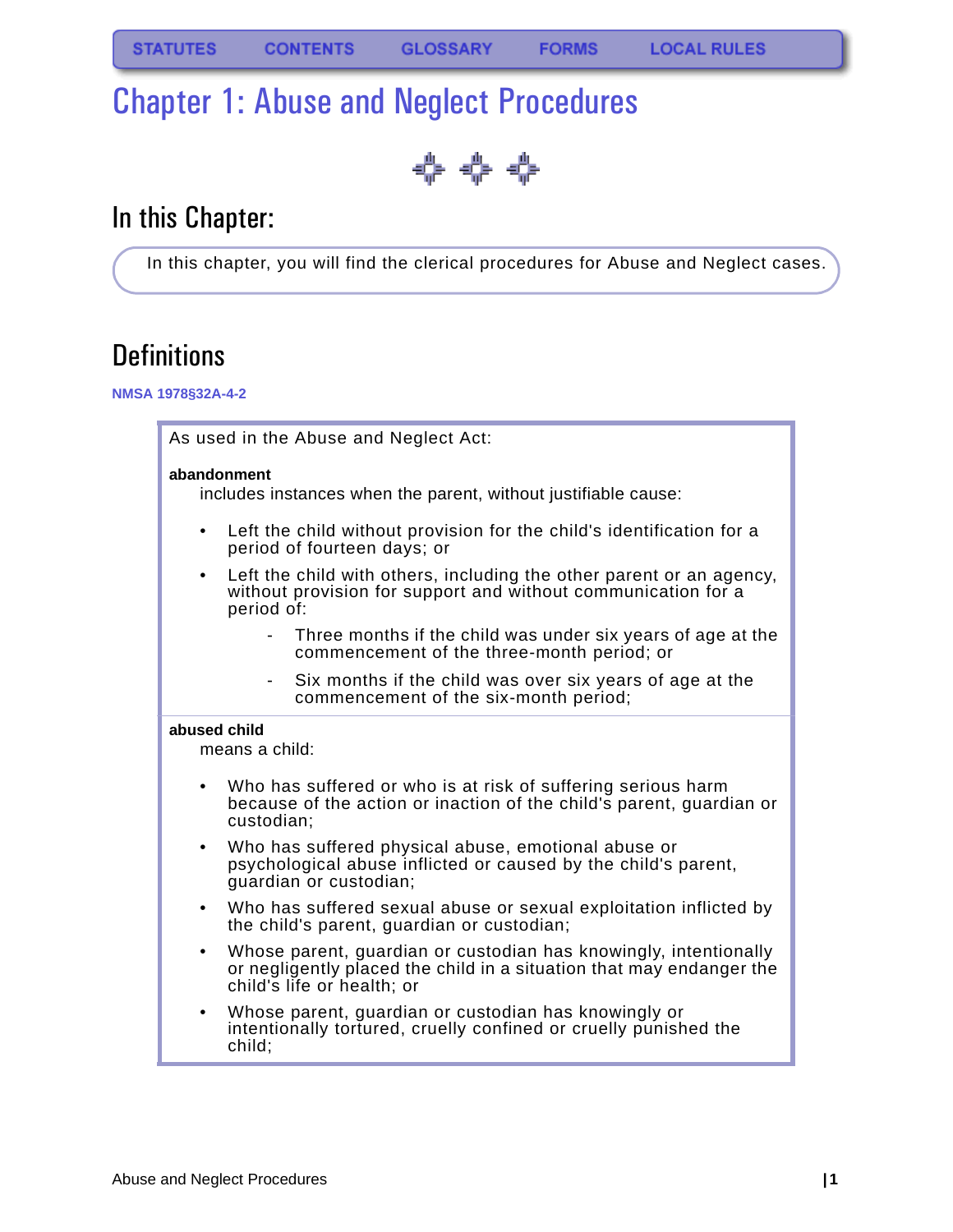#### **aggravated circumstances**

include those circumstances in which the parent, guardian or custodian has:

- Attempted, conspired to cause or caused great bodily harm to the child or great bodily harm or death to the child's sibling;
- Attempted, conspired to cause or caused great bodily harm or death to another parent, guardian or custodian of the child;
- Attempted, conspired to subject or has subjected the child to torture, chronic abuse or sexual abuse; or
- Had his parental rights over a sibling of the child terminated involuntarily;

#### **great bodily harm**

Means an injury to a person that creates a high probability of death, that causes serious disfigurement or that results in permanent or protracted loss or impairment of the function of any member or organ of the body;

#### **neglected child means a child:**

- Who has been abandoned by the child's parent, guardian or custodian;
- Who is without proper parental care and control or subsistence, education, medical or other care or control necessary for the child's well-being because of the faults or habits of the child's parent, guardian or custodian or the failure or refusal of the parent, guardian or custodian, when able to do so, to provide them;
- Who has been physically or sexually abused, when the child's parent, guardian or custodian knew or should have known of the abuse and failed to take reasonable steps to protect the child from further harm;
- Whose parent, guardian or custodian is unable to discharge his responsibilities to and for the child because of incarceration, hospitalization or physical or mental disorder or incapacity; or
- Who has been placed for care or adoption in violation of the law; provided that nothing in the Children's Code shall be construed to imply that a child who is being provided with treatment by spiritual means alone through prayer, in accordance with the tenets and practices of a recognized church or religious denomination, by a duly accredited practitioner thereof is for that reason alone a neglected child within the meaning of the Children's Code; and further provided that no child shall be denied the protection afforded to all children under the Children's Code;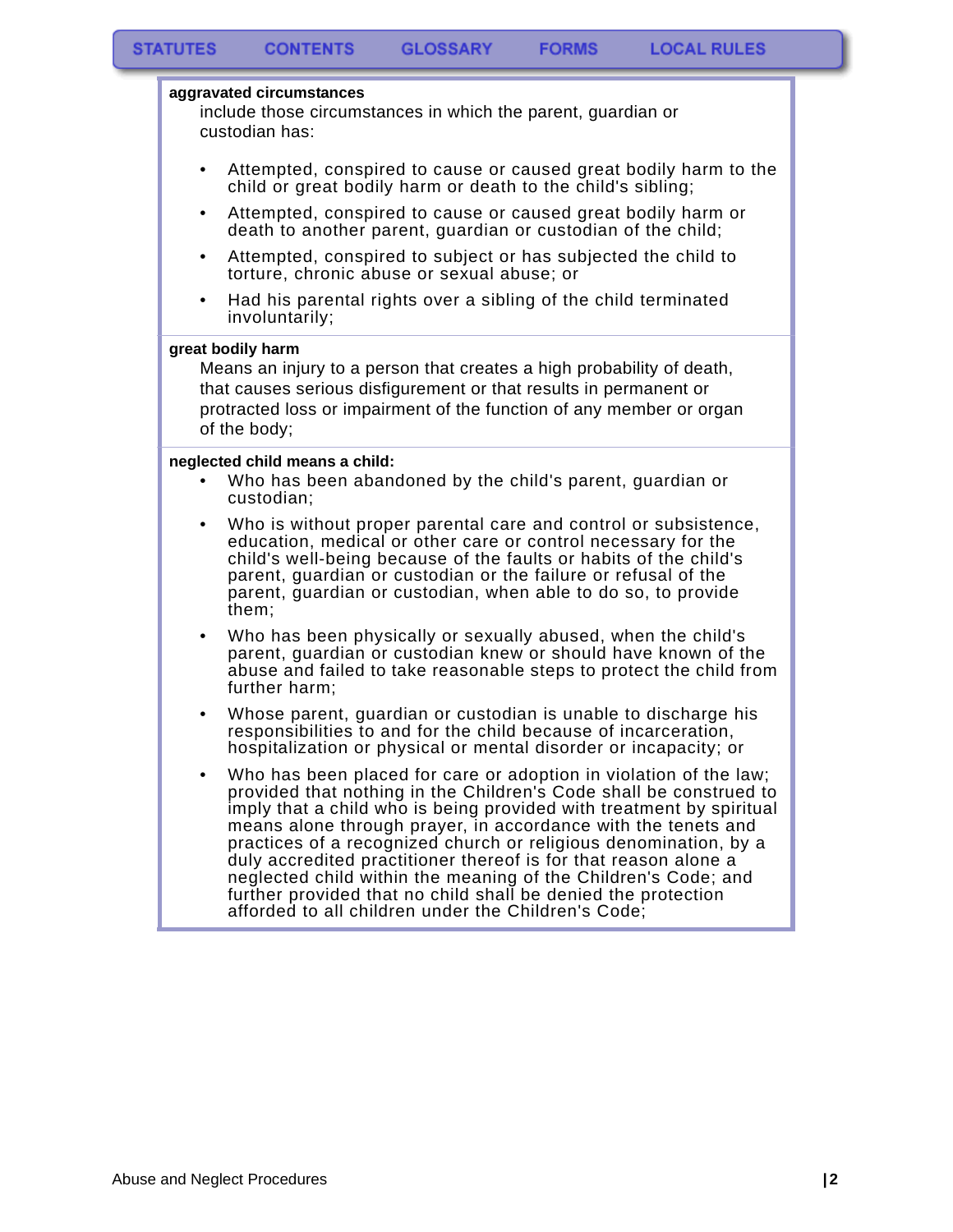| physical abuse<br>or death and:                        | Includes but is not limited to any case in which the child exhibits<br>evidence of skin bruising, bleeding, malnutrition, failure to thrive,<br>burns, fracture of any bone, subdural hematoma, soft tissue swelling |
|--------------------------------------------------------|----------------------------------------------------------------------------------------------------------------------------------------------------------------------------------------------------------------------|
| ٠<br>death:                                            | There is not a justifiable explanation for the condition or                                                                                                                                                          |
| ٠                                                      | The explanation given for the condition is at variance with the<br>degree or nature of the condition;                                                                                                                |
| ٠                                                      | The explanation given for the death is at variance with the<br>nature of the death; or                                                                                                                               |
| $\bullet$                                              | Circumstances indicate that the condition or death may not be<br>the product of an accidental occurrence;                                                                                                            |
| sexual abuse                                           | Includes but is not limited to criminal sexual contact, incest or criminal<br>sexual penetration, as those acts are defined by state law; and                                                                        |
| sexual exploitation<br>Includes but is not limited to: |                                                                                                                                                                                                                      |
| prostitution;                                          | Allowing, permitting or encouraging a child to engage in                                                                                                                                                             |
|                                                        | Allowing, permitting, encouraging or engaging a child in<br>obscene or pornographic photographing; or                                                                                                                |
|                                                        | Filming or depicting a child for obscene or pornographic<br>commercial purposes, as those acts are defined by state law.                                                                                             |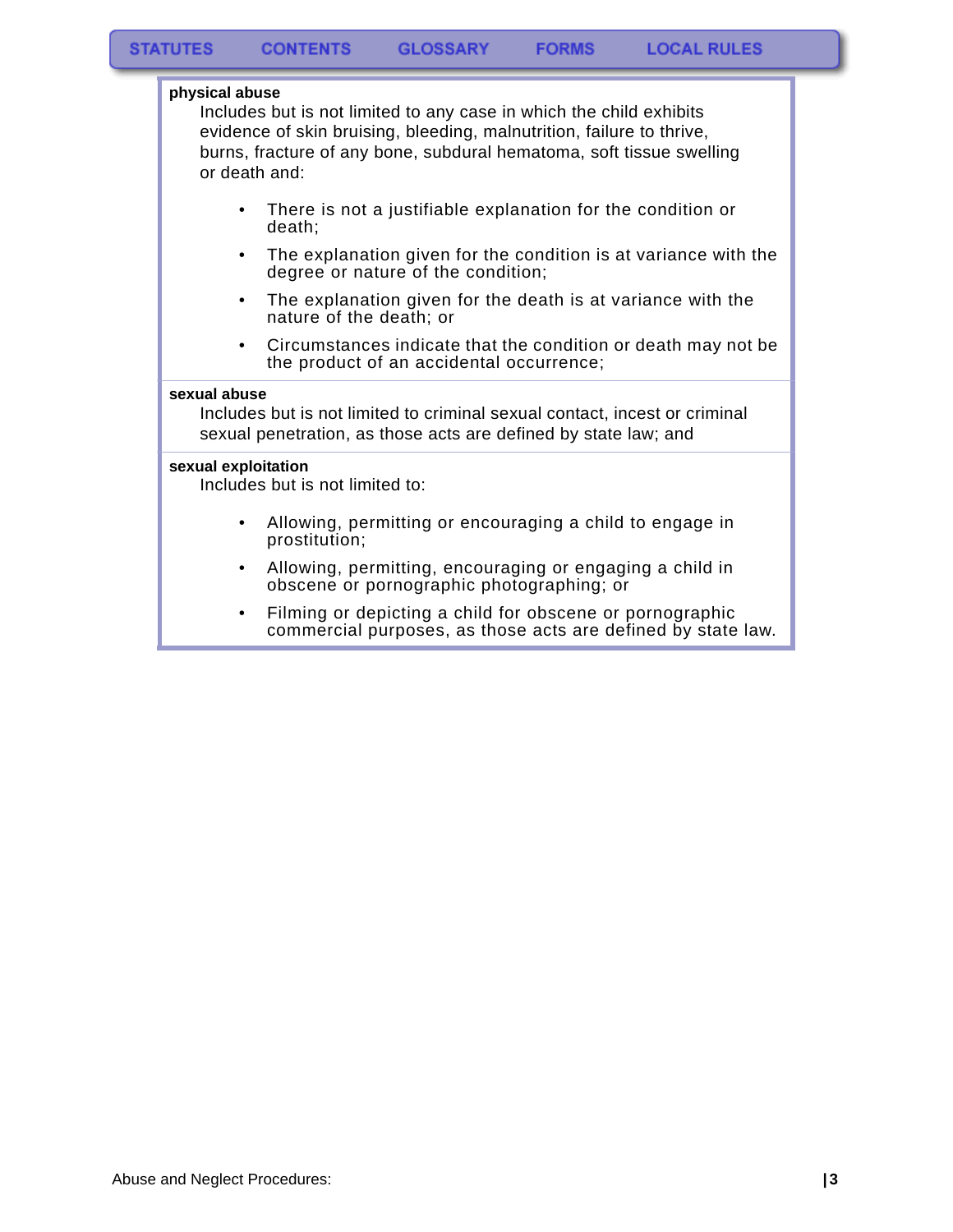**STATUTES** 

**FORMS** 

## <span id="page-5-0"></span>Section 1-1: Abuse and Neglect Flowchart

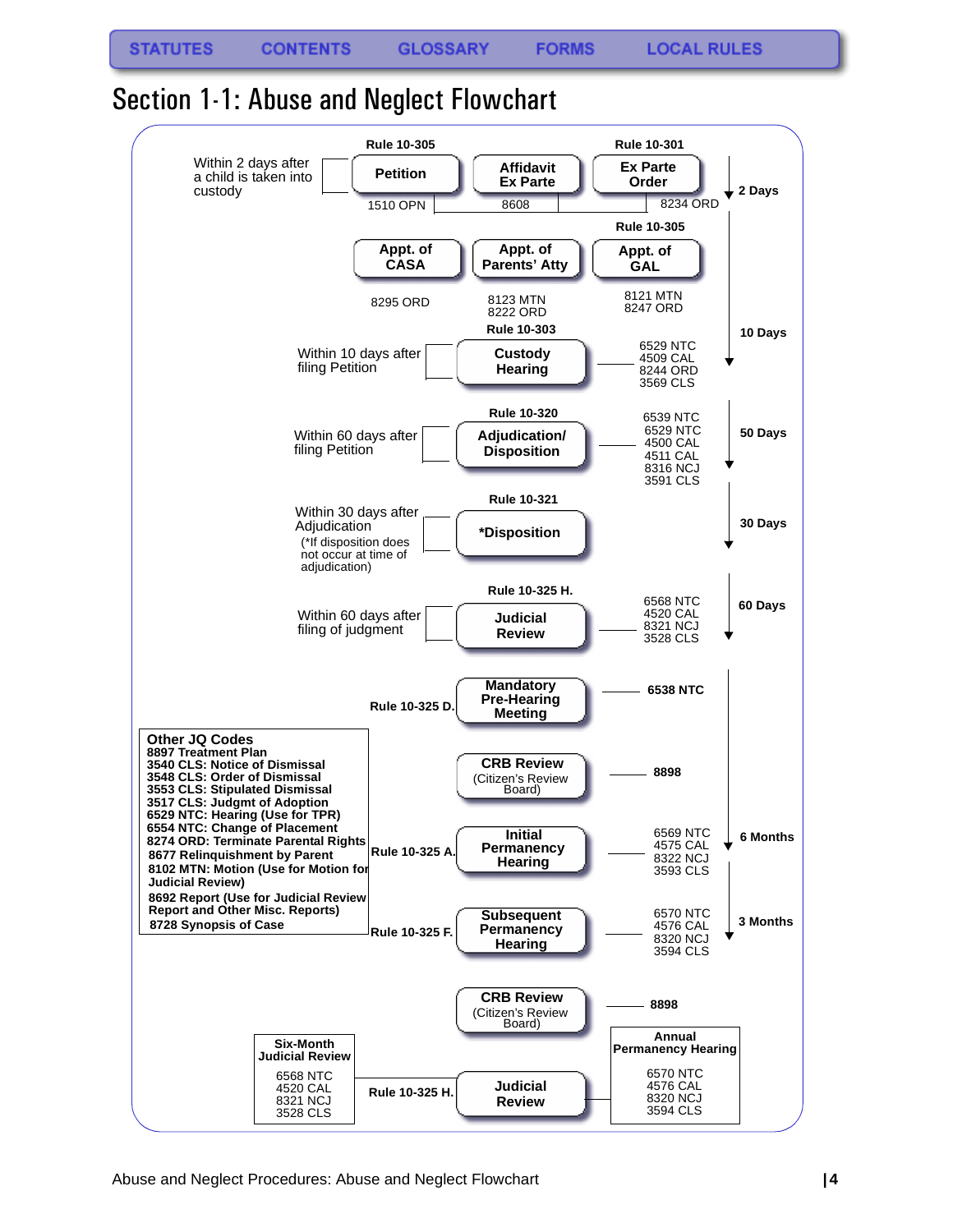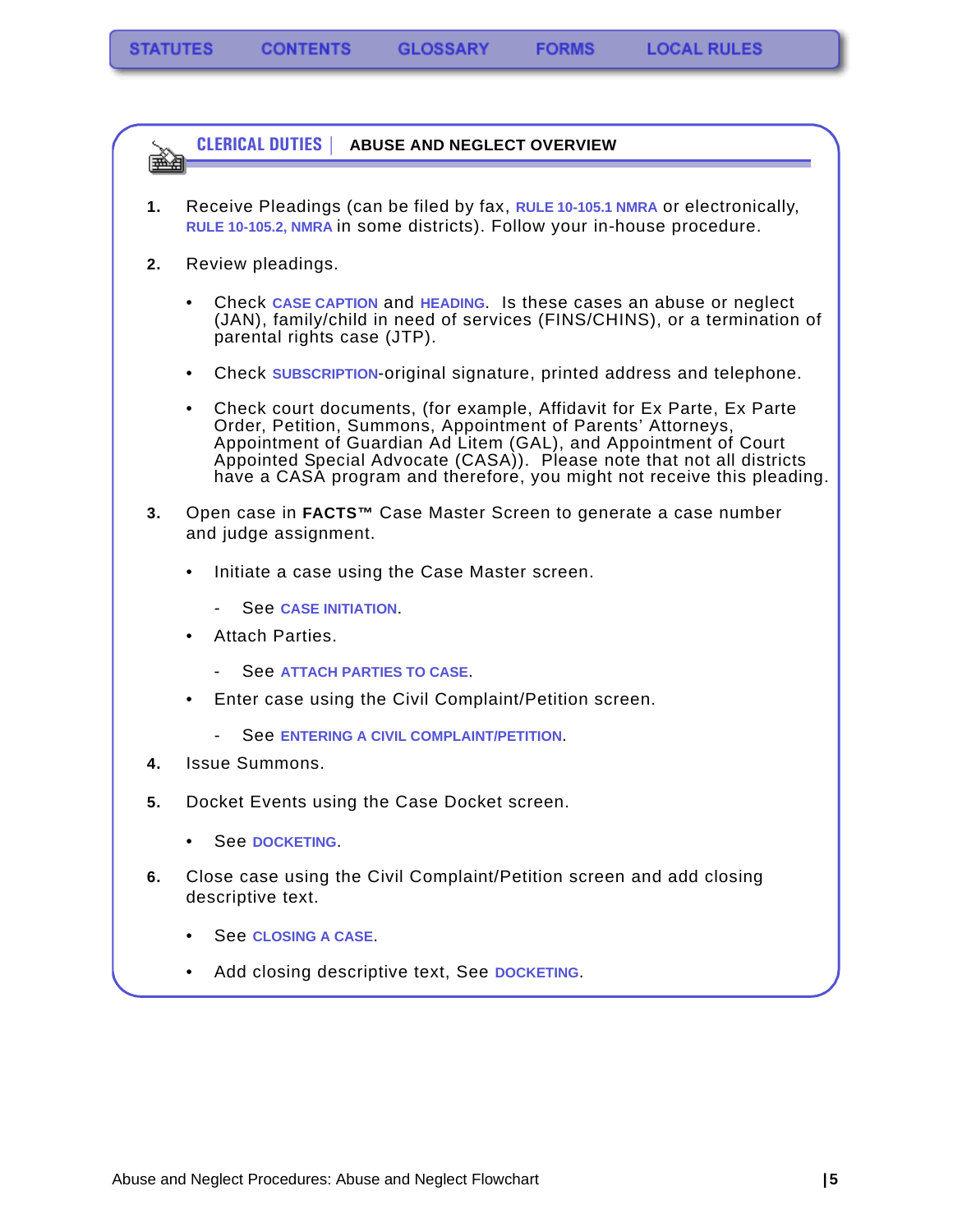**FORMS** 

# <span id="page-7-0"></span>Section 1-2: Filing of Petition

**NMSA 1978, §32A-4-15**

| <b>EVENT</b> | <b>DESCRIPTION</b>                 |
|--------------|------------------------------------|
| 1510         | <b>OPN: Neglect/Abuse Petition</b> |
| 8121         | MTN: Appt. of Guardian Ad LItem    |
| 8247         | ORD: Guardian Ad Litem             |
| 8123         | MTN: To Appoint Attorney (Parents) |
| 8222         | <b>ORD: Appoint Attorney</b>       |

| <b>Children's Court Attorney</b> | A petition alleging neglect or abuse<br>٠<br>shall not be filed unless the children's<br>court attorney has determined and<br>endorsed upon the petition that the<br>filing of the petition is in the best<br>interests of the child.<br>The children's court attorney shall,<br>upon request of a person authorizing<br>the filing of a petition, furnish legal<br>services in connection with the<br>authorization and preparation of the<br>petition and the representation of the |
|----------------------------------|---------------------------------------------------------------------------------------------------------------------------------------------------------------------------------------------------------------------------------------------------------------------------------------------------------------------------------------------------------------------------------------------------------------------------------------------------------------------------------------|
|                                  | petitioner if the petitioner so requests.                                                                                                                                                                                                                                                                                                                                                                                                                                             |

#### **RULE 10-305 NMRA**

| <b>Form and Contents</b> | Petitions or amended petitions alleging abuse<br>or neglect shall be in a form approved by the<br>Supreme Court. |
|--------------------------|------------------------------------------------------------------------------------------------------------------|
|--------------------------|------------------------------------------------------------------------------------------------------------------|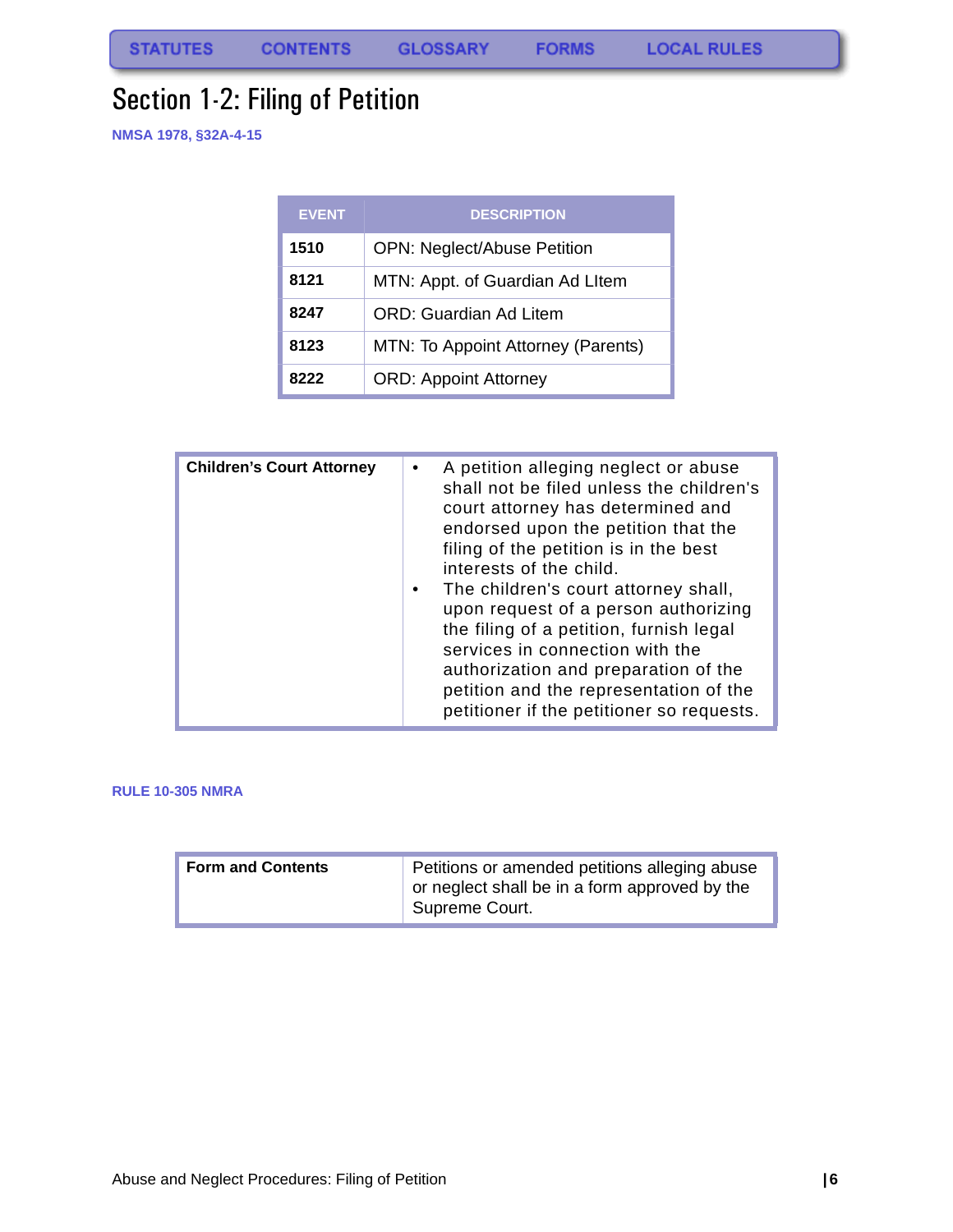#### **TIME LIMIT | PETITION**  $\frac{1}{2}$

- If a child is taken into custody, a petition alleging abuse or neglect shall be filed by the department within **two (2) days** from the date that the child is taken into emergency custody by the department.
- If a petition is not filed within the time set forth in this paragraph, the child shall be released to the child's parents, guardian or custodian.



### **TIME LIMIT | AMENDED PETITIONS**

The department may file an amended petition alleging abuse or neglect:

- Once, at any time within **twenty (20) days** after the petition is served; or
- Upon leave of court.

| <b>Service</b>                                      | A petition alleging abuse or neglect<br>shall be served as provided by Rule<br>10-104 of these rules.<br>A copy of the petition shall also be<br>$\bullet$<br>served on a parent who has not been<br>made a party with a notice that the<br>parent may intervene and request<br>custody of the child.                                                                          |
|-----------------------------------------------------|--------------------------------------------------------------------------------------------------------------------------------------------------------------------------------------------------------------------------------------------------------------------------------------------------------------------------------------------------------------------------------|
| <b>Appointment of a Guardian</b><br><b>Ad Litem</b> | Upon the filing of a petition in an abuse or<br>neglect proceeding, a guardian ad litem<br>shall be appointed by the court to<br>represent the child.                                                                                                                                                                                                                          |
| <b>Notice to Indian Tribes</b>                      | If the alleged abused or neglected<br>child is enrolled or eligible for<br>enrollment in an Indian tribe, the<br>Children, Youth and Families<br>Department shall give notice of the<br>filing of the petition to the child's<br>Indian tribe.<br>The form and manner of the notice<br>shall comply with the provisions of the<br>federal Indian Child Welfare Act of<br>1978. |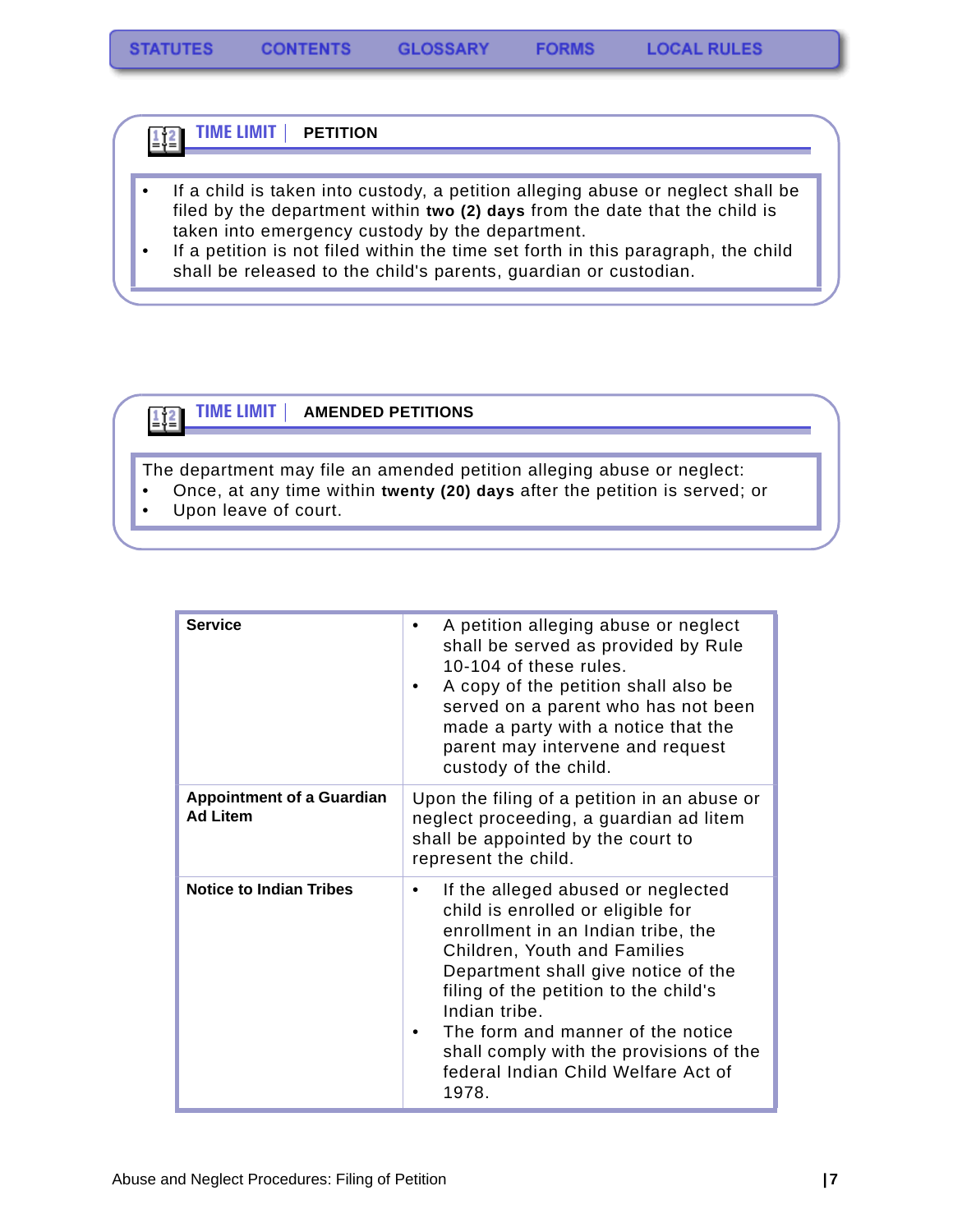### <span id="page-9-0"></span>**PETITION**

**NMSA 1978, §32A-4-15, CHILDREN'S COURT FORM 10-454 NMRA, PETITION**

<span id="page-9-2"></span><span id="page-9-1"></span>

| <b>Caption</b> | COUNTY OF ________<br>STATE OF NEW MEXICO<br>IN THE MATTER OF | JUDICIAL DISTRICT COURT<br>CHILDREN'S COURT DIVISION<br>STATE OF NEW MEXICO EX REL.<br>CHILDREN, YOUTH AND FAMILIES DEPARTMENT,                                                                                                                                                                                    | $NO.$ __________________ |
|----------------|---------------------------------------------------------------|--------------------------------------------------------------------------------------------------------------------------------------------------------------------------------------------------------------------------------------------------------------------------------------------------------------------|--------------------------|
| <b>Heading</b> | alleges that:                                                 | ABUSE OR NEGLECT PETITION<br>Comes now the Children, Youth and Families Department, by its attorney and<br>1. __________________________________ (name of respondent or respondents) (has)                                                                                                                         |                          |
|                | year of birth).                                               | (have) abused or neglected ________________________________, a child.<br>4. The facts giving rise to this petition are:                                                                                                                                                                                            |                          |
|                | _____________<br>Name                                         | 5. As a result of the foregoing, [as well as the additional information contained<br>in the Affidavit for Ex Parte Custody Order,] the child is alleged to be neglected<br>or abused as defined in the Children's Code.<br>6. The name and address of each respondent and relationship to the child is:<br>Address | Relationship             |
|                | Name                                                          | Address                                                                                                                                                                                                                                                                                                            | Relationship             |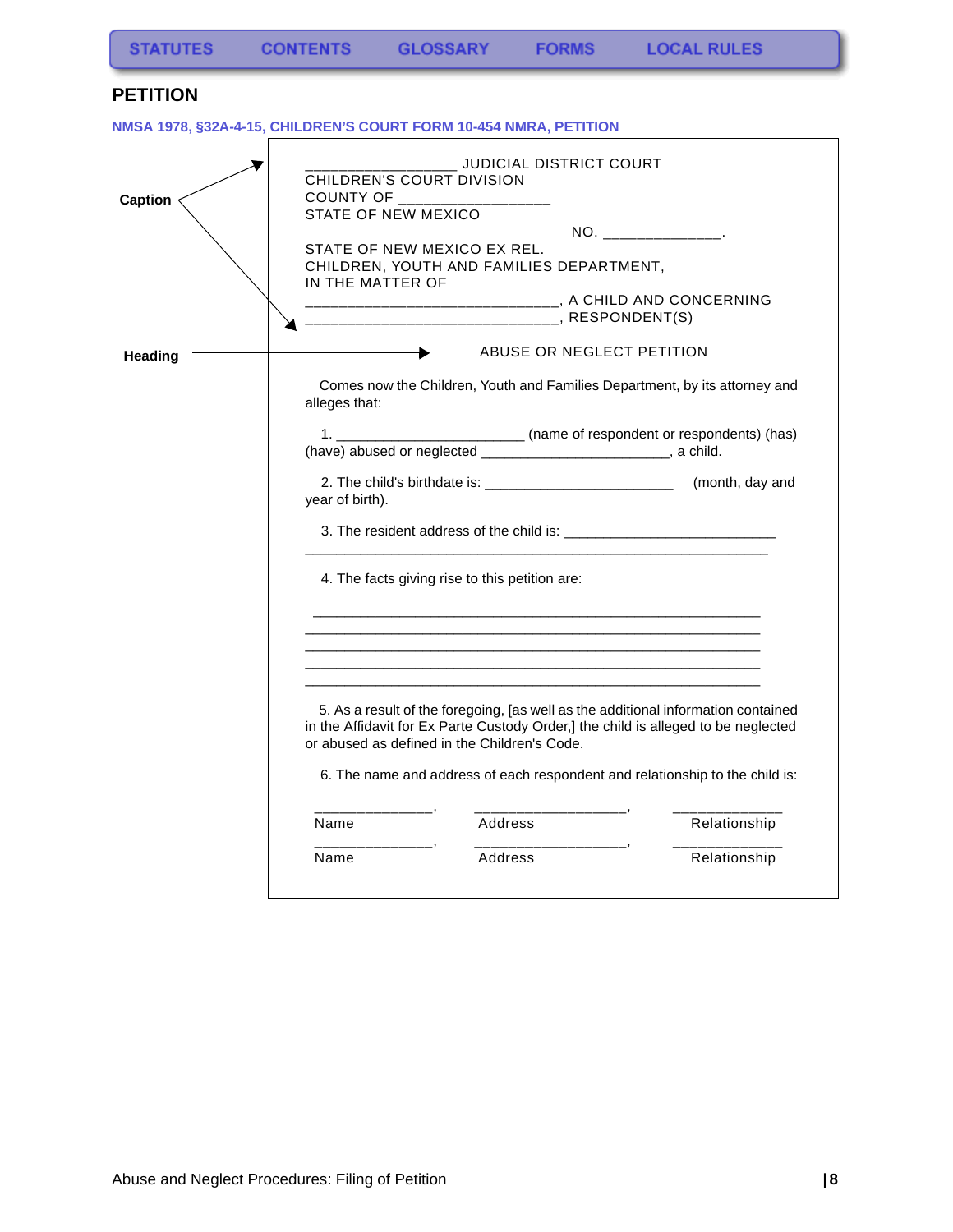<span id="page-10-0"></span>

|                     | of the child that this petition be filed. | 7. The Children, Youth and Families Department has completed an<br>investigation of the allegations and has determined that it is in the best interest |  |
|---------------------|-------------------------------------------|--------------------------------------------------------------------------------------------------------------------------------------------------------|--|
|                     | Department. The child has been in custody | 8. The child (is) (is not) in the custody of the Children, Youth and Families                                                                          |  |
|                     |                                           |                                                                                                                                                        |  |
|                     |                                           | 9. The place of custody of the child is: ________________________.                                                                                     |  |
|                     |                                           | 10. The child (is) (is not) Native American.                                                                                                           |  |
|                     |                                           | WHEREFORE, the Children, Youth and Families Department requests that:                                                                                  |  |
|                     |                                           | 1. The child be adjudicated abused or neglected.                                                                                                       |  |
|                     | Children, Youth and Families Department;  | 2. The court order that the child (be placed) (remain) in the custody of the                                                                           |  |
|                     | petition; and                             | 3. The court hold a custody hearing within ten (10) days of the filing of this                                                                         |  |
|                     |                                           | 4. The court order such other relief as the court deems just and proper.                                                                               |  |
| <b>Subscription</b> |                                           | <u>Jane</u> Doe                                                                                                                                        |  |
|                     |                                           | <b>Children's Court Attorney</b>                                                                                                                       |  |
|                     |                                           |                                                                                                                                                        |  |
|                     |                                           |                                                                                                                                                        |  |
|                     |                                           |                                                                                                                                                        |  |
|                     |                                           |                                                                                                                                                        |  |
|                     |                                           |                                                                                                                                                        |  |
|                     |                                           |                                                                                                                                                        |  |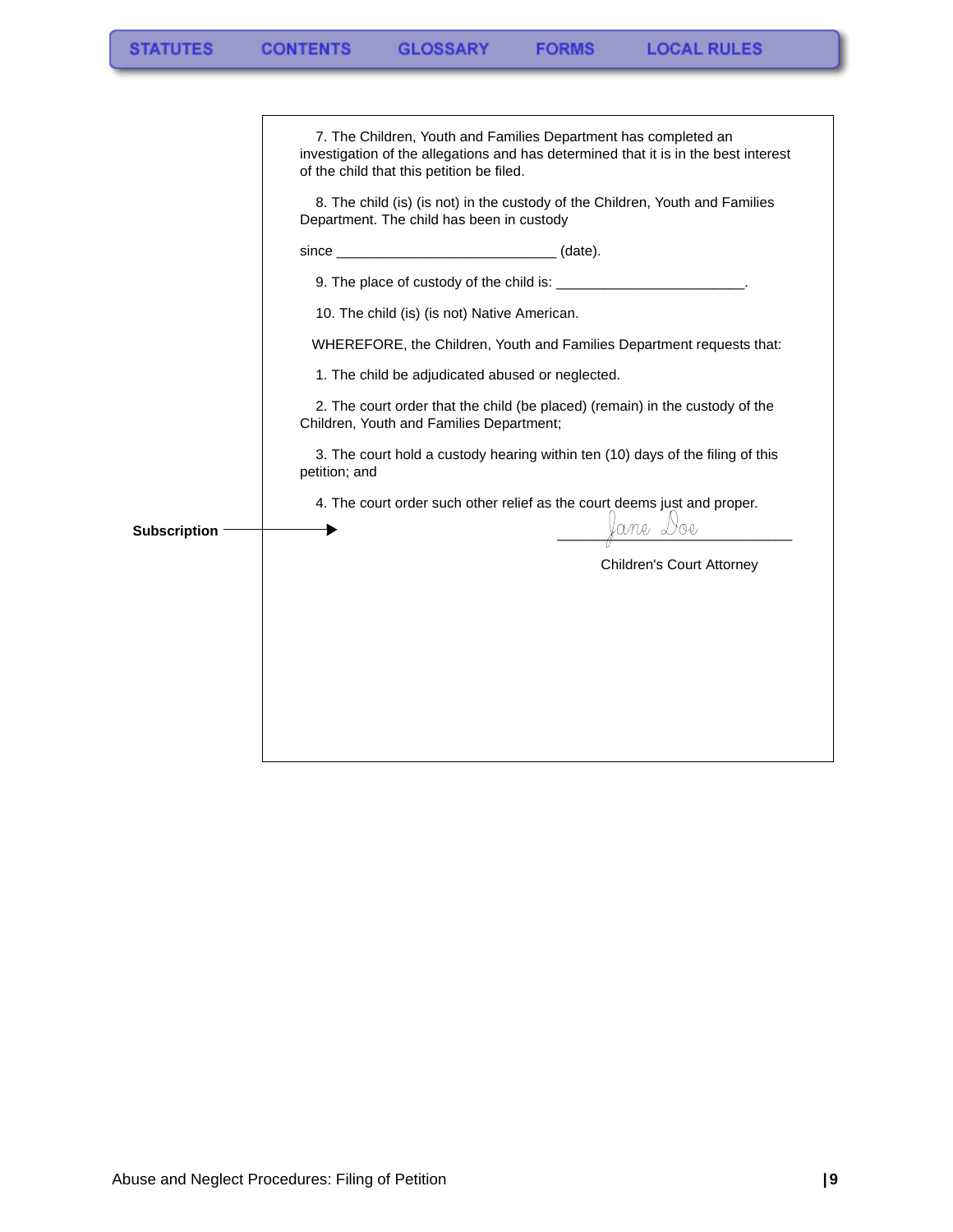**FORMS** 

# <span id="page-11-0"></span>Section 1-3: Computing Time

**RULE 10-106 NMRA**



| <b>CAUTION</b><br><b>TIME LIMITS LESS THAN ELEVEN (11) DAYS</b>                                                                                                                                                                                                                                                                                                                                                                          |
|------------------------------------------------------------------------------------------------------------------------------------------------------------------------------------------------------------------------------------------------------------------------------------------------------------------------------------------------------------------------------------------------------------------------------------------|
| When the time limit is less than eleven (11) days,<br>$\bullet$<br>exclude intermediate Saturdays, Sundays and legal<br>holidays in the computation.<br>"Legal Holiday" includes New Year's day, Martin<br>Luther King, Jr.'s birthday, Presidents day, Memorial<br>day, Independence day, Labor day, Columbus day,<br>Veterans' day, Thanksgiving day, Christmas day and<br>any other day designated as a state or judicial<br>holiday. |

| <b>EVENT</b>                      | <b>TIME COMPUTATION</b>                                                                                                                                                                                                                                                                                                                                                                                                                                                                                                                                                                                                         |
|-----------------------------------|---------------------------------------------------------------------------------------------------------------------------------------------------------------------------------------------------------------------------------------------------------------------------------------------------------------------------------------------------------------------------------------------------------------------------------------------------------------------------------------------------------------------------------------------------------------------------------------------------------------------------------|
| <b>Enlargement of filing time</b> | The court may enlarge the time limitation as<br>set forth in Rule 10-106 NMRA:<br>With or without motion or notice, order<br>the period enlarged if request is made<br>before the expiration of the period<br>originally prescribed or as extended<br>by a previous order; or<br>Upon motion made after the expiration<br>of the specified period, permit the act<br>to be done where the failure to act was<br>the result of excusable neglect; but it<br>may not extend the time for taking any<br>action under Rules 10-212, 10-226 or<br>10-308, except to the extent and<br>under the conditions stated in those<br>rules. |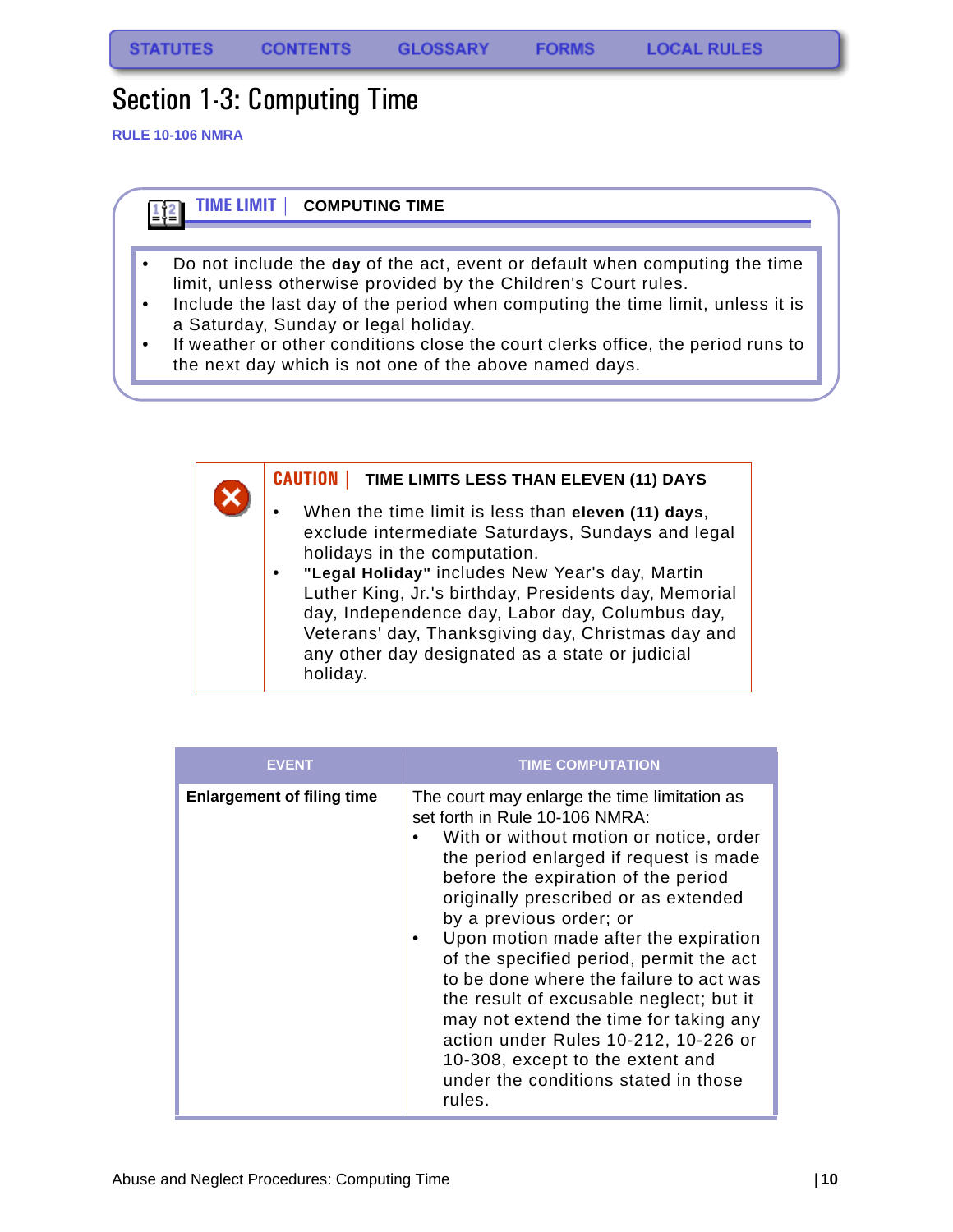| <b>STATUTES</b><br><b>GLOSSARY</b><br><b>CONTENTS</b> | <b>FORMS</b> | <b>LOCAL RULES</b> |
|-------------------------------------------------------|--------------|--------------------|
|-------------------------------------------------------|--------------|--------------------|

| <b>EVENT</b>           | <b>TIME COMPUTATION</b>                                                                                                                                                                                                                                                                                             |
|------------------------|---------------------------------------------------------------------------------------------------------------------------------------------------------------------------------------------------------------------------------------------------------------------------------------------------------------------|
| <b>Service by Mail</b> | Under specified circumstances three (3) days<br>shall be added to the prescribed period for<br>service.                                                                                                                                                                                                             |
| <b>Motions</b>         | A written motion, other than one which<br>may be heard ex parte, and notice of<br>the hearing thereof shall be served not<br>later than five (5) days before the time<br>specified for the hearing, unless a<br>different period is fixed.<br>Such an order may for cause shown<br>be made on ex parte application. |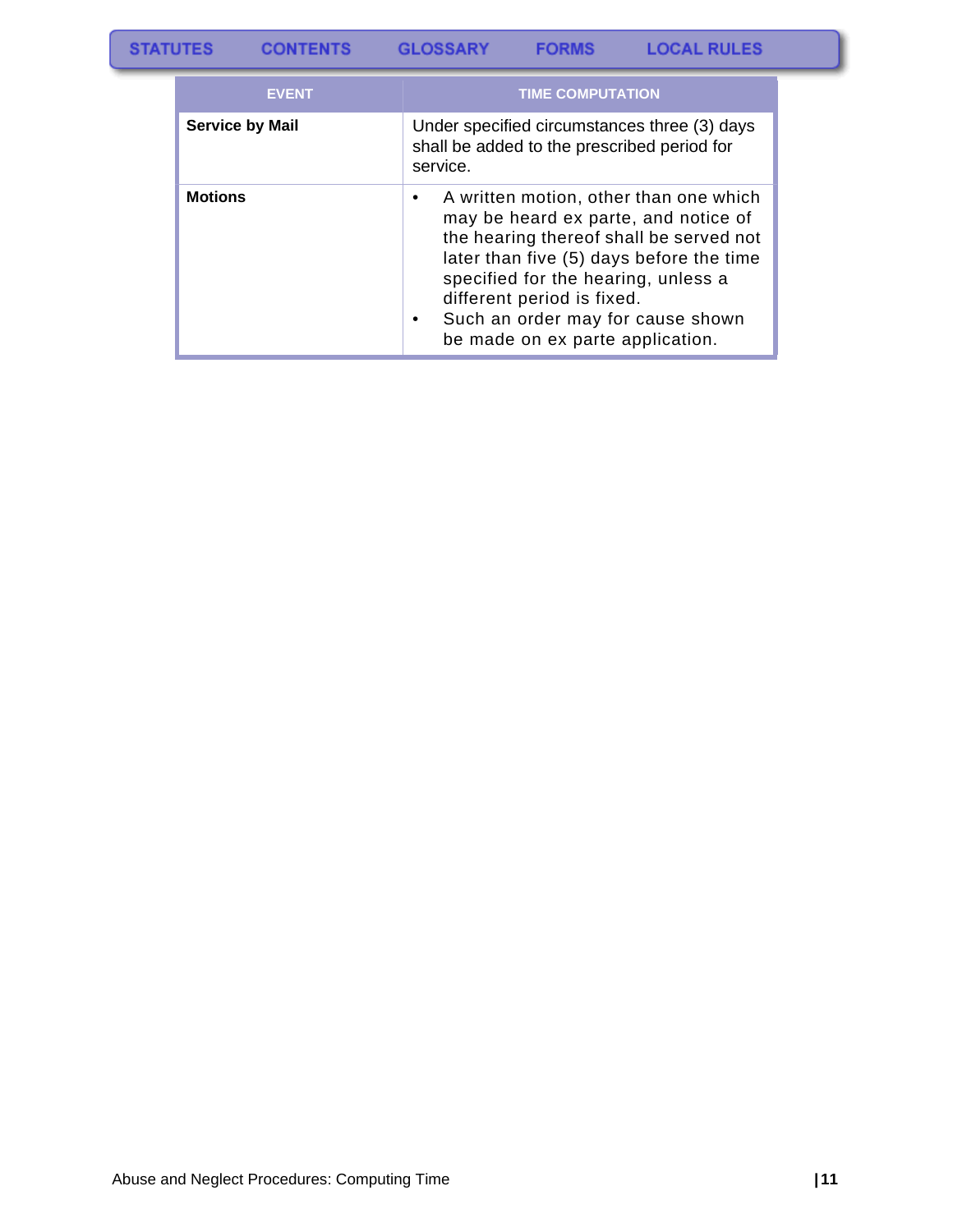# <span id="page-13-0"></span>Section 1-4: Court Appointed Special Advocate (CASA)

**RULE 10-121 NMRA**

| <b>EVENT</b> | <b>DESCRIPTION</b>           |
|--------------|------------------------------|
| 8295         | <b>ORD: Appointment CASA</b> |

|                    | <b>CASA</b><br><b>VOLUNTEER</b>                                                                                                                                                                                                                                                                                                                                                                                                                                                          |
|--------------------|------------------------------------------------------------------------------------------------------------------------------------------------------------------------------------------------------------------------------------------------------------------------------------------------------------------------------------------------------------------------------------------------------------------------------------------------------------------------------------------|
| <b>Appointment</b> | A court appointed special advocate ("CASA")<br>may be appointed by a children's court judge<br>pursuant to RULE 10-121 NMRA to assist in any<br>children's court proceeding.                                                                                                                                                                                                                                                                                                             |
| Qualifications     | Be the age of majority,<br>$\bullet$<br>Successfully been screened by a<br>$\bullet$<br>written application,<br>Personal interview,<br>$\bullet$<br>Reference check and criminal records<br>$\bullet$<br>check,<br>Successfully completed at least fifteen<br>$\bullet$<br>(15) hours of initial training,<br>Receive regular in-service training,<br>$\bullet$<br>and<br>Remain under the direction of the<br>local CASA director.                                                      |
| <b>Powers</b>      | Assists the court in investigating and reporting<br>facts and monitoring compliance with<br>treatment plan and report on compliance.                                                                                                                                                                                                                                                                                                                                                     |
| <b>Duties</b>      | The principle which guides CASA duties is "the<br>best interest of the child."<br>The duties includes but are not limited to:<br>Review records other than those<br>$\bullet$<br>records to which access is limited by<br>the court,<br>Interview appropriate parties,<br>Monitor case progress,<br>$\bullet$<br>Prepare reports and recommendations<br>$\bullet$<br>to the court based on the investigation<br>by the CASA, and<br>Maintain confidentiality of information<br>obtained. |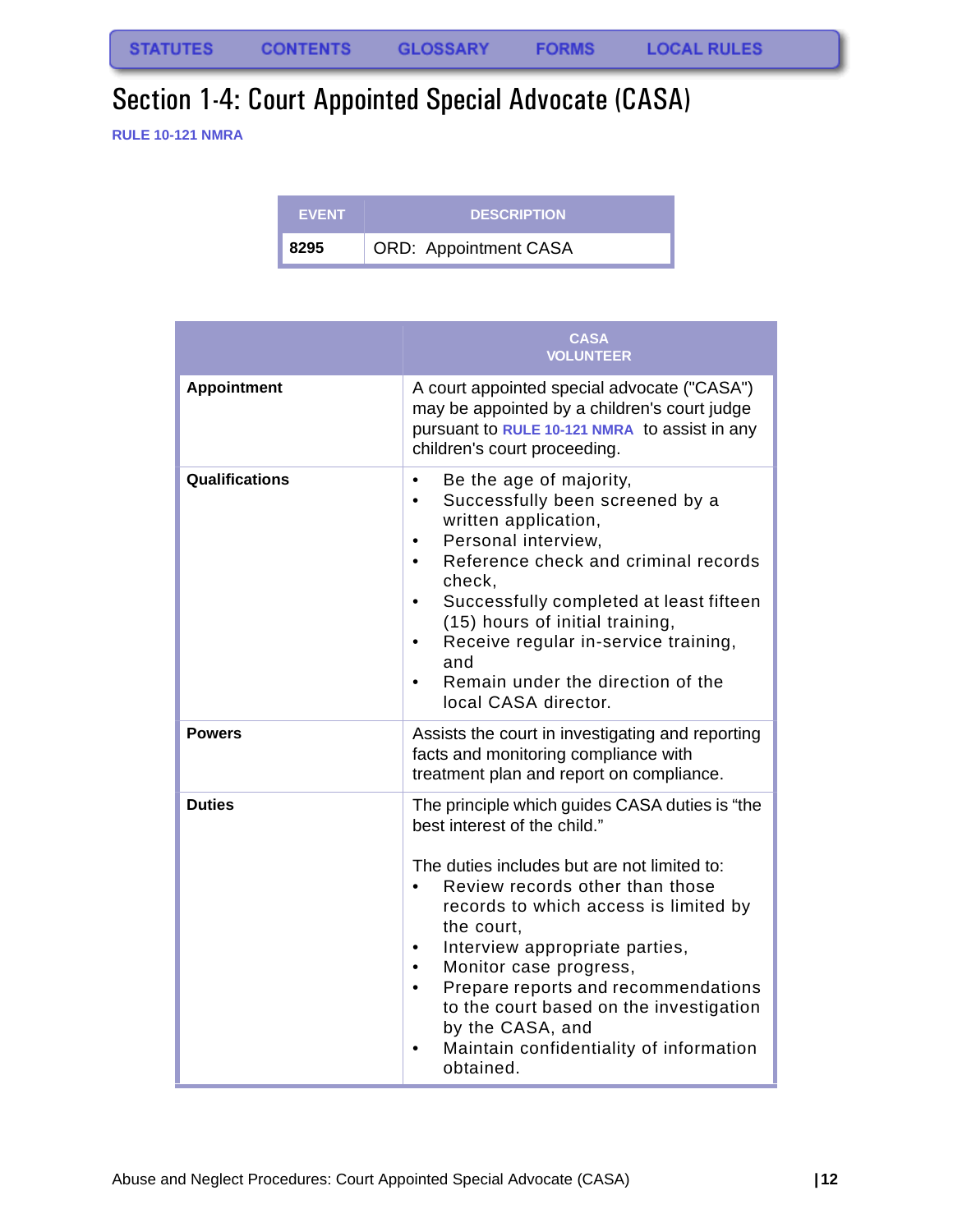**CAUTION | CASA**  Prior to the conclusion of the adjudicatory proceeding, the CASA will not file and the judge should not consider any reports prepared by the CASA. • A CASA volunteer shall not engage in any ex parte communications with the judge assigned on any case on which the CASA volunteer is working. • No time limit set forth in these rules shall be tolled or enlarged because of the appointment of a CASA.



The report shall be served on the parties, but not the court, at least **five (5) days** prior to the hearing at which it will be considered.

# <span id="page-14-0"></span>Section 1-5: Ex Parte Custody Orders

**NMSA 1978, §32A-4-16**

| <b>EVENT</b> | <b>DESCRIPTION</b>           |
|--------------|------------------------------|
| 8608         | Affidavit / Ex Parte         |
| 8234         | <b>ORD: Ex Parte Custody</b> |

| <b>Ex Parte Order</b> | At the time a petition is filed or any time<br>thereafter, the children's court or the district<br>court may issue an ex parte custody order<br>upon a sworn written statement of facts<br>showing probable cause exists to believe that<br>the child is abused or neglected and that<br>custody under the criteria set forth in Section |
|-----------------------|------------------------------------------------------------------------------------------------------------------------------------------------------------------------------------------------------------------------------------------------------------------------------------------------------------------------------------------|
|                       | 32-4-16 [32A-4-18] NMSA 1978 is necessary.                                                                                                                                                                                                                                                                                               |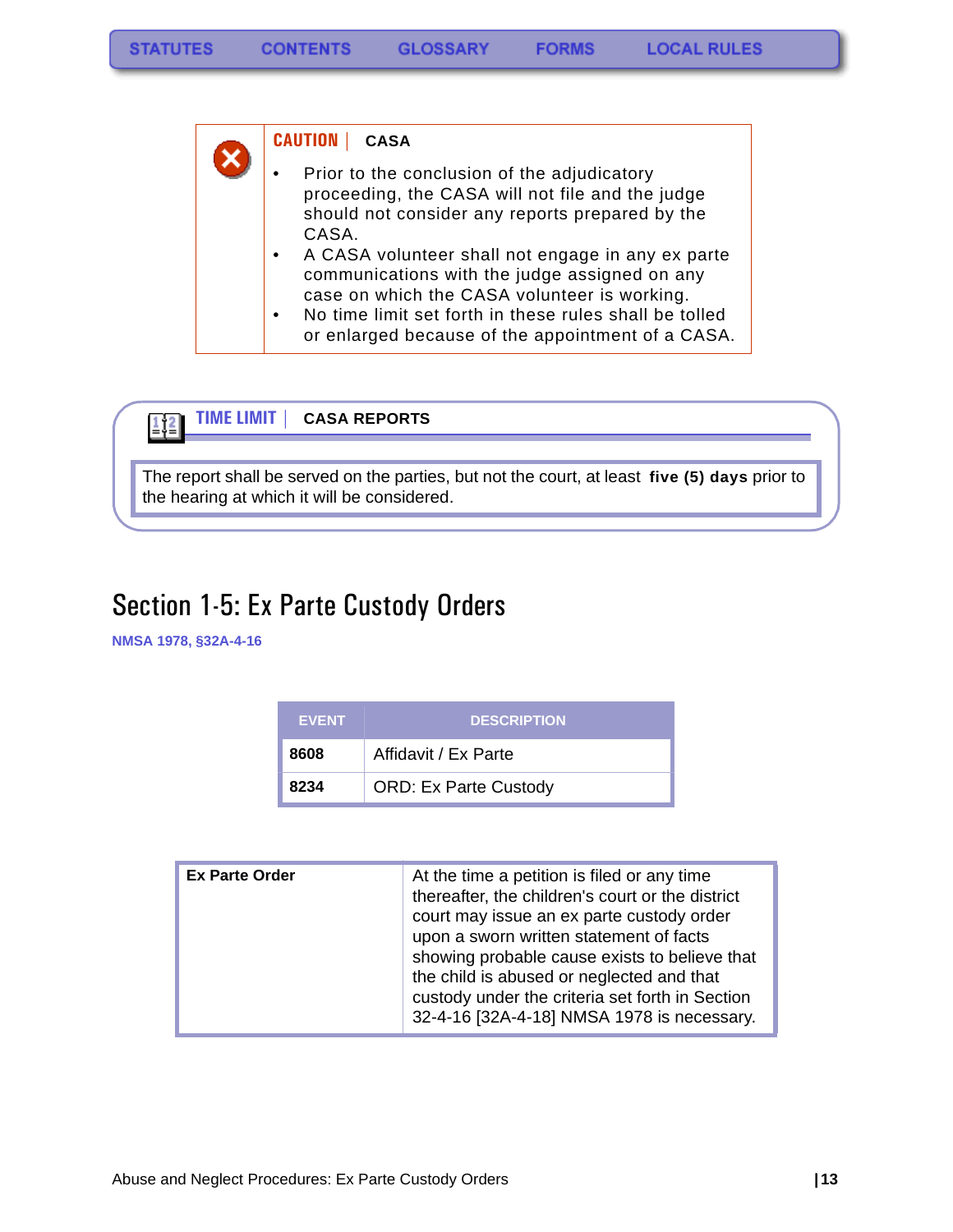| <b>STATUTES</b> | <b>CONTENTS</b> | <b>GLOSSARY</b> | <b>FORMS</b> | <b>LOCAL RULES</b> |
|-----------------|-----------------|-----------------|--------------|--------------------|
|-----------------|-----------------|-----------------|--------------|--------------------|

| <b>Service</b> | The ex parte custody order shall be served on<br>the respondent by a person authorized to<br>serve arrest warrants and shall direct the<br>officer to take custody of the child and deliver |
|----------------|---------------------------------------------------------------------------------------------------------------------------------------------------------------------------------------------|
|                | him to a place designated by the court.                                                                                                                                                     |

| <b>Rules of Evidence</b> | The Rules of Evidence do not apply to the |
|--------------------------|-------------------------------------------|
|                          | issuance of an ex parte custody order.    |

#### **RULE 10-301 NMRA**

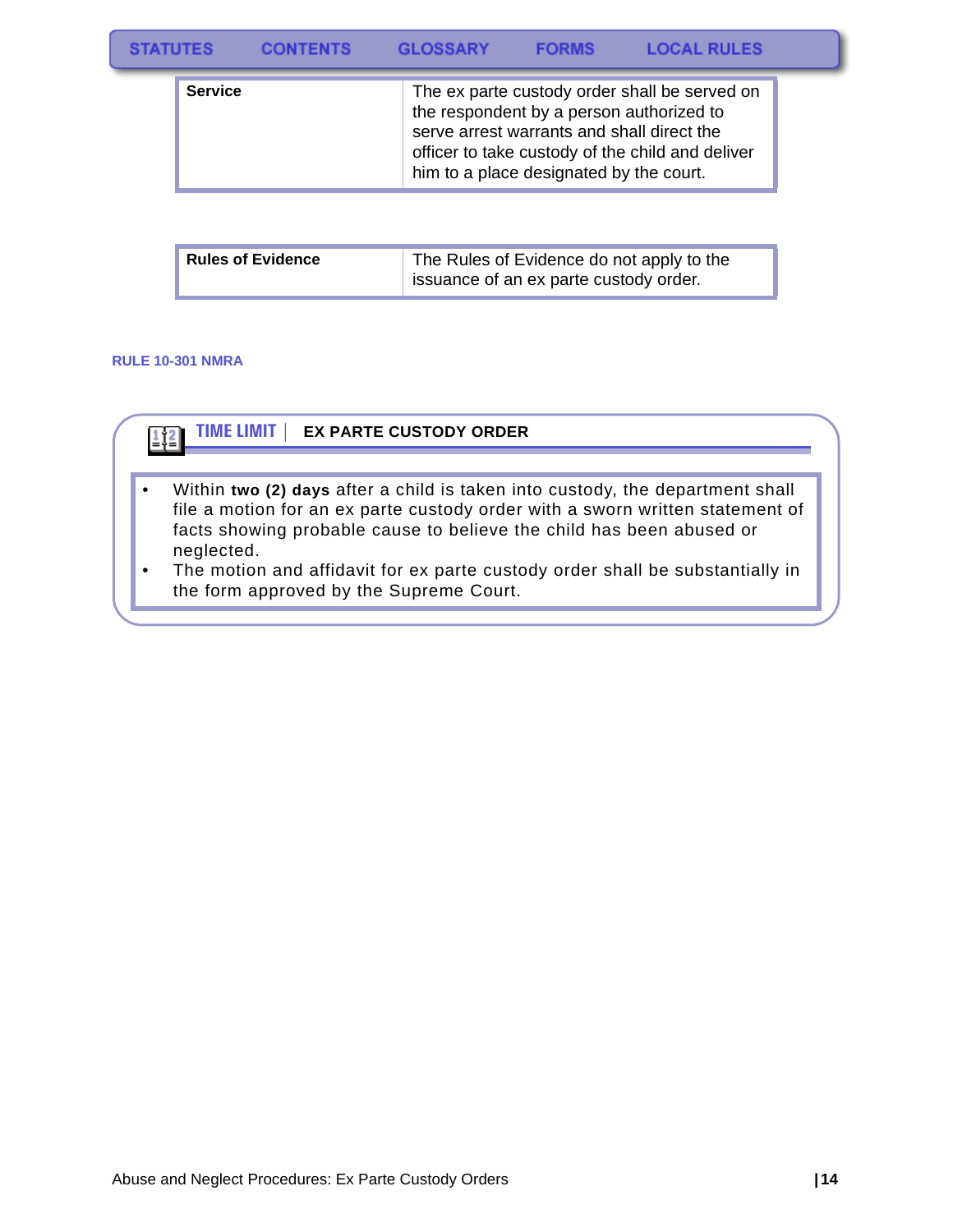### <span id="page-16-0"></span>**EX PARTE CUSTODY ORDER (PLEADING)**

r

**NMSA 1978, §32A-4-16, CHILDREN'S COURT FORM 10-453 NMRA/CHILDREN'S COURT FORM 10-452 NMRA**

| State of New Mexico ex rel.                                  | No. _________________.                                                                                                                                                                                                                                                                                                          |
|--------------------------------------------------------------|---------------------------------------------------------------------------------------------------------------------------------------------------------------------------------------------------------------------------------------------------------------------------------------------------------------------------------|
| Children, Youth and Families Department,<br>In the Matter of |                                                                                                                                                                                                                                                                                                                                 |
|                                                              | __________________________, a child and concerning<br>____________________, respondent(s).                                                                                                                                                                                                                                      |
|                                                              | EX PARTE CUSTODY ORDER                                                                                                                                                                                                                                                                                                          |
| 1978.                                                        | The court has found there is probable cause to believe that the above named<br>child(ren) (is) (are) abused or neglected as defined in Section 32A-4-2 NMSA                                                                                                                                                                     |
| Children, Youth and Families Department.                     | Reasonable efforts have been made to avoid removal of the child(ren) from<br>home, or, given the circumstances, the court finds it was reasonable to forego<br>those efforts to keep the child(ren) in the home. Therefore, it is necessary for<br>the child(ren)'s protection that the child(ren) remain in the custody of the |
|                                                              | It is ordered that the New Mexico Children, Youth and Families Department<br>continue custody of the child(ren) until further order of the court.                                                                                                                                                                               |
|                                                              |                                                                                                                                                                                                                                                                                                                                 |
|                                                              | JUDGE                                                                                                                                                                                                                                                                                                                           |
|                                                              |                                                                                                                                                                                                                                                                                                                                 |
|                                                              |                                                                                                                                                                                                                                                                                                                                 |

# <span id="page-16-1"></span>Section 1-6: Summons

**NMSA 1978, §32A-4-17**

| respondents' parental rights. |
|-------------------------------|
|-------------------------------|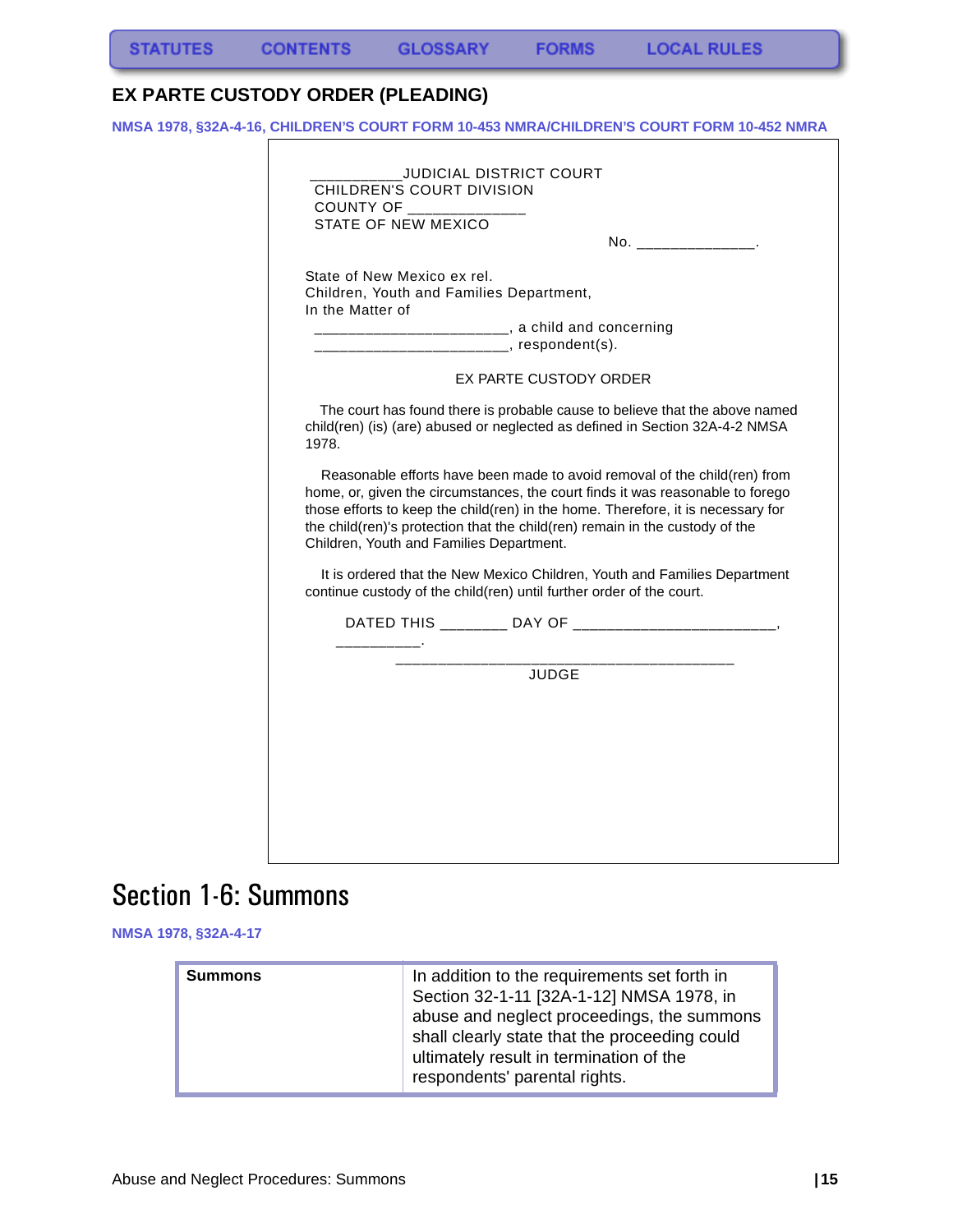# <span id="page-17-0"></span>Section 1-7: Conduct of Hearings

**NMSA 1978, §32A-4-20**

| <b>Court Record</b>                                | The proceedings shall be recorded by<br>stenographic notes or by electronic,<br>mechanical or other appropriate means.                                                                                                                                                                                                                                                                                                                                                                                                                                                                                                                           |
|----------------------------------------------------|--------------------------------------------------------------------------------------------------------------------------------------------------------------------------------------------------------------------------------------------------------------------------------------------------------------------------------------------------------------------------------------------------------------------------------------------------------------------------------------------------------------------------------------------------------------------------------------------------------------------------------------------------|
| <b>Closed Hearing</b>                              | All abuse and neglect hearings shall be closed<br>to the general public.                                                                                                                                                                                                                                                                                                                                                                                                                                                                                                                                                                         |
| <b>Parties</b>                                     | Only the parties, their counsel,<br>$\bullet$<br>witnesses and other persons approved<br>by the court may be present at a<br>closed hearing.<br>The foster parent, preadoptive parent<br>or relative providing care for the child<br>shall be given notice and an<br>opportunity to be heard at the<br>dispositional phase.<br>Those other persons the court finds to<br>have a proper interest in the case or in<br>the work of the court may be admitted<br>by the court to closed hearings on the<br>condition that they refrain from<br>divulging any information that would<br>identify the child or family involved in<br>the proceedings. |
| <b>News Media</b>                                  | Accredited representatives of the news media<br>shall be allowed to be present at closed<br>hearings, subject to the condition that they<br>refrain from divulging information that would<br>identify any child involved in the proceedings<br>or the parent, guardian or custodian of that<br>child and subject to enabling regulations as the<br>court finds necessary for the maintenance of<br>order and decorum and for the furtherance of<br>the purposes of the Children's Code.                                                                                                                                                          |
| <b>Excluding Child(ren) from</b><br><b>Hearing</b> | If the court finds that it is in the best interest of<br>the child, the child may be excluded from a<br>neglect or an abuse hearing. Under the same<br>conditions, a child may be excluded by the<br>court during a hearing on dispositional issues.                                                                                                                                                                                                                                                                                                                                                                                             |
| <b>Penalty</b>                                     | Those persons or parties granted admission to<br>a closed hearing who intentionally divulge<br>information in violation of this section are guilty<br>of a petty misdemeanor.                                                                                                                                                                                                                                                                                                                                                                                                                                                                    |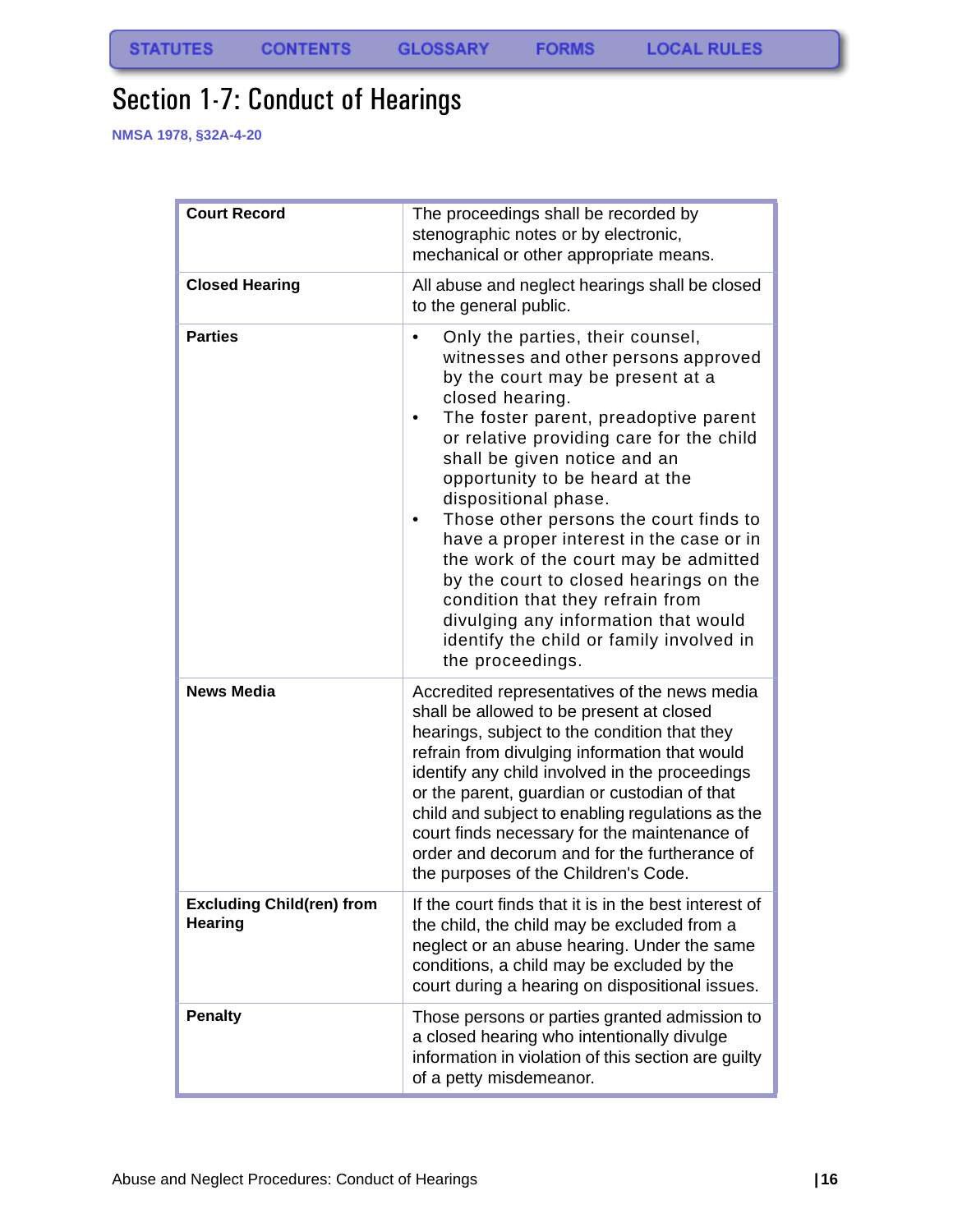| <b>STATUTES</b><br><b>CONTENTS</b>                   | <b>GLOSSARY</b><br><b>LOCAL RULES</b><br><b>FORMS</b>                                                                                                                                                                                                                                                                                                                                                                                                                                                                                                                                                                                                                |
|------------------------------------------------------|----------------------------------------------------------------------------------------------------------------------------------------------------------------------------------------------------------------------------------------------------------------------------------------------------------------------------------------------------------------------------------------------------------------------------------------------------------------------------------------------------------------------------------------------------------------------------------------------------------------------------------------------------------------------|
| <b>Determination and Findings</b>                    | The court shall determine if the<br>allegations of the petition are admitted<br>or denied. If the allegations are<br>denied, the court shall proceed to hear<br>evidence on the petition.<br>The court after hearing all of the<br>evidence bearing on the allegations of<br>neglect or abuse shall make and<br>record its findings on whether the child<br>is a neglected child, an abused child<br>or both. If the petition alleges that the<br>parent, guardian or custodian has<br>subjected the child to aggravated<br>circumstances, then the court shall<br>also make and record its findings on<br>whether the aggravated circumstances<br>have been proven. |
| <b>Findings: Disposition and</b><br><b>Dismissal</b> | If the court finds on the basis of a valid<br>$\bullet$<br>admission of the allegations of the<br>petition or on the basis of clear and<br>convincing evidence, competent,<br>material and relevant in nature, that<br>the child is neglected or abused, the<br>court may proceed immediately or at a<br>postponed hearing to make disposition<br>of the case.<br>If the court does not find that the child<br>is neglected or abused, the court shall<br>dismiss the petition and may refer the<br>family to the department for<br>appropriate services.                                                                                                            |
| <b>Evidence</b>                                      | In that part of the hearings held under the<br>Children's Code on dispositional issues, all<br>relevant and material evidence helpful in<br>determining the questions presented, including<br>oral and written reports, may be received by<br>the court and may be relied upon to the extent<br>of its probative value even though not<br>competent had it been offered during the part<br>of the hearings on adjudicatory issues.                                                                                                                                                                                                                                   |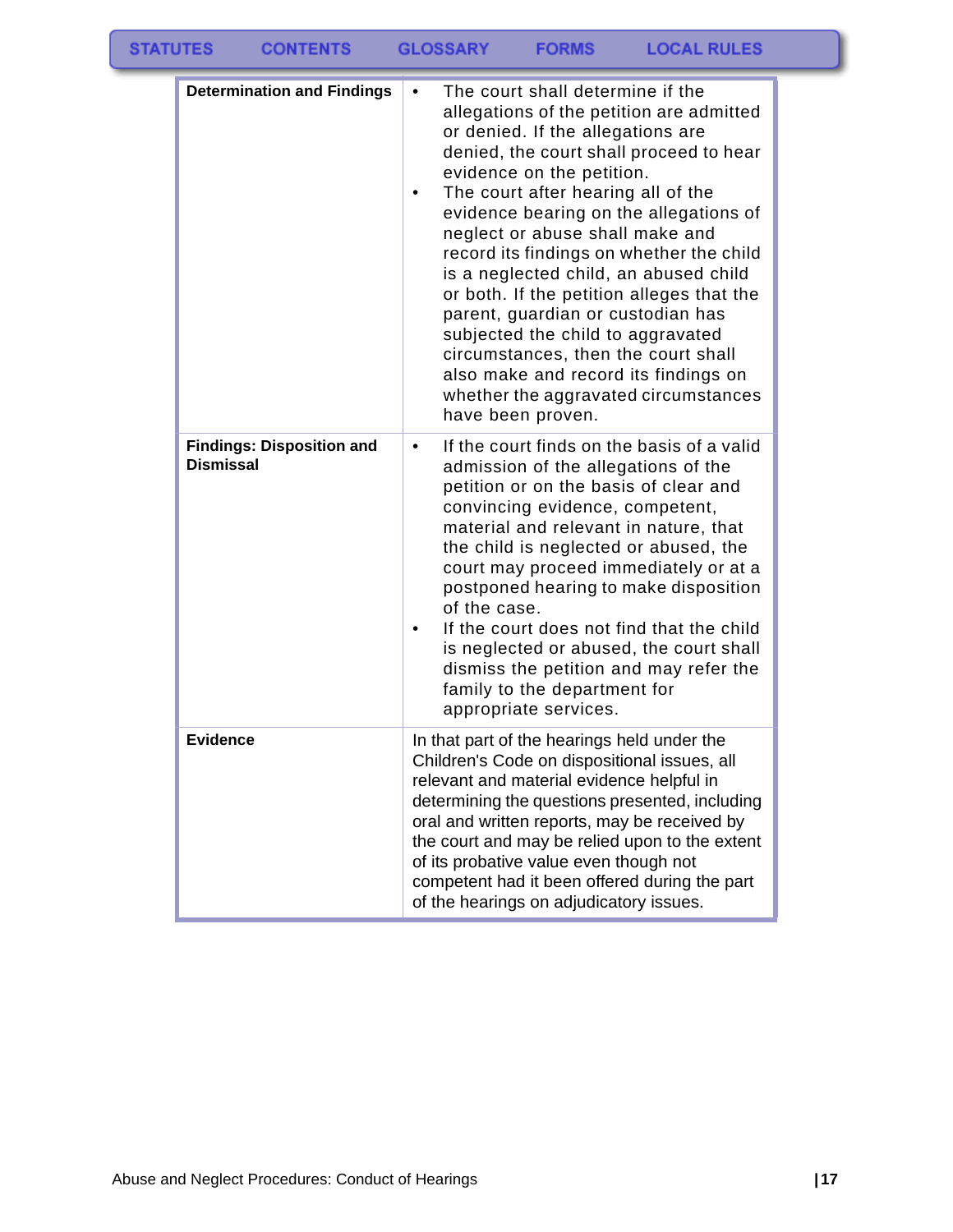#### **TIME LIMIT | CONTINUANCE** 1‡≧

- On the court's motion or that of a party, the court may continue the hearing on the petition for a period not to exceed **thirty (30) days** to receive reports and other evidence in connection with disposition.
- The court shall continue the hearing pending the receipt of the predisposition study and report if that document has not been prepared and received.
- During any continuances under this subsection, the court shall make an appropriate order for legal custody.

## <span id="page-19-0"></span>Section 1-8: Custody Hearing

**NMSA 1978, §32A-4-18**

| <b>EVENT</b> | <b>DESCRIPTION</b>                |  |  |
|--------------|-----------------------------------|--|--|
| 6529         | NTC: Hearing (Sequestered)        |  |  |
| 4509         | <b>CAL: Custody Hearing</b>       |  |  |
| 8244         | <b>ORD: Custody Hearing</b>       |  |  |
| 3569         | <b>CLS: Custody Hearing Order</b> |  |  |

#### **TIME LIMIT | CUSTODY HEARING**  $112$

- When a child alleged to be neglected or abused has been taken into custody by the department or the department has petitioned the court for temporary custody, a custody hearing shall be held within **ten (10) days** from the date the petition is filed to determine if the child should remain in or be placed in the department's custody pending adjudication.
- Upon written request of the respondent, the hearing may be held earlier, but in no event shall the hearing be held sooner than **two (2) days** after the date the petition was filed.
- The parent, guardian or custodian of the child alleged to be abused or neglected shall be given reasonable notice of the time and place of the custody hearing.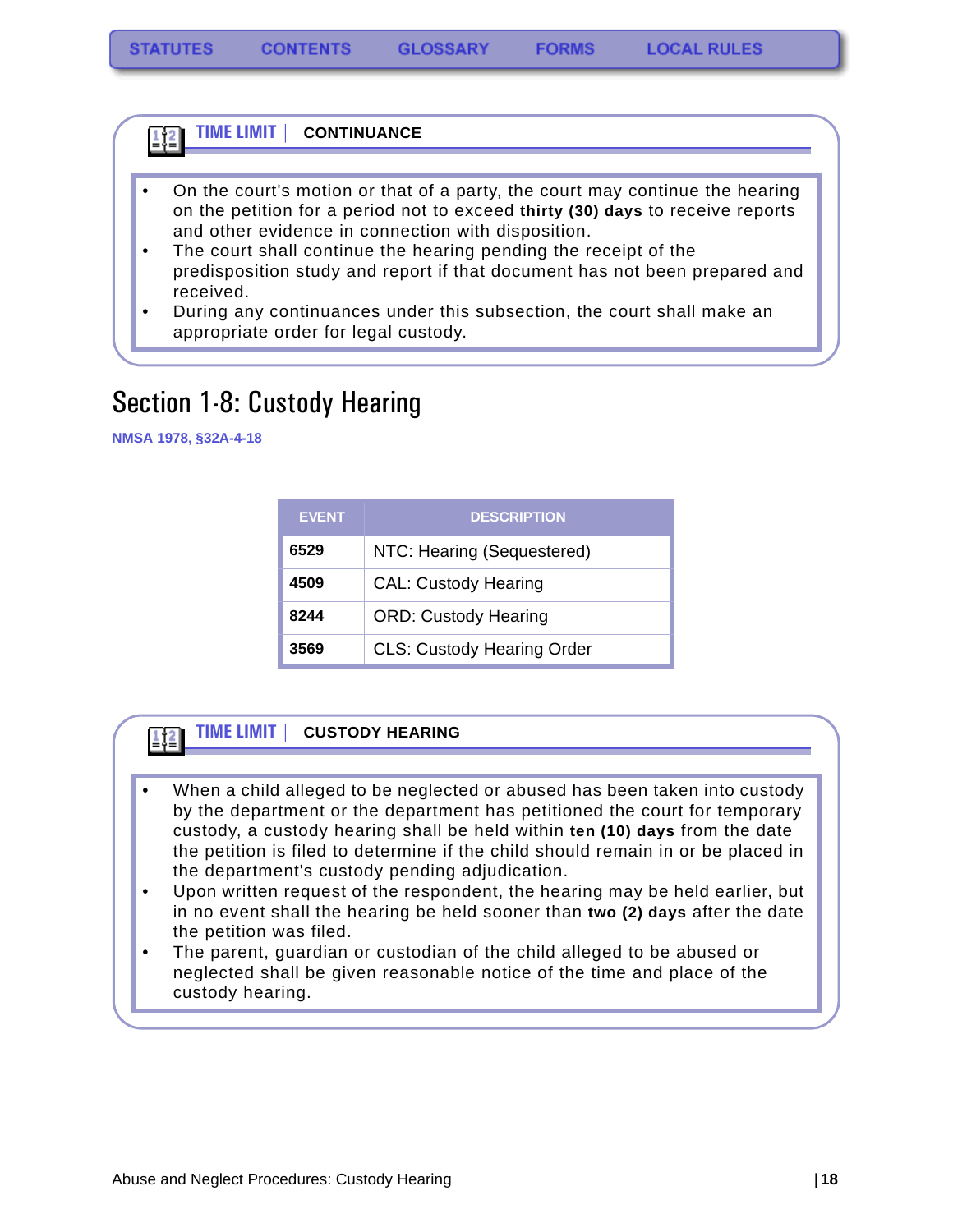| <b>Criteria for not Releasing</b><br><b>Child(ren) to Parents</b> | At the custody hearing, the court shall release<br>the child to his parent, guardian or custodian<br>unless probable cause exists to believe that:<br>The child is suffering from an illness or<br>injury and the parent, guardian or<br>custodian is not providing adequate<br>care for the child;<br>The child is in immediate danger from<br>his surroundings and removal from<br>those surroundings is necessary for<br>the child's safety or well-being;<br>The child will be subject to injury by<br>٠<br>others if not placed in the custody of<br>the department;<br>There has been an abandonment of<br>the child by his parent, guardian or<br>custodian; or<br>The parent, guardian or custodian is<br>not able or willing to provide adequate<br>supervision and care for the child. |
|-------------------------------------------------------------------|--------------------------------------------------------------------------------------------------------------------------------------------------------------------------------------------------------------------------------------------------------------------------------------------------------------------------------------------------------------------------------------------------------------------------------------------------------------------------------------------------------------------------------------------------------------------------------------------------------------------------------------------------------------------------------------------------------------------------------------------------------------------------------------------------|
| <b>Custody</b>                                                    | At the conclusion of the custody hearing, if the<br>court determines that custody pending<br>adjudication is appropriate, the court may:<br>Return the child to his parent,<br>guardian or custodian upon such<br>conditions as will reasonably assure<br>the safety and well-being of the child;<br>or<br>Award custody of the child to the<br>department with or without provision<br>for visitation rights for the parent,<br>guardian or custodian of the child.<br>Reasonable efforts shall be made to preserve<br>and reunify the family, with the paramount<br>concern being the child's health and safety.                                                                                                                                                                               |
| <b>Diagnostic Evaluations</b>                                     | At the conclusion of the custody<br>$\bullet$<br>hearing, the court may order the<br>respondent or the child alleged to be<br>neglected or abused, or both, to<br>undergo appropriate diagnostic<br>examinations or evaluations.<br>Copies of any diagnostic or evaluation<br>reports ordered by the court shall be<br>provided to the parties at least five (5)<br>days before the adjudicatory hearing<br>is scheduled. The reports shall not be<br>sent to the court.                                                                                                                                                                                                                                                                                                                         |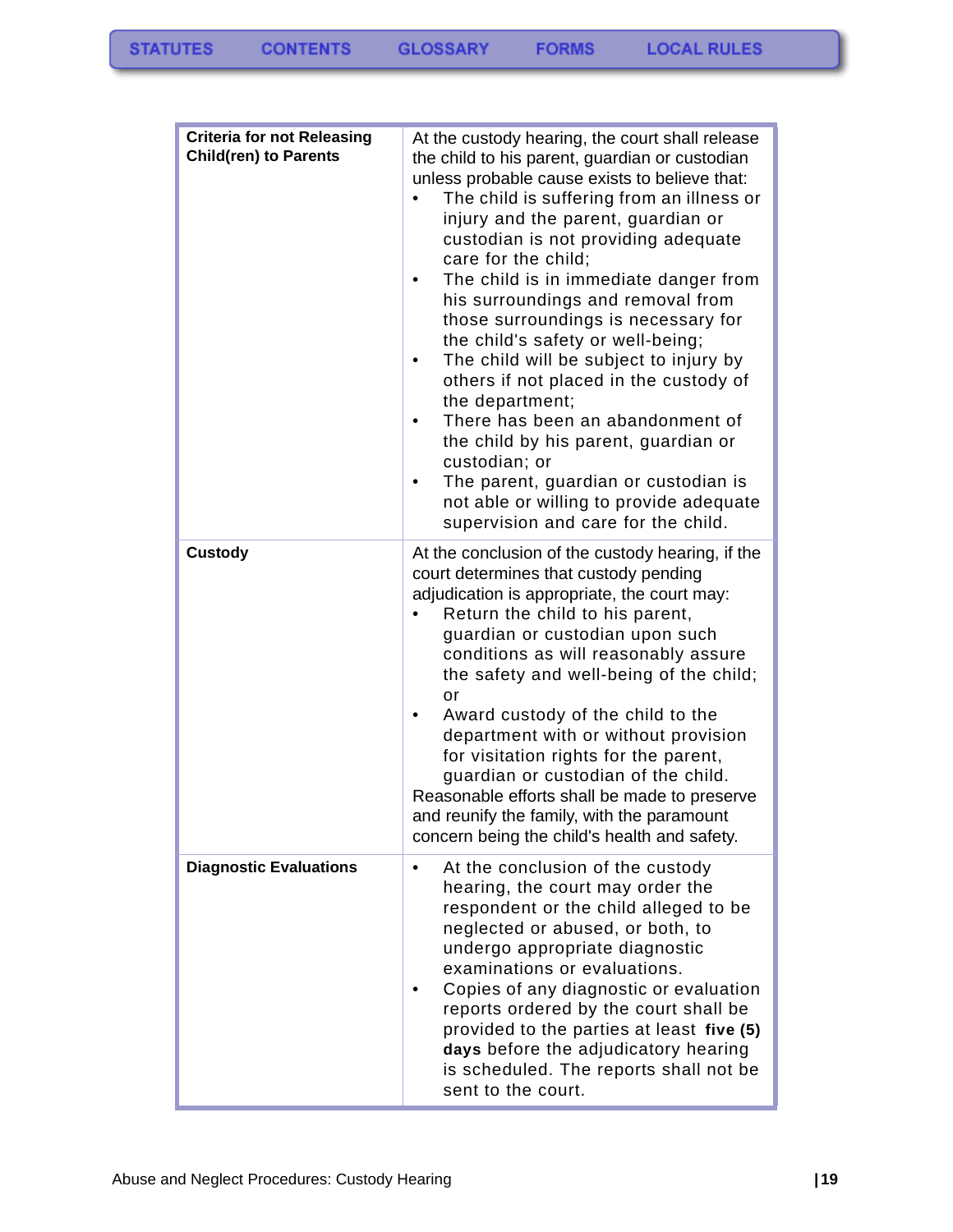# <span id="page-21-0"></span>Section 1-9: Admissions and Consent Decrees

**RULE 10-307 NMRA**

| <b>Admission</b>             | The respondent may make an admission by:<br>Admitting sufficient facts to permit a<br>finding that the allegations of the<br>petition are true; or<br>Declaring his intention not to contest<br>the allegations in the petition.                                                                                                                                                                                                                                                                                                                                                                                                                                                                                                                                                                                         |
|------------------------------|--------------------------------------------------------------------------------------------------------------------------------------------------------------------------------------------------------------------------------------------------------------------------------------------------------------------------------------------------------------------------------------------------------------------------------------------------------------------------------------------------------------------------------------------------------------------------------------------------------------------------------------------------------------------------------------------------------------------------------------------------------------------------------------------------------------------------|
| <b>Consent Decree</b>        | A consent decree in an abuse or neglect<br>proceeding is an order of the court, after an<br>admission has been made, that suspends the<br>proceedings on the petition and in which,<br>under terms and conditions negotiated and<br>agreed to by the respondent and the children's<br>court attorney:<br>The legal custody of the child is<br>transferred to the department for a<br>period not to exceed six (6) months<br>from the date of the consent decree;<br>and<br>The child is allowed to remain with the<br>respondent or other person and the<br>respondent will be under supervision<br>of the department for a period not to<br>exceed six (6) months.                                                                                                                                                      |
| <b>Inquiry of Respondent</b> | The court shall not accept an admission or<br>approve a consent decree without first, by<br>addressing the respondent personally in open<br>court, determining that:<br>He understands the allegations of the<br>petition;<br>He understands the dispositions that<br>the court may make if the allegations<br>of the petition are found to be true;<br>He understands that he has a right to<br>deny the allegations in the petition and<br>to have a trial on the allegations;<br>He understands that if he makes an<br>admission or agrees to the entry of the<br>consent decree, he is waiving the right<br>to a trial; and<br>The admission or provisions of the<br>consent decree are voluntary and not<br>the result of force or of threats or of<br>promises other than any consent<br>decree agreement reached. |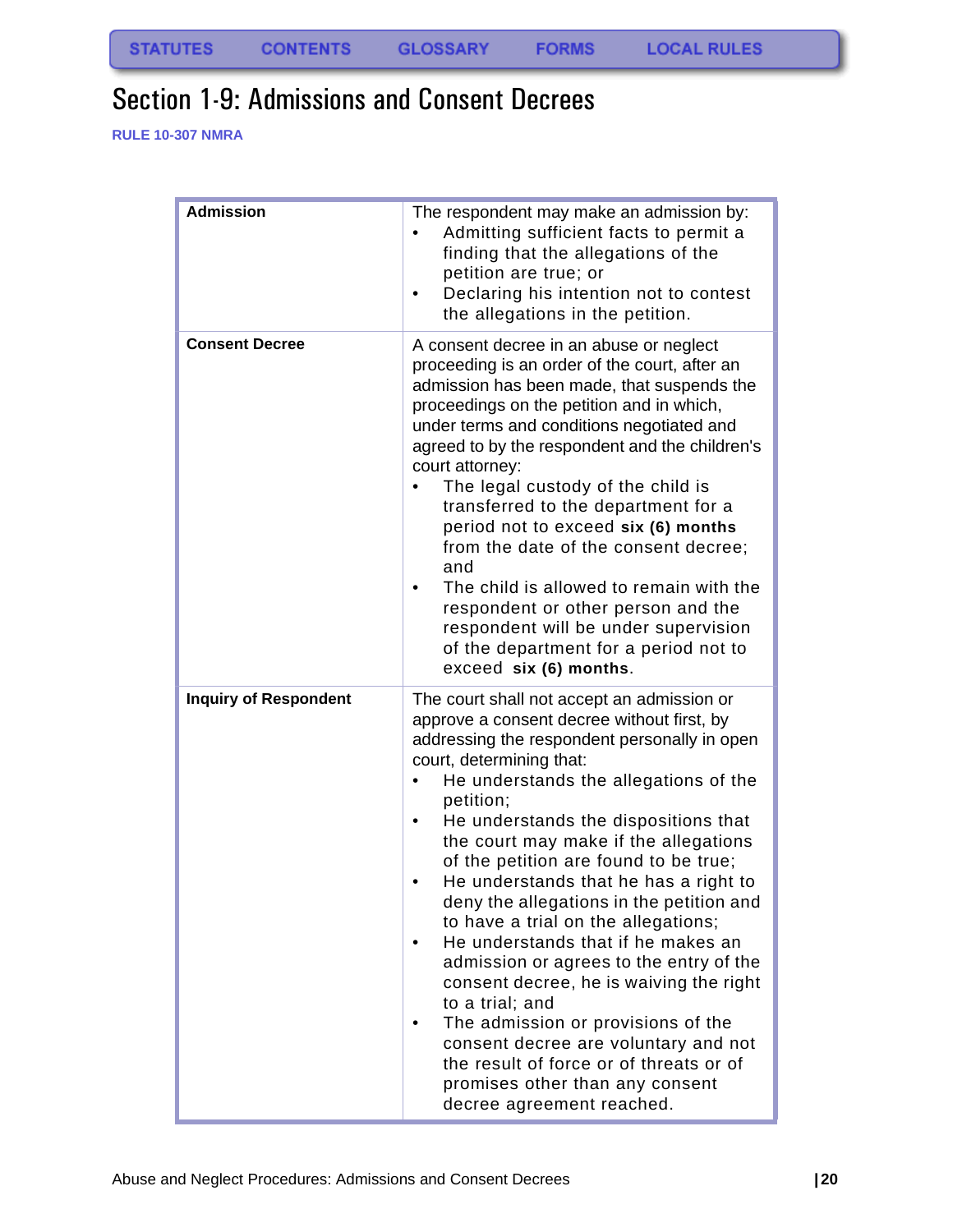| <b>STATUTES</b> | <b>CONTENTS</b> | <b>GLOSSARY</b> | <b>FORMS</b> | <b>LOCAL RULES</b> |
|-----------------|-----------------|-----------------|--------------|--------------------|
|-----------------|-----------------|-----------------|--------------|--------------------|

| <b>Basis for Admission or</b><br><b>Consent Decree</b> | The court shall not enter judgment upon<br>an admission or approve a consent<br>decree without making such inquiry as<br>shall satisfy the court that there is a<br>factual basis for the admission or consent                                                                                                                |
|--------------------------------------------------------|-------------------------------------------------------------------------------------------------------------------------------------------------------------------------------------------------------------------------------------------------------------------------------------------------------------------------------|
|                                                        | decree.                                                                                                                                                                                                                                                                                                                       |
| <b>Disposition</b>                                     | After acceptance of an admission, unless<br>made for the purpose of a consent decree,<br>the court shall proceed to make any<br>disposition permitted by law as it deems<br>appropriate under the circumstances.                                                                                                              |
| <b>Acceptance of Consent</b><br><b>Decree</b>          | If the court accepts a consent decree,<br>٠<br>the court shall approve the disposition<br>provided for in the consent decree or<br>another disposition more favorable to<br>the respondent than that provided for<br>in the consent decree.<br>If the court rejects the consent decree,<br>the decree shall be null and void. |
| Inadmissability of<br><b>Discussions</b>               | Evidence of an admission or agreement to<br>a consent decree, later withdrawn, or of<br>statements made in connection therewith,<br>is not admissible in any proceeding<br>against the respondent.                                                                                                                            |

### $\frac{1}{2}$

#### **TIME LIMIT | CONSENT DECREE**

- If the child is in the custody of the department, the court shall accept or reject the admission or consent decree within **five (5) days** after the admission is made or
- within **five (5) days** after a consent decree has been submitted to the court for its approval.

| <b>Rules of Evidence</b>         | The Rules of Evidence do not apply to<br>inquiries made to determine whether there<br>is a factual basis for an admission or a<br>consent decree. |
|----------------------------------|---------------------------------------------------------------------------------------------------------------------------------------------------|
| <b>Extension and Termination</b> | Consent decrees in abuse and neglect<br>proceedings may be extended by the<br>department and terminated in accordance<br>with Rule 10-225.        |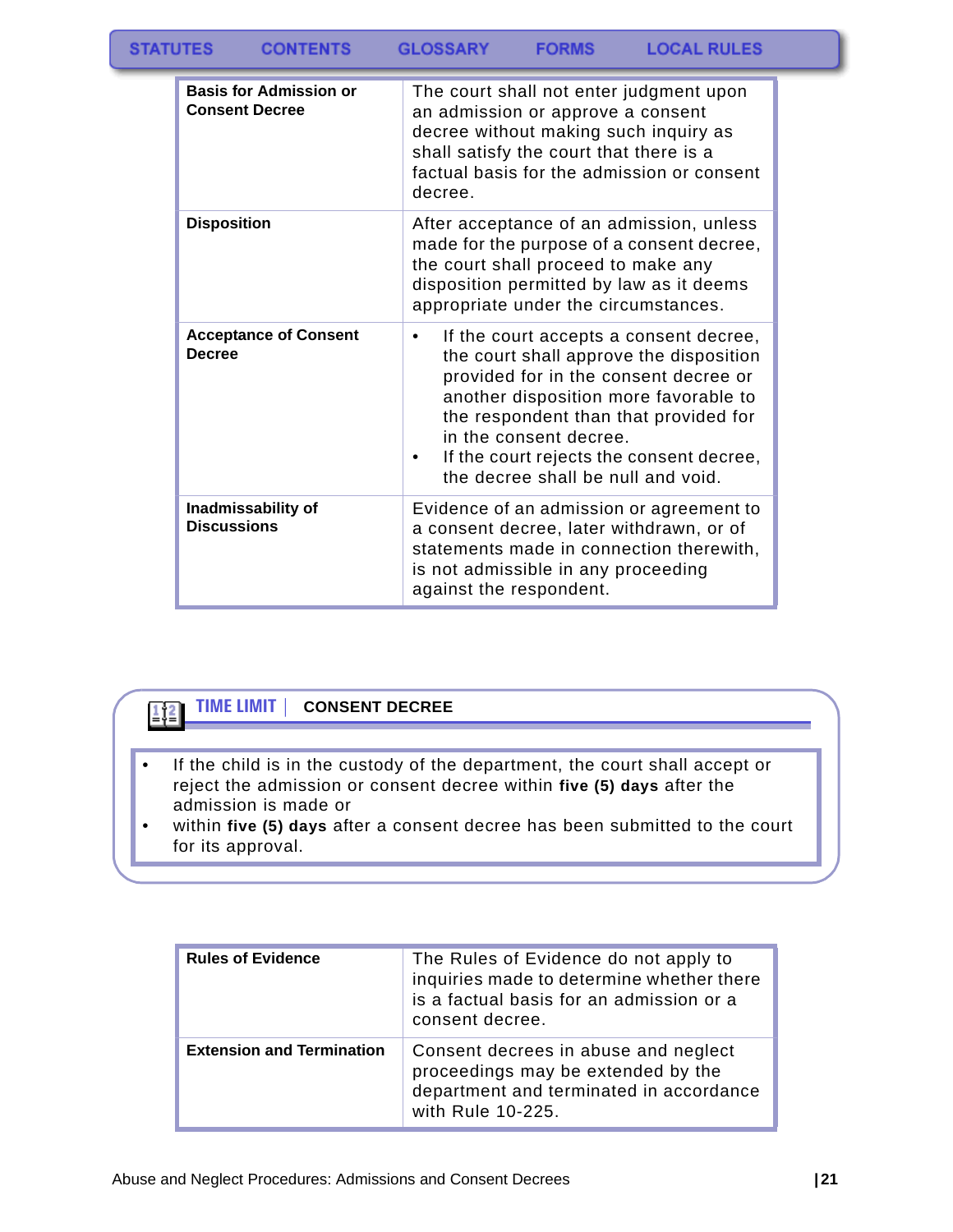| <b>STATUTES</b> |                   | <b>GLOSSARY</b> |                                                                                               | <b>LOCAL RULES</b>                                                                                                                                                                                                                                                                                                                                     |  |
|-----------------|-------------------|-----------------|-----------------------------------------------------------------------------------------------|--------------------------------------------------------------------------------------------------------------------------------------------------------------------------------------------------------------------------------------------------------------------------------------------------------------------------------------------------------|--|
|                 | <b>Revocation</b> | decree: or      | Extend the period of the consent<br>Make any other disposition which<br>original proceedings. | If, prior to the expiration of the consent decree,<br>the respondent allegedly fails to fulfill the terms<br>of the decree, the children's court attorney may<br>file a petition to revoke the consent decree. If<br>the respondent is found to have violated the<br>terms of the consent decree, the court may:<br>would have been appropriate in the |  |

# <span id="page-23-0"></span>Section 1-10: Adjudicatory Hearing

**NMSA 1978, §32A-4-19, RULE 10-320 NMRA**

| <b>EVENT</b> | <b>DESCRIPTION</b>                    |
|--------------|---------------------------------------|
| 6539         | NTC: Pre-Adjudication Meeting         |
| 6529         | NTC: Hearing (Sequestered)            |
| 4500         | <b>CAL: Adjudicatory Meeting</b>      |
| 4511         | <b>CAL: Dispositional Hearing</b>     |
| 8316         | NCJ: Adjudicatory/Dispositional Order |
| 3591         | CLS: Adjudicatory/Dispositional Order |



| <b>Pre-Adjudicatory Meeting</b> | Prior to the adjudicatory hearing, all parties to<br>the hearing shall attend a mandatory meeting<br>and attempt to settle issues attendant to the<br>adjudicatory hearing and develop a proposed<br>treatment plan that serves the child's best<br>interest. |
|---------------------------------|---------------------------------------------------------------------------------------------------------------------------------------------------------------------------------------------------------------------------------------------------------------|
|---------------------------------|---------------------------------------------------------------------------------------------------------------------------------------------------------------------------------------------------------------------------------------------------------------|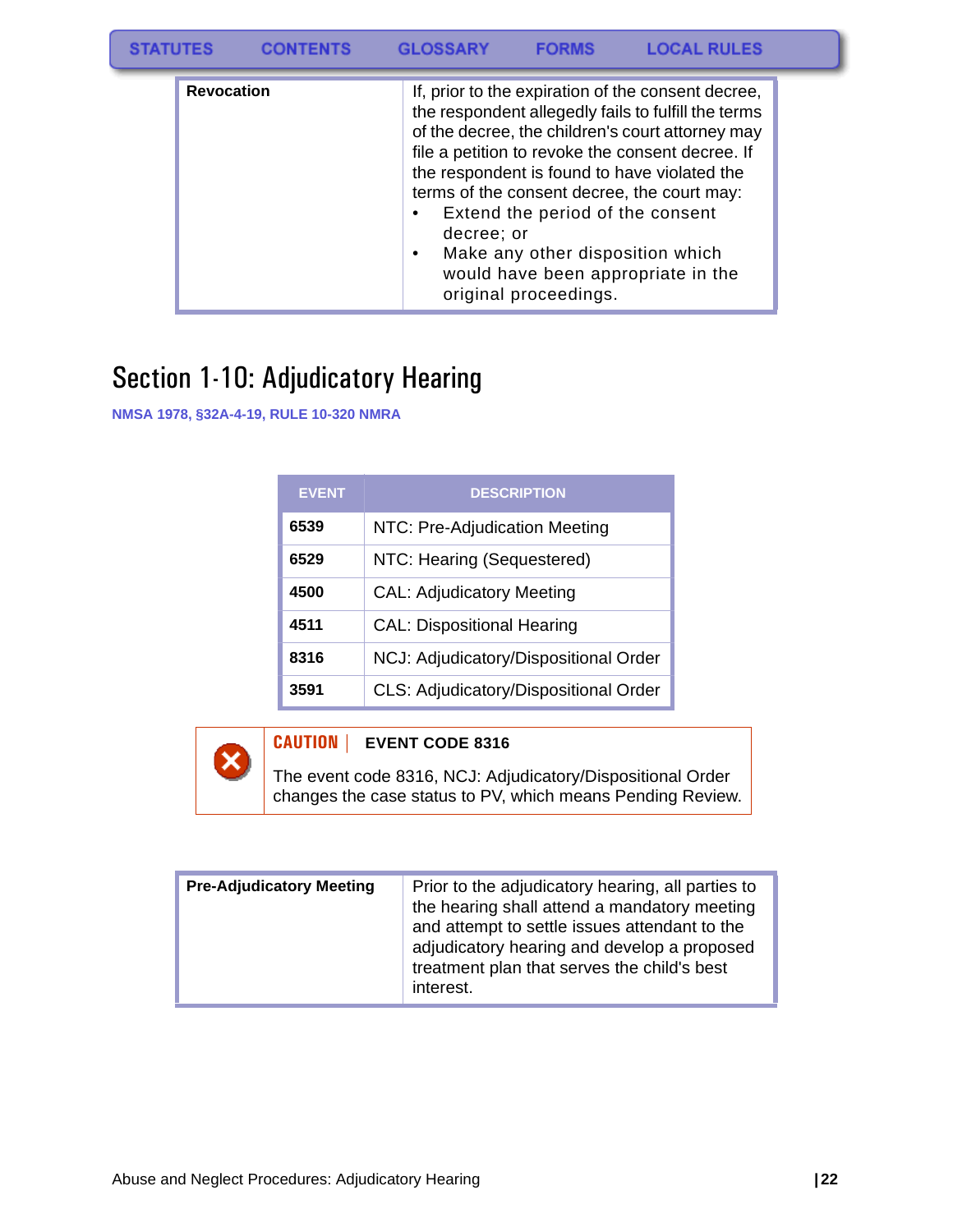#### **TIME LIMIT | ADJUDICATORY HEARING**  $\frac{1}{2}$

The adjudicatory hearing in a neglect or abuse proceeding shall be commenced within **sixty (60) days** after the latest of the following dates:

- The date that the petition is served on the respondent (in practice, the file stamp date);
- If the trial court orders a mistrial or a new trial, the date that the order is filed; or
- In the event of an appeal, the date that the mandate or order is filed in the district court disposing of the appeal.

| <b>CYFD Attorney</b> | The children's court attorney shall represent |
|----------------------|-----------------------------------------------|
|                      | the state at the adjudicatory hearing.        |

#### **TIME LIMIT | FAILURE TO COMPLY WITH TIME LIMITS**  $\left| \frac{1}{2} \right|$

When the adjudicatory hearing on any petition is not begun within the time period specified above or within the period of any extension granted, the petition shall be dismissed with prejudice.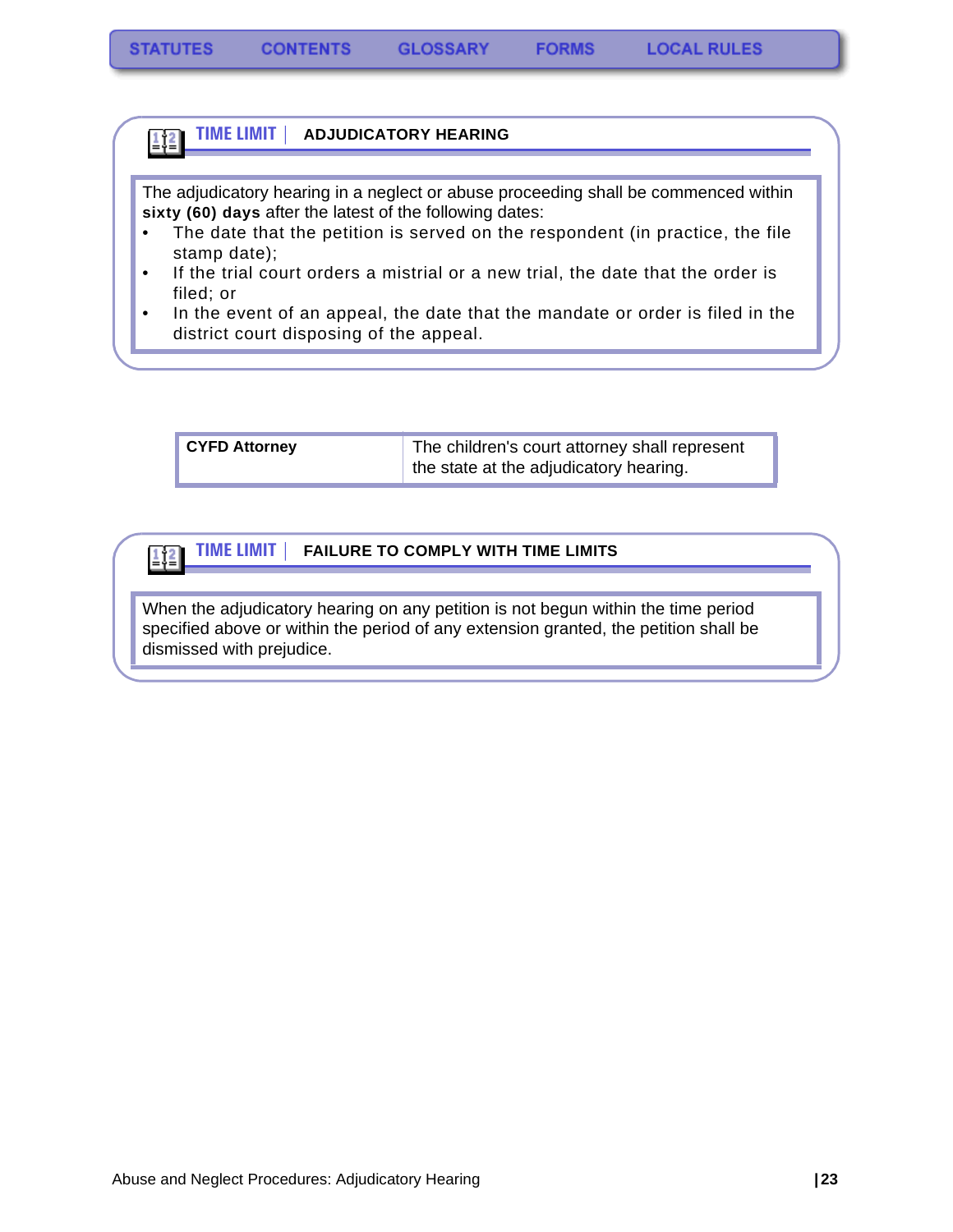**FORMS** 

## <span id="page-25-0"></span>Section 1-11: Extensions

**RULE 10-320 NMRA**





### **CAUTION | NONCOMPLIANCE WITH TIME LIMITS**

If the adjudicatory hearing on any petition is not begun within the time specified in Adjudicatory Hearing-Time Limit box above or within the period of any extension granted as provided in this rule, the petition shall be **dismissed with prejudice**.

## <span id="page-25-1"></span>Section 1-12: Dispositional Hearings and Extensions

**RULE 10-321 NMRA**

| <b>EVENT</b> | <b>DESCRIPTION</b>                    |
|--------------|---------------------------------------|
| 6529         | NTC: Hearing (Sequestered)            |
| 4511         | <b>CAL: Dispositional Hearing</b>     |
| 8316         | NCJ: Adjudicatory/Dispositional Order |
| 3591         | CLS: Adjudicatory/Dispositional Order |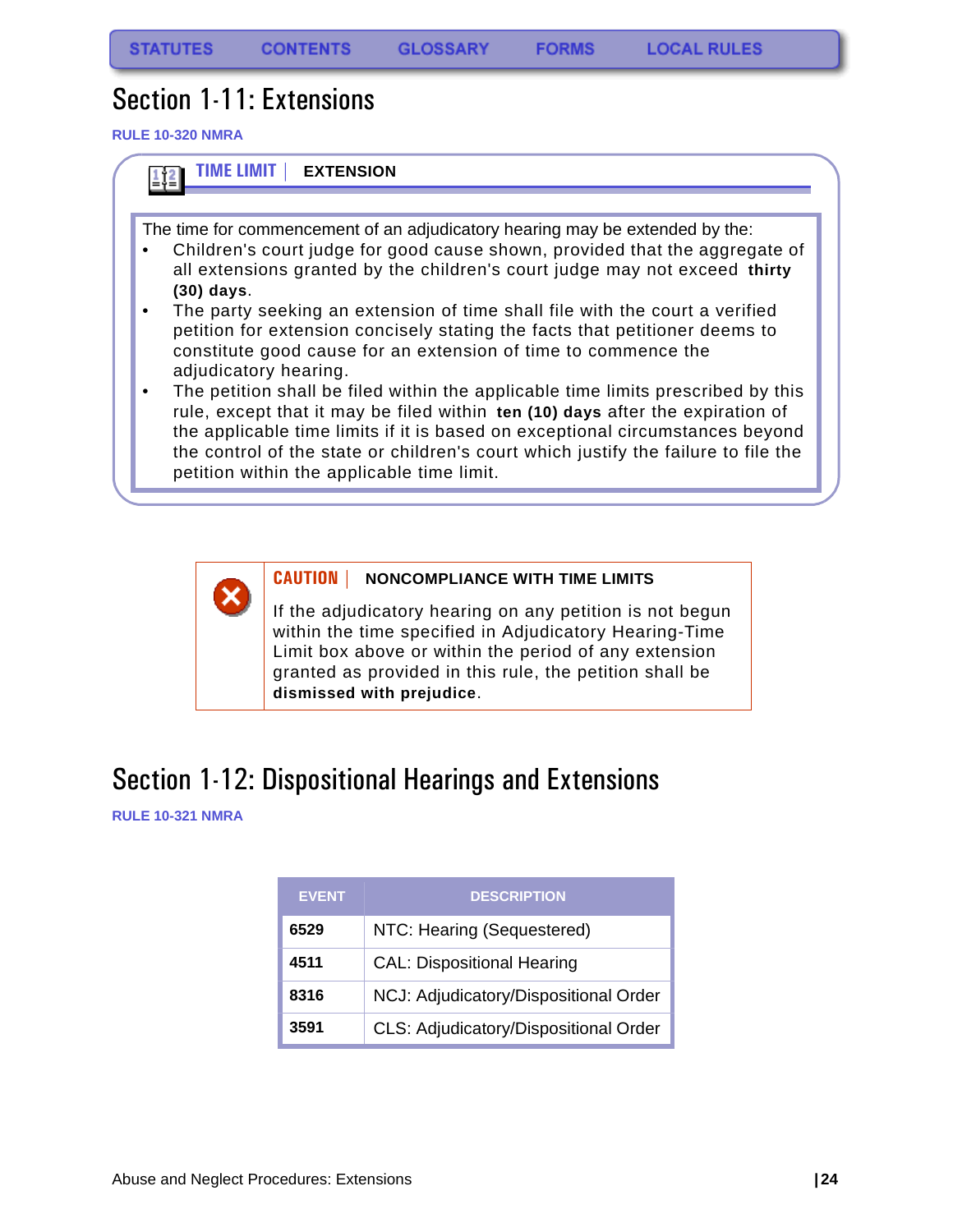

### **CAUTION | EVENT CODE 8316**

The event code 8316, NCJ: Adjudicatory/Dispositional Order changes the case status to PV, which means Pending Review.

| <b>Predisposition Report</b> | If the court finds that the respondent<br>has abused or neglected the child, the<br>court shall hold a dispositional<br>hearing.<br>If the dispositional hearing is not held<br>at the same time as the adjudicatory                                                                                                                                           |
|------------------------------|----------------------------------------------------------------------------------------------------------------------------------------------------------------------------------------------------------------------------------------------------------------------------------------------------------------------------------------------------------------|
|                              | hearing, the department shall prepare<br>a predisposition report.<br>Unless the dispositional hearing is<br>held in conjunction with the<br>adjudicatory hearing, at least five (5)<br>days prior to the dispositional hearing<br>the department shall file with the court<br>and serve on each party and the<br>guardian ad litem a predisposition<br>report. |
| <b>Access to Reports</b>     | At the time of serving the department's<br>dispositional plan on the parties and guardian<br>ad litem, the department shall serve each party<br>and the guardian ad litem with:<br>Copies of any social, diagnostic or<br>other predisposition reports ordered<br>by or submitted to the court; and<br>A proposed disposition order.                           |

### **NMSA 1978, §32A-4-22**

 $\frac{1}{2}$ 

**TIME LIMIT | DISPOSITIONAL HEARING**

If not held in conjunction with the adjudicatory hearing, the dispositional hearing shall be commenced within **thirty (30) days** after the conclusion of the adjudicatory hearing.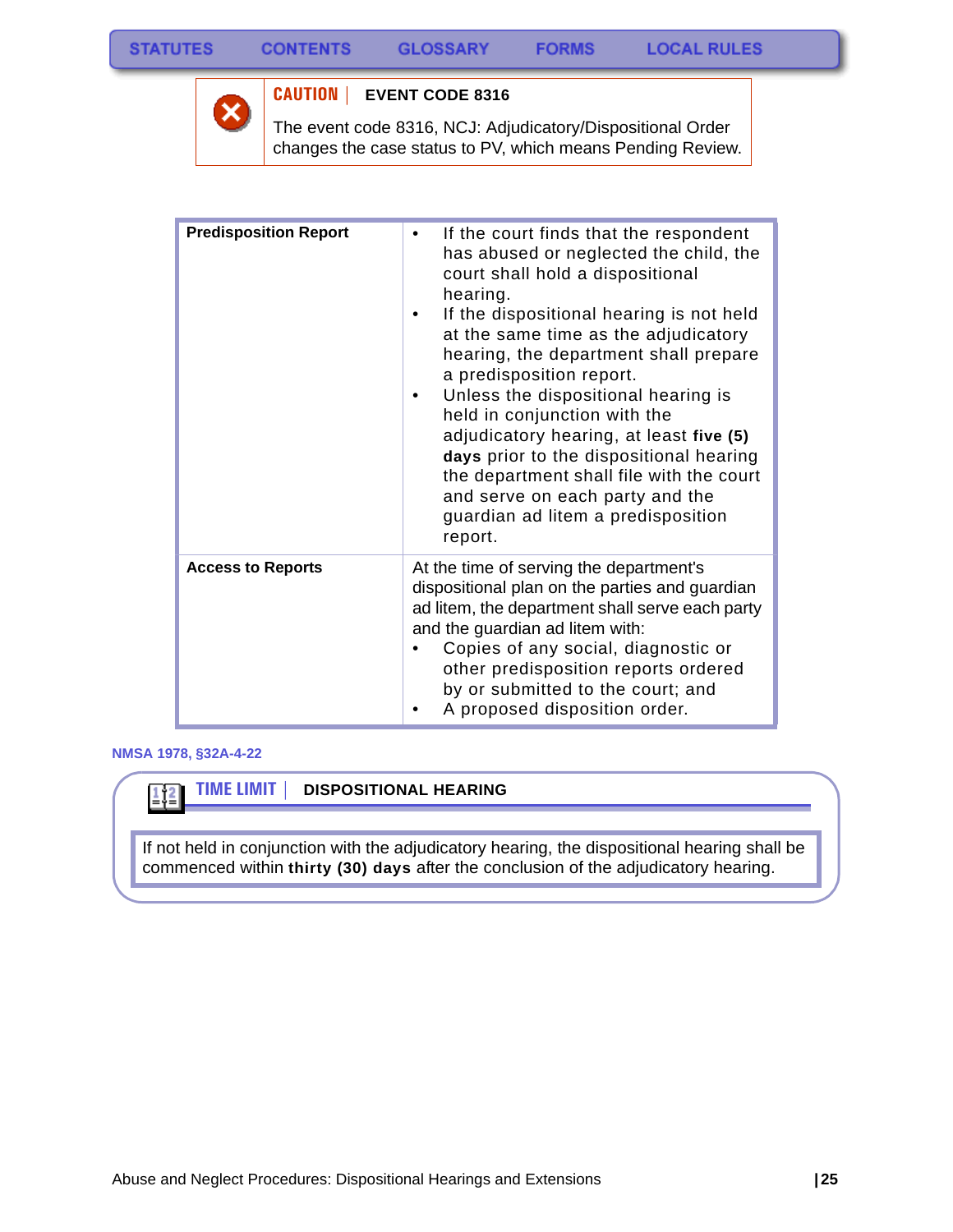| <b>Findings</b> | At the conclusion of the dispositional hearing,<br>the court shall make and include in the<br>dispositional judgment its findings on the<br>following:                |
|-----------------|-----------------------------------------------------------------------------------------------------------------------------------------------------------------------|
|                 | The interaction and interrelationship<br>of the child with his parent, siblings<br>and any other person who may<br>significantly affect the child's best<br>interest; |
|                 | The child's adjustment to his home,<br>٠<br>school and community;                                                                                                     |
|                 | The mental and physical health of all<br>$\bullet$<br>individuals involved;                                                                                           |
|                 | The wishes of the child as to his<br>$\bullet$<br>custodian;                                                                                                          |
|                 | The wishes of the child's parent,<br>guardian or custodian as to the child's<br>custody.                                                                              |
|                 | Whether there exists a relative of the<br>$\bullet$<br>child or other individual who, after                                                                           |
|                 | study by the department, is found to<br>be qualified to receive and care for the<br>child;                                                                            |
|                 | The availability of services                                                                                                                                          |
|                 | recommended in the treatment plan<br>prepared as a part of the                                                                                                        |
|                 | predisposition study in accordance<br>with the provisions of Section 32A-4-<br>21 NMSA 1978;                                                                          |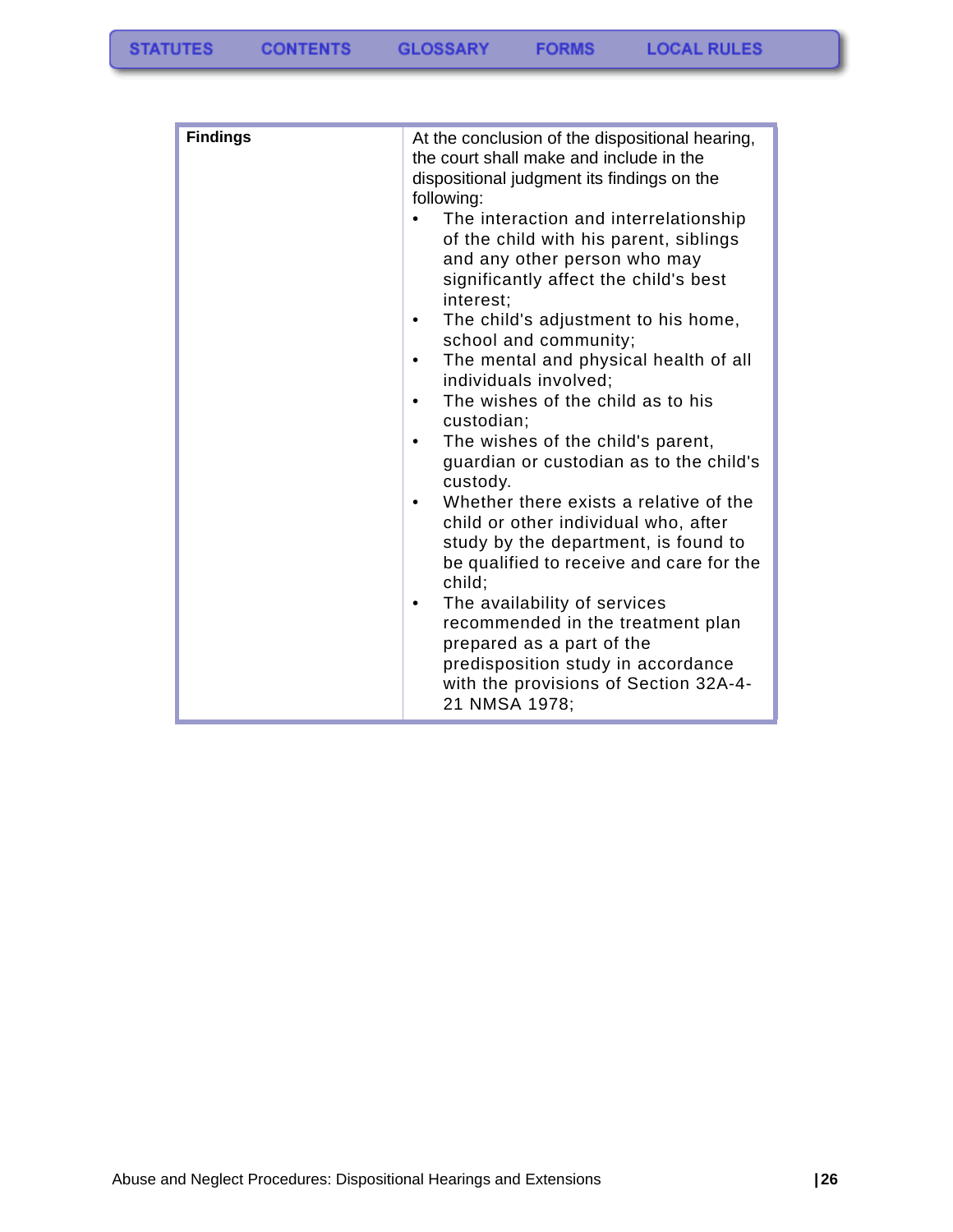| <b>Findings (continued)</b>                         | Whether reasonable efforts were used<br>by the department to prevent removal<br>of the child from the home prior to<br>placement in substitute care and<br>whether reasonable efforts were used<br>to attempt reunification of the child<br>with the natural parent; and<br>If the child is an Indian child, whether<br>the placement preferences set forth in<br>the federal Indian Child Welfare Act of<br>1978 or the placement preferences of<br>the child's Indian tribe have been<br>followed and whether the Indian<br>child's treatment plan provides for<br>maintaining the Indian child's cultural<br>ties.<br>When placement preferences have not<br>been followed, good cause for<br>noncompliance shall be clearly stated<br>and supported.                                                                                                                        |
|-----------------------------------------------------|---------------------------------------------------------------------------------------------------------------------------------------------------------------------------------------------------------------------------------------------------------------------------------------------------------------------------------------------------------------------------------------------------------------------------------------------------------------------------------------------------------------------------------------------------------------------------------------------------------------------------------------------------------------------------------------------------------------------------------------------------------------------------------------------------------------------------------------------------------------------------------|
| <b>Findings to Protect Welfare</b><br>of Child(ren) | If a child is found to be neglected or abused,<br>the court may enter its judgment making any of<br>the following dispositions to protect the welfare<br>of the child:<br>Permit the child to remain with his<br>parent, guardian or custodian, subject<br>to those conditions and limitations the<br>court may prescribe;<br>Place the child under protective<br>supervision of the department; or<br>Transfer legal custody of the child to<br>any of the following:<br>The noncustodial parent, if it is<br>found to be in the child's best<br>interest;<br>An agency responsible for the<br>care of neglected or abused<br>children; or<br>A child-placement agency<br>willing and able to assume<br>responsibility for the education,<br>care and maintenance of the<br>child and licensed or otherwise<br>authorized by law to receive<br>and provide care for the child. |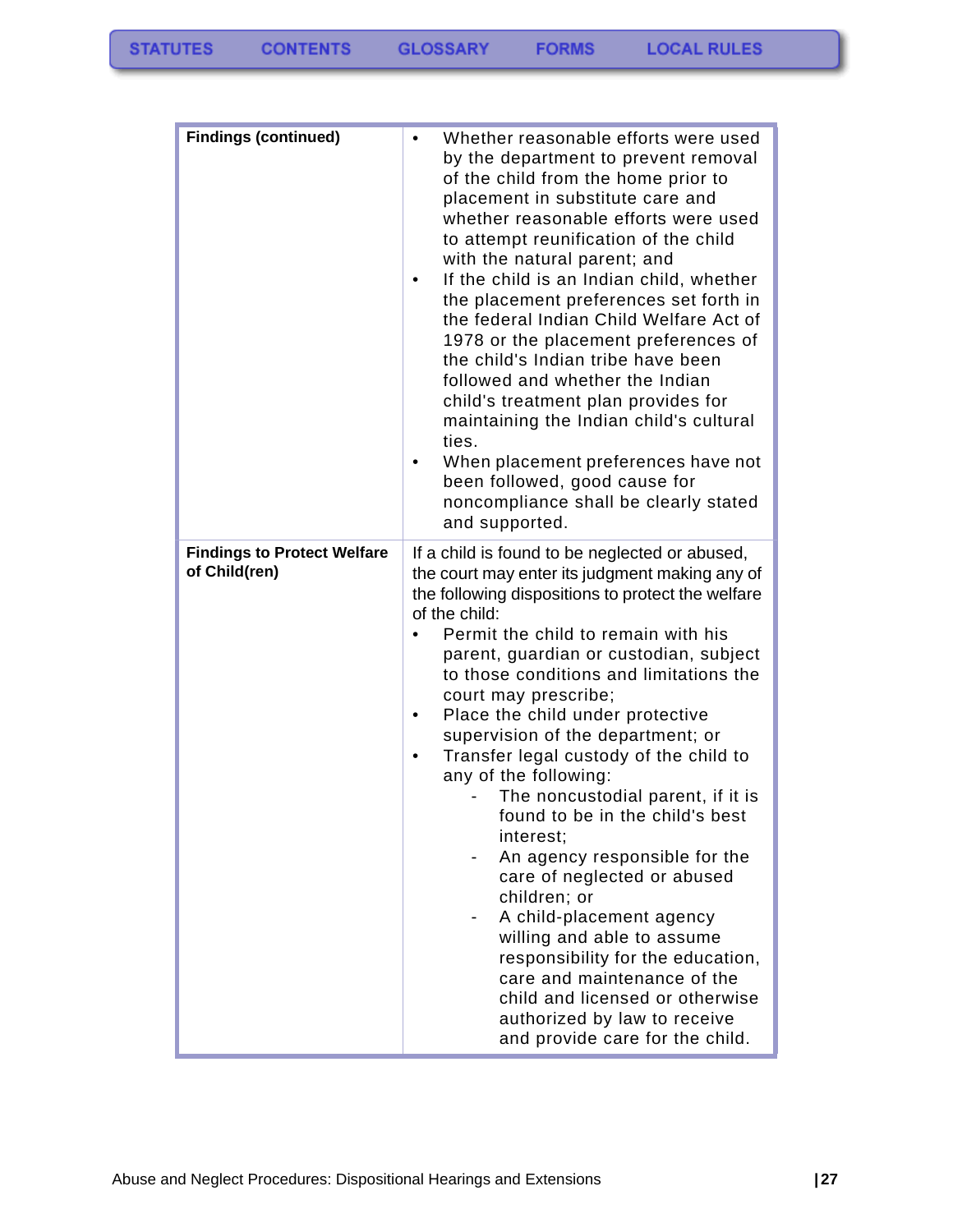| <b>Treatment, Reunification</b><br>and Criteria for not<br><b>Reunifying Family</b> | If a child is found to be neglected or abused, in<br>its dispositional judgment the court shall also<br>order the department to implement and the<br>child's parent, guardian or custodian to<br>cooperate with any treatment plan approved<br>by the court. Reasonable efforts shall be made<br>to preserve and reunify the family, with the<br>paramount concern being the child's health<br>and safety. The court may determine that<br>reasonable efforts are not required to be made<br>when the court finds that:<br>The efforts would be futile;<br>The parent, guardian or custodian has<br>subjected the child to aggravated<br>circumstances; or<br>The parental rights of the parent to a<br>sibling of the child have been<br>terminated involuntarily. |
|-------------------------------------------------------------------------------------|---------------------------------------------------------------------------------------------------------------------------------------------------------------------------------------------------------------------------------------------------------------------------------------------------------------------------------------------------------------------------------------------------------------------------------------------------------------------------------------------------------------------------------------------------------------------------------------------------------------------------------------------------------------------------------------------------------------------------------------------------------------------|
| <b>Visitation Rights</b>                                                            | Any parent, guardian or custodian of a child<br>who is placed in the legal custody of the<br>department or other person pursuant to<br>Subsection B of this section shall have<br>reasonable rights of visitation with the child as<br>determined by the court, unless the court finds<br>that the best interests of the child preclude any<br>visitation.                                                                                                                                                                                                                                                                                                                                                                                                          |
| <b>Visitation</b>                                                                   | The court may order reasonable visitation<br>between a child placed in the custody of the<br>department and the child's siblings or any<br>other person who may significantly affect the<br>child's best interest, if the court finds the<br>visitation to be in the child's best interest.                                                                                                                                                                                                                                                                                                                                                                                                                                                                         |
| <b>Confinement in Institution</b><br>for Juvenile Delinquents                       | Unless a child found to be neglected or abused<br>is also found to be delinquent, the child shall<br>not be confined in an institution established for<br>the long-term care and rehabilitation of<br>delinquent children.                                                                                                                                                                                                                                                                                                                                                                                                                                                                                                                                          |
| <b>Legal Custody</b>                                                                | When the court vests legal custody in an<br>agency, institution or department, the court<br>shall transmit with the dispositional judgment<br>copies of the clinical reports, the predisposition<br>study and report and any other information it<br>has pertinent to the care and treatment of the<br>child.                                                                                                                                                                                                                                                                                                                                                                                                                                                       |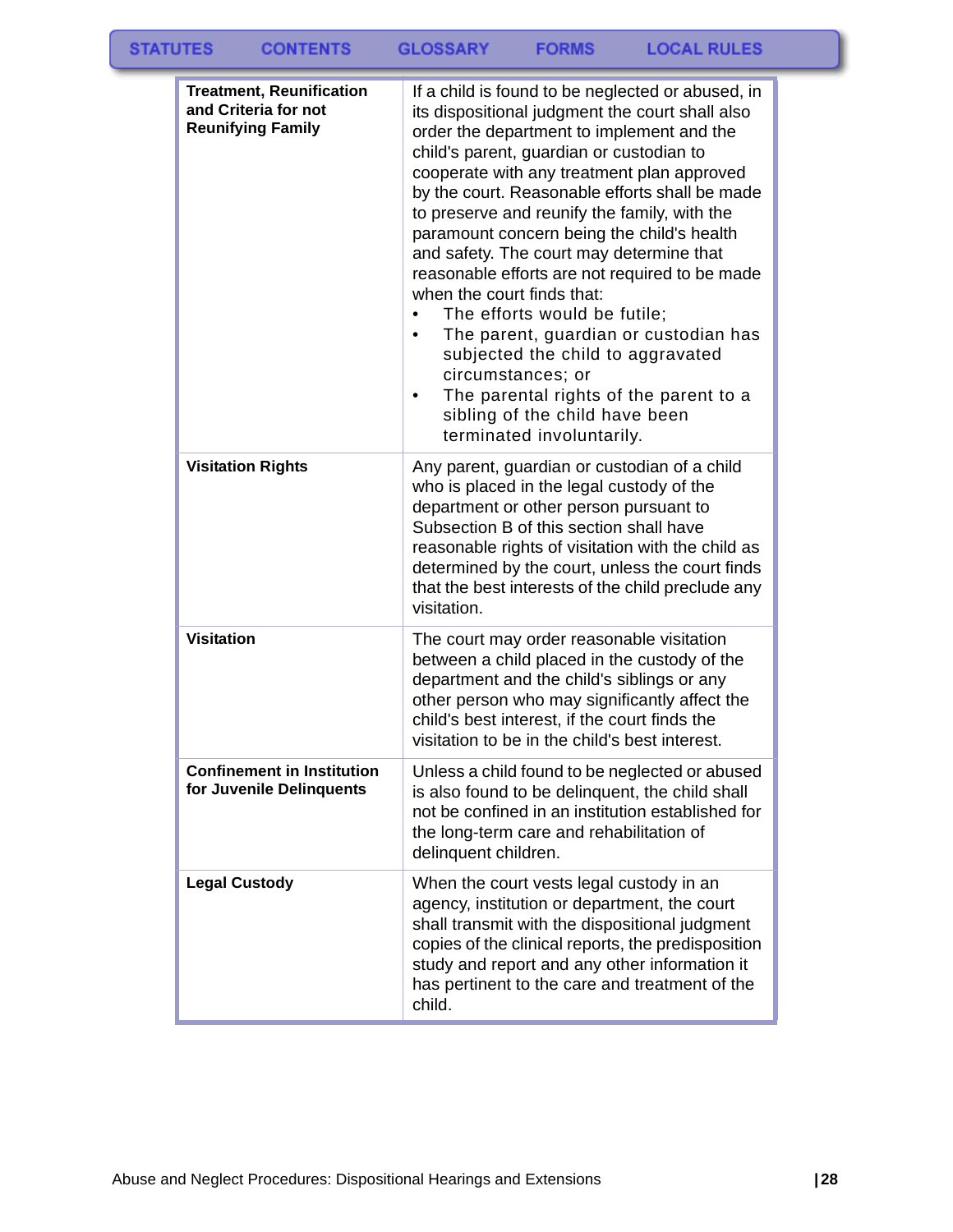| <b>STATUTES</b><br><b>LOCAL RULES</b><br><b>CONTENTS</b><br><b>GLOSSARY</b><br><b>FORMS</b> |  |
|---------------------------------------------------------------------------------------------|--|
|---------------------------------------------------------------------------------------------|--|

| <b>Notice to CYFD</b>                                | Prior to any child being placed in the<br>$\bullet$<br>custody or protective supervision of<br>the department, the department shall<br>be provided with reasonable oral or<br>written notification and an opportunity<br>to be heard.<br>At any hearing held pursuant to this<br>$\bullet$<br>subsection, the department may<br>appear as a party. |
|------------------------------------------------------|----------------------------------------------------------------------------------------------------------------------------------------------------------------------------------------------------------------------------------------------------------------------------------------------------------------------------------------------------|
| <b>Enrollment in Native</b><br><b>American Tribe</b> | When a child is placed in the custody of the<br>department, the department shall investigate<br>whether the child is eligible for enrollment as a<br>member of an Indian tribe and, if so, the<br>department shall pursue the enrollment on the<br>child's behalf.                                                                                 |

### $\left| \frac{1}{2} \right|$

#### **TIME LIMIT | PERMANENCY HEARING**

- When the court determines that no reasonable efforts at reunification are required, the court shall conduct, within **thirty (30) days**, a permanency hearing as described in Section 32A-4-25.1 NMSA 1978.
- Reasonable efforts shall be made to implement and finalize the permanency plan in a timely manner.

# <span id="page-30-0"></span>Section 1-13: Judgment and Appeals

**RULE 10-320 NMRA**

| <b>Entry of Judgment</b> | The judge shall sign a written<br>judgment and disposition in abuse and<br>neglect proceedings.<br>The judgment and disposition shall be<br>filed.<br>The clerk shall give notice of entry of<br>the judgment and disposition. |
|--------------------------|--------------------------------------------------------------------------------------------------------------------------------------------------------------------------------------------------------------------------------|
| <b>Appeals</b>           | Appeals from judgments on petitions<br>alleging abuse or neglect shall be<br>governed by the Rules of Appellate<br>Procedure.                                                                                                  |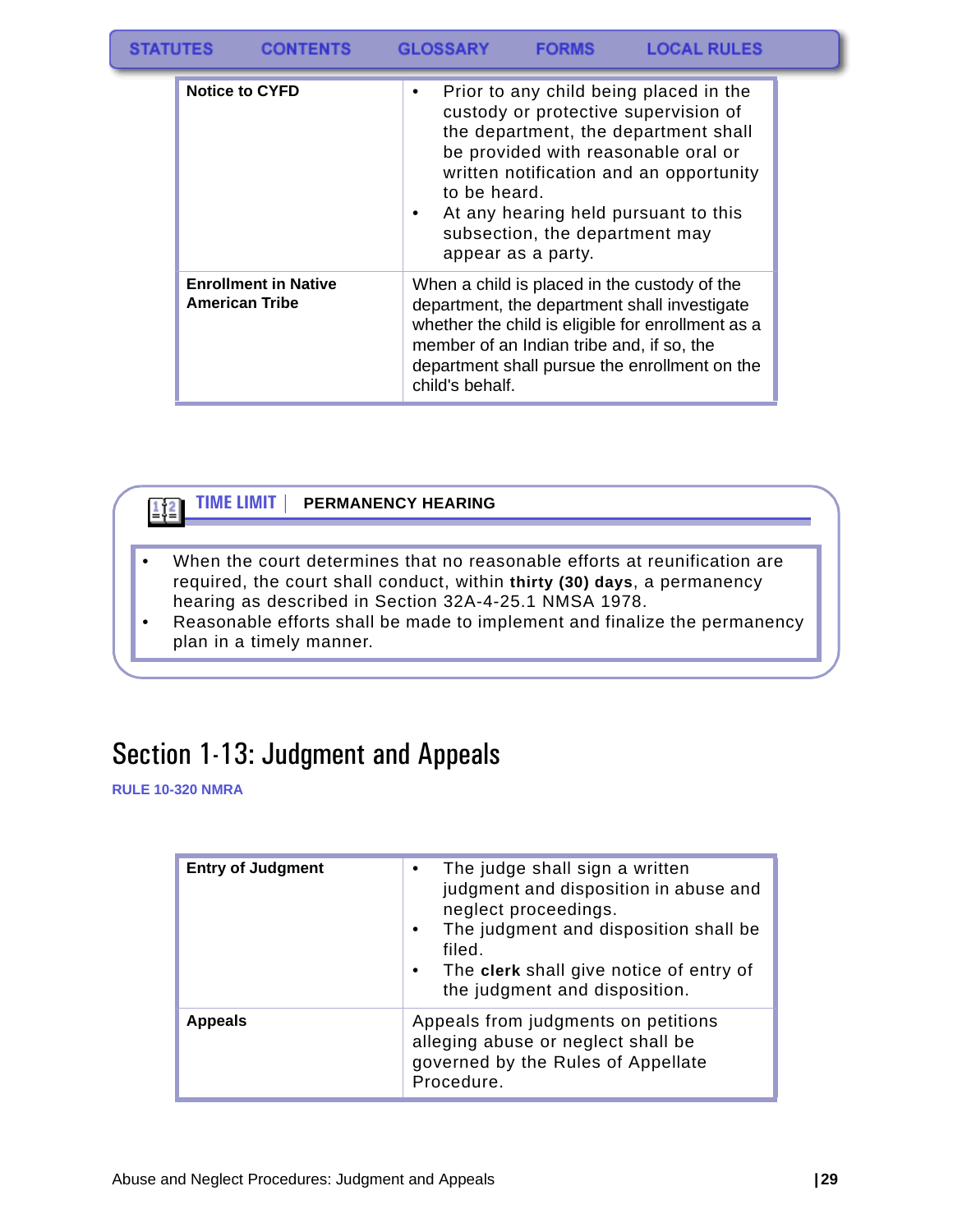# <span id="page-31-0"></span>Section 1-14: Permanency Hearings and Judicial Reviews

**RULE 10-325 NMRA**

### <span id="page-31-1"></span>**JUDICIAL REVIEW EVENT CODES**

| <b>EVENT</b> | <b>DESCRIPTION</b>                  |
|--------------|-------------------------------------|
| 6568         | NTC: Judicial Review                |
| 4520         | <b>CAL: Judicial Review Hearing</b> |
| 8321         | NCJ: Judicial Review Order          |
| 3528         | CLS: Judicial Review Order          |

### <span id="page-31-2"></span>**INITIAL PERMANENCY HEARING EVENT CODES**

| <b>EVENT</b> | <b>DESCRIPTION</b>                              |
|--------------|-------------------------------------------------|
| 6538         | NTC: Pre-Permanency Hearing                     |
| 6569         | NTC: Initial Permanency Hearing                 |
| 4575         | <b>CAL: Initial Permanency Hearing</b>          |
| 8322         | <b>NCJ: Initial Permanency Hearing</b><br>Order |
| 3593         | <b>CLS: Initial Permanency Hearing</b><br>Order |

### <span id="page-31-3"></span>**SUBSEQUENT PERMANENCY HEARING EVENT CODES**

| <b>EVENT</b> | <b>DESCRIPTION</b>                                        |
|--------------|-----------------------------------------------------------|
| 6570         | NTC: Subsequent Permanency<br>Hearing                     |
| 4576         | <b>CAL: Subsequent Permanency</b><br>Hearing              |
| 8320         | <b>NCJ: Subsequent Permanency</b><br><b>Hearing Order</b> |
| 3594         | <b>CLS: Subsequent Permanency</b><br><b>Hearing Order</b> |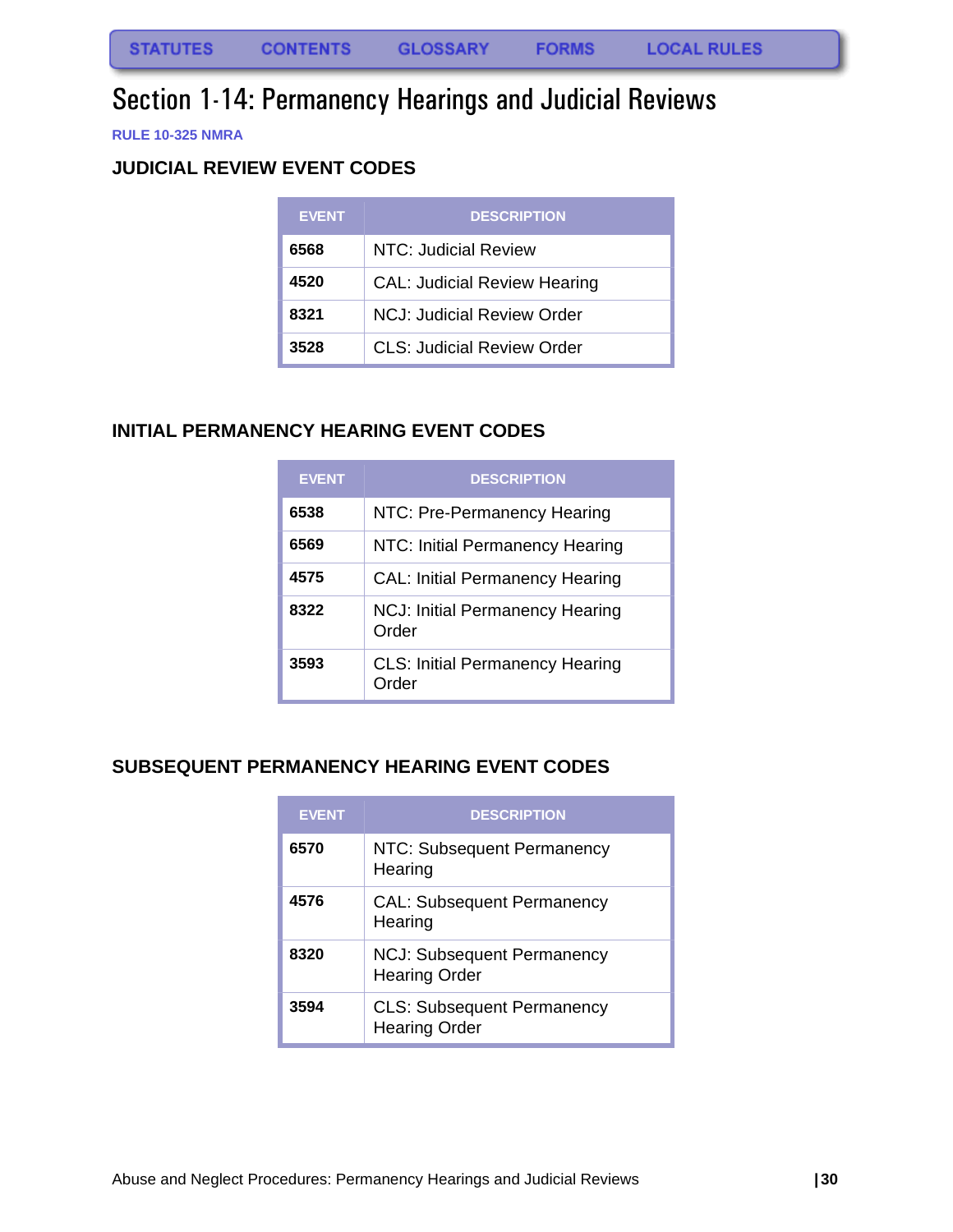$\frac{1}{2}$  $\frac{2}{2}$ 

 $\frac{1}{2}$ 

#### **TIME LIMIT | FIRST PERMANENCY HEARING**

Within **six (6) months** after the conclusion of the initial judicial review, the court shall conduct a permanency hearing to determine what permanency plan is in the child's best interest.

| <b>Notice</b>         | The department shall be responsible for<br>obtaining a setting for the first and any<br>subsequent permanency hearing and shall<br>give notice of the hearing to all other<br>parties and such other persons as<br>required by law.                                                                                                              |
|-----------------------|--------------------------------------------------------------------------------------------------------------------------------------------------------------------------------------------------------------------------------------------------------------------------------------------------------------------------------------------------|
| <b>Pre-permanency</b> | Not less than five (5) days prior to a<br>٠<br>permanency hearing, the department<br>shall prepare and serve on each party<br>a pre-permanency hearing report.<br>The report shall include the<br>department's proposed permanency<br>plan.<br>The pre-permanency hearing report<br>shall also set forth any changes to the<br>disposition plan. |

#### **TIME LIMIT | FIRST PERMANENCY HEARING**

- Not less than **five (5) days** prior to each permanency hearing, the parties shall participate in a pre-hearing settlement conference.
- The department shall give notice of the time and place of the hearing to each party and to the child's guardian ad litem.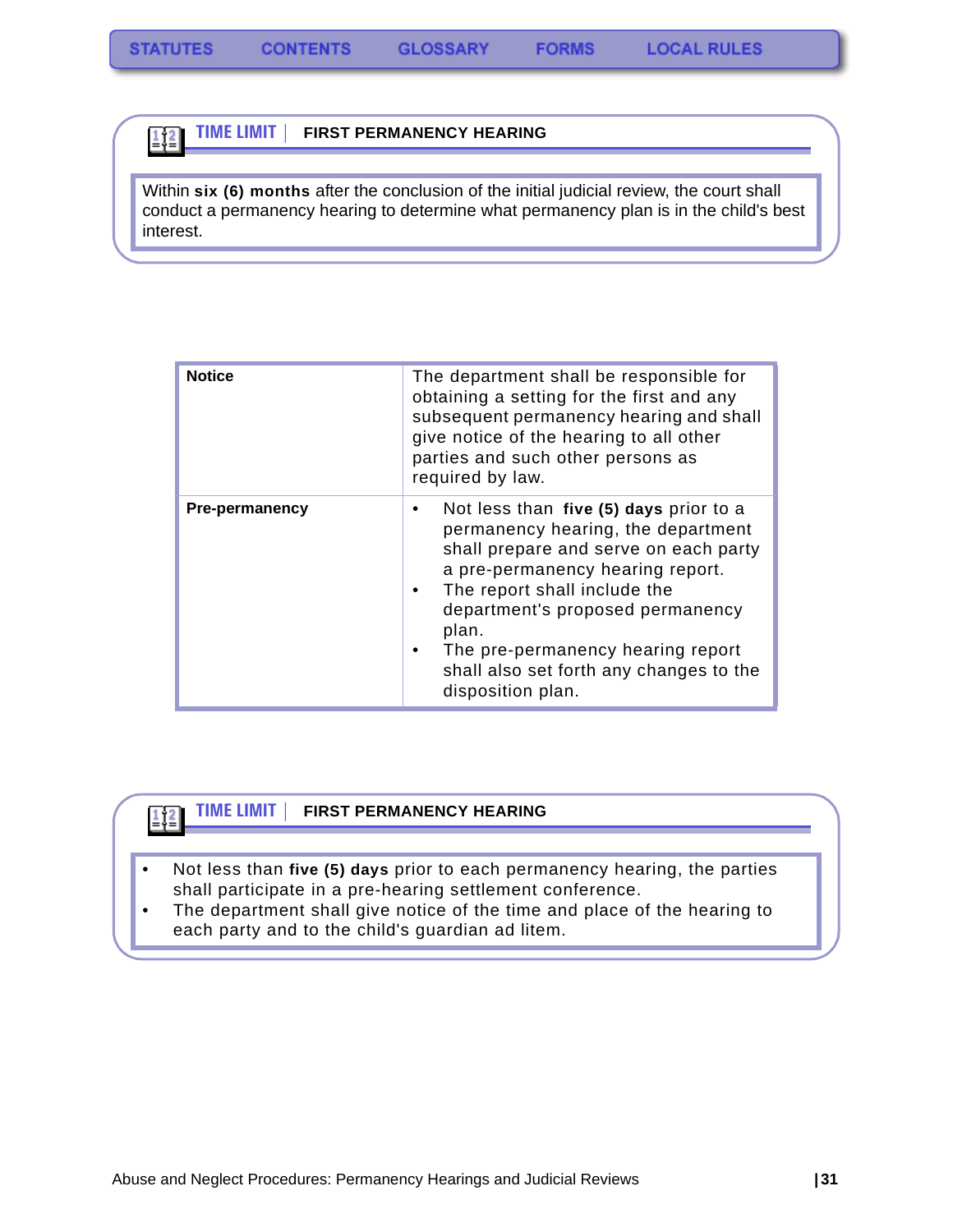#### **TIME LIMIT | SUBSEQUENT PERMANENCY HEARING (WHEN REQUIRED)**

Within **three (3) months** after the initial permanency hearing order, the court shall hold a subsequent permanency hearing if:

• A motion to terminate parental rights has not been filed;

 $\frac{1}{2}$ 

- A petition to appoint a permanent guardian has not been filed; or
- The child's permanency plan has not been formally changed to provide for emancipation of the child.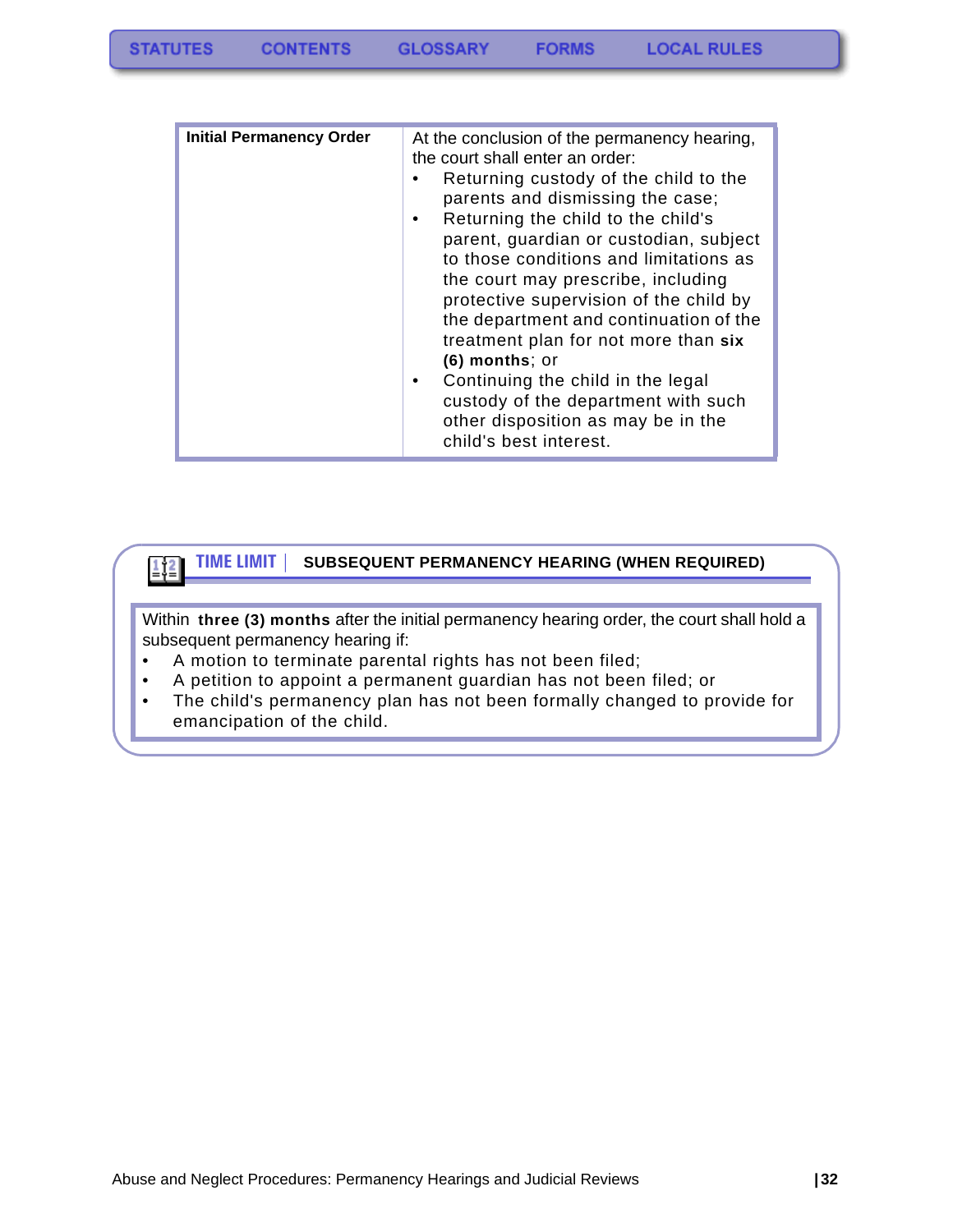| <b>Subsequent Permanency</b><br><b>Hearing Disposition</b> | At the conclusion of the subsequent<br>permanency hearing, the court shall enter an<br>order:<br>Requiring the department to change<br>the child's permanency plan to provide<br>for adoption, emancipation, permanent<br>guardianship or long-term foster care<br>for the child and that additional efforts<br>to reunite the child and parent will not<br>be attempted;<br>Dismissing the case and returning the<br>child to the parent, guardian or<br>custodian; or<br>Returning the child to the parent,<br>٠<br>guardian or custodian, subject to<br>those conditions the court may<br>prescribe, including protective<br>supervision of the child by the<br>department and continuation of the |
|------------------------------------------------------------|-------------------------------------------------------------------------------------------------------------------------------------------------------------------------------------------------------------------------------------------------------------------------------------------------------------------------------------------------------------------------------------------------------------------------------------------------------------------------------------------------------------------------------------------------------------------------------------------------------------------------------------------------------------------------------------------------------|
|                                                            | treatment plan for not more than six<br>$(6)$ months.                                                                                                                                                                                                                                                                                                                                                                                                                                                                                                                                                                                                                                                 |

### **TIME LIMIT | JUDICIAL REVIEWS**

 $\frac{1}{2}$  $\frac{2}{2}$ 

- If a judgment has been filed finding the child to be neglected or abused, within **sixty (60) days** after the date the judgment was filed the court shall review the treatment plan approved by the court.
- At least once every **six (6) months** thereafter, the court shall review the department's progress in implementing the court's orders.
- The department shall request a date for each judicial review and give notice as required by law.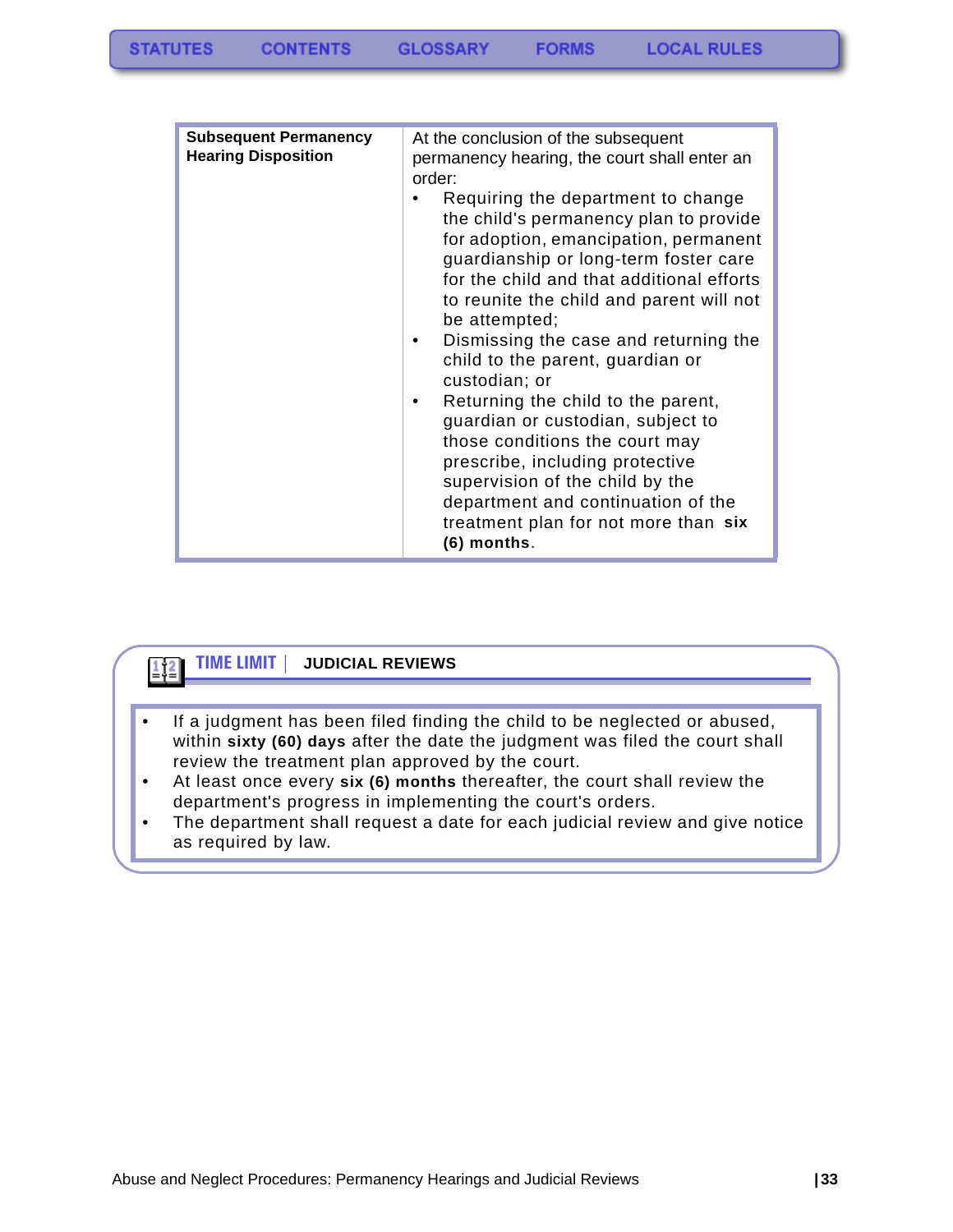# <span id="page-35-1"></span><span id="page-35-0"></span>Section 1-15: Termination of Parental Rights **TERMINATION EVENT CODES**

| <b>EVENT</b> | <b>DESCRIPTION</b>                               |
|--------------|--------------------------------------------------|
| 6529         | NTC: Hearing (Termination of<br>Parental Rights) |
| 8274         | <b>ORD: Terminate Parental Rights</b>            |

### <span id="page-35-2"></span>**COMMENCEMENT OF PROCEEDINGS**

#### **RULE 10-330 NMRA**

| <b>Commencement</b>                             | A termination of parental rights proceeding<br>may be commenced by filing a motion to<br>terminate parental rights:<br>At any stage of the abuse or neglect<br>proceeding by the department; or<br>At any time after the disposition<br>hearing, by any party authorized by<br>law to file a motion to terminate<br>parental rights.                                                                     |
|-------------------------------------------------|----------------------------------------------------------------------------------------------------------------------------------------------------------------------------------------------------------------------------------------------------------------------------------------------------------------------------------------------------------------------------------------------------------|
| Joinder                                         | A termination of parental rights<br>$\bullet$<br>proceeding may be commenced by<br>filing a motion to terminate parental<br>rights.<br>If a parent has not previously been<br>made a party to the proceeding, that<br>parent shall be joined as a party to the<br>proceeding.<br>The parent shall be served with a<br>summons and a copy of the motion in<br>the manner provided by Rule 10-104<br>NMRA. |
| <b>Contents of Motion or</b><br><b>Petition</b> | The motion or petition shall be substantially in<br>the form approved by the Supreme Court.                                                                                                                                                                                                                                                                                                              |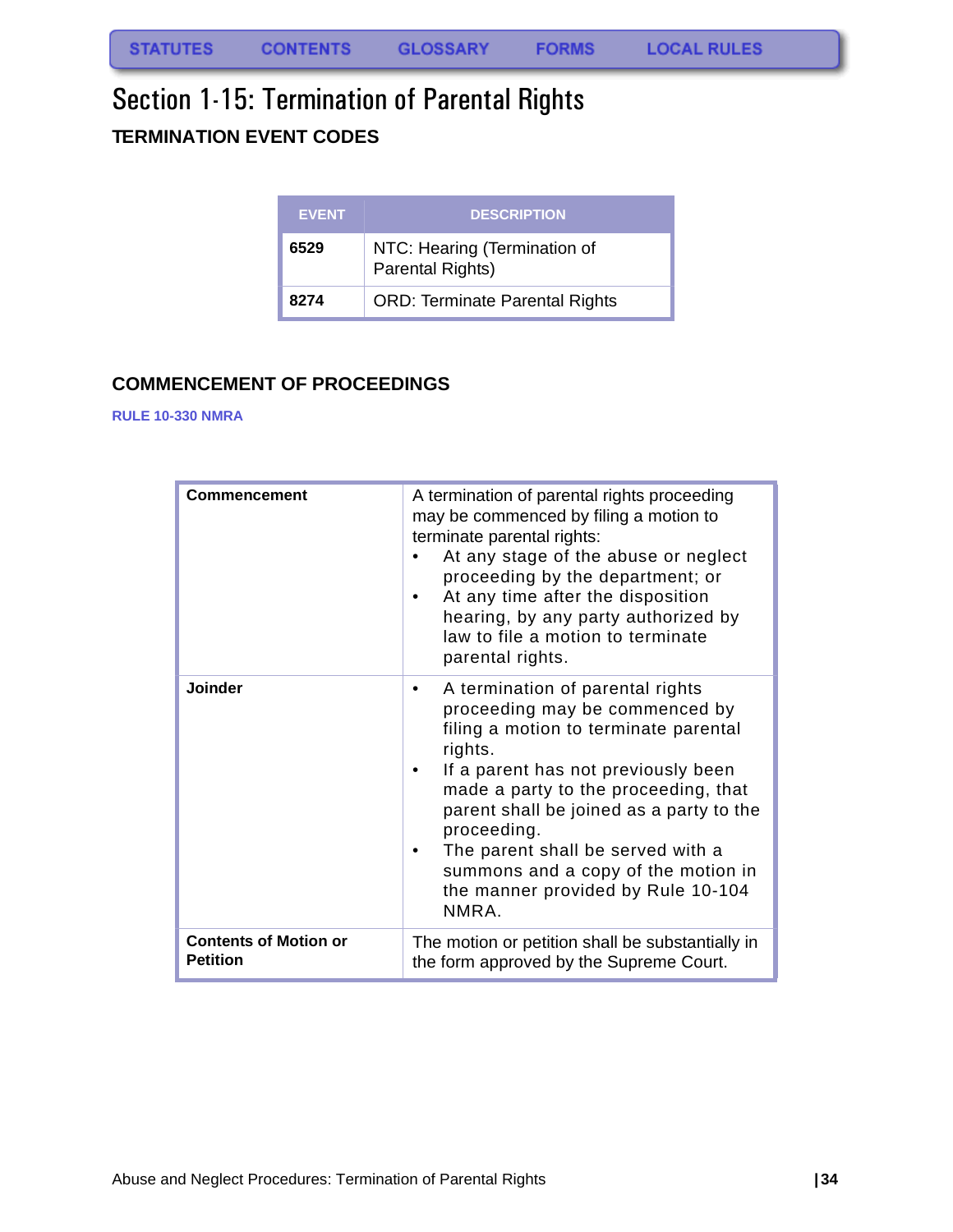### **EXPLANATION OF RIGHTS**

**RULE 10-331 NMRA**

| <b>Explanation of Rights</b><br>of: | If the first appearance of a respondent is at a<br>termination of parental rights proceeding, if the<br>respondent is not represented by an attorney,<br>the respondent shall be informed by the court<br>The allegations of the motion to<br>terminate parental rights;<br>The right to a trial on the allegations in<br>the motion;<br>The right to an attorney and that if the<br>respondent cannot afford an attorney,<br>one will be appointed to represent the<br>respondent free of charge; and<br>The consequences if the allegations of<br>the motion are found to be true. |
|-------------------------------------|--------------------------------------------------------------------------------------------------------------------------------------------------------------------------------------------------------------------------------------------------------------------------------------------------------------------------------------------------------------------------------------------------------------------------------------------------------------------------------------------------------------------------------------------------------------------------------------|
|-------------------------------------|--------------------------------------------------------------------------------------------------------------------------------------------------------------------------------------------------------------------------------------------------------------------------------------------------------------------------------------------------------------------------------------------------------------------------------------------------------------------------------------------------------------------------------------------------------------------------------------|

| <b>Appointment of Counsel</b> | In any proceeding or case that may result in<br>the termination of parental rights, an attorney<br>may not represent more than one parent. |
|-------------------------------|--------------------------------------------------------------------------------------------------------------------------------------------|
|                               |                                                                                                                                            |

### **TERMINATION PROCEDURE**

**NMSA 1978, §32A-4-29**

### **MOTION TO TERMINATE PARENTAL RIGHTS**

| <b>Motion to Terminate</b><br><b>Parental Rights</b> | A motion to terminate parental rights may be<br>filed at any stage of the abuse or neglect<br>proceeding. The proceeding may be initiated<br>by any of the following:<br>the department;<br>a licensed child placement agency; or<br>any other person having a legitimate<br>$\bullet$ |
|------------------------------------------------------|----------------------------------------------------------------------------------------------------------------------------------------------------------------------------------------------------------------------------------------------------------------------------------------|
|                                                      | interest in the matter, including the<br>child's guardian ad litem, a petitioner<br>for adoption, a foster parent or a<br>relative of the child.                                                                                                                                       |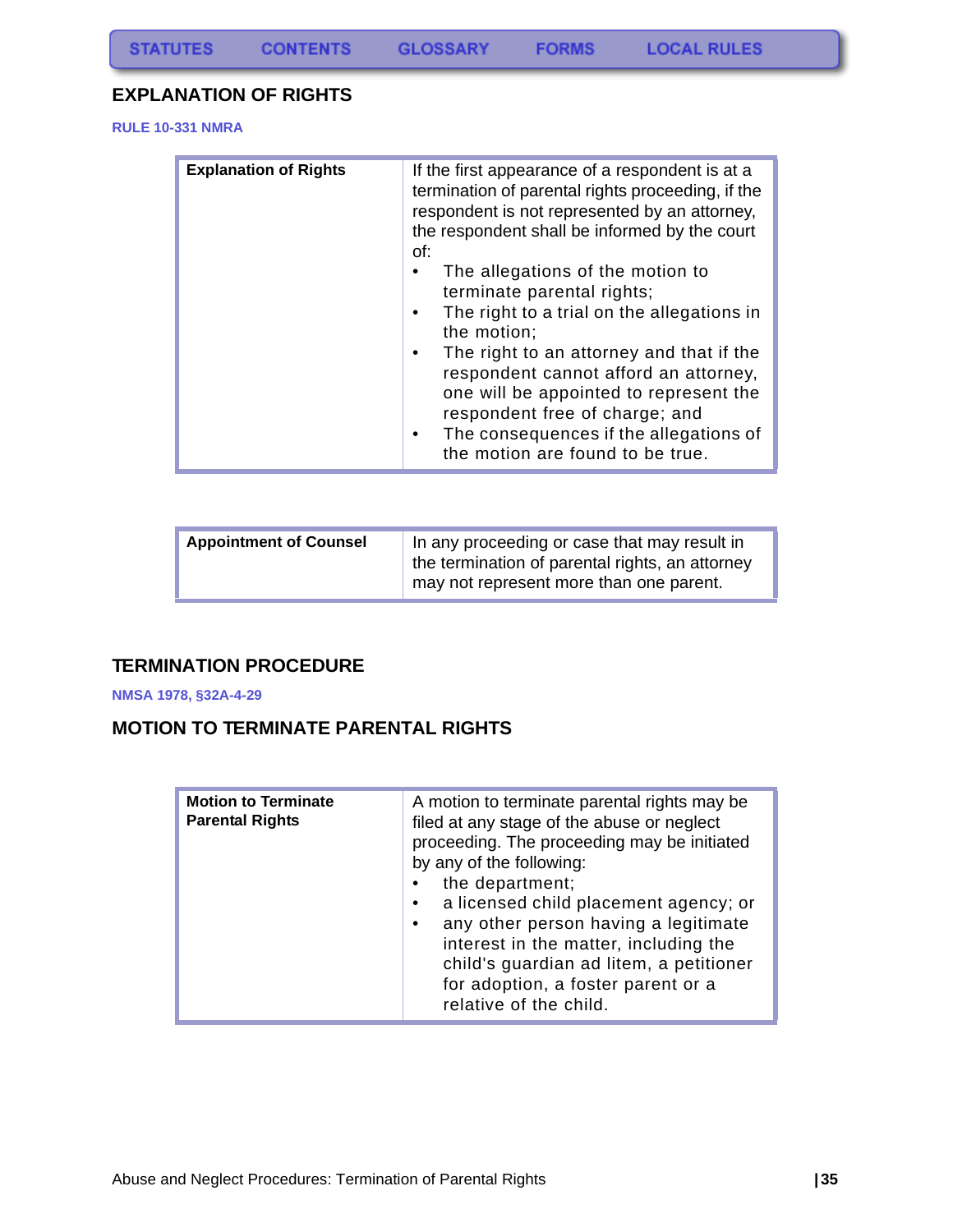### **FORM OF MOTION**

| <b>Form of Motion</b> | The motion for termination of parental rights<br>shall be signed, verified by the moving party<br>and filed with the court. The motion shall set<br>forth:<br>the date, place of birth and marital<br>$\bullet$<br>status of the child, if known;<br>the grounds for termination and the<br>$\bullet$<br>facts and circumstances supporting<br>the grounds for termination;<br>the names and addresses of the<br>$\bullet$<br>persons or authorized agency or<br>agency officer to whom custody might<br>be transferred;<br>whether the child resides or has<br>$\bullet$<br>resided with a foster parent who<br>desires to adopt this child;<br>whether the motion is in contemplation<br>٠<br>of adoption;<br>the relationship or legitimate interest<br>$\bullet$<br>of the moving party to the child; and<br>whether the child is subject to the<br>$\bullet$<br>federal Indian Child Welfare Act of<br>1978 and, if so:<br>the tribal affiliations of the<br>child's parents;<br>the specific actions taken by<br>the moving party to notify the<br>parents' tribes and the results<br>of the contacts, including the<br>names, addresses, titles and<br>telephone numbers of the<br>persons contacted. Copies of<br>any correspondence with the<br>tribes shall be attached as<br>exhibits to the petition; and<br>what specific efforts were made<br>to comply with the placement<br>preferences set forth in the<br>federal Indian Child Welfare Act<br>of 1978 or the placement |
|-----------------------|------------------------------------------------------------------------------------------------------------------------------------------------------------------------------------------------------------------------------------------------------------------------------------------------------------------------------------------------------------------------------------------------------------------------------------------------------------------------------------------------------------------------------------------------------------------------------------------------------------------------------------------------------------------------------------------------------------------------------------------------------------------------------------------------------------------------------------------------------------------------------------------------------------------------------------------------------------------------------------------------------------------------------------------------------------------------------------------------------------------------------------------------------------------------------------------------------------------------------------------------------------------------------------------------------------------------------------------------------------------------------------------------------------------------------------------------------------------------------------------|
|                       | preferences of the appropriate<br>Indian tribes.                                                                                                                                                                                                                                                                                                                                                                                                                                                                                                                                                                                                                                                                                                                                                                                                                                                                                                                                                                                                                                                                                                                                                                                                                                                                                                                                                                                                                                         |
|                       | A parent who has not previously been a party<br>to the proceeding shall be named in the motion<br>and shall become a party to the proceeding<br>unless the court determines that the parent<br>has not established a protected liberty interest<br>in his relationship with the child.                                                                                                                                                                                                                                                                                                                                                                                                                                                                                                                                                                                                                                                                                                                                                                                                                                                                                                                                                                                                                                                                                                                                                                                                   |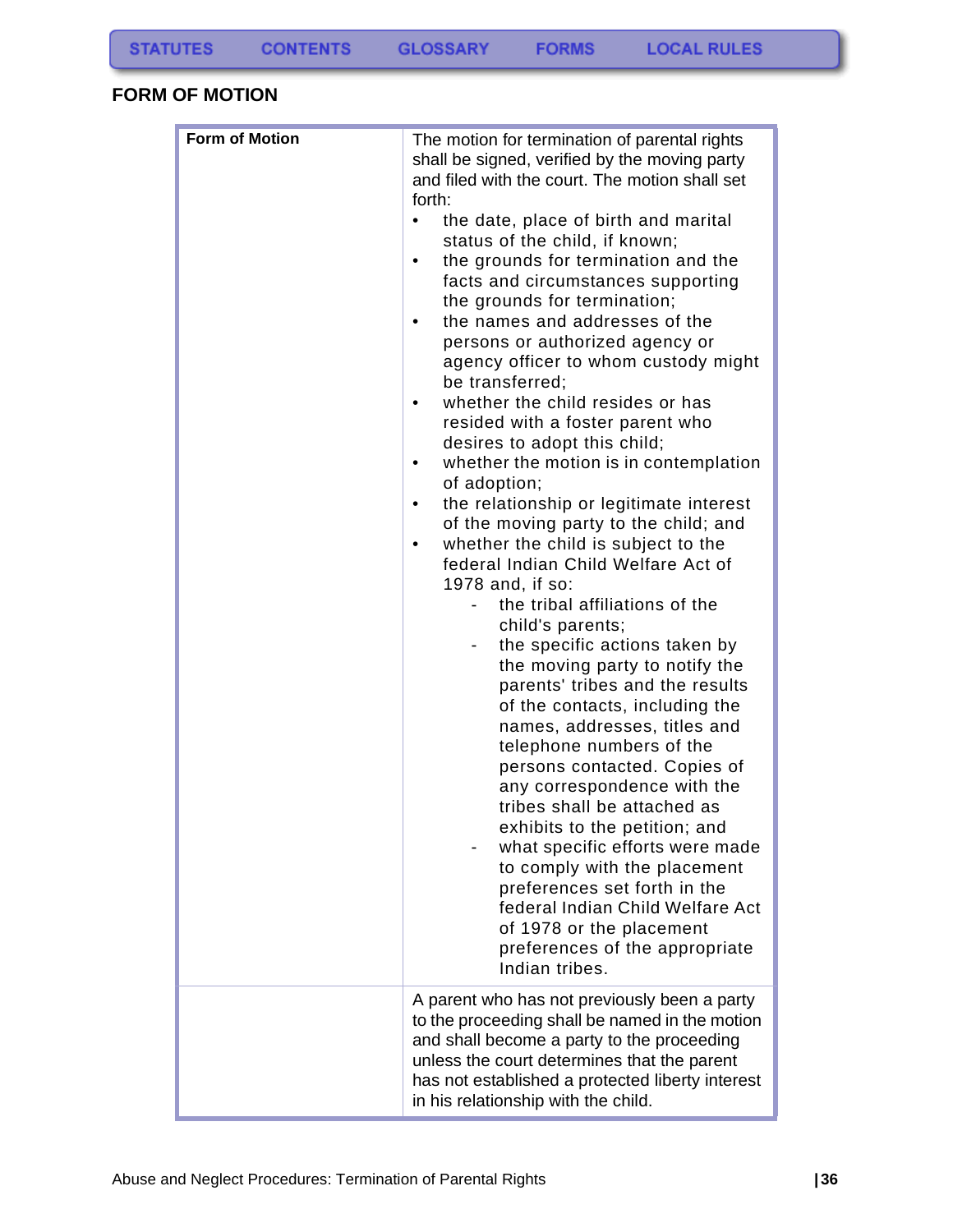### **MOTION FOR TPR PLEADING**

 **CHILDREN'S COURT FORM 10-470 NMRA**

| O<br><b>Caption</b>                                        | <b>STATE OF NEW MEXICO</b><br>JUDICIAL DISTRICT<br>IN THE CHILDREN'S COURT                                                                                                                                                                        |
|------------------------------------------------------------|---------------------------------------------------------------------------------------------------------------------------------------------------------------------------------------------------------------------------------------------------|
|                                                            | No. ___________                                                                                                                                                                                                                                   |
|                                                            | Petitioner<br>v.<br>______________________________<br>Respondent.                                                                                                                                                                                 |
|                                                            | MOTION FOR TERMINATION OF PARENTAL RIGHTS                                                                                                                                                                                                         |
| Ø<br><b>Relationship of</b><br><b>Movant to Child(ren)</b> | I, _________________________ (name of petitioner) state that:                                                                                                                                                                                     |
| 32A4-29 B. (6)                                             | 1. The petitioner is the [department] ____________________________ (set<br>forth the relationship of the moving party to the child); and                                                                                                          |
| Ø<br><b>DOB of Child(ren</b><br>32A4-29 B. (1)             | 2. The [respondent is] [respondents are] the [father] [and] [mother] of<br>the following children who reside in this state:<br>Name<br>Date of birth                                                                                              |
|                                                            | 3. If anyone other than the parties to this proceeding has either physical<br>custody or claims to have custody or visitation rights of a child listed<br>above, complete the following for each child:<br>Child's name<br>Person claiming rights |
|                                                            | (use applicable alternative)                                                                                                                                                                                                                      |
|                                                            |                                                                                                                                                                                                                                                   |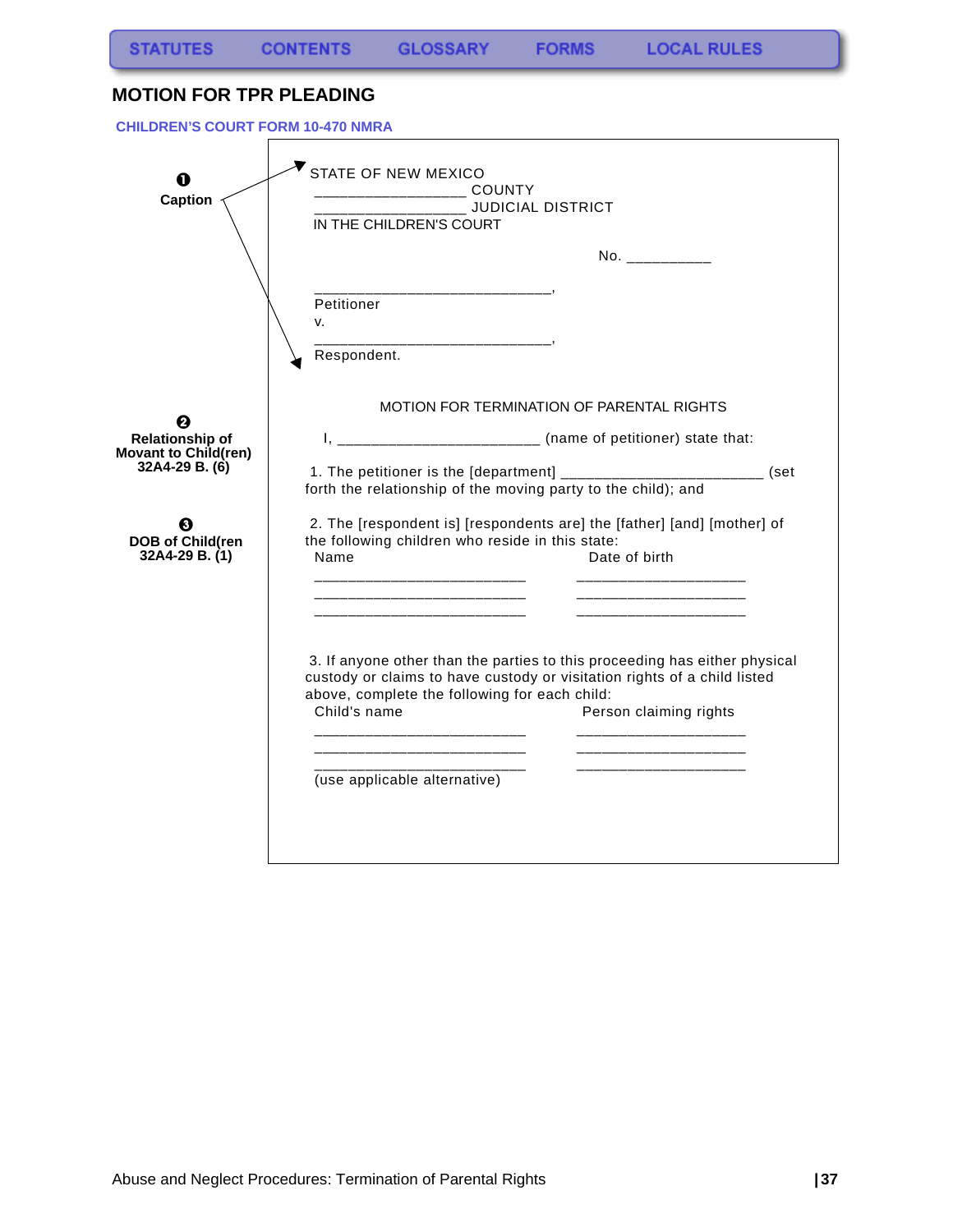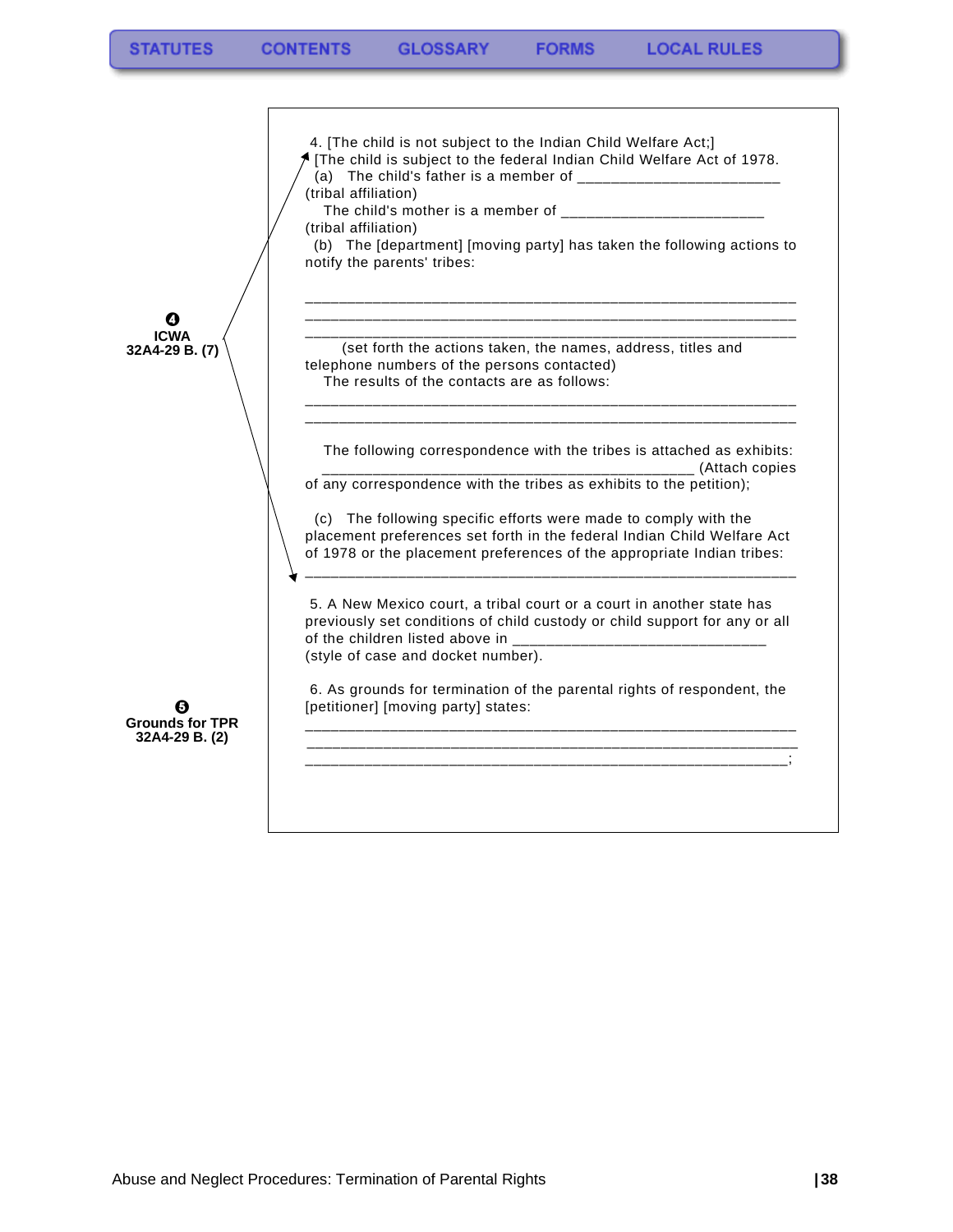| to take custody of the respondent's children:                            | 8. The following persons or agencies should be considered by the court                                                                              |
|--------------------------------------------------------------------------|-----------------------------------------------------------------------------------------------------------------------------------------------------|
| [does not desire] to adopt this child:                                   | 9. _________________________ (name of child) resides or has resided<br>with __________________________________, a foster parent, who [desires]      |
| contemplation of adoption proceedings.<br>not contemplated at this time; | 10. This motion has been filed by the [petitioner] [moving party] in<br>Adoption of _________________________________ (name of child) is            |
| be terminated.                                                           |                                                                                                                                                     |
|                                                                          | WHEREFORE, [petitioner] [the moving party] requests the court:                                                                                      |
| until further order of the court;                                        | 1. For termination of respondent's parental rights and continuing the<br>child in the legal custody of the department until the child is adopted or |
| 2. For such other relief as appropriate.                                 |                                                                                                                                                     |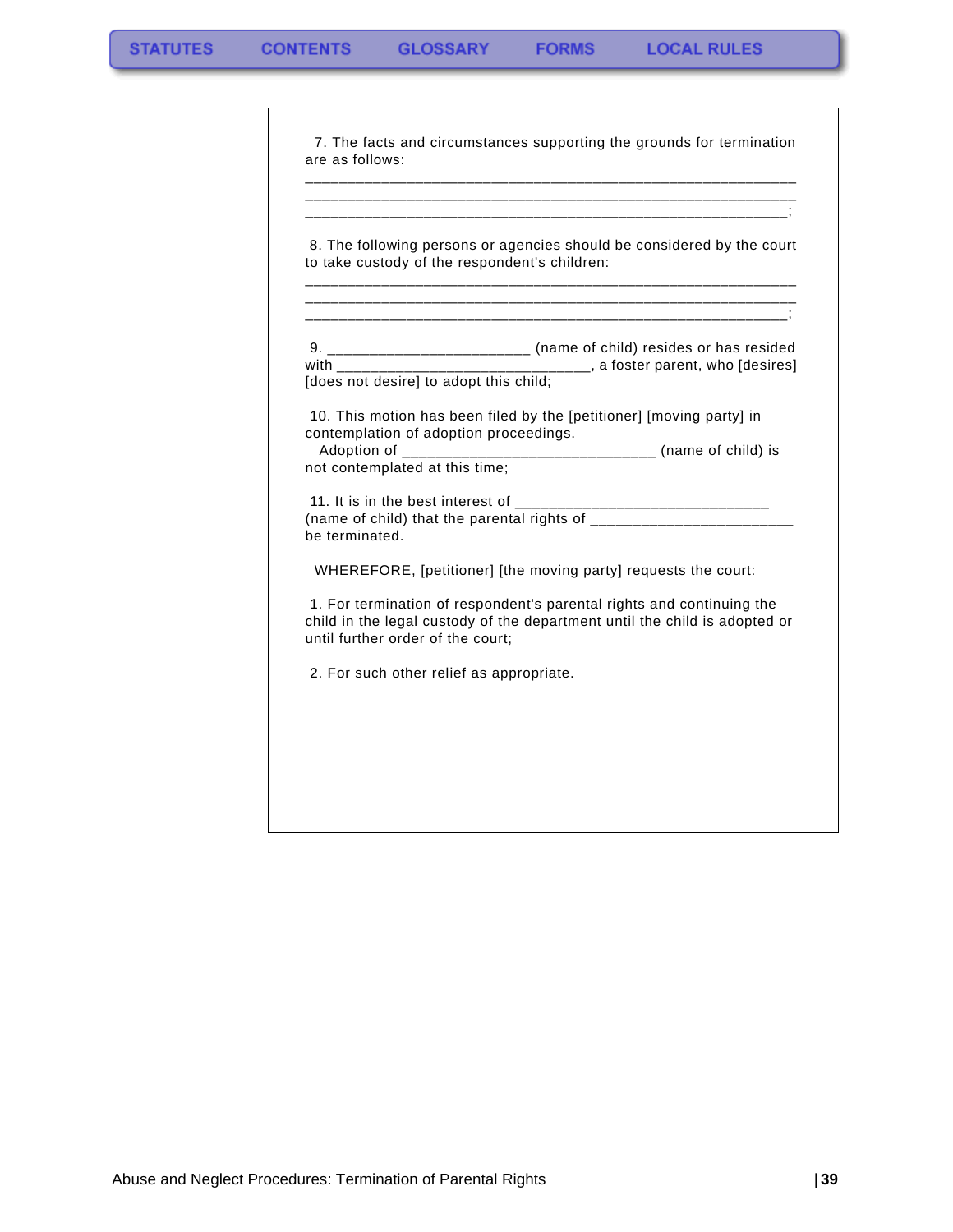|               | STATE OF NEW MEXICO<br>SS                                                                                                                  |
|---------------|--------------------------------------------------------------------------------------------------------------------------------------------|
| belief.       | I have read and understand the contents of this petition and the<br>statements made are true and correct to the best of my information and |
|               | I understand that I can be punished both civilly and criminally if<br>statements I have made in this petition are false.                   |
| Date          | Signature of petitioner or moving party                                                                                                    |
|               | Petitioner's or moving party's street address                                                                                              |
|               | Petitioner's or moving party's (city, state and zip code)                                                                                  |
|               | Signed and sworn before me on this ____day of _______________,                                                                             |
| Notary Public | My commission expires: __________                                                                                                          |
|               |                                                                                                                                            |
|               |                                                                                                                                            |
|               |                                                                                                                                            |
|               |                                                                                                                                            |
|               |                                                                                                                                            |

### **SERVICE OF NOTICE OF FILING OF MOTION**

| PARTIES ENTITLED TO SERVICE OF NOTICE OF MOTION AND MOTION                                        |                                                                                                       |
|---------------------------------------------------------------------------------------------------|-------------------------------------------------------------------------------------------------------|
| all other parties                                                                                 | the foster parent                                                                                     |
| preadoptive parent or relative<br>providing care for the child with whom<br>the child is residing | foster parents with whom the child has<br>resided for six months within the<br>previous twelve months |
| the custodian of the child                                                                        | any person appointed to represent<br>any party                                                        |
| any other person the court orders                                                                 |                                                                                                       |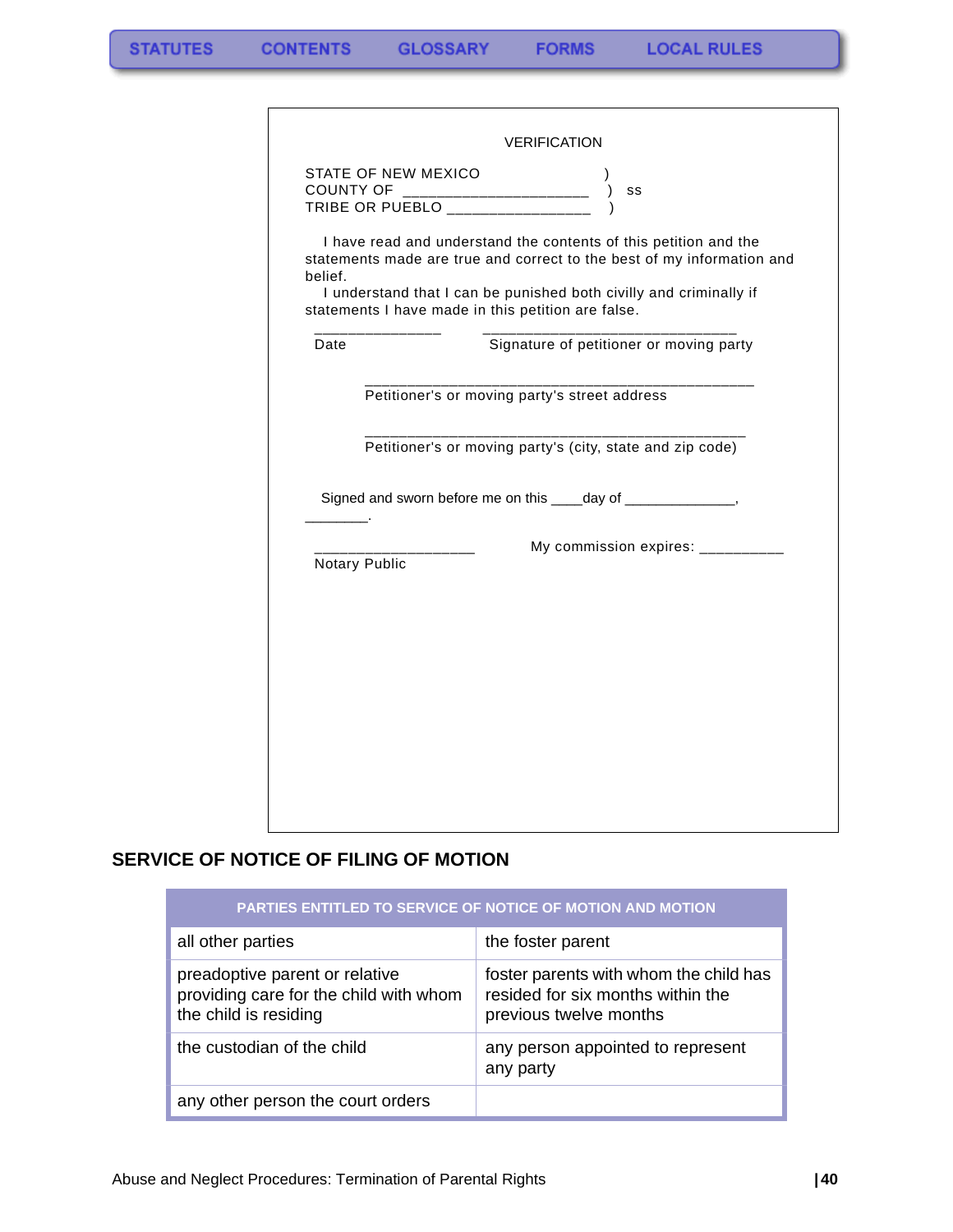| <b>Foster Parents and</b><br><b>Attorneys of Record</b> | Service shall be in accordance with the Rules<br>of Civil Procedure for the District Courts for the<br>service of motions in a civil action in this state.<br>except that foster parents and attorneys of<br>record in this proceeding shall be served by<br>certified mail. |
|---------------------------------------------------------|------------------------------------------------------------------------------------------------------------------------------------------------------------------------------------------------------------------------------------------------------------------------------|
| <b>ICWA</b>                                             | In any case involving a child subject to the<br>federal Indian Child Welfare Act of 1978,<br>notice shall also be sent by certified mail to the<br>tribes of the child's parents and upon any<br>"Indian custodian" as that term is defined in 25<br>U.S.C. Section 1903(6). |
| <b>Service not Required</b>                             | Further notice shall not be required on a parent<br>who has been provided notice previously<br>pursuant to Section 32A-4-17 NMSA 1978 and<br>who failed to make an appearance.                                                                                               |

#### **TIME LIMIT | RESPONSE**  $\frac{1}{2}$

The notice shall state specifically that the person served shall file a written response to the motion within **twenty (20) days** if the person intends to contest the termination.

#### **SERVICE BY PUBLICATION**

| <b>Motion</b> | If the identity or whereabouts of a person<br>entitled to service are unknown, the moving<br>party shall file a motion for an order granting<br>service by publication supported by the<br>affidavit of the moving party or his agent or<br>attorney detailing the efforts made to locate the<br>person entitled to service.                                                                                                             |
|---------------|------------------------------------------------------------------------------------------------------------------------------------------------------------------------------------------------------------------------------------------------------------------------------------------------------------------------------------------------------------------------------------------------------------------------------------------|
| Order         | Upon being satisfied that reasonable efforts to<br>locate the person entitled to service have been<br>made and that information as to the identity or<br>whereabouts of the person is still insufficient to<br>effect service in accordance with the Rules of<br>Civil Procedure for the District Courts, the<br>court shall order service by publication<br>pursuant to the Rules of Civil Procedure for the<br><b>District Courts.</b> |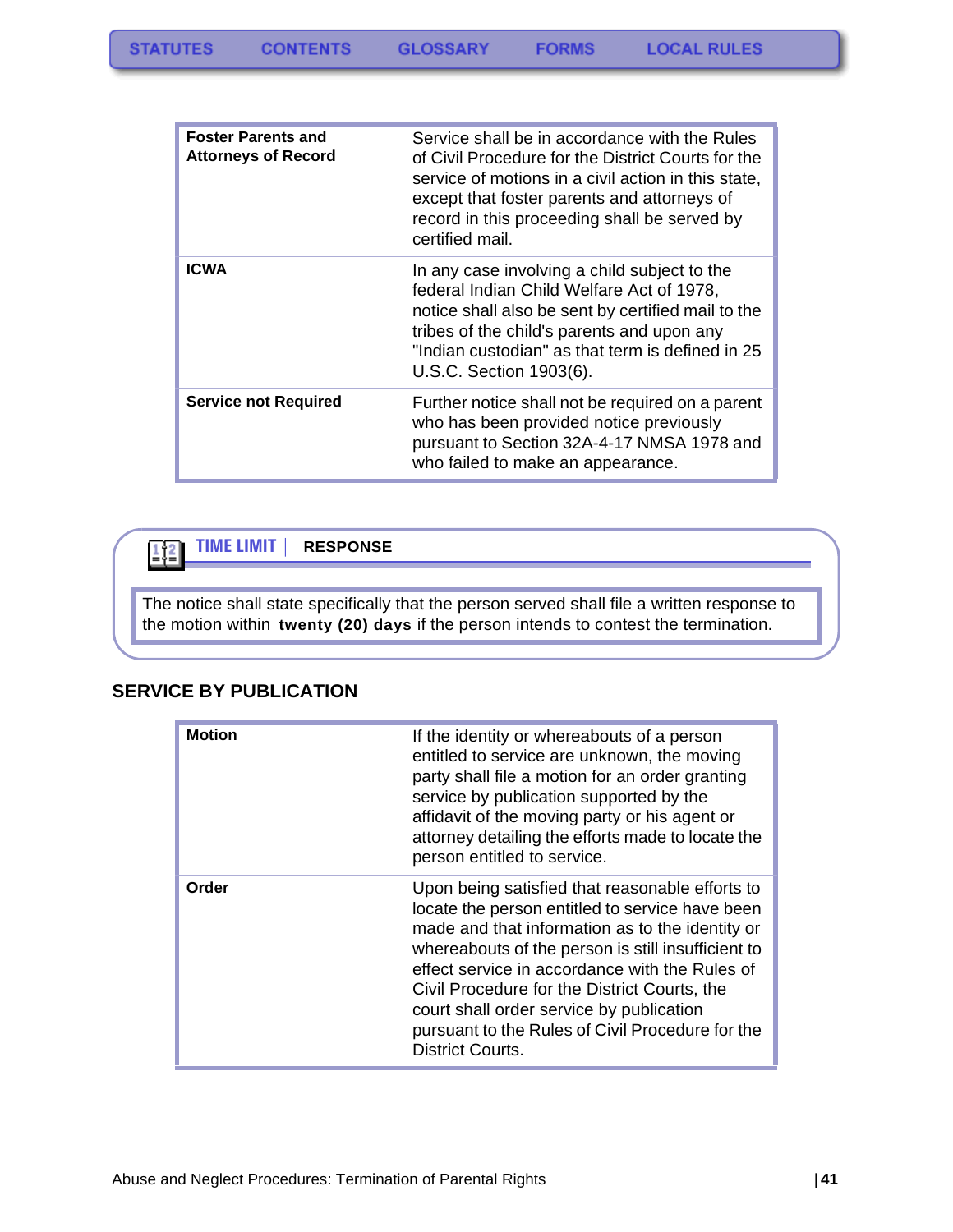| <b>Right to Counsel</b>  | After a motion for the termination of parental<br>rights is filed, the parent shall be advised of the<br>right to counsel unless the parent is already<br>represented by counsel. Counsel shall be<br>appointed, upon request, for any parent who is<br>unable to obtain counsel due to financial<br>reasons or, if in the court's discretion, the<br>interests of justice require appointment of<br>counsel. |
|--------------------------|---------------------------------------------------------------------------------------------------------------------------------------------------------------------------------------------------------------------------------------------------------------------------------------------------------------------------------------------------------------------------------------------------------------|
| <b>Guardian Ad Litem</b> | The court shall assure that a guardian ad litem<br>represents the child in all proceedings for the<br>termination of parental rights.                                                                                                                                                                                                                                                                         |

### $\frac{1}{2}$

#### **TIME LIMIT | HEARING FOR MOTION ON TPR**

When a motion to terminate parental rights is filed, the moving party shall request a hearing on the motion. The hearing date shall be at least **thirty (30) days**, but no more than **sixty (60) days**, after service is effected upon the parties entitled to service under this section.

| <b>Department's Rights</b> | In any action for the termination of parental<br>rights brought by a party other than the<br>department and involving a child in the custody<br>of the department, the department may:<br>litigate a motion for the termination of<br>parental rights that was initially filed<br>by another party; or<br>move that the motion for the<br>$\bullet$<br>termination of parental rights be found<br>premature and denied. |
|----------------------------|-------------------------------------------------------------------------------------------------------------------------------------------------------------------------------------------------------------------------------------------------------------------------------------------------------------------------------------------------------------------------------------------------------------------------|
| <b>Concurrent Planning</b> | When a motion to terminate parental rights is<br>filed, the department shall perform concurrent<br>planning.                                                                                                                                                                                                                                                                                                            |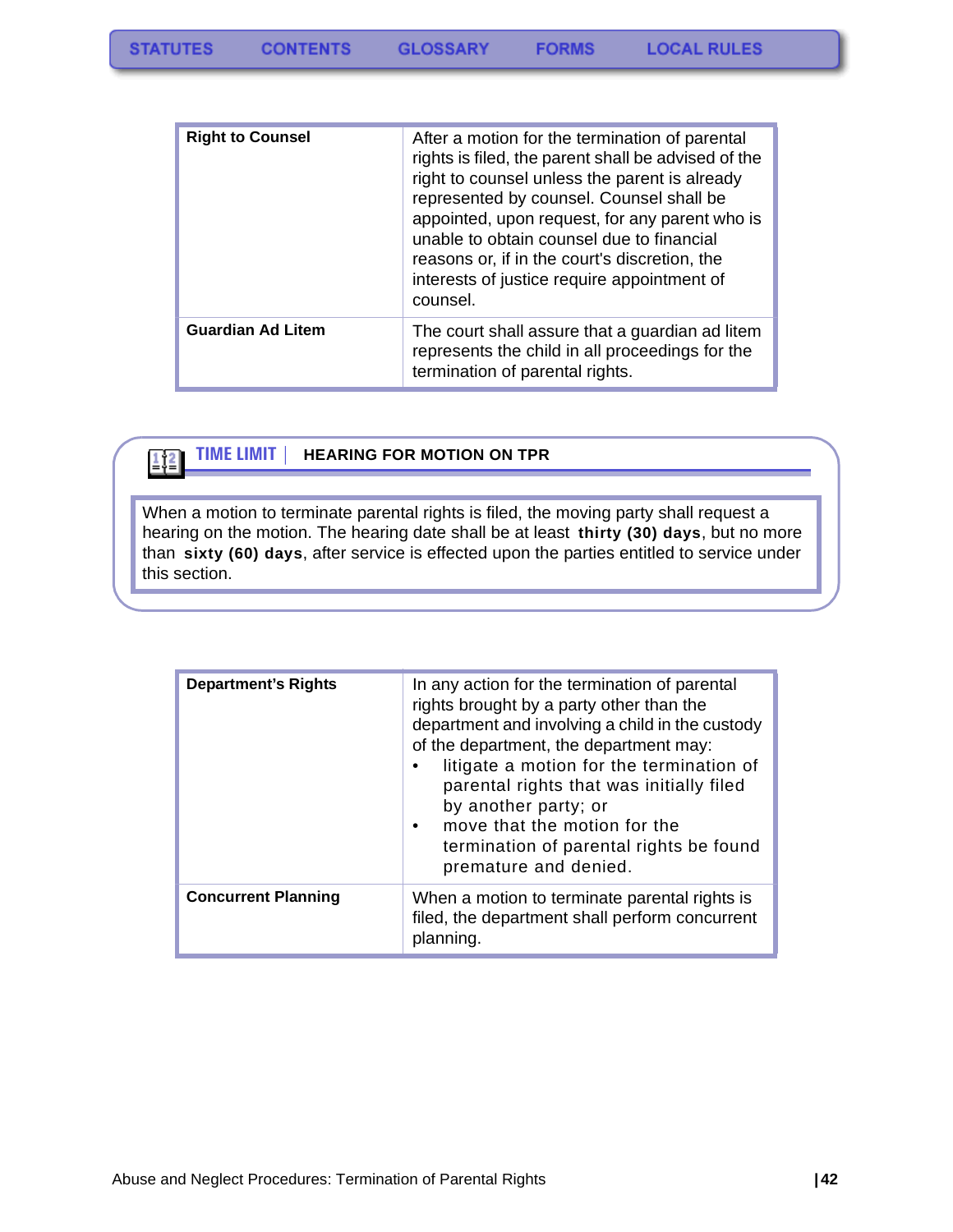| <b>Level of Proof Required</b>               | The grounds for any attempted<br>$\bullet$<br>termination shall be proved by clear<br>and convincing evidence.<br>In any proceeding involving a child<br>subject to the federal Indian Child<br>Welfare Act of 1978, the grounds for<br>any attempted termination shall be<br>proved beyond a reasonable doubt and<br>shall meet the requirements set forth<br>in 25 U.S.C. Section 1912(f).                                                           |  |
|----------------------------------------------|--------------------------------------------------------------------------------------------------------------------------------------------------------------------------------------------------------------------------------------------------------------------------------------------------------------------------------------------------------------------------------------------------------------------------------------------------------|--|
| <b>Custodian and Child</b><br><b>Support</b> | When the court terminates parental rights, it<br>shall appoint a custodian for the child and fix<br>responsibility for the child's support.                                                                                                                                                                                                                                                                                                            |  |
| <b>Meeting ICWA</b><br><b>Requirements</b>   | In any termination proceeding involving a child<br>subject to the federal Indian Child Welfare Act<br>of 1978, the court shall in any termination<br>order make specific findings that the<br>requirements of that Act have been met.                                                                                                                                                                                                                  |  |
|                                              | A judgment of the court terminating<br>$\bullet$<br>parental rights divests the parent of all<br>legal rights and privileges and<br>dispenses with both the necessity for<br>the consent to or receipt of notice of<br>any subsequent adoption proceeding<br>concerning the child.<br>A judgment of the court terminating<br>parental rights shall not affect the<br>child's rights of inheritance from and<br>through the child's biological parents. |  |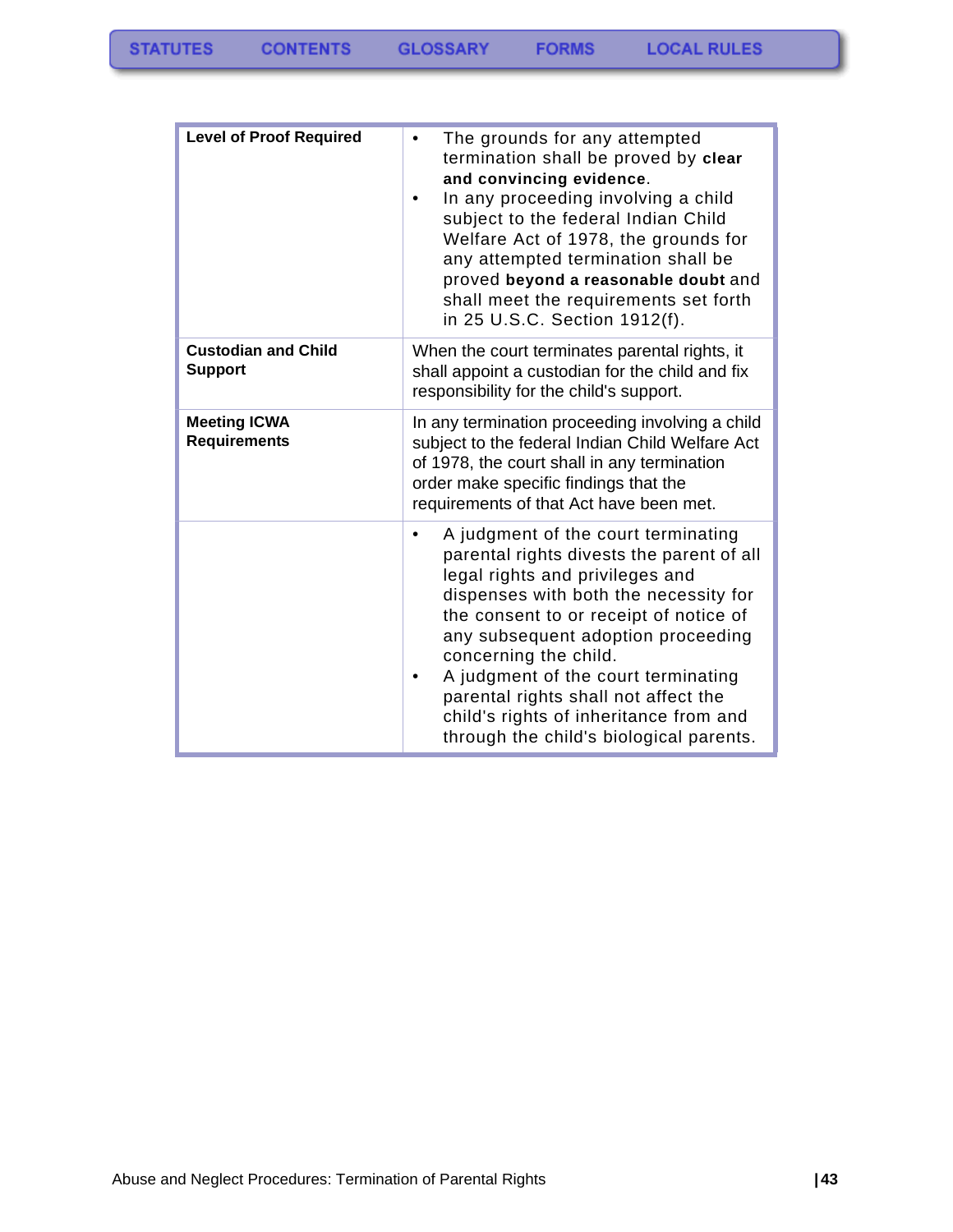#### **TIME LIMIT | CRITERIA FOR NOT TERMINATING PARENTAL RIGHTS** 112

When a child has been in the custody of the department for not less than **fifteen (15)** of the previous **twenty-two (22) months**, the department shall file a motion to terminate parental rights, unless:

- a parent has made substantial progress toward eliminating the problem that caused the child's placement in foster care; it is likely that the child will be able to safely return to the parent's home within three months; and the child's return to the parent's home will be in the child's best interests;
- the child has a close and positive relationship with a parent and a permanent plan that does not include termination of parental rights will provide the most secure and appropriate placement for the child;
- the child is thirteen years of age or older, is firmly opposed to termination of parental rights and is likely to disrupt an attempt to place him with an adoptive family;
- a parent is terminally ill, but in remission, and does not want his parental rights to be terminated, provided that the parent has designated a guardian for his child;
- the child is not capable of functioning if placed in a family setting. In such a case, the court shall reevaluate the status of the child every **ninety (90) days** unless there is a final court determination that the child cannot be placed in a family setting;
- grounds do not exist for termination of parental rights;
- the child is an unaccompanied, refugee minor and the situation regarding the child involves international legal issues or compelling foreign policy issues; or
- adoption is not an appropriate plan for the child.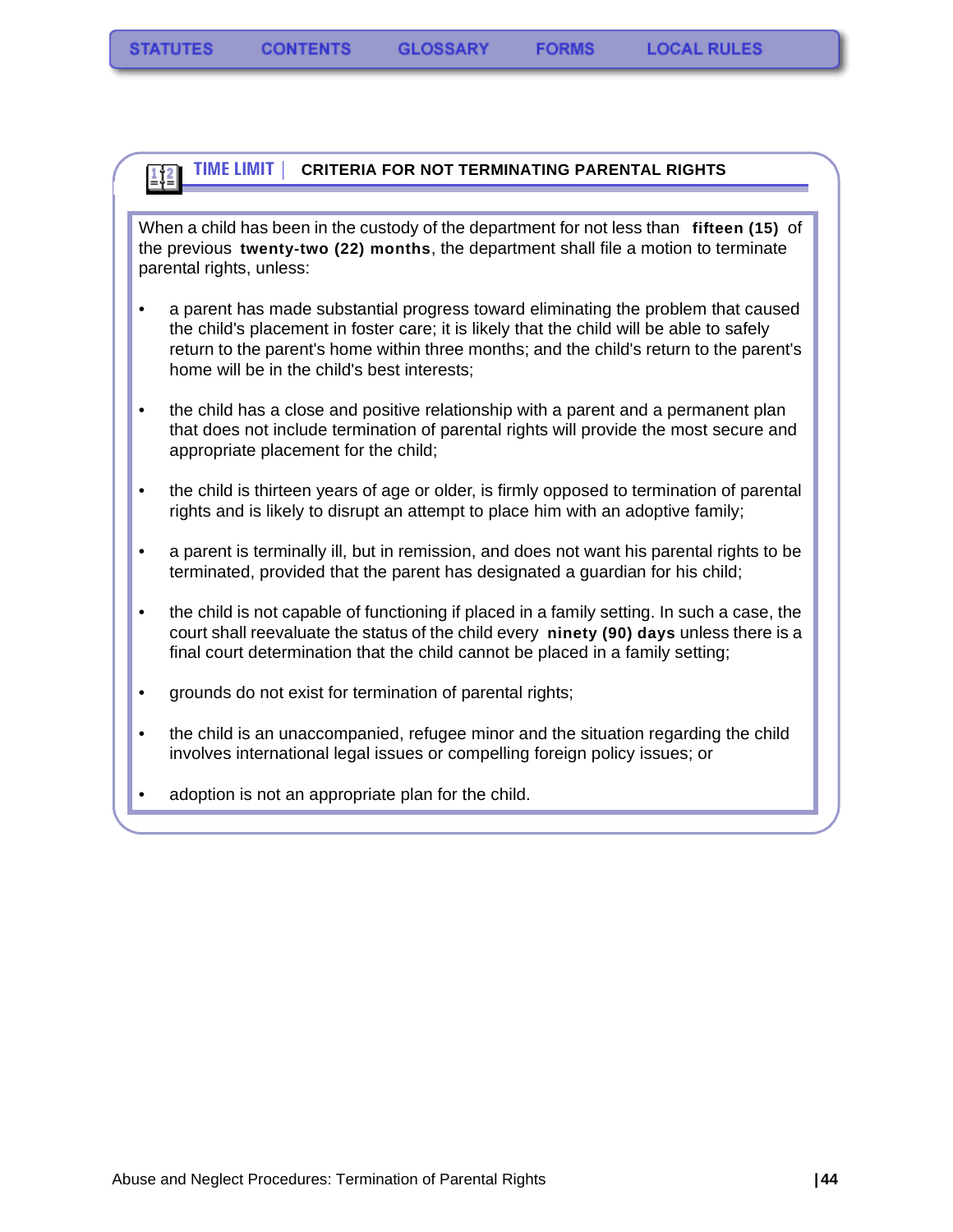# Chapter 2: Abuse and Neglect Statutes Section 2-1: Native American Child Placement Preferences

**NMSA 1978, §32A-4-9**

| <b>Placement Preferences</b>       | An Indian child accepted for foster care or<br>pre-adoptive placement shall be placed in<br>the least restrictive setting that most<br>closely approximates a family in which his<br>special needs, if any, may be met. The<br>Indian child shall also be placed within<br>reasonable proximity to the Indian child's<br>home, taking into account any special<br>needs of the Indian child. In any foster<br>care or pre-adoptive placement, a<br>preference shall be given, in the absence<br>of good cause to the contrary, to a<br>placement with:<br>a member of the Indian child's<br>extended family;<br>a foster care home licensed, approved<br>$\bullet$<br>and specified by the Indian child's<br>tribe;<br>an Indian foster care home licensed or<br>approved by an authorized non-Indian<br>licensing authority; or<br>an institution for children approved by<br>the Indian child's tribe or operated by<br>an Indian organization that has a<br>program suitable to meet the Indian<br>child's needs. |
|------------------------------------|----------------------------------------------------------------------------------------------------------------------------------------------------------------------------------------------------------------------------------------------------------------------------------------------------------------------------------------------------------------------------------------------------------------------------------------------------------------------------------------------------------------------------------------------------------------------------------------------------------------------------------------------------------------------------------------------------------------------------------------------------------------------------------------------------------------------------------------------------------------------------------------------------------------------------------------------------------------------------------------------------------------------|
| <b>Protection of Cultural Ties</b> | When the placement preferences set forth<br>above are not followed or if the Indian<br>child is placed in an institution, a plan<br>shall be developed to ensure that the<br>Indian child's cultural ties are protected<br>and fostered.                                                                                                                                                                                                                                                                                                                                                                                                                                                                                                                                                                                                                                                                                                                                                                             |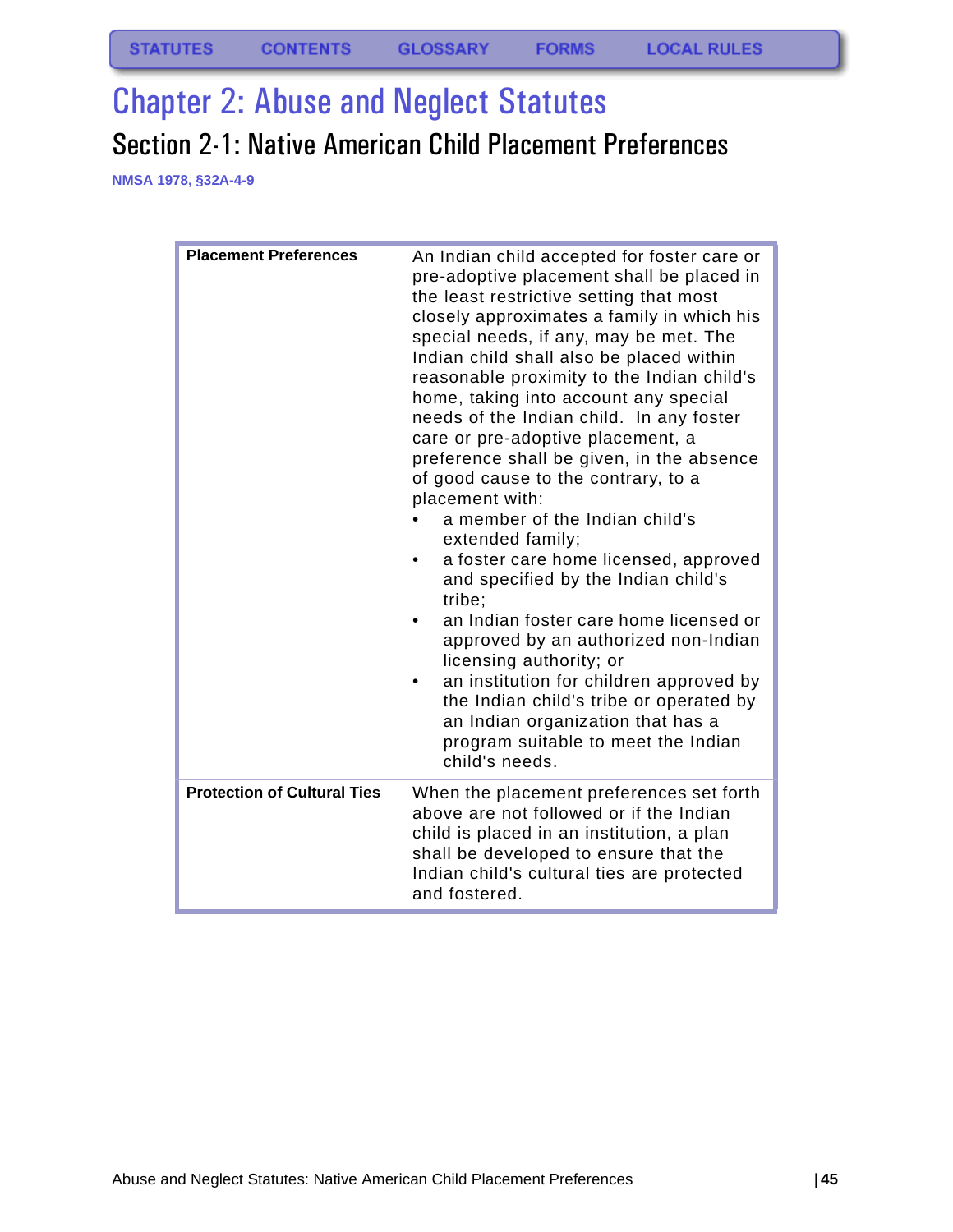## Section 2-2: Mentally Disordered or Developmentally Disabled Child

**NMSA 1978, §32A-4-23**

| <b>Petition for Involuntary</b><br><b>Placement</b> | When a child in department custody<br>needs involuntary placement for<br>residential mental health or<br>developmental disability services as a<br>result of a mental disorder or<br>developmental disability, the department<br>shall petition for that child's placement<br>pursuant to the provisions of the<br>Children's Mental Health and<br>Developmental Disabilities Act [32A-6-1 to<br>32A-6-22 NMSA 1978].                 |
|-----------------------------------------------------|---------------------------------------------------------------------------------------------------------------------------------------------------------------------------------------------------------------------------------------------------------------------------------------------------------------------------------------------------------------------------------------------------------------------------------------|
| <b>Custody</b>                                      | Any child in department custody who is<br>placed for residential treatment or<br>habilitation pursuant to the provisions of<br>the Children's Mental Health and<br>Developmental Disabilities Act shall<br>remain in the legal custody of the<br>department while in residential treatment<br>or habilitation or until further order of the<br>court.                                                                                 |
| <b>Involuntary Placement</b>                        | A court hearing for consideration of an<br>$\bullet$<br>involuntary placement of a child for<br>residential treatment or habilitation,<br>when the child is subject to the<br>provisions of the Abuse and Neglect<br>Act, shall be heard by the court as part<br>of the abuse or neglect proceedings.<br>All parties to the abuse or neglect<br>proceedings shall be provided with<br>notice of the involuntary placement<br>hearing. |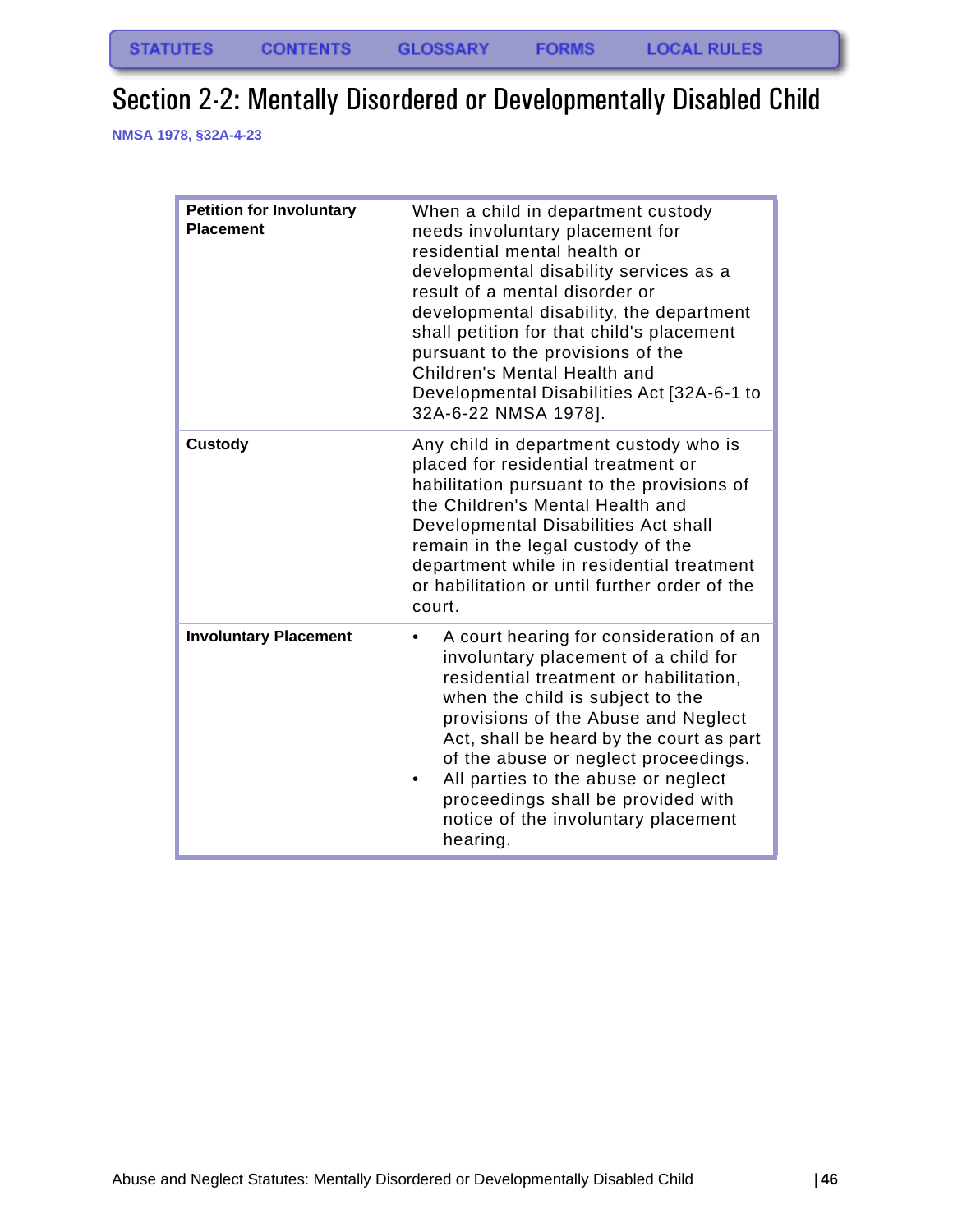| <b>STATUTES</b> | <b>CONTENTS</b>                                     | <b>GLOSSARY</b> | <b>FORMS</b>                                                                                                                                                                                                                                                                                                                                           | <b>LOCAL RULES</b>                                                                                                                                                                                                                                                                                                 |  |
|-----------------|-----------------------------------------------------|-----------------|--------------------------------------------------------------------------------------------------------------------------------------------------------------------------------------------------------------------------------------------------------------------------------------------------------------------------------------------------------|--------------------------------------------------------------------------------------------------------------------------------------------------------------------------------------------------------------------------------------------------------------------------------------------------------------------|--|
|                 | <b>Guardian Ad Litem</b>                            |                 | a guardian ad litem for a child for the<br>and Developmental Disabilities Act.<br>older and his guardian ad litem<br>with the child's best interests, the<br>for the appointment of an attorney to<br>represent the child pursuant to the<br>Children's Mental Health and<br>receiving the petition, the court shall<br>appoint counsel for the child. | A guardian ad litem appointed pursuant to<br>the Abuse and Neglect Act shall serve as<br>purposes of the Children's Mental Health<br>When a child is fourteen years of age or<br>determines that the child's wishes conflict<br>guardian ad litem shall petition the court<br>Developmental Disabilities Act. Upon |  |
|                 | <b>Documentation and</b><br><b>Treatment Review</b> | ٠               | When a child is subject to the<br>Act and is receiving residential<br>the Children's Mental Health and                                                                                                                                                                                                                                                 | provisions of the Abuse and Neglect<br>treatment or habilitation services, any<br>documentation required pursuant to                                                                                                                                                                                               |  |

**Filing** The clerk of the court shall maintain a

Act.

**Substantive and Procedural** 

**Rights**

Developmental Disabilities Act shall be filed with the court as part of the

abuse or neglect proceeding. • A review of the child's placement in a residential treatment or habilitation program shall occur in the same manner and within the same time requirements as provided in the Children's Mental Health and Developmental Disabilities Act.

separate section within an abuse or neglect file for documents pertaining to actions taken under the Children's Mental Health and Developmental Disabilities

A child subject to the provisions of the Abuse and Neglect Act who receives treatment in a residential treatment or habilitation program shall enjoy all the substantive and procedural rights set forth

in the Children's Mental Health and Developmental Disabilities Act.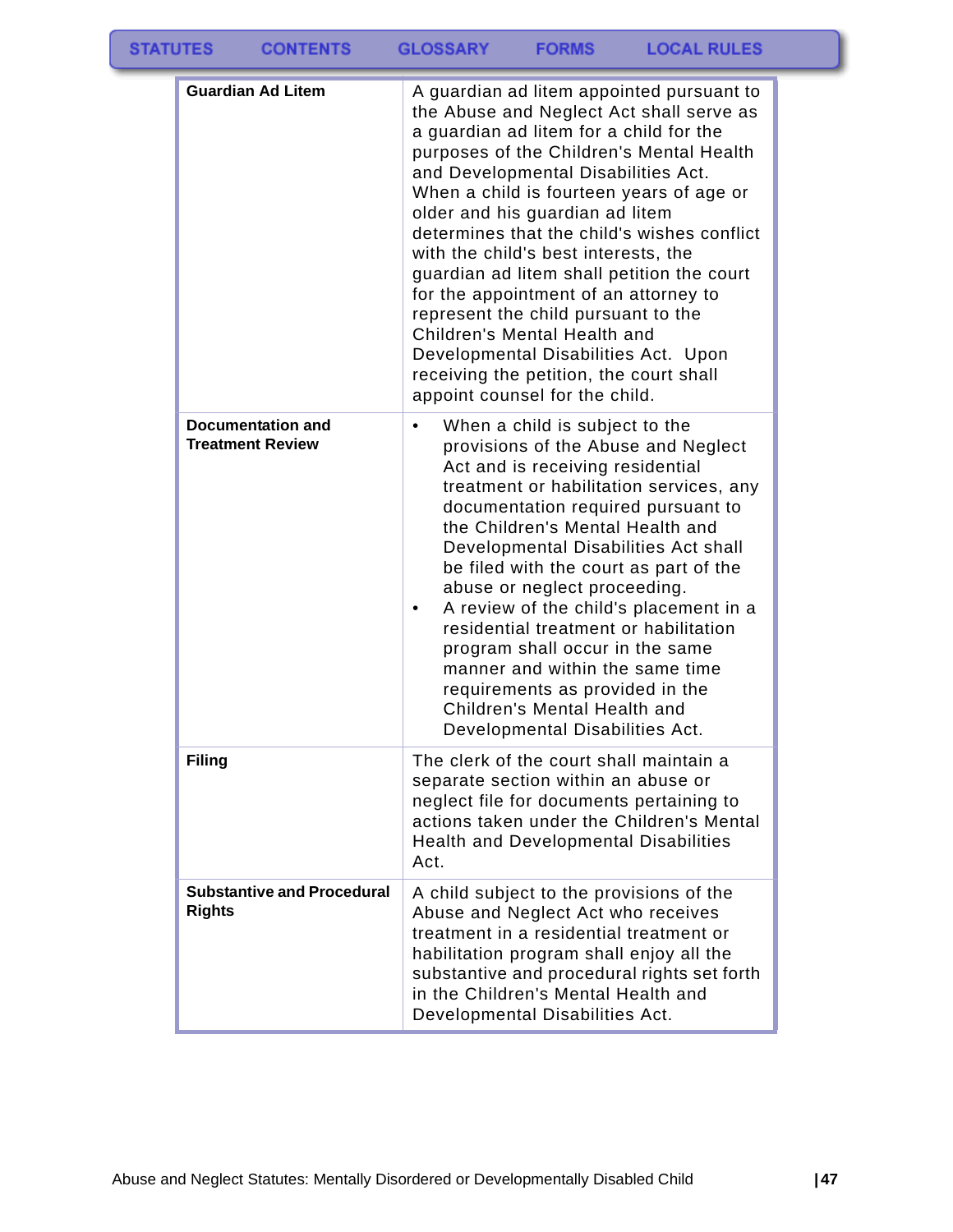## Section 2-3: Confidentiality of Records

**NMSA 1978, §32A-4-33**

| <b>CAUTION   RECORDS NOT PUBLIC</b>                                                                                                                                                                                                                                                                                                                                                                                                                                                                                                                                                  |
|--------------------------------------------------------------------------------------------------------------------------------------------------------------------------------------------------------------------------------------------------------------------------------------------------------------------------------------------------------------------------------------------------------------------------------------------------------------------------------------------------------------------------------------------------------------------------------------|
| All records concerning a party to a neglect or abuse<br>proceeding, including:<br>social records,<br>diagnostic evaluation,<br>psychiatric or psychological reports,<br>videotapes, transcripts and audio recordings of a<br>child's statement of abuse,<br>or medical reports,<br>that are in the possession of the court or the department<br>as the result of a neglect or abuse proceeding or that<br>were produced or obtained during an investigation in<br>anticipation of or incident to a neglect or abuse<br>proceeding shall be confidential and closed to the<br>public. |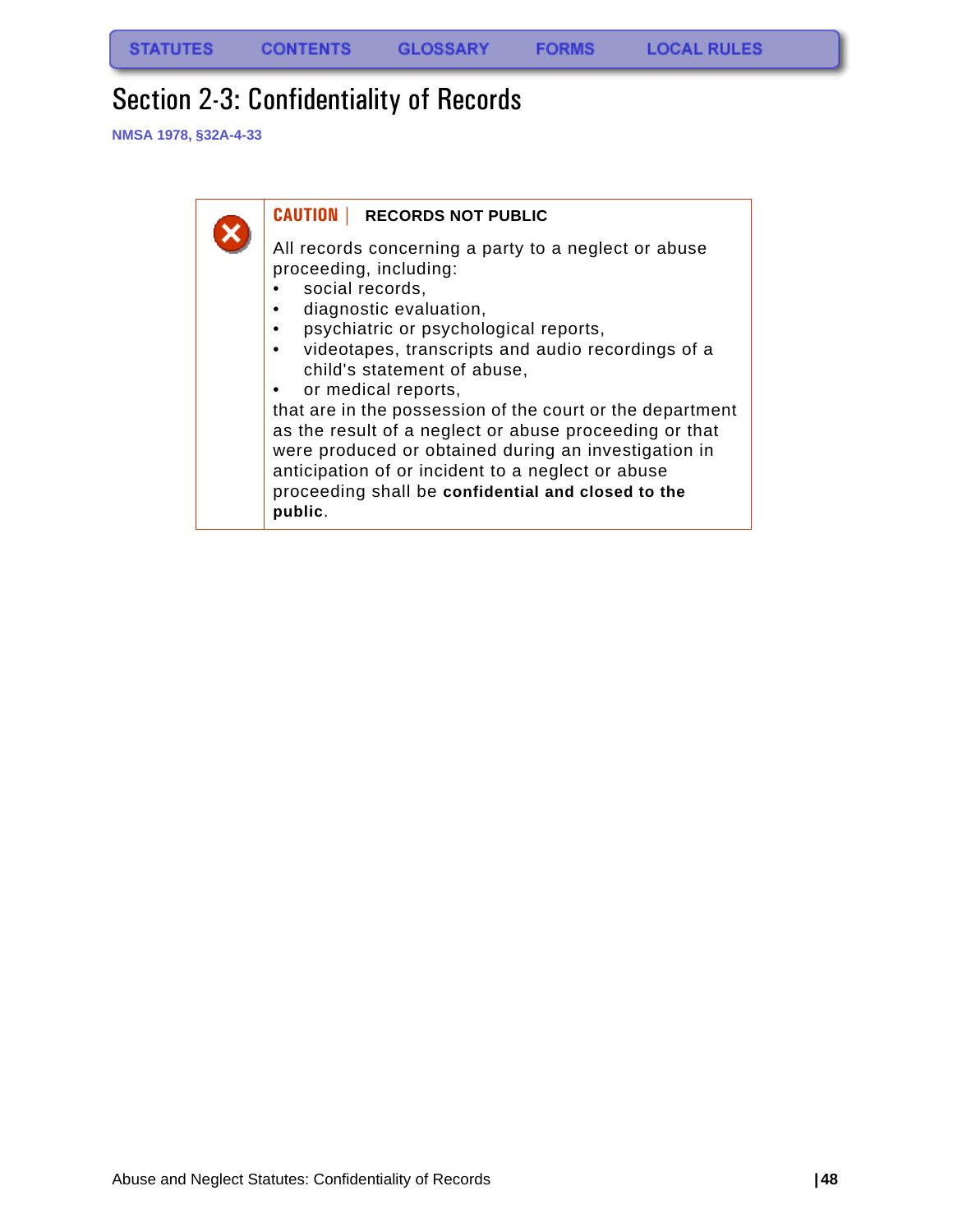| <b>CAUTION   PERSONNEL ALLOWED TO INSPECT</b><br><b>RECORDS</b>                                                                                                                                                                                                                                                                                    |
|----------------------------------------------------------------------------------------------------------------------------------------------------------------------------------------------------------------------------------------------------------------------------------------------------------------------------------------------------|
| The records described above shall be open to<br>inspection only by:<br>Court personnel;<br>Court appointed special advocates;<br>The child's guardian ad litem;<br>٠<br>Department personnel;<br>$\bullet$<br>Any local substitute care review board or any<br>$\bullet$<br>agency contracted to implement local substitute<br>care review boards; |
| Law enforcement officials, except when use<br>immunity is granted pursuant to Section 32-4-11<br>[32A-4-11] NMSA 1978;<br>District attorneys, except when use immunity is<br>granted pursuant to Section 32-4-11 [32A-4-11]                                                                                                                        |
| <b>NMSA 1978;</b><br>Any state government social services agency in any<br>state;                                                                                                                                                                                                                                                                  |
| Those persons or entities of an Indian tribe<br>٠<br>specifically authorized to inspect the records<br>pursuant to the federal Indian Child Welfare Act of<br>1978 or any regulations promulgated thereunder;                                                                                                                                      |
| A foster parent, if the records are those of a child<br>currently placed with that foster parent or of a child<br>being considered for placement with that foster<br>parent and the records concern the social, medical,<br>psychological or educational needs of the child;<br>School personnel involved with the child if the<br>٠               |
| records concern the child's social or educational<br>needs;<br>Health care or mental health professionals involved                                                                                                                                                                                                                                 |
| in the evaluation or treatment of the child, the child's<br>parents, guardian, custodian or other family<br>members;                                                                                                                                                                                                                               |
| Protection and advocacy representatives pursuant<br>to the federal Developmental Disabilities Assistance<br>and Bill of Rights Act and the federal Protection and<br>Advocacy for Mentally III Individuals Act of 1991;                                                                                                                            |
| Children's safehouse organizations conducting<br>investigatory interviews of children on behalf of a<br>law enforcement agency or the department; and                                                                                                                                                                                              |
| Any other person or entity, by order of the court,<br>having a legitimate interest in the case or the work<br>of the court.                                                                                                                                                                                                                        |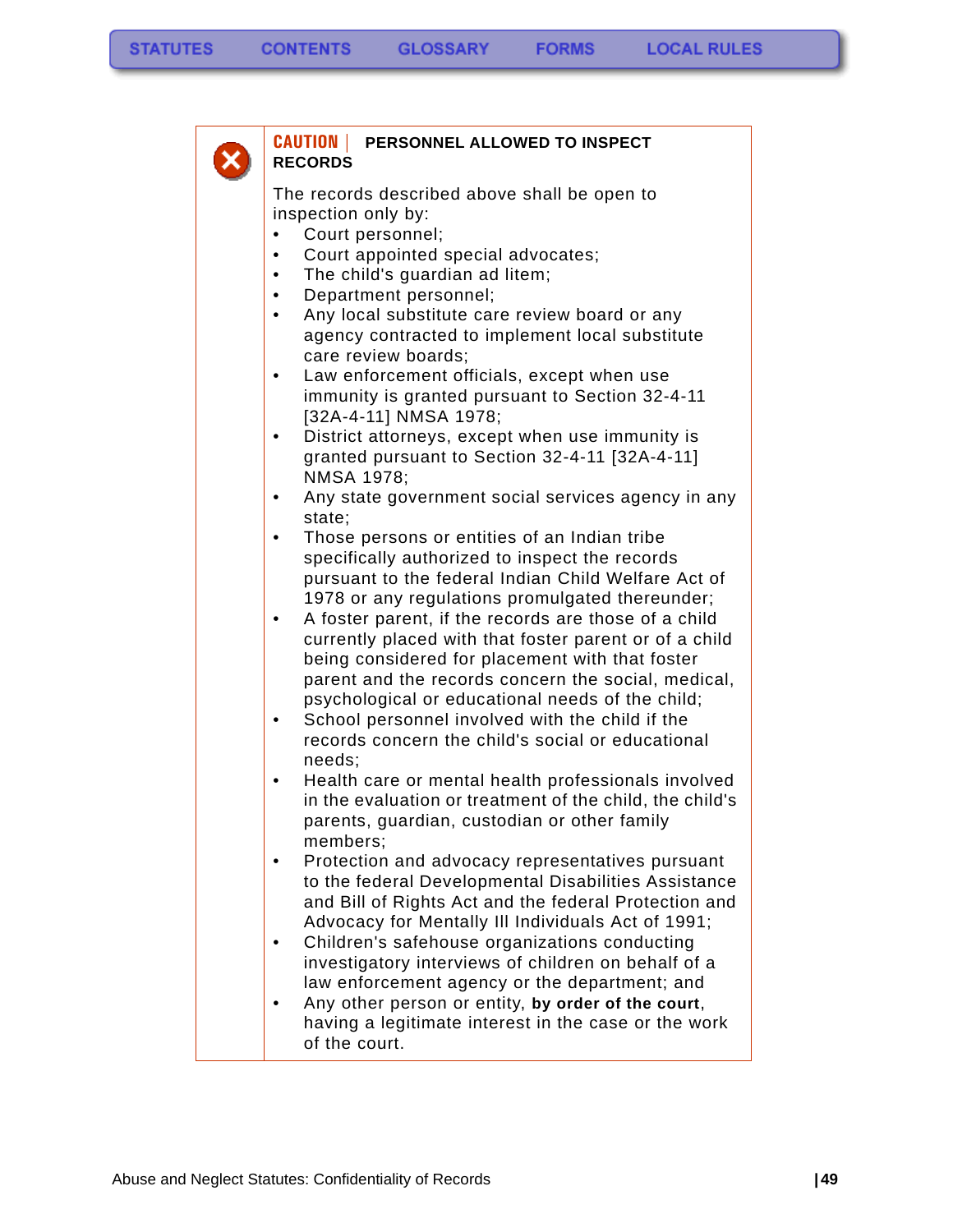

### **CAUTION | LEGITIMATE INTEREST**

Please note that the judge's discretion determines if a person or entity has a legitimate interest.

| <b>Inspection Rights</b>                                       | A parent, guardian or legal custodian<br>whose child has been the subject of<br>an investigation of abuse or neglect<br>where no petition has been filed shall<br>have the right to inspect any medical<br>report, psychological evaluation, law<br>enforcement reports or other<br>investigative or diagnostic evaluation,<br>provided that any identifying<br>information related to the reporting<br>party or any other party providing<br>information shall be deleted.<br>The parent, guardian or legal<br>custodian shall also have the right to<br>the results of the investigation and the<br>right to petition the court for full<br>access to all department records and<br>information except those records and<br>information the department finds<br>would be likely to endanger the life or<br>safety of any person providing<br>information to the department. |
|----------------------------------------------------------------|-------------------------------------------------------------------------------------------------------------------------------------------------------------------------------------------------------------------------------------------------------------------------------------------------------------------------------------------------------------------------------------------------------------------------------------------------------------------------------------------------------------------------------------------------------------------------------------------------------------------------------------------------------------------------------------------------------------------------------------------------------------------------------------------------------------------------------------------------------------------------------|
| <b>Penalty</b>                                                 | Whoever intentionally and unlawfully<br>releases any information or records<br>closed to the public pursuant to the Abuse<br>and Neglect Act or releases or makes<br>other unlawful use of records in violation<br>of that act is guilty of a petty misdemeanor<br>and shall be sentenced pursuant to the<br>provisions of Section 31-19-1 NMSA<br>1978.                                                                                                                                                                                                                                                                                                                                                                                                                                                                                                                      |
| <b>Releasing Information</b><br><b>Regarding Child's Death</b> | When a child's death is allegedly caused<br>by abuse or neglect, the department may<br>release information about the case after<br>consultation with and the consent of the<br>district attorney.                                                                                                                                                                                                                                                                                                                                                                                                                                                                                                                                                                                                                                                                             |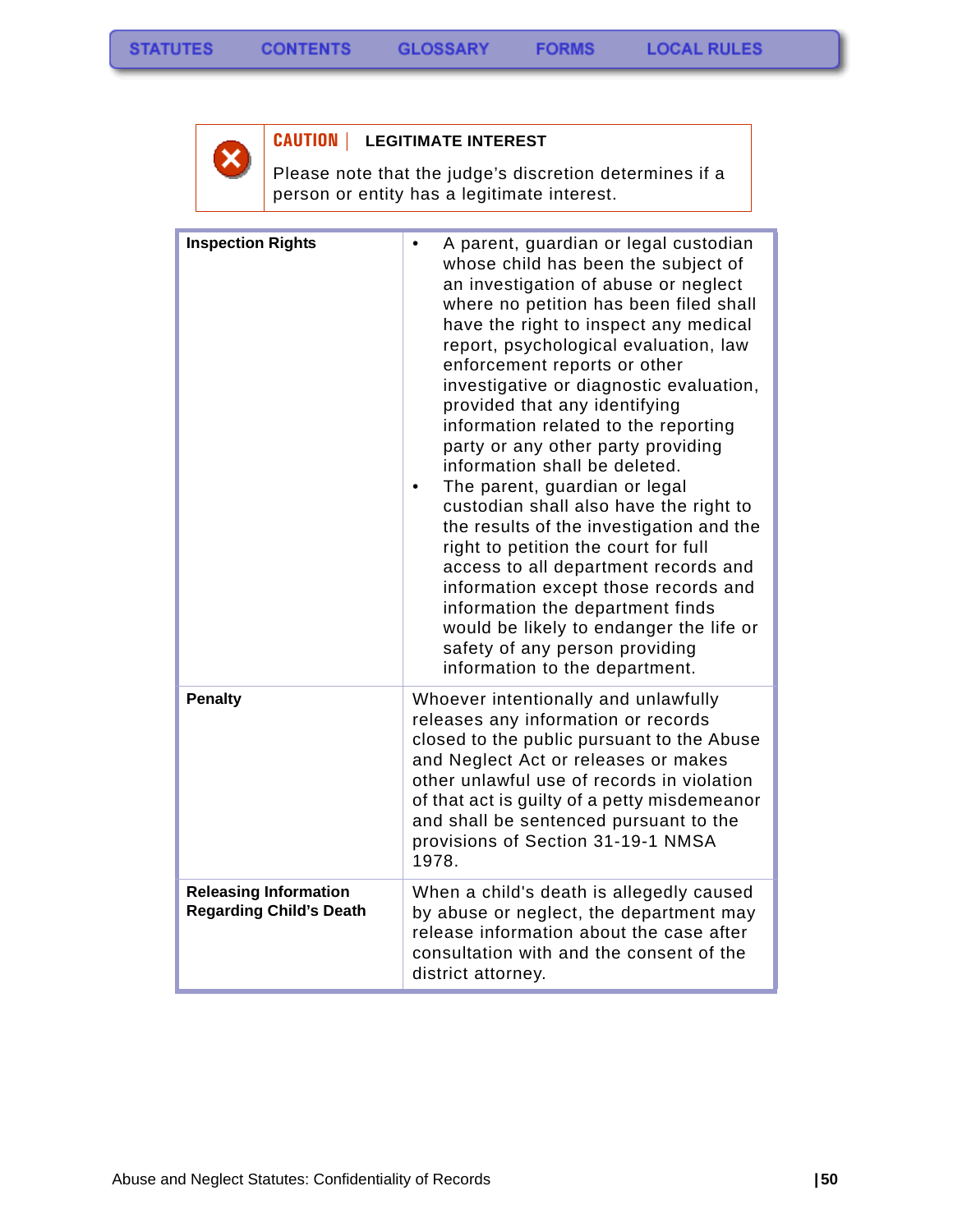# Chapter 3: Abuse and Neglect Flowcharts Section 3-1: Case Initiation





# Section 3-2: Attach Parties to Case



¢⊧¢⊧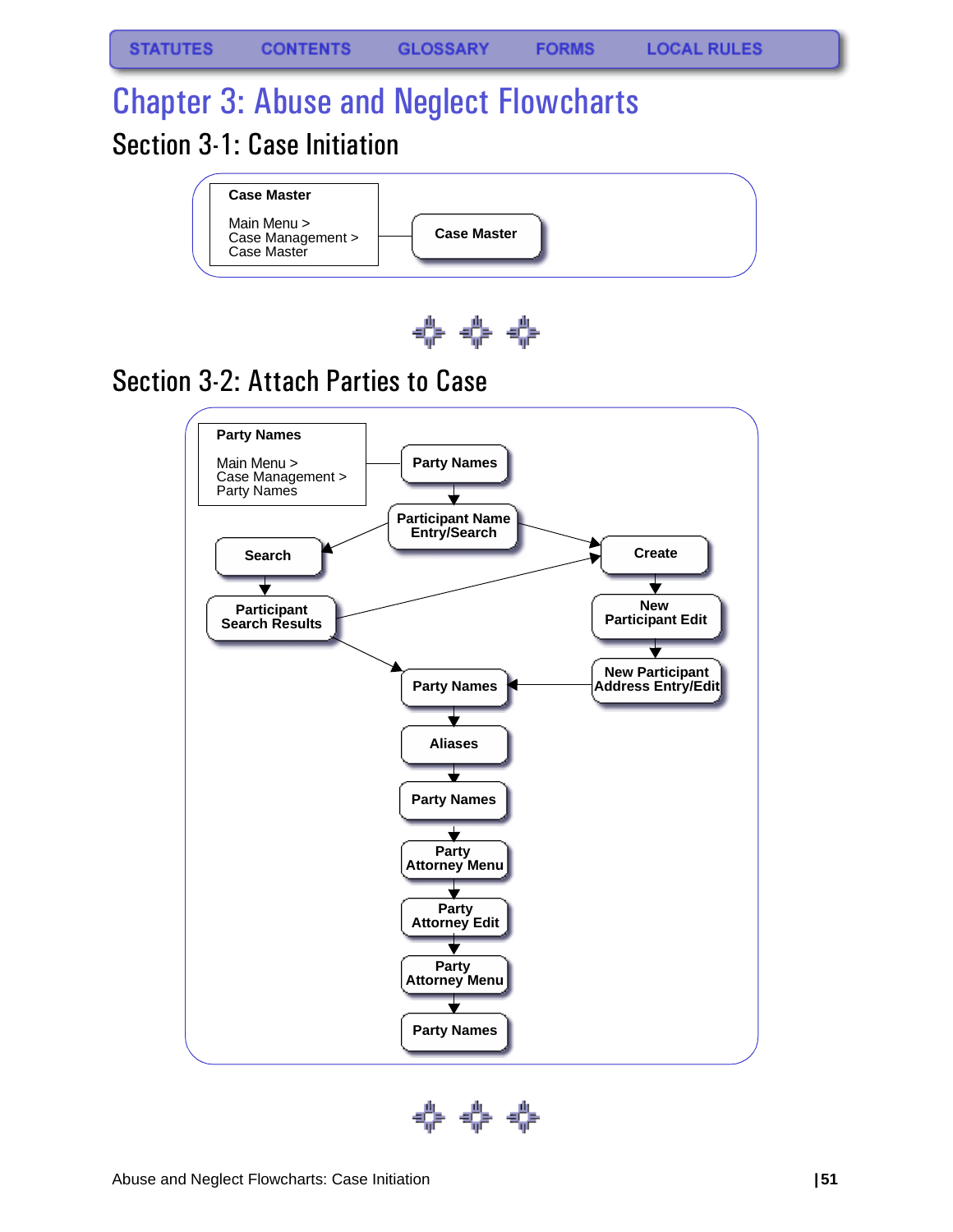### Section 3-3: Entering a Civil Complaint/Petition



## Section 3-4: Docketing



40-40-40-

### Section 3-5: Closing a Case



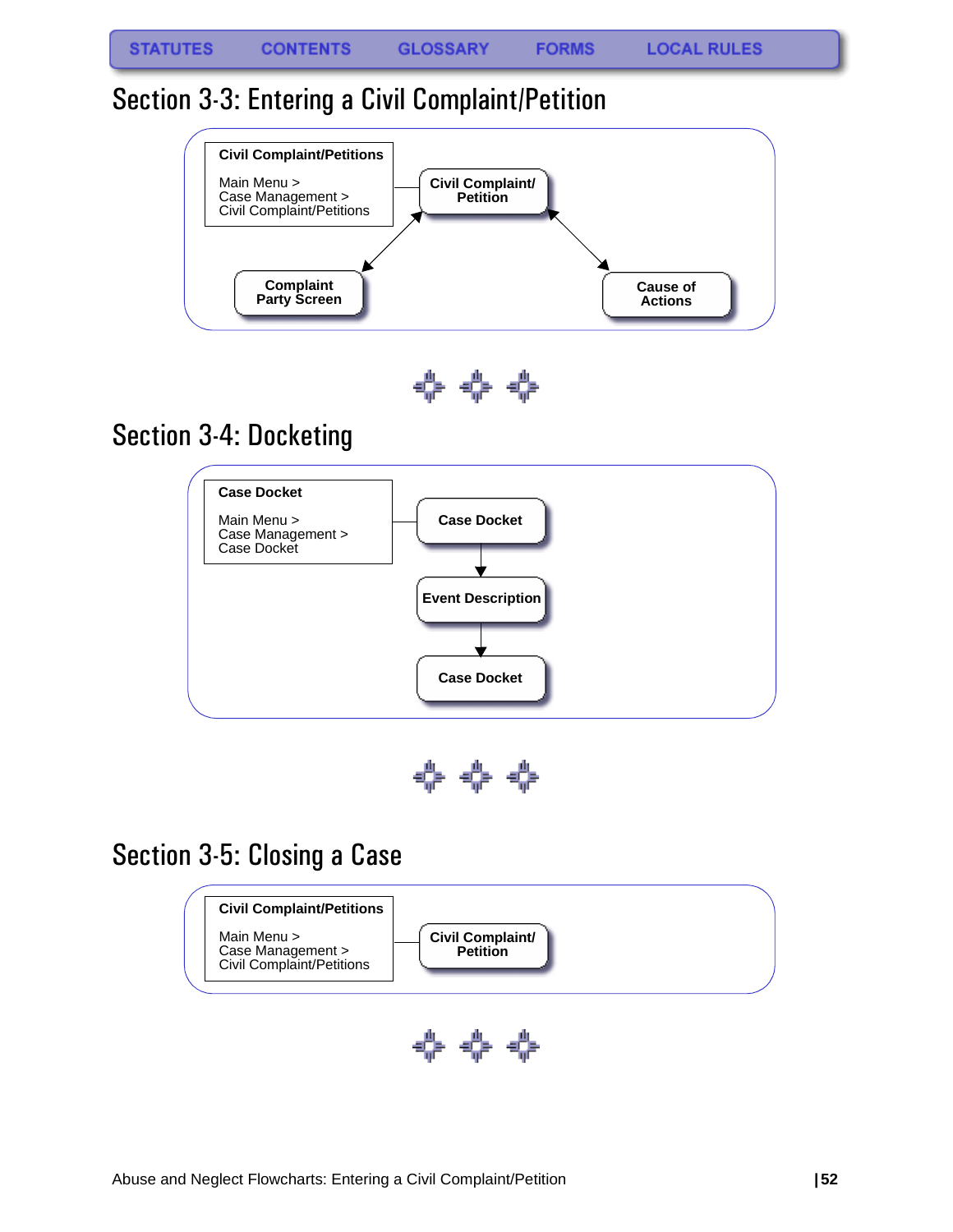**FORMS** 

## Section 3-6: Docketing Closing Event

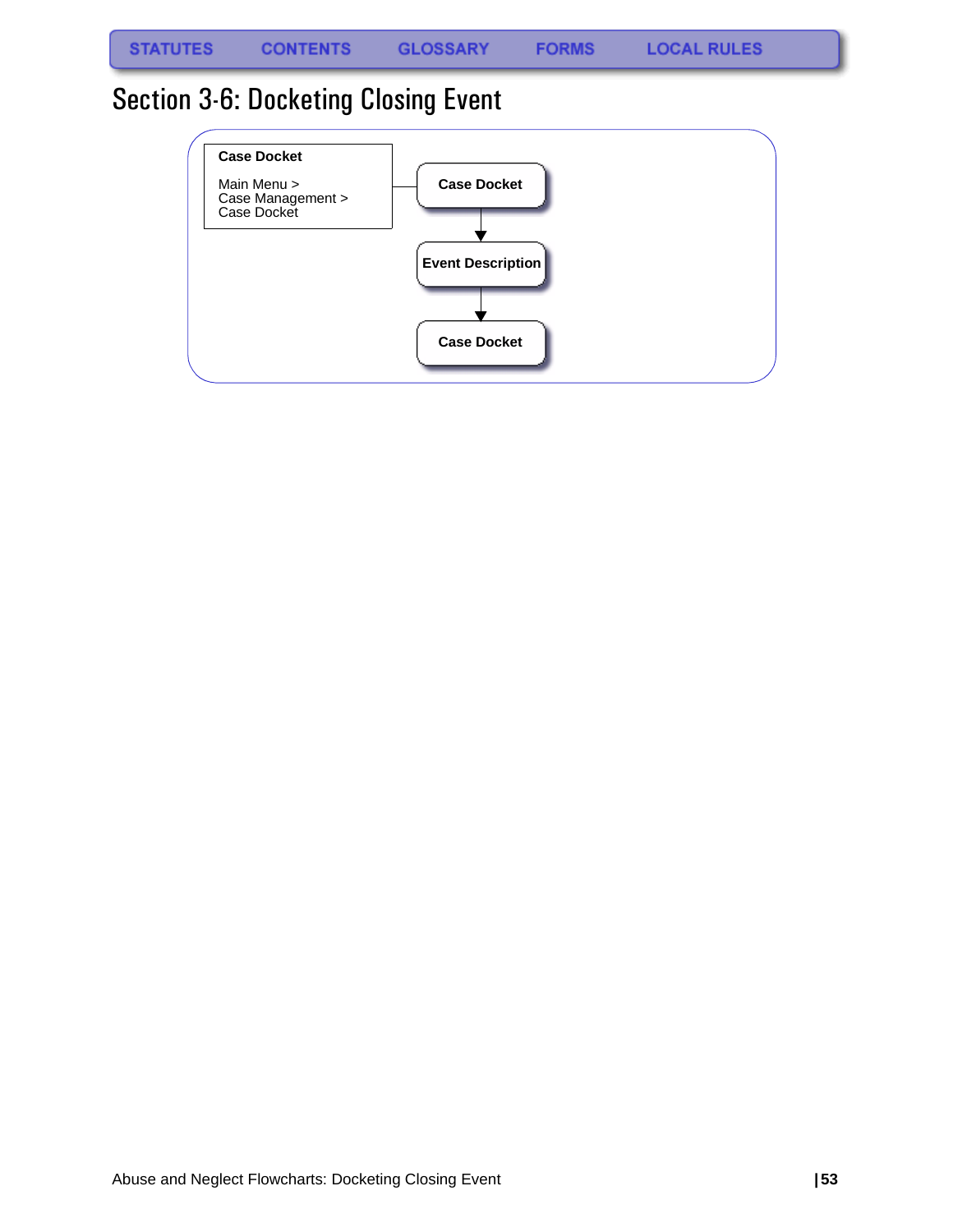# Chapter 4: Abuse and Neglect FACTS™ Procedures Section 4-1: Case Initiation

- **MAIN MENU** >
- **CASE MANAGEMENT** >
- **CASE MASTER**. The Case Master screen will appear. **(FIGURE: 4-1.1)**

### **CAUTION | SCREEN PRINTS**

- Please note the screen prints may not reflect the in-house procedure of your court.
- They are meant to serve as an example.

| <b>Case Master</b>                                    |                                                                    | $-10x$                              |
|-------------------------------------------------------|--------------------------------------------------------------------|-------------------------------------|
|                                                       | Case Number: 0 0307 JQ 0009800014                                  |                                     |
|                                                       | Case Status: PN PN PENDING                                         | Status Date: 01-04-2002             |
| Type of Filing: N NEW FILING                          |                                                                    | Filing Date: 01-04-2002             |
|                                                       | Title: ITMO SMITH BROOKE                                           | <b>Caption:</b>                     |
|                                                       | Case Type: JAN JUV ABUSE AND NEGLECT                               |                                     |
| Jurisdiction Area:                                    |                                                                    | Sealed/Expunged Case? Y             |
|                                                       | Judge: TC0 THOMAS G CORNISH, JR                                    |                                     |
|                                                       | Refiled?<br>Alt. Case Ref.                                         | Original Court:                     |
|                                                       | Consolidated with Other Cases?   Transferred case?   Prev. Case #: |                                     |
| Criminal/Traffic<br><b>Prosecutor:</b>                |                                                                    | Uictin? (Y/N):                      |
|                                                       |                                                                    |                                     |
| LEA Case #:                                           | Appear By:                                                         | .<br>Arresting Agency:              |
| Citation Issued?                                      | Citation Signed?                                                   | Vehicle Type: Owner Responsibility? |
| Civil                                                 |                                                                    |                                     |
| Will Filing Date:<br>Child Support Payments Required? |                                                                    |                                     |
|                                                       |                                                                    |                                     |
|                                                       | <b>View Schedule</b><br>Save                                       | <b>Belated Cases</b>                |

**Figure 4-1.1:** Case Master

| <b>FIELD NAME</b>                                                    | <b>INSTRUCTIONS</b>                                |  |
|----------------------------------------------------------------------|----------------------------------------------------|--|
| Case Number:                                                         | FACTS™ will enter default Court and Location       |  |
| Court<br>(Default-D for District)                                    | Codes.                                             |  |
| Location<br>(Default-four digit location<br>code, for example, 0101) |                                                    |  |
| Category                                                             | Enter case category, JQ.<br>٠<br>Press ENTER.<br>٠ |  |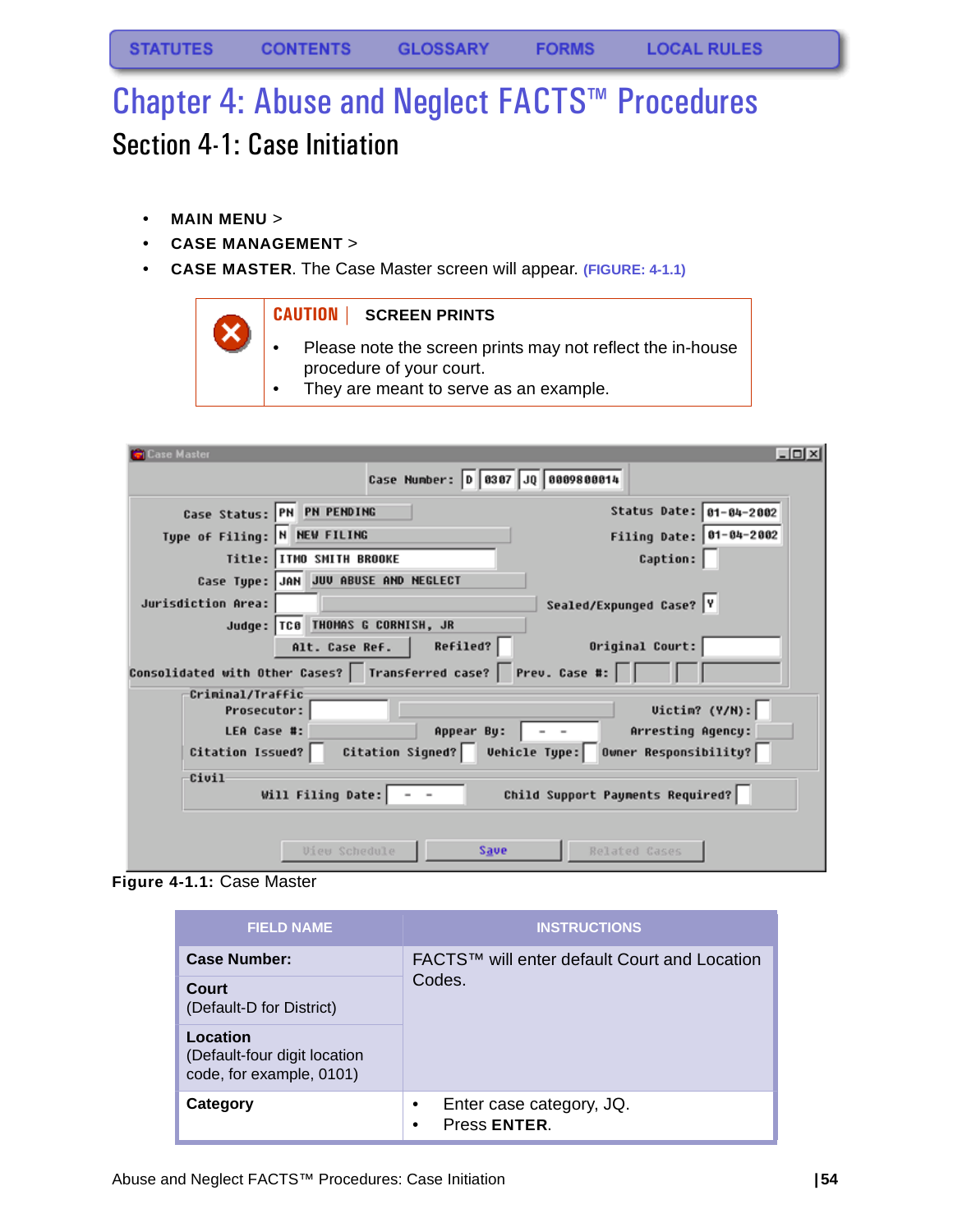| <b>FIELD NAME</b>                                | <b>INSTRUCTIONS (CONTINUED)</b>                                                                                                                                  |
|--------------------------------------------------|------------------------------------------------------------------------------------------------------------------------------------------------------------------|
| <b>Number</b>                                    | FACTS™ will ask: "Do you want to enter a<br>٠<br>new case?"<br>Press <b>ENTER</b> or<br>Click on <b>YES</b> to indicate that you want to<br>٠<br>add a new case. |
| <b>Case Status:</b><br>(Default-PN for Pending)  | Press ENTER.                                                                                                                                                     |
| <b>Status Date:</b><br>(Default-current date)    | Press <b>ENTER</b> or<br>٠<br>Delete and enter appropriate date.<br>٠                                                                                            |
| <b>Type of Filing:</b><br>(Default N for New)    | Press ENTER.                                                                                                                                                     |
| <b>Filing Date:</b><br>(Default to current date) | Press <b>ENTER</b> or<br>٠<br>Delete and enter appropriate date.                                                                                                 |
| Title:                                           | Enter Case Title from Petition.<br>$\bullet$<br>Follow in-house procedure for the correct<br>٠<br>way to enter the title and<br>Press ENTER.                     |
| Case Type:                                       | Enter a case type code from the following list:                                                                                                                  |

| <b>JUVENILE ABUSE AND NEGLECT CODES</b> |                                         |  |
|-----------------------------------------|-----------------------------------------|--|
| <b>JAN</b>                              | Juvenile Abuse and Neglect              |  |
| <b>JFN</b>                              | Juvenile CHINS/FINS                     |  |
| <b>JTP</b>                              | Juvenile Termination of Parental Rights |  |

**Sealed/Expunged Case:** (Default-Y for JQ Cases)

Verify that this field is **Y**.

### **CAUTION | ALTERNATE CASE REFERENCE**

To ensure that FACTS™ saves the entered data, tab past the **ALT. CASE REF.** button.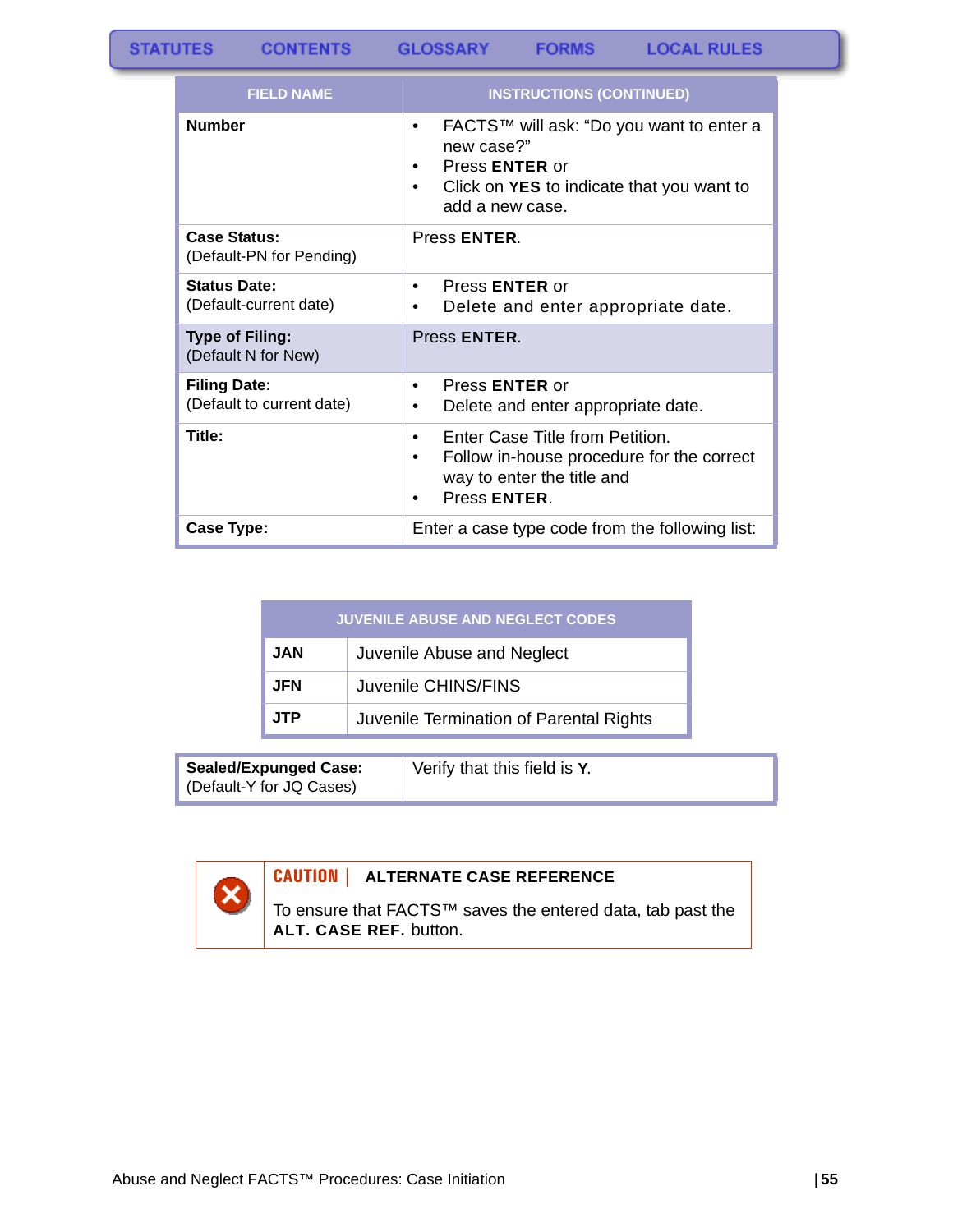| <b>Save Button</b> | FACTS™ will generate a new case<br>$\bullet$            |
|--------------------|---------------------------------------------------------|
|                    | number and assign a judge;                              |
|                    | A screen prompt will show case number<br>$\bullet$      |
|                    | and judge assignment; press ENTER key                   |
|                    | to save data.                                           |
|                    | A message box will appear that states data<br>$\bullet$ |
|                    | has been saved.                                         |
|                    | Press ENTER or click OK. This action will<br>$\bullet$  |
|                    | take the user to the Party Names screen.                |
|                    | Press the <b>ESC</b> (escape) key to return to          |
|                    | the Case Master screen.                                 |

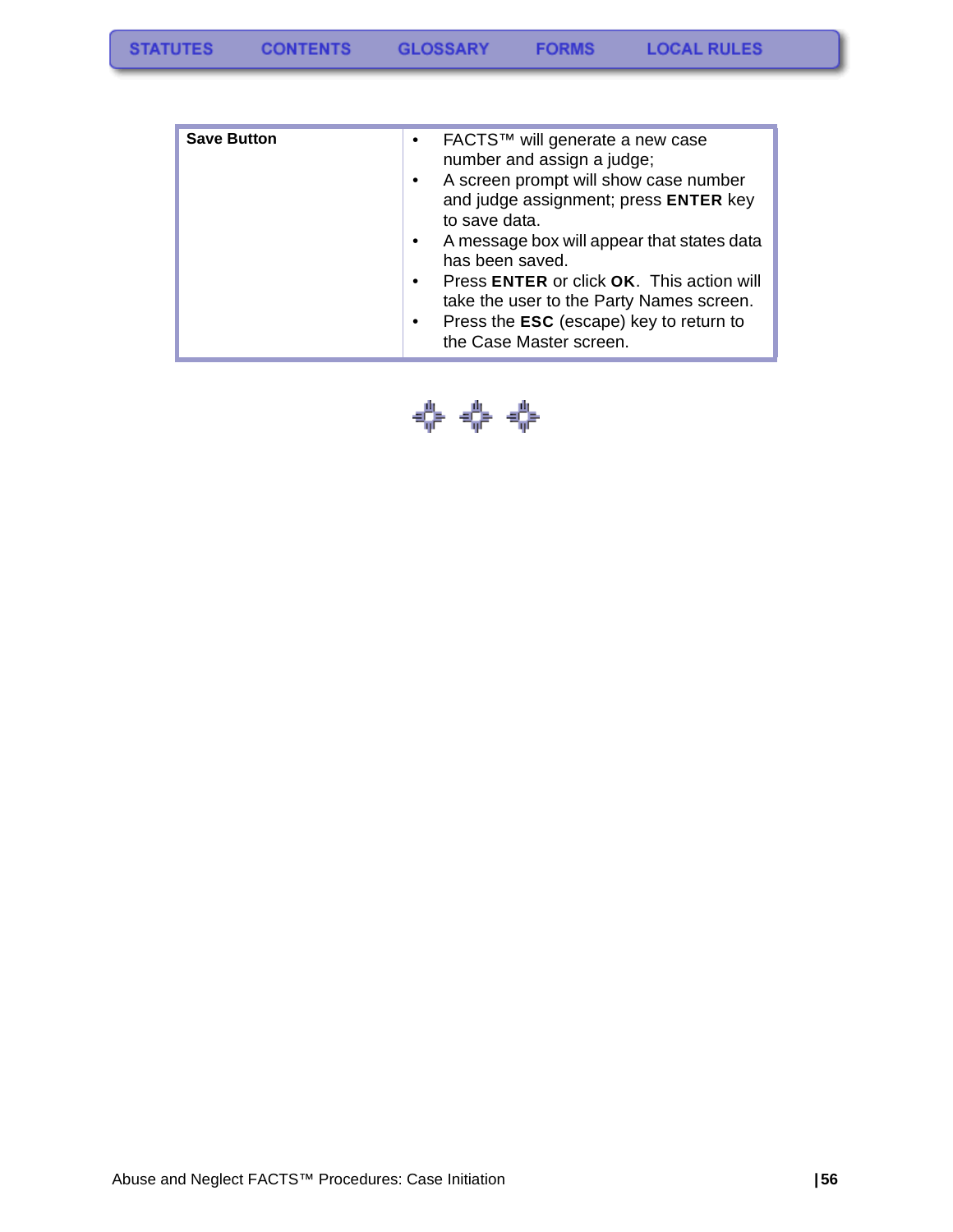## Section 4-2: Attach Parties to Case

After the case has been initiated, the **PARTY NAMES** screen will automatically pop-up or can be accessed by making the following menu choices:

- **MAIN MENU** >
- **CASE MANAGEMENT** >
- **PARTY NAMES**. The Party Names screen will appear. **(FIGURE: 4-2.1)**

| <b>Party Names</b>                              |                                             |                                        |           | $\Box$ olx          |
|-------------------------------------------------|---------------------------------------------|----------------------------------------|-----------|---------------------|
| Case Number:                                    |                                             | <b>SMITH BROOKE</b>                    |           |                     |
| Party Type/No.: RS 1                            |                                             | Party Status/Date: A 82-86-2002 ACTIVE |           |                     |
| Participant ID:                                 | <b>SMITH JENNIFER</b><br>Edit               |                                        |           |                     |
|                                                 |                                             |                                        |           |                     |
| Person? Y                                       | Last Name: SMITH                            |                                        |           |                     |
|                                                 | First: JENNIFER                             | Middle:                                | Suffix:   |                     |
|                                                 | Full Name: SMITH JENNIFER                   |                                        |           |                     |
|                                                 | Birth Date: 05-21-1997 JUVENILE Juvenile? Y |                                        | SSN:      | 123456789           |
| Height: Feet                                    | Inches                                      | $Sex:$ F                               | Weight:   | Lbs                 |
| Origin:                                         | Eye:                                        |                                        | Hair:     |                     |
| <b>Ending Date:</b><br>$\overline{\phantom{a}}$ | Driver License:                             |                                        | State:    |                     |
| Date of Death:                                  | Filing Address: PT 1                        |                                        |           | Edit                |
| Alias Name? N<br>Edit                           | Attorney? Y                                 | Edit                                   | Military? |                     |
| In Custody?                                     | Security Required?<br>Restricted? Y         | Interpreter:                           |           |                     |
|                                                 |                                             | Save                                   |           | This is a new partu |

**Figure 4-2.1:** Party Names

| <b>FIELD NAMES</b>                                                                      | <b>INSTRUCTIONS</b>                                                                                                               |
|-----------------------------------------------------------------------------------------|-----------------------------------------------------------------------------------------------------------------------------------|
| Case Number:<br>(Default-last case number, if<br>coming from the Case Master<br>screen) | If you are beginning a new session or need to<br>enter data from a different case, enter the<br>Category and Number for the case. |
| Court<br>(Default-D for District)                                                       |                                                                                                                                   |
| Location<br>(Default-four digit location<br>code, for example, 0101)                    |                                                                                                                                   |
| Category                                                                                | Enter category, JQ.                                                                                                               |
| <b>Number</b>                                                                           | Enter case number.                                                                                                                |
| <b>Party Type:</b>                                                                      | Enter appropriate party type from the list<br>below.                                                                              |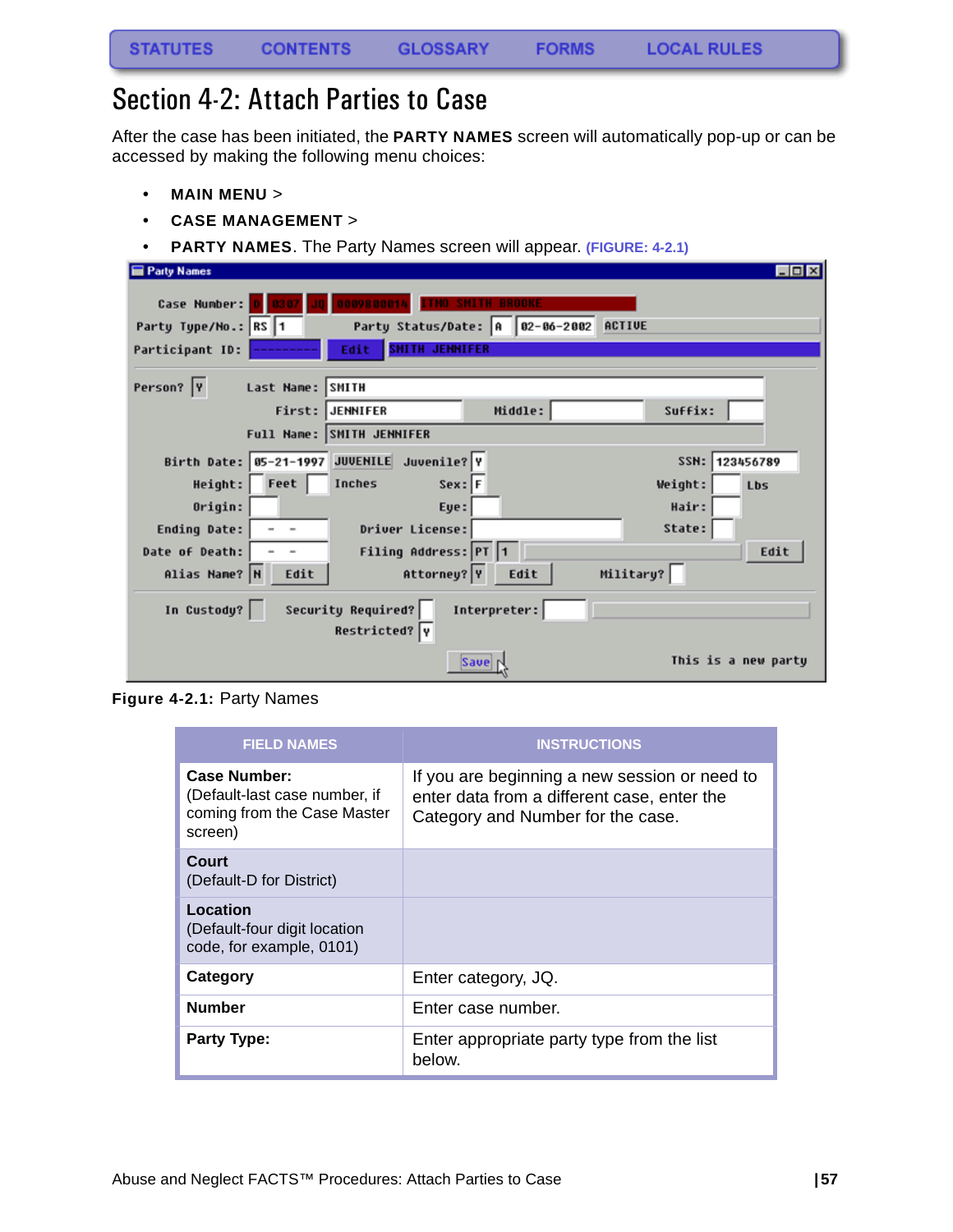| <b>CT</b> | Client                | <b>NP</b> | <b>Natural Parents</b>           |
|-----------|-----------------------|-----------|----------------------------------|
| <b>CV</b> | <b>CASA Volunteer</b> | ΡI        | <b>Plaintiff in Intervention</b> |
| GL        | Guardian Ad Litem     | PТ        | Petitioner                       |
| <b>MC</b> | Matter of the Child   | <b>RS</b> | Respondent                       |

| Party No.:                                   | FACTS™ will assign party number.                                                                                                                                                                                                                       |  |  |
|----------------------------------------------|--------------------------------------------------------------------------------------------------------------------------------------------------------------------------------------------------------------------------------------------------------|--|--|
| <b>Party Status:</b>                         | Enter "A" (active) and press ENTER.                                                                                                                                                                                                                    |  |  |
| <b>Party Date:</b><br>(Default-current date) | <b>ENTER</b> through or delete and type correct<br>date.<br>Press ENTER.<br>$\bullet$                                                                                                                                                                  |  |  |
| <b>Participant ID:</b>                       | In this field, the user can enter a<br>Participant ID number and press tab.<br>If the user does not have a Participant ID<br>$\bullet$<br>Number for the participant, press ENTER<br>and the Party Name / Entry screen will pop<br>up. (FIGURE: 4-2.2) |  |  |

| <b>Participant Name Entry / Search</b> |                                                                  | $\boldsymbol{\mathsf{x}}$ |
|----------------------------------------|------------------------------------------------------------------|---------------------------|
| Person? Y                              |                                                                  |                           |
|                                        |                                                                  |                           |
| Last: SMITH                            |                                                                  |                           |
| First:                                 | Middle:                                                          | Suffix:                   |
|                                        | Identification: 1: STATE TRACKING NUMBER                         |                           |
| Date of Birth:                         | Within                                                           | days                      |
| Full: SMITH                            |                                                                  |                           |
|                                        | Identification: 1: STATE TRACKING NUMBER                         |                           |
|                                        | Also Search: Alias and Party Files v Search Type: Case-sensitive |                           |
|                                        |                                                                  | Create<br>Search          |

<span id="page-59-0"></span>

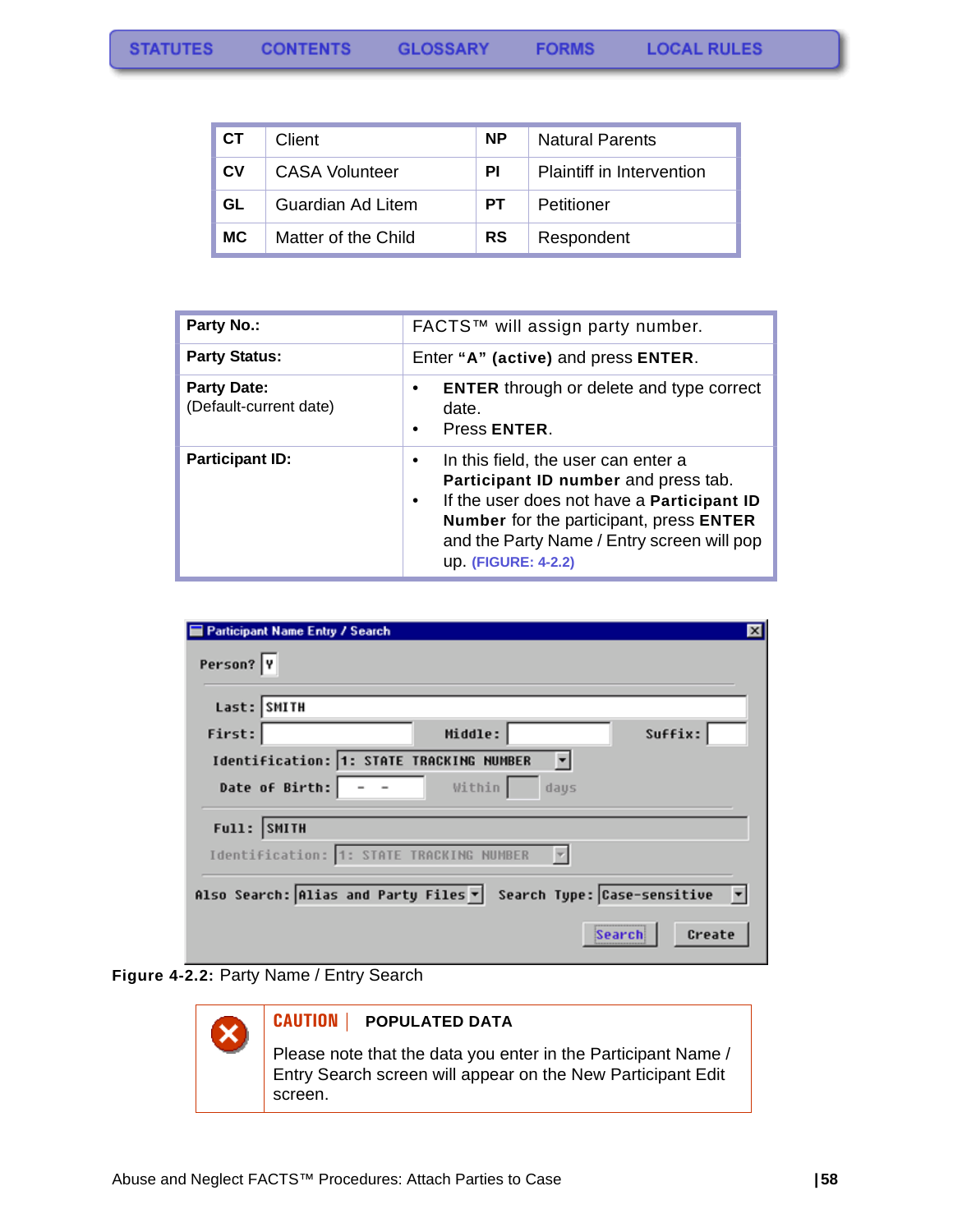| Person?              | Enter Y, if the Participant is a person.                                                                                                                                                                                                                                                                                                                                                                                        |  |  |
|----------------------|---------------------------------------------------------------------------------------------------------------------------------------------------------------------------------------------------------------------------------------------------------------------------------------------------------------------------------------------------------------------------------------------------------------------------------|--|--|
| Date of Birth:       | Optional.                                                                                                                                                                                                                                                                                                                                                                                                                       |  |  |
| <b>Search Button</b> | Search first, if there is a chance that this<br>$\bullet$<br>participant is already in the database, click<br>on this button to search.<br>A message box may appear that states:<br>$\bullet$<br>"There are participant(s) on the system<br>who match your criteria. Would you like to<br>choose among them?" Click on the YES<br>button.<br>The Participant Search Results screen will<br>$\bullet$<br>pop-up. (FIGURE: 4-2.3) |  |  |

#### **Track 1**

| Participant Search Results                              |                |            |                  |           |                    | $\vert x \vert$ |
|---------------------------------------------------------|----------------|------------|------------------|-----------|--------------------|-----------------|
| The following participants match the given search crit: |                |            |                  |           |                    |                 |
| <b>Participant Name</b>                                 | Part. ID       | <b>SSN</b> | <b>DL Number</b> | <b>St</b> | <b>DOB</b>         |                 |
| <b>SMITH BILL</b>                                       | <b>Y 18615</b> |            |                  |           |                    |                 |
| <b>ISMITH BLANCA U</b>                                  | <b>Y 7981</b>  | 585610468  |                  |           | $ 05 - 15 - 1971 $ |                 |
| <b>ISMITH BLANE K</b>                                   | <b>Y 16485</b> |            |                  |           | 12-28-1988         |                 |
| <b>ISMITH BREANNA</b>                                   | <b>V11285</b>  |            |                  |           | $09 - 28 - 1982$   |                 |
|                                                         |                |            |                  |           |                    |                 |

<span id="page-60-0"></span>**Figure 4-2.3:** Participant Search Results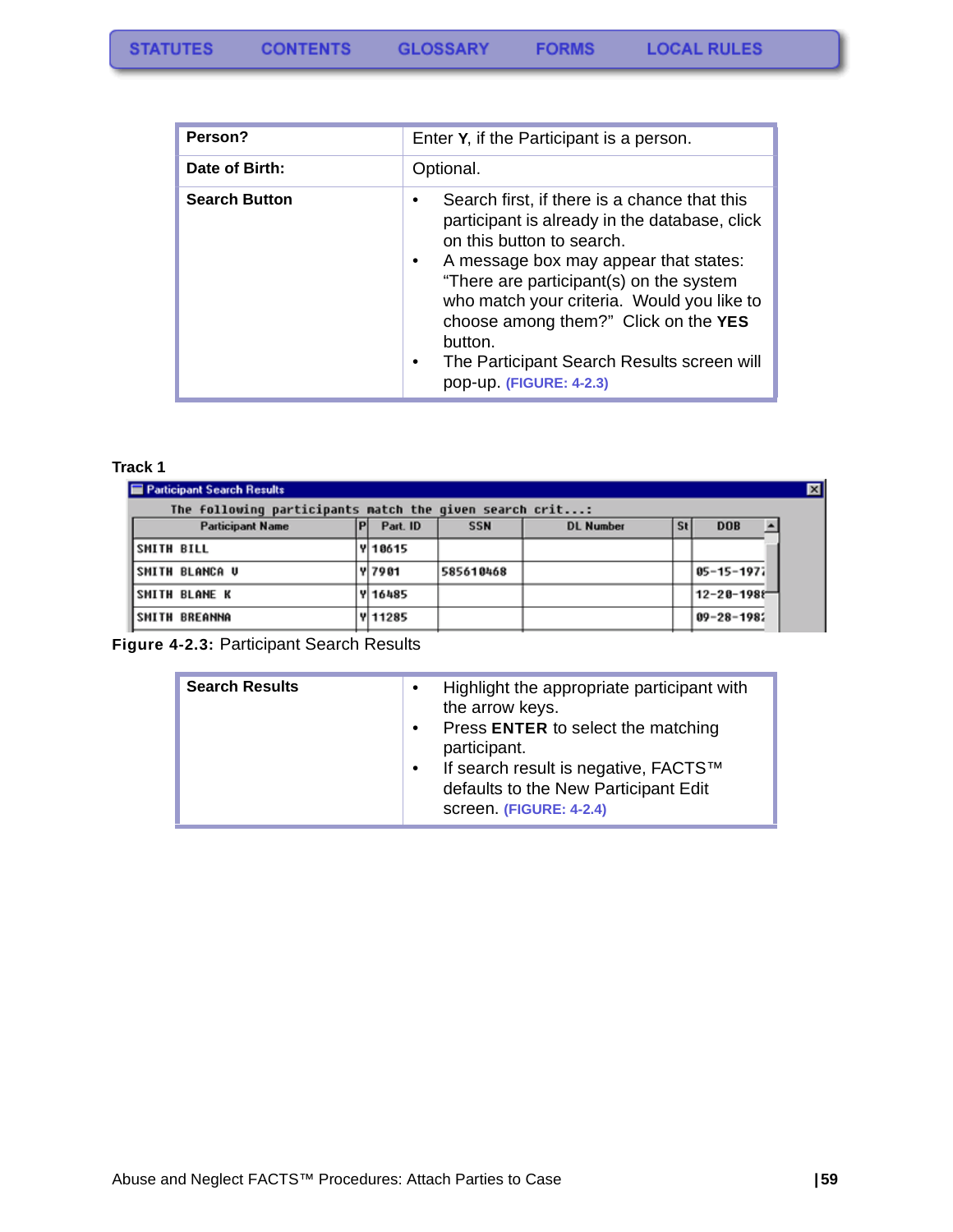**FORMS** 

#### **Track 2**

|         |                              | EDX                                                                 |
|---------|------------------------------|---------------------------------------------------------------------|
|         | Person? Y                    |                                                                     |
|         |                              | $Sex:$ F<br>$DOB: 05 - 21 - 1997$                                   |
| Middle: | Suffix:                      | SSN: 123-45-6789                                                    |
|         |                              | Drivers License No.:                                                |
|         |                              |                                                                     |
|         |                              |                                                                     |
| P       |                              |                                                                     |
|         |                              |                                                                     |
|         |                              | Edit                                                                |
|         | Correspondence Address Type: | <b>New Participant</b><br>Delivery Method:<br><b>Postal Service</b> |

**Figure 4-2.4:** New Participant Edit

| <b>CAUTION</b><br><b>POPULATED DATA</b>                                                                                                                                                                                                                 |
|---------------------------------------------------------------------------------------------------------------------------------------------------------------------------------------------------------------------------------------------------------|
| Please note that the data you entered on the Participant<br>Name / Entry Search screen will appear on this screen in<br>the appropriate fields and does not need to be reentered.<br>You may ENTER through the fields already populated<br>(filled-in). |



#### **CAUTION | NO PUNCTUATION**

Do not add punctuation to any fields: **"JR"** not **"JR."**

| Person: | Enter Y, if the Participant is a person<br>Enter N, if the Participant is a<br>governmental entity. |
|---------|-----------------------------------------------------------------------------------------------------|
| Last:   | Enter the person's last name.                                                                       |
| First:  | Enter the person's first name.                                                                      |
| Middle: | Enter the person's middle name                                                                      |
| Suffix: | This field supports the entry of suffixes such<br>as: JR, SR, III, MD, PHD, etc.                    |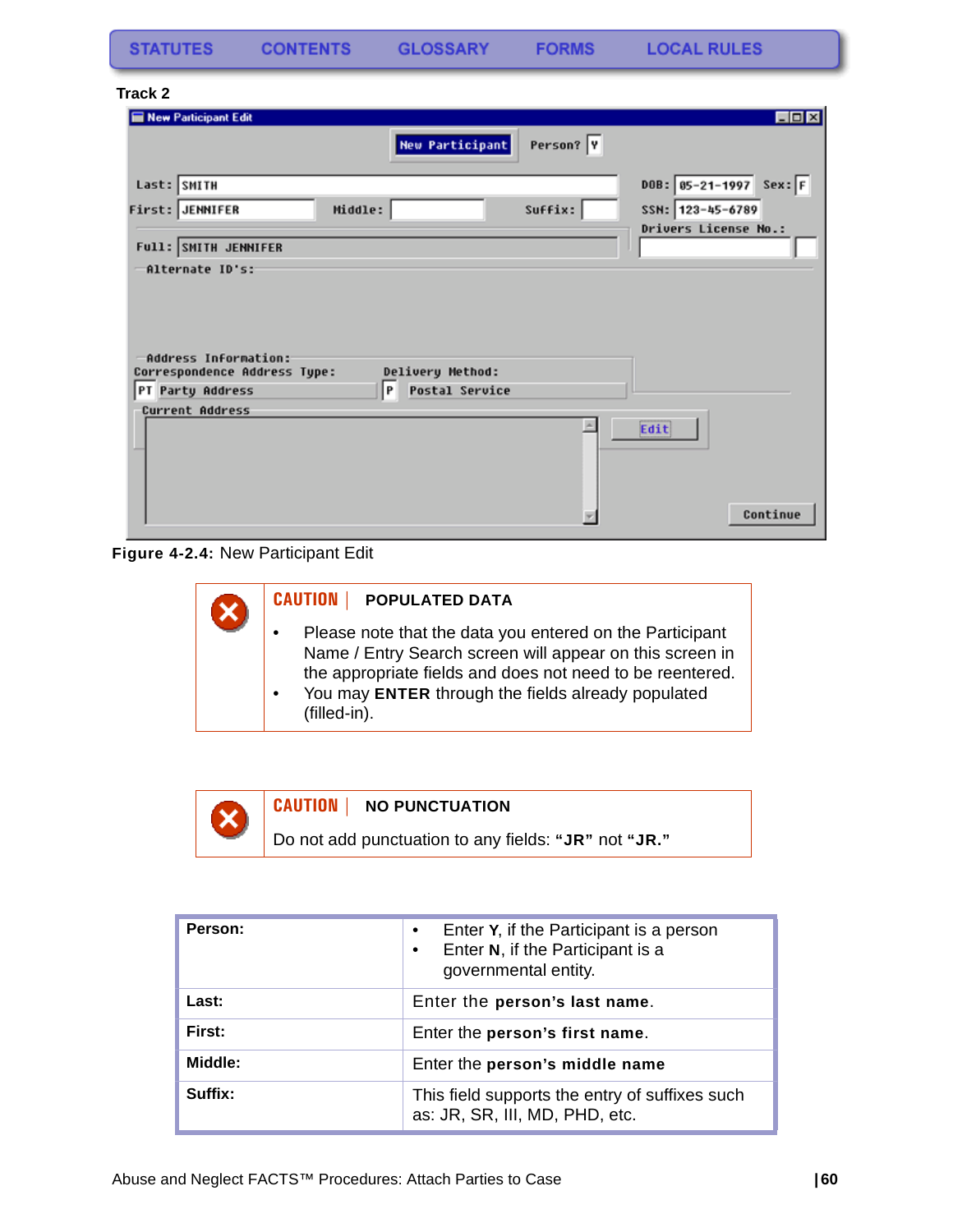| <b>LOCAL RULES</b><br><b>STATUTES</b><br><b>FORMS</b><br><b>CONTENTS</b><br><b>GLOSSARY</b> |  |
|---------------------------------------------------------------------------------------------|--|
|---------------------------------------------------------------------------------------------|--|

| DOB:                        | Enter date of birth, if available.                                           |
|-----------------------------|------------------------------------------------------------------------------|
| Sex:                        | Enter F for female or M for male, if the data<br>is available.               |
| SSN:                        | Enter the participant's social security<br>number, if the data is available. |
| <b>Drivers License No.:</b> | <b>OPTIONAL-If you have a driver's license</b><br>number, enter data.        |

| Address Information:<br>Correspondence Address Type:<br>PT Party Address | Delivery Method:<br>P<br><b>Postal Service</b> |      |          |
|--------------------------------------------------------------------------|------------------------------------------------|------|----------|
| <b>Current Address</b>                                                   |                                                |      |          |
| 1244 PRINCETON NE<br>ALBUQUERQUE, NH 87106                               |                                                | Edit |          |
|                                                                          |                                                |      | Continue |

**Figure 4-2.5:** New Participant Edit

| <b>Correspondence Address</b><br>Information:<br>(Default-PT for Party<br>Address) | Use the default entry, PT, unless otherwise<br>$\bullet$<br>specified, or<br>Select from the list below.<br>$\bullet$<br>This indicates the address where notices<br>are sent. |
|------------------------------------------------------------------------------------|--------------------------------------------------------------------------------------------------------------------------------------------------------------------------------|
|------------------------------------------------------------------------------------|--------------------------------------------------------------------------------------------------------------------------------------------------------------------------------|

| <b>CODE</b> | <b>DESCRIPTION</b>      | <b>CODE</b> | <b>DESCRIPTION</b>        |
|-------------|-------------------------|-------------|---------------------------|
| BU          | <b>Business Address</b> | PТ          | <b>Party Address</b>      |
| EМ          | <b>Employer Address</b> | RL          | <b>Relative's Address</b> |
| HO          | Home Address            |             |                           |

| <b>Delivery Method:</b>                      |                                                                                                                                                                       |
|----------------------------------------------|-----------------------------------------------------------------------------------------------------------------------------------------------------------------------|
| <b>Current Address Edit</b><br><b>Button</b> | Click on the <b>EDIT</b> button to type address<br>$\bullet$<br>information.<br>The New Participant Address Entry / Edit<br>$\bullet$<br>will pop-up. (FIGURE: 4-2.6) |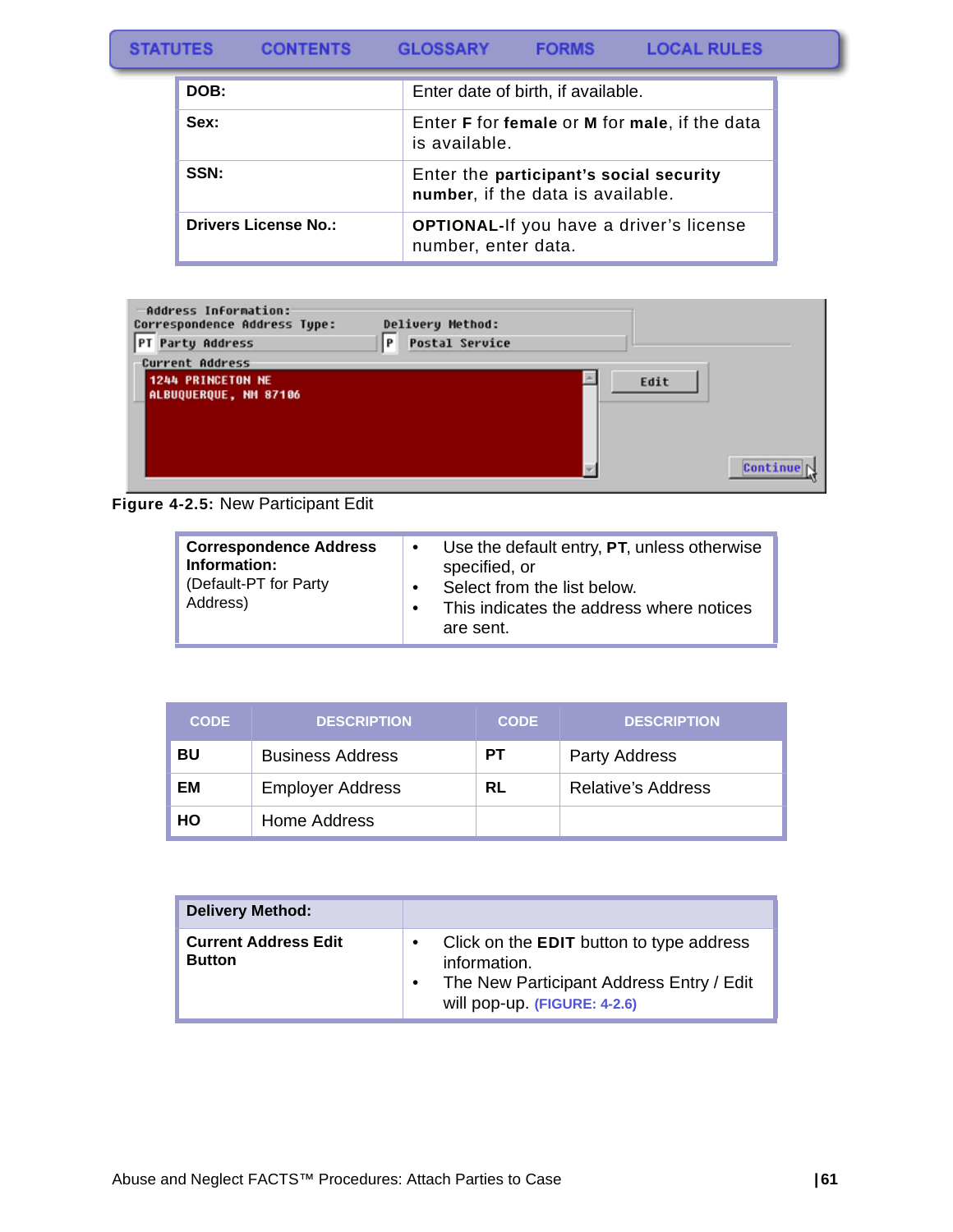

### **CAUTION | CURRENT ADDRESS**

Please note the information indicated under Current Address is where notices get mailed.

| New Participant Address Entry / Edit |                                                           | $\Box$ D $\times$ |
|--------------------------------------|-----------------------------------------------------------|-------------------|
| New Participant: SMITH               |                                                           |                   |
|                                      | Correspondence Address Type: PT Party Address             | Restricted? Y     |
|                                      | Line 1: 1244 PRINCETON NE                                 | Mail Drop:        |
| Line 2:                              |                                                           |                   |
| Line 3:                              |                                                           |                   |
|                                      | City: ALBUQUERQUE<br><b>Business Phone</b> (<br>$\lambda$ |                   |
| Town./Municip.:                      |                                                           |                   |
| State: NM                            | <b>NEW MEXICO</b>                                         |                   |
| Zip Code: 87106-                     |                                                           |                   |
| County:                              |                                                           |                   |
| Country:                             |                                                           |                   |
| $E-mail:$                            |                                                           |                   |
| Web Page URL:                        |                                                           |                   |
| Misc.:                               |                                                           |                   |
|                                      |                                                           |                   |
| <b>Current From:</b>                 | Entry Date:<br>$\overline{\phantom{a}}$<br>to<br>$\,$     | <b>Continue</b>   |

**Figure 4-2.6:** New Participant Address Entry / Edit

#### **CAUTION | RESTRICTED FIELD**

Information on children is always designated as restricted.

| <b>Restricted:</b>     | Enter Y for yes, or N for no.                            |
|------------------------|----------------------------------------------------------|
| Line $1:$ /Line $2:$   | Enter the Participant's street address.                  |
| City:                  | Enter the Participant's city.                            |
| State:                 | Enter the Participant's state.                           |
| <b>Zip Code:</b>       | Enter the Participant's zip code.                        |
| <b>Business Phone:</b> | Enter the Participant's Business Phone, if<br>available. |
| <b>Current From:</b>   |                                                          |
| <b>Entry Date:</b>     |                                                          |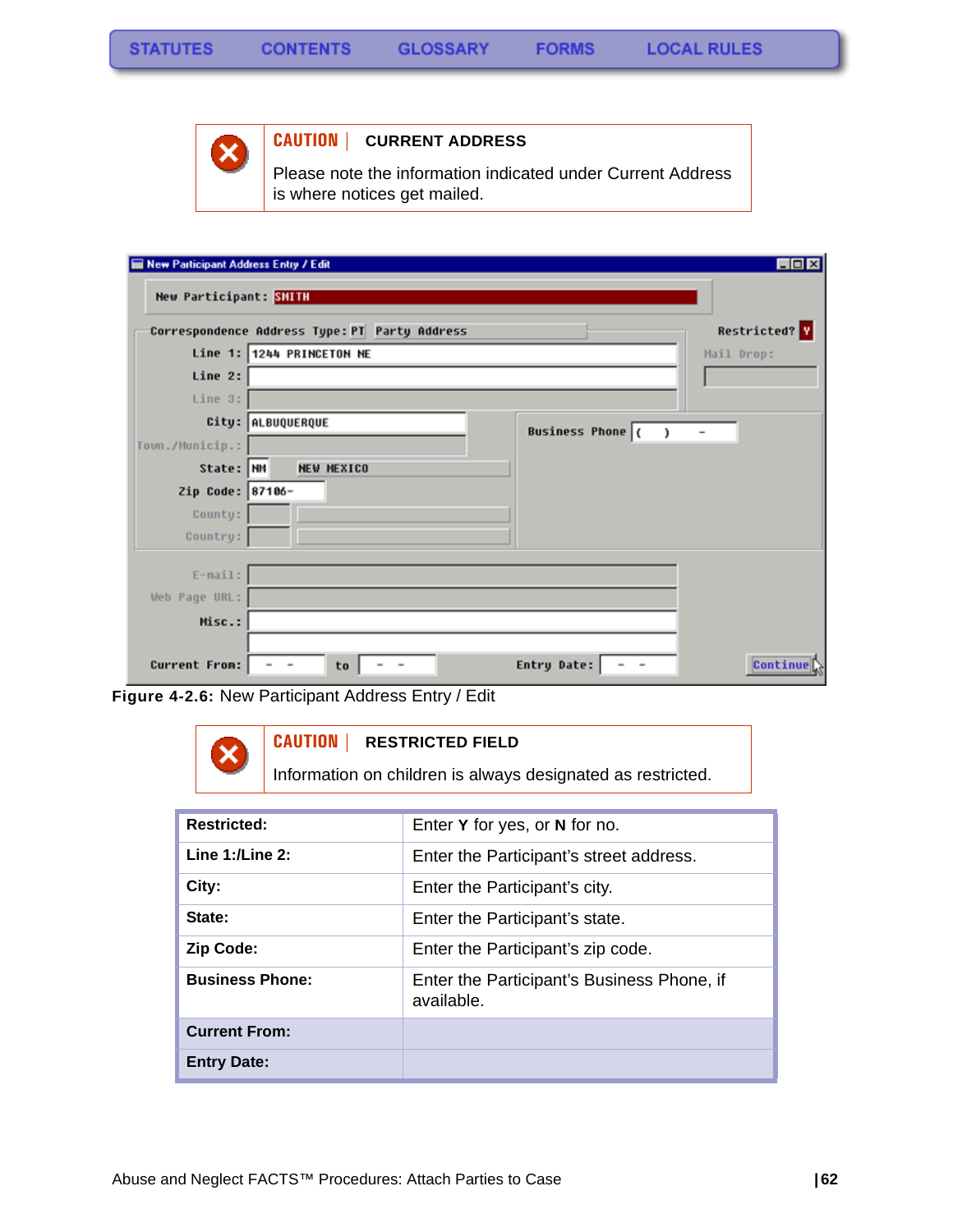| <b>STATUTES</b> |                        | <b>CONTENTS</b> | <b>GLOSSARY</b> | <b>FORMS</b>                                                                                          | <b>LOCAL RULES</b> |  |
|-----------------|------------------------|-----------------|-----------------|-------------------------------------------------------------------------------------------------------|--------------------|--|
|                 | <b>Continue Button</b> |                 |                 | Click on the <b>CONTINUE</b> button.<br>FACTS™ will return you to the New<br>Participant Edit screen. |                    |  |

| Edit<br>Participant ID:                     | <b>SMITH JENNIFER</b> |              |           |                     |
|---------------------------------------------|-----------------------|--------------|-----------|---------------------|
| Person?  Y<br>Last Name: SMITH              |                       |              |           |                     |
| First:<br>JENNIFER                          |                       | Middle:      | Suffix:   |                     |
| Full Name: SMITH JENNIFER                   |                       |              |           |                     |
| Birth Date: 05-21-1997 JUVENILE Juvenile? Y |                       |              |           | SSN: 123456789      |
| Feet<br>Height:<br><b>Inches</b>            | $Sex:$ F              |              | Weight:   | Lbs                 |
| Origin:                                     | Eye:                  |              | Hair:     |                     |
| <b>Ending Date:</b>                         | Driver License:       |              | State:    |                     |
| Date of Death:                              | Filing Address: PT 1  |              |           | Edit                |
| Alias Name? N<br>Edit                       | Attorney? Y           | Edit         | Military? |                     |
| <b>Security Required?</b><br>In Custody?    | Restricted? Y         | Interpreter: |           |                     |
|                                             |                       | Save         |           | This is a new party |

**Figure 4-2.7:** Party Names

| <b>Participant ID:</b>            | Tab twice.<br>As a result of tabbing, FACTS™ will fill in<br>the name and personal information fields.<br>Enter through these fields or fill in the<br>information if available.                                                                                                |
|-----------------------------------|---------------------------------------------------------------------------------------------------------------------------------------------------------------------------------------------------------------------------------------------------------------------------------|
| <b>Filing Address Edit Button</b> | If you have already entered the Participant<br>Address, tab past this button or<br>If you want to edit the address or enter an<br>address, click this button and the New<br>Participant Address Entry/Edit screen will<br>pop-up.<br>Follow the directions above to enter data. |
| <b>Alias Name? Edit Button</b>    | If answer is no, then tab past this button,<br>٠<br>If answer is yes, then click the button and<br>٠<br>the Party Aliases screen will pop-up.<br>(FIGURE: 4-2.8)                                                                                                                |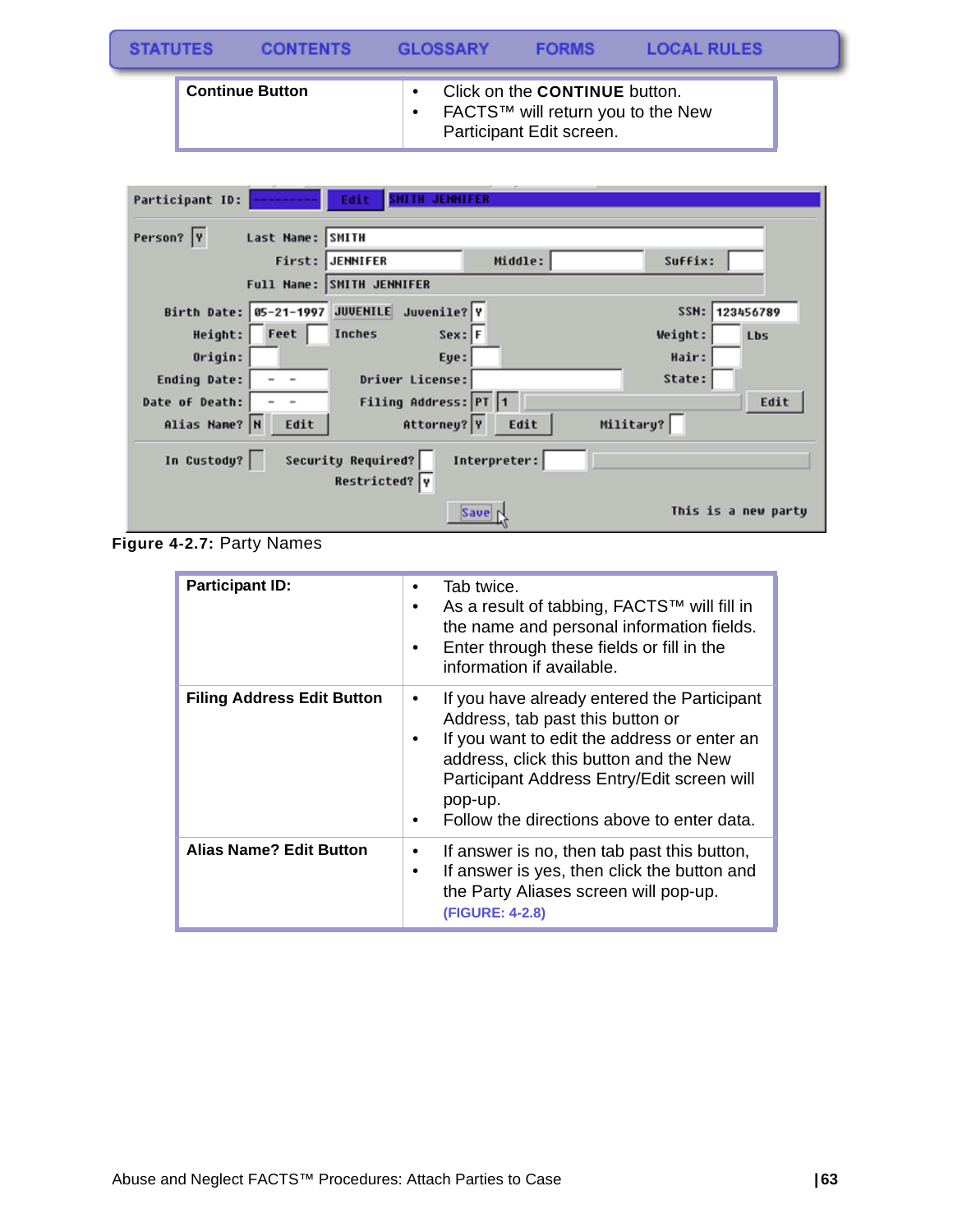| Party Aliases                             |                    |                |                   |            |                  | $\Box$ o $\boxtimes$ |
|-------------------------------------------|--------------------|----------------|-------------------|------------|------------------|----------------------|
| Participant ID:<br>Edit.                  | SMITH JENNIFER     |                |                   |            |                  |                      |
| <b>Alias Name</b>                         |                    |                | <b>Alias Type</b> | <b>DBA</b> | <b>DOB</b>       |                      |
| HOLZER JENNY                              |                    |                | A.K.A.            | N          | $05 - 21 - 1997$ |                      |
|                                           |                    |                |                   |            |                  |                      |
|                                           |                    |                |                   |            |                  |                      |
|                                           |                    |                |                   |            |                  |                      |
|                                           |                    |                |                   |            |                  |                      |
|                                           |                    |                |                   |            |                  | ×                    |
|                                           |                    |                |                   |            | Save Aliases     |                      |
| Doing Business As? N<br>Last Name: HOLZER |                    |                |                   |            |                  |                      |
| First: JENNY                              |                    | Middle:        |                   |            | Suffix:          |                      |
|                                           | Full: HOLZER JENNY |                |                   |            |                  |                      |
| Birth Date                                | $05 - 21 - 1997$   | SSN: 123456789 |                   |            |                  |                      |
| Driver License No.:                       |                    |                | State:            |            |                  |                      |
| Alias Type: A                             | A.K.A.             |                |                   |            | Done Editing     |                      |
|                                           |                    |                |                   |            |                  |                      |

**Figure 4-2.8:** Party Aliases

|                           | Press F2 key to add a new alias.                                     |
|---------------------------|----------------------------------------------------------------------|
| <b>Doing Business As?</b> | The field is not used in Abuse and Neglect<br>cases.                 |
| Last Name:                | Enter the alias last name.                                           |
| <b>First Name:</b>        | Enter the alias first name.                                          |
| <b>Middle Name:</b>       | Enter the alias middle name if there is one.                         |
| Suffix:                   | Enter the alias suffix if there is one.                              |
| <b>Full</b>               | If the alias is a person, this field will populate<br>automatically. |
| <b>Birth Date</b>         | Enter the alias birth date if one exists.                            |
| SSN:                      | Enter the alias social security number if one<br>exists              |
| Driver's License No.:     | Enter the alias driver's license number if one<br>exists.            |
| State:                    | Enter the state of the alias driver's license<br>number.             |
| <b>Alias Type</b>         | Enter the appropriate code from the following<br>table.              |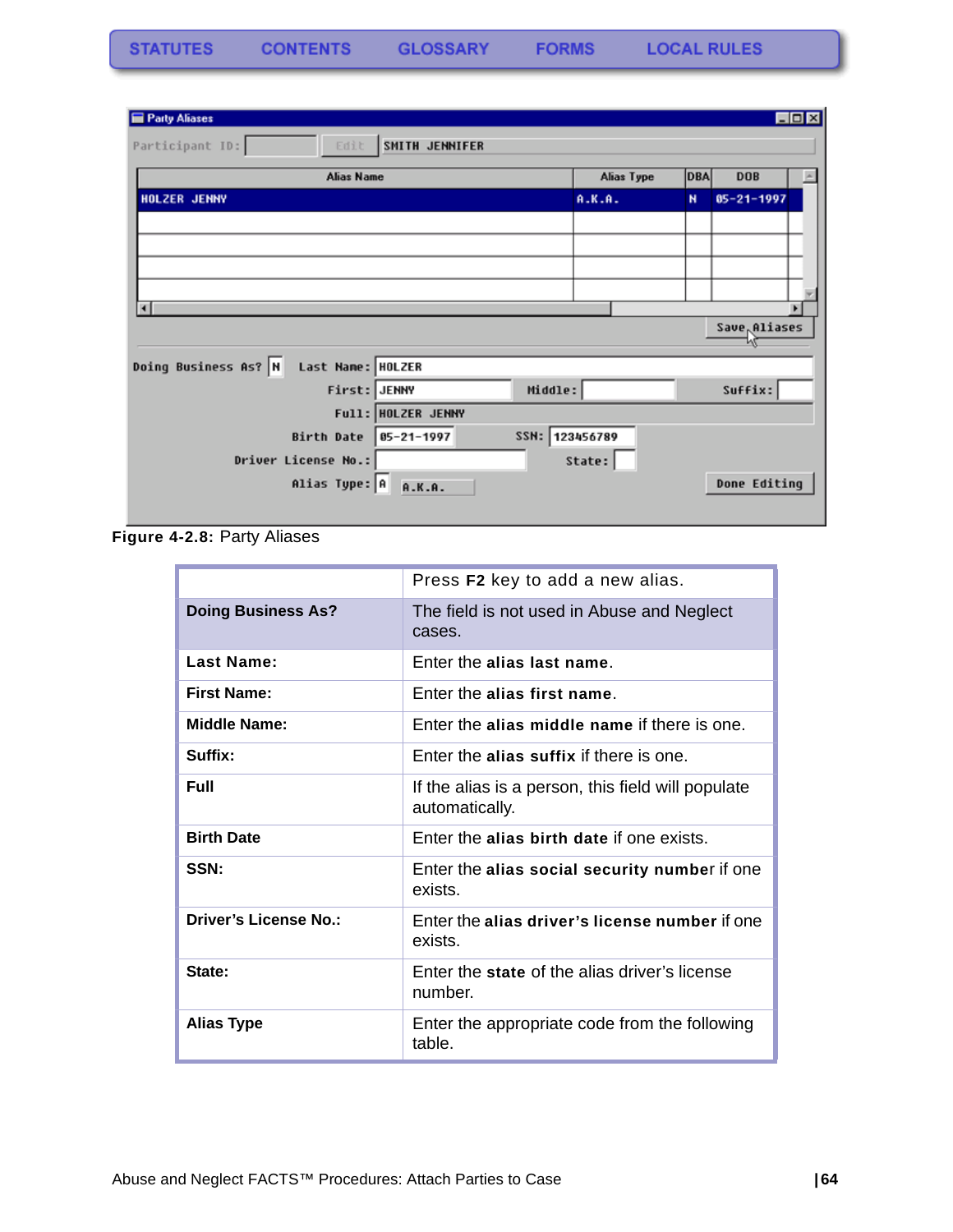| <b>CODE</b> | <b>TYPE</b> | <b>DESCRIPTION</b> |
|-------------|-------------|--------------------|
| A           | AKA         | Also known as      |
| F           | FKA         | Formerly known as  |
| N           | NKA         | Now known as       |
| ∩           | OBO         | On behalf of       |
| x           | Ex Rel      | Ex relatione       |

#### **DEFINITION(S) |**

#### **ex rel (ex relatione)**

By or on the information of; refers to information or action taken that is not based on first-hand experience but is based on the statement or account of another person. For example, a criminal charge "ex rel" simply means that the attorney general of a state is prosecuting on the basis of a statement of a person other than the attorney general himself (or herself.) For example, State ex rel CYFD.

| Party Aliases                             |                                    |            |              |                           | EOX |
|-------------------------------------------|------------------------------------|------------|--------------|---------------------------|-----|
| Participant ID:<br>Edit.                  | SMITH JENNIFER                     |            |              |                           |     |
| <b>Alias Name</b>                         |                                    | Alias Type | <b>DBA</b>   | <b>DOB</b>                |     |
| HOLZER JENNY                              |                                    | A.K.A.     | $\mathbf{N}$ | $05 - 21 - 1997$          |     |
|                                           |                                    |            |              |                           |     |
|                                           |                                    |            |              |                           |     |
|                                           |                                    |            |              |                           |     |
|                                           |                                    |            |              |                           |     |
| ∎                                         |                                    |            |              | Save <sub>r</sub> Aliases | ٠   |
|                                           |                                    |            |              |                           |     |
| Doing Business As? N<br>Last Name: HOLZER |                                    |            |              |                           |     |
| First: JENNY                              | Middle:                            |            |              | Suffix:                   |     |
|                                           | Full: HOLZER JENNY                 |            |              |                           |     |
| Birth Date                                | SSN: 123456789<br>$95 - 21 - 1997$ |            |              |                           |     |
| Driver License No.:                       |                                    | State:     |              |                           |     |
| Alias Type: A A.K.A.                      |                                    |            |              | Done Editing              |     |
|                                           |                                    |            |              |                           |     |

**Figure 4-2.9:** Party Aliases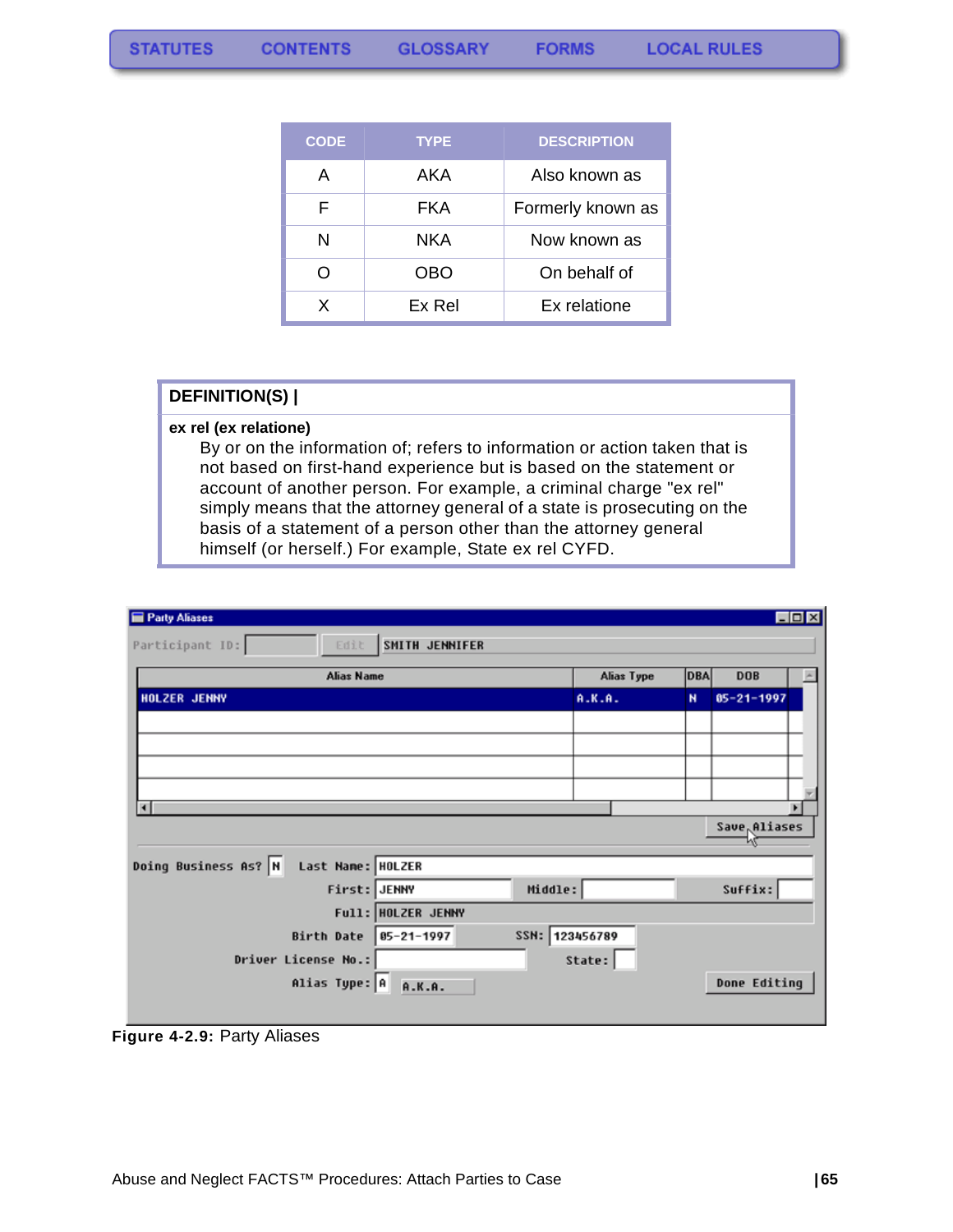| <b>Done Editing Button</b> | Click on the <b>DONE EDITING</b> button when<br>$\bullet$<br>you have entered ALL the data for that<br>alias.<br>Verify that the data entered on the grid is<br>$\bullet$<br>correct.<br>Press <b>F2</b> to enter another alias.<br>$\bullet$ |
|----------------------------|-----------------------------------------------------------------------------------------------------------------------------------------------------------------------------------------------------------------------------------------------|
| <b>Save Alias Button</b>   | Click the <b>SAVE ALIASES</b> button to save<br>$\bullet$<br>the data.<br>You will return to the Party Names screen.<br>$\bullet$<br>(FIGURE: 4-2.10)                                                                                         |

| <b>Party Names</b>                          |                                        | $\Box$ olx          |
|---------------------------------------------|----------------------------------------|---------------------|
| Case Number:                                | 0009800014<br><b>SMITH BROOKE</b>      |                     |
| Party Type/No.: RS 1                        | Party Status/Date: A 82-86-2002 ACTIVE |                     |
| Participant ID:                             | <b>SMITH JENNIFER</b><br>Edit          |                     |
| Person? Y<br>Last Name: SMITH               |                                        |                     |
|                                             | First: JENNIFER<br>Middle:             | Suffix:             |
|                                             | Full Name: SMITH JENNIFER              |                     |
| Birth Date: 05-21-1997 JUVENILE Juvenile? Y |                                        | 123456789<br>SSN:   |
| Height: Feet                                | $Sex:$ F<br>Inches                     | Weight:<br>Lbs      |
| Origin:                                     | Eye:                                   | Hair:               |
| Ending Date:                                | Driver License:                        | State:              |
| Date of Death:                              | Filing Address: PT 1                   | Edit                |
| Alias Name? N<br>Edit                       | Attorney? Y<br>Edit                    | Military?           |
| In Custody?                                 | Security Required?<br>Interpreter:     |                     |
|                                             | Restricted? Y                          |                     |
|                                             | Save                                   | This is a new party |

**Figure 4-2.10:** Party Names

| <b>Alias Name? Edit Button</b> | Tab past this button.                                                                                                               |  |  |  |
|--------------------------------|-------------------------------------------------------------------------------------------------------------------------------------|--|--|--|
| <b>Attorney? Edit Button</b>   | To add an attorney for this party, click this<br>button.<br>The Party Attorney Menu screen will pop-<br><b>up. (FIGURE: 4-2.11)</b> |  |  |  |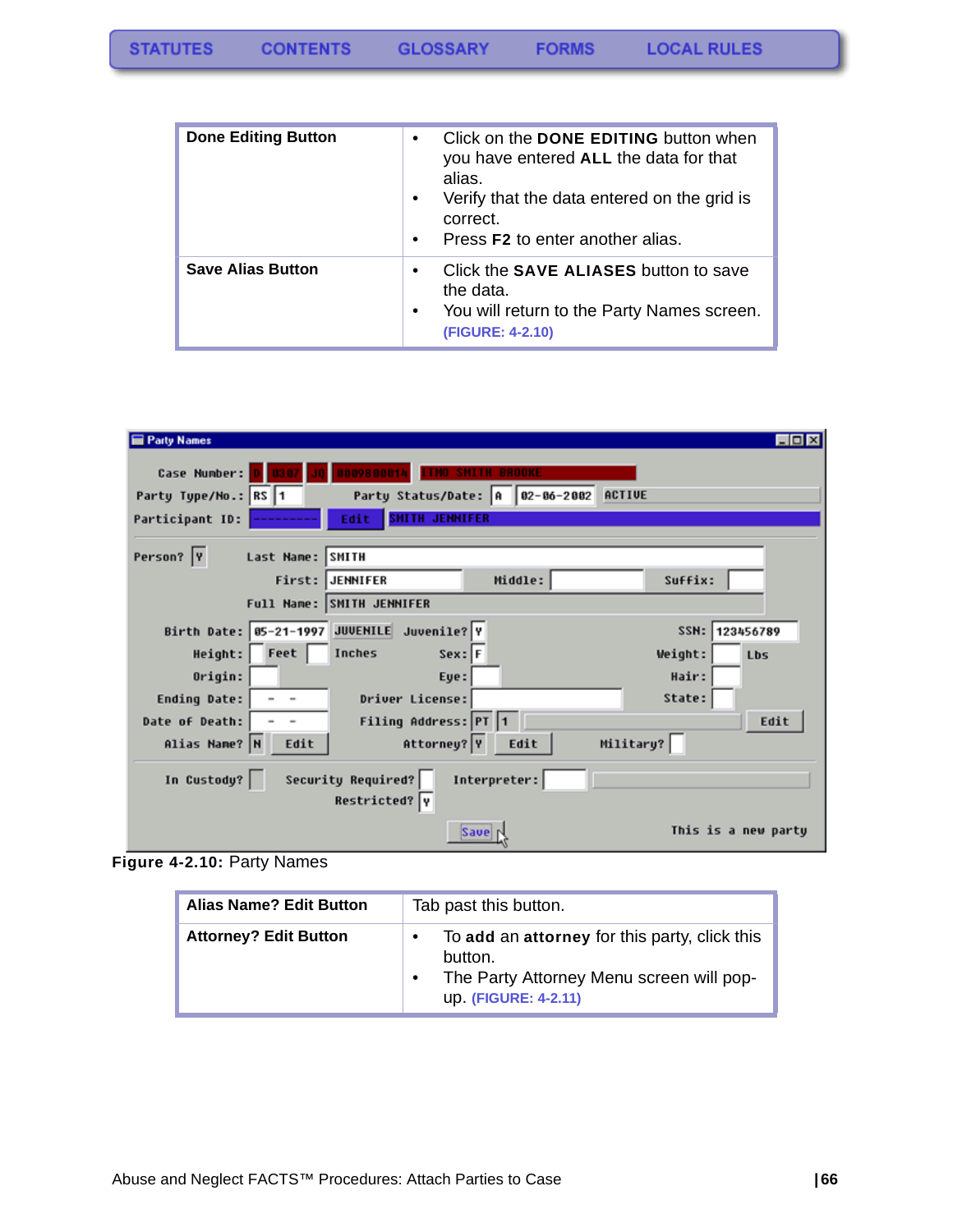

Figure 4-2.11: Party Attorney Menu

| <b>Party Attorney Edit</b> | Click this button to enter a party attorney.<br>The Party Attorney Edit screen will pop-up.<br>(FIGURE: 4-2.12) |
|----------------------------|-----------------------------------------------------------------------------------------------------------------|
|----------------------------|-----------------------------------------------------------------------------------------------------------------|

| <b>Party Attorney Edit</b>                                       |  |
|------------------------------------------------------------------|--|
| Case Data<br>Case Number: 0 0307 JQ 0009800014 ITMO SMITH BROOKE |  |
| ∥RS<br>Party Type:                                               |  |
| SMITH JENNIFER<br>Party Number:                                  |  |
| Attorney Data                                                    |  |
| <b>CONSTANCE R. KEEGAN</b><br>77123<br>Attorney Code:            |  |
| Attorney Type: PD PUBLIC DEFENDER                                |  |
| Attorney Status:                                                 |  |
| Attorney Inactive (Y/M)?<br>Party/Attorney Status Date:   - -    |  |
| Contact Attorney (Y/N)?                                          |  |
| This is a new case                                               |  |

**Figure 4-2.12:** Party Attorney Edit

| <b>Case Number</b>   | You MUST ENTER through this field.                                                                  |
|----------------------|-----------------------------------------------------------------------------------------------------|
| <b>Party Type</b>    | You MUST ENTER through this field.                                                                  |
| <b>Party Number</b>  | You MUST ENTER through this field.                                                                  |
| <b>Attorney Code</b> | Enter attorney code.<br>Press F1 for the attorney names and<br>$\bullet$<br>codes. (FIGURE: 4-2.13) |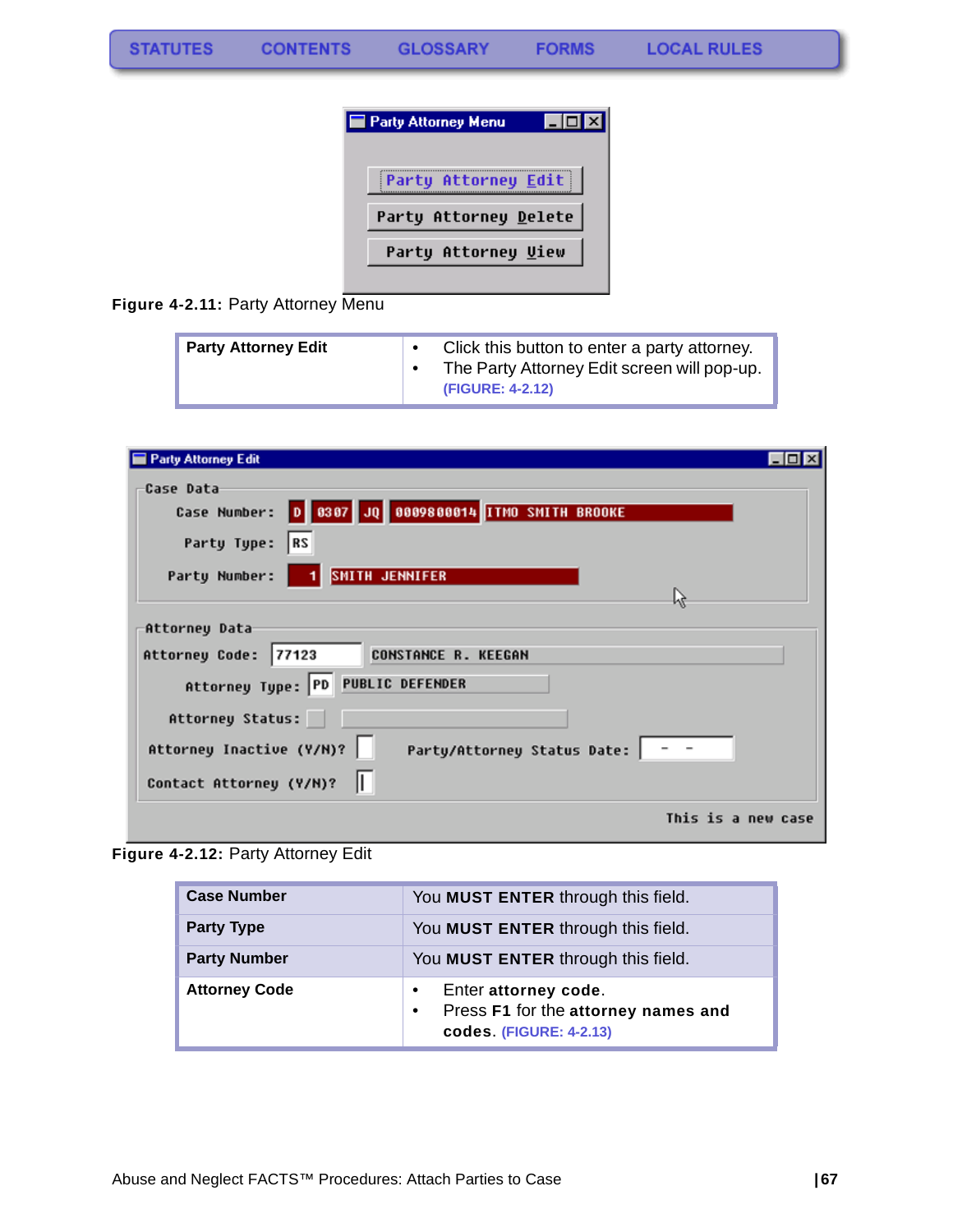**FORMS** 

| <b>Attorney Select</b>                             |                            |                       |
|----------------------------------------------------|----------------------------|-----------------------|
| Attorney Starting Code:<br>Name to Search For: KEE |                            |                       |
| <b>Attorney Code</b>                               | <b>Name</b>                | Bin No. $\rightarrow$ |
| 45004                                              | <b>PAUL E. KEEFE</b>       |                       |
| 77123                                              | <b>CONSTANCE R. KEEGAN</b> |                       |
| 78134                                              | ARTHUR J. KEENAN           |                       |
| 81097                                              | MICHAEL KEELEY             |                       |

#### <span id="page-69-0"></span>**Figure 4-2.13:** Attorney Select



| Attorneu Data                                                             |
|---------------------------------------------------------------------------|
| Attorney Code: 77123<br><b>CONSTANCE R. KEEGAN</b>                        |
| Attorney Type: PD PUBLIC DEFENDER                                         |
| Attorney Status:                                                          |
| Attorney Inactive (Y/N)?<br>Party/Attorney Status Date: $\vert - - \vert$ |
| Contact Attorney (Y/N)?                                                   |
| This is a new case                                                        |

<span id="page-69-1"></span>

| <b>Attorney Type:</b>                                   |  | $\bullet$<br>$\bullet$<br>$\bullet$ | Enter the appropriate code from the<br>following list of choices:<br>PA is the code for private attorney.<br>Press F1 for a lookup table. |           |                           |
|---------------------------------------------------------|--|-------------------------------------|-------------------------------------------------------------------------------------------------------------------------------------------|-----------|---------------------------|
| <b>ATTORNEY TYPES</b><br>CА<br><b>Contract Attorney</b> |  |                                     |                                                                                                                                           |           |                           |
|                                                         |  |                                     |                                                                                                                                           | <b>SP</b> | <b>Special Prosecutor</b> |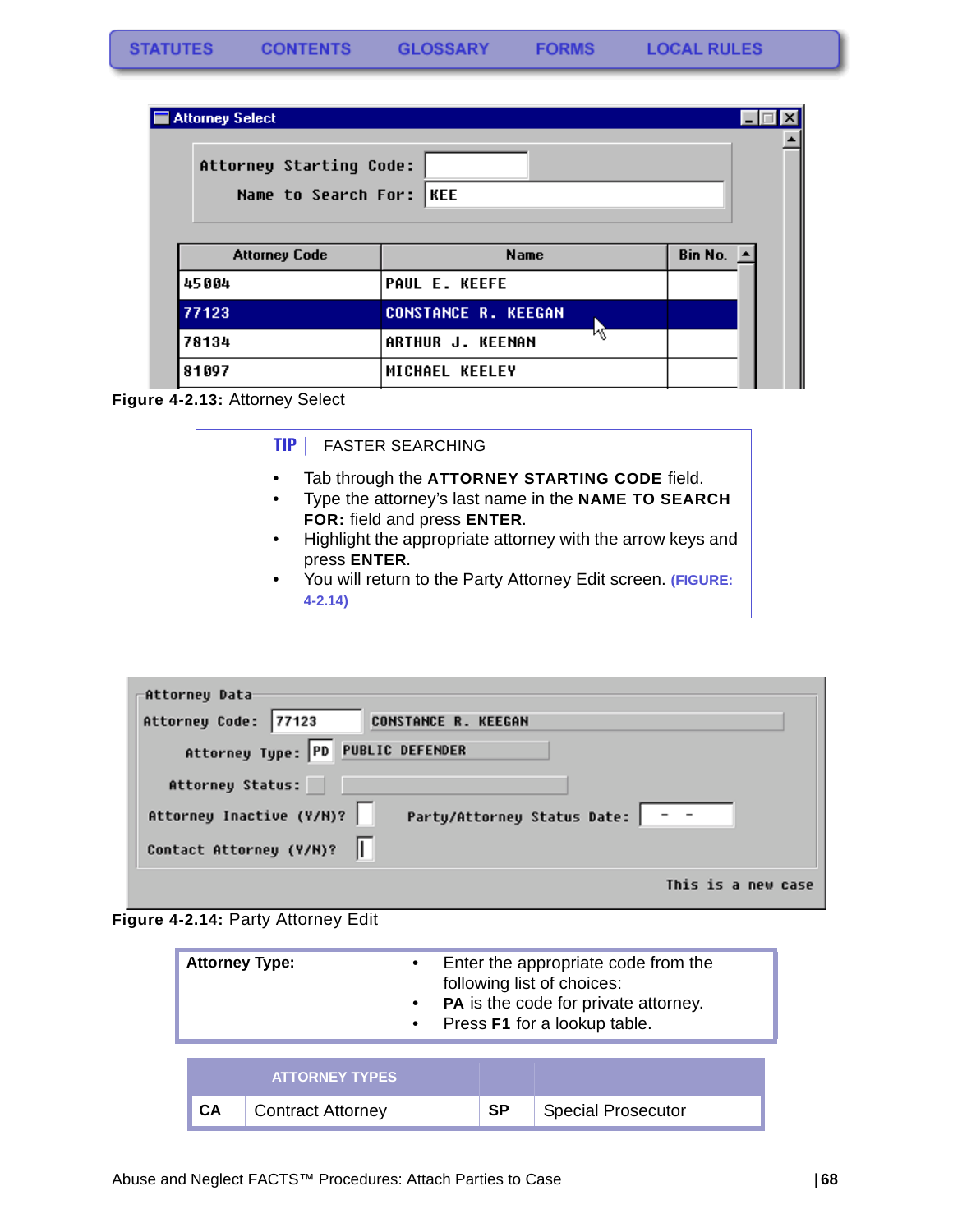| <b>STATUTES</b> |                       | <b>CONTENTS</b>         | <b>GLOSSARY</b> | <b>FORMS</b> | <b>LOCAL RULES</b> |  |
|-----------------|-----------------------|-------------------------|-----------------|--------------|--------------------|--|
|                 | <b>ATTORNEY TYPES</b> |                         |                 |              |                    |  |
|                 | PA                    | <b>Private Attorney</b> |                 |              |                    |  |

| -Attorney Data                                                |
|---------------------------------------------------------------|
| Attorney Code: 77123<br><b>CONSTANCE R. KEEGAN</b>            |
| Attorney Type: PD PUBLIC DEFENDER                             |
| Attorney Status:                                              |
| Attorney Inactive (Y/N)?<br>Party/Attorney Status Date:   - - |
| Contact Attorney (Y/N)?                                       |
| This is a new case                                            |

**Figure 4-2.15:** Party Attorney Edit

| <b>Attorney Inactive (Y/N)?</b>                | Enter <sub>N.</sub>                                                                                                                                                                                                                                                                                        |  |
|------------------------------------------------|------------------------------------------------------------------------------------------------------------------------------------------------------------------------------------------------------------------------------------------------------------------------------------------------------------|--|
| <b>Party/Attorney Status Date.</b>             |                                                                                                                                                                                                                                                                                                            |  |
| <b>Contact Attorney/ (Y/N)?</b>                | Enter Y if notices are to be sent to this<br>$\bullet$<br>attorney or<br>N if nothing is to be sent to this attorney.                                                                                                                                                                                      |  |
| <b>Press Enter Key</b>                         | Press ENTER, while cursor is in the<br>٠<br>Contact Attorney to save the data on this<br>screen.<br>A Message box will pop-up that says:<br>"GOOD JOB. DATA SAVED."                                                                                                                                        |  |
| <b>Enter Other Attorneys</b>                   | To enter another attorney, press the ESC<br>$\bullet$<br>key once to be taken to the top of the<br>screen.                                                                                                                                                                                                 |  |
| <b>Go Back to Party Names</b><br><b>Screen</b> | To exit the Attorney Names screen, press<br>٠<br>the ESC key twice.<br>You will return to the Party Attorney Menu<br>screen.<br>To close this screen, press the <b>ESC</b> key or<br>click on the "X" in the upper right-hand<br>corner.<br>You will return to the Party Names screen.<br>(FIGURE: 4-2.16) |  |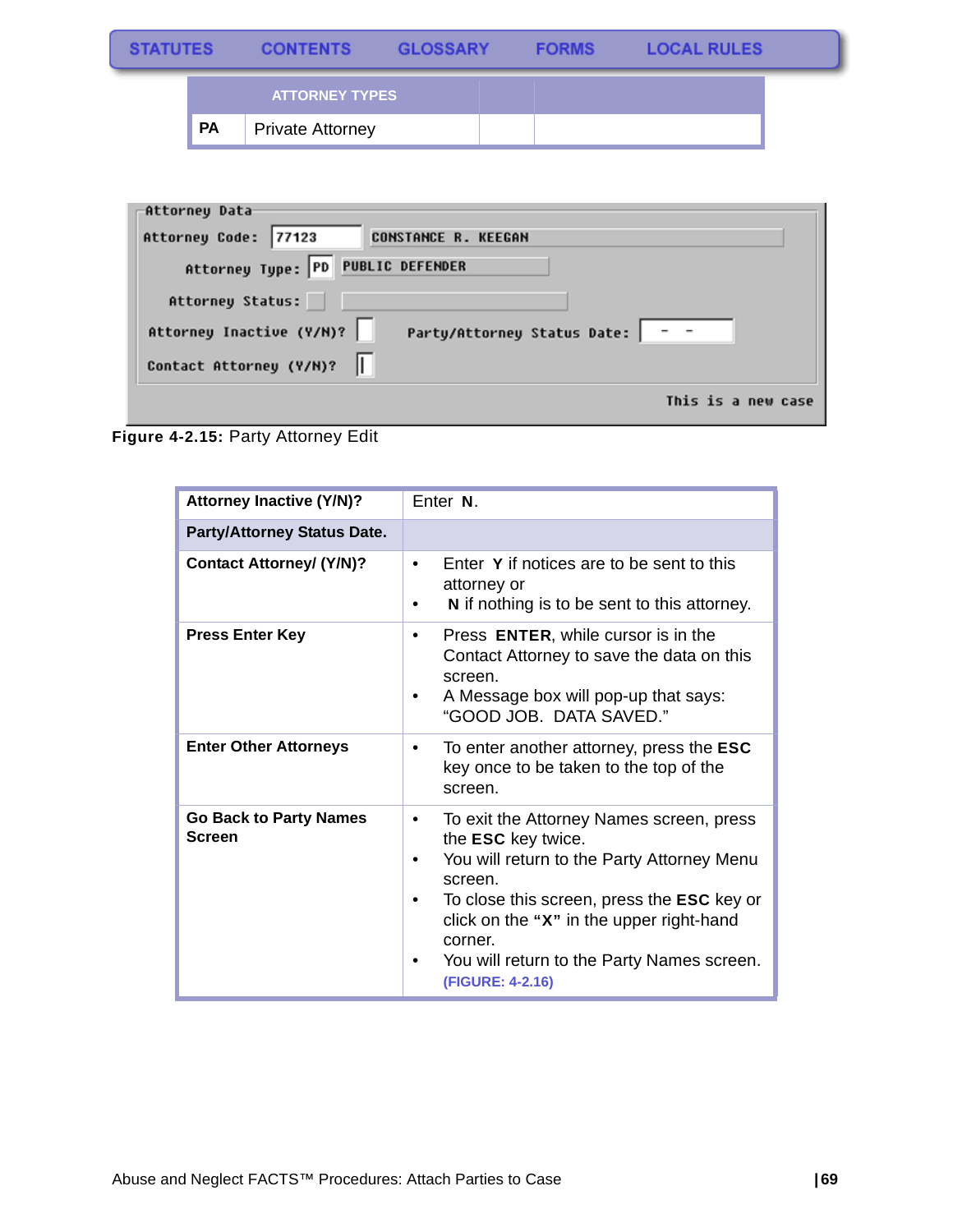

### **CAUTION | ESCAPE (ESC) KEY**

- Do not press the **ESC** key four times in a row from the Party Attorney Edit screen.
- You will lose the data you entered on the Party Names screen.

| <b>Party Names</b>                          |                                        |              |           | -1012               |
|---------------------------------------------|----------------------------------------|--------------|-----------|---------------------|
| Case Number:                                | 0009800014                             |              |           |                     |
| Party Type/No.: RS 1                        | Party Status/Date: A 82-86-2002 ACTIVE |              |           |                     |
| Participant ID:                             | <b>SMITH JENNIFER</b><br>Edit          |              |           |                     |
| Person?  Y<br>Last Name: SMITH              |                                        |              |           |                     |
| First: JENNIFER                             |                                        | Middle:      | Suffix:   |                     |
| Full Name: SMITH JENNIFER                   |                                        |              |           |                     |
| Birth Date: 05-21-1997 JUVENILE Juvenile? Y |                                        |              |           | SSN: 123456789      |
| Height: Feet                                | $Sex:$ F<br>Inches                     |              | Weight:   | Lbs                 |
| Origin:                                     | Eye:                                   |              | Hair:     |                     |
| Ending Date:<br>$\overline{\phantom{a}}$    | Driver License:                        |              | State:    |                     |
| Date of Death:                              | Filing Address: PT 1                   |              |           | Edit                |
| Alias Name? N<br>Edit                       | Attorney? Y                            | Edit         | Military? |                     |
| In Custody?                                 | Security Required?<br>Restricted? Y    | Interpreter: |           |                     |
|                                             | Save                                   |              |           | This is a new party |

**Figure 4-2.16:** Party Names

| <b>Attorney Edit? Button</b> | Tab past this button to continue.           |  |  |
|------------------------------|---------------------------------------------|--|--|
| <b>Restricted?</b>           | Enter Y for yes, or N for no.               |  |  |
| <b>Save Button</b>           | Tab to <b>SAVE</b> button and click button. |  |  |

← ← ←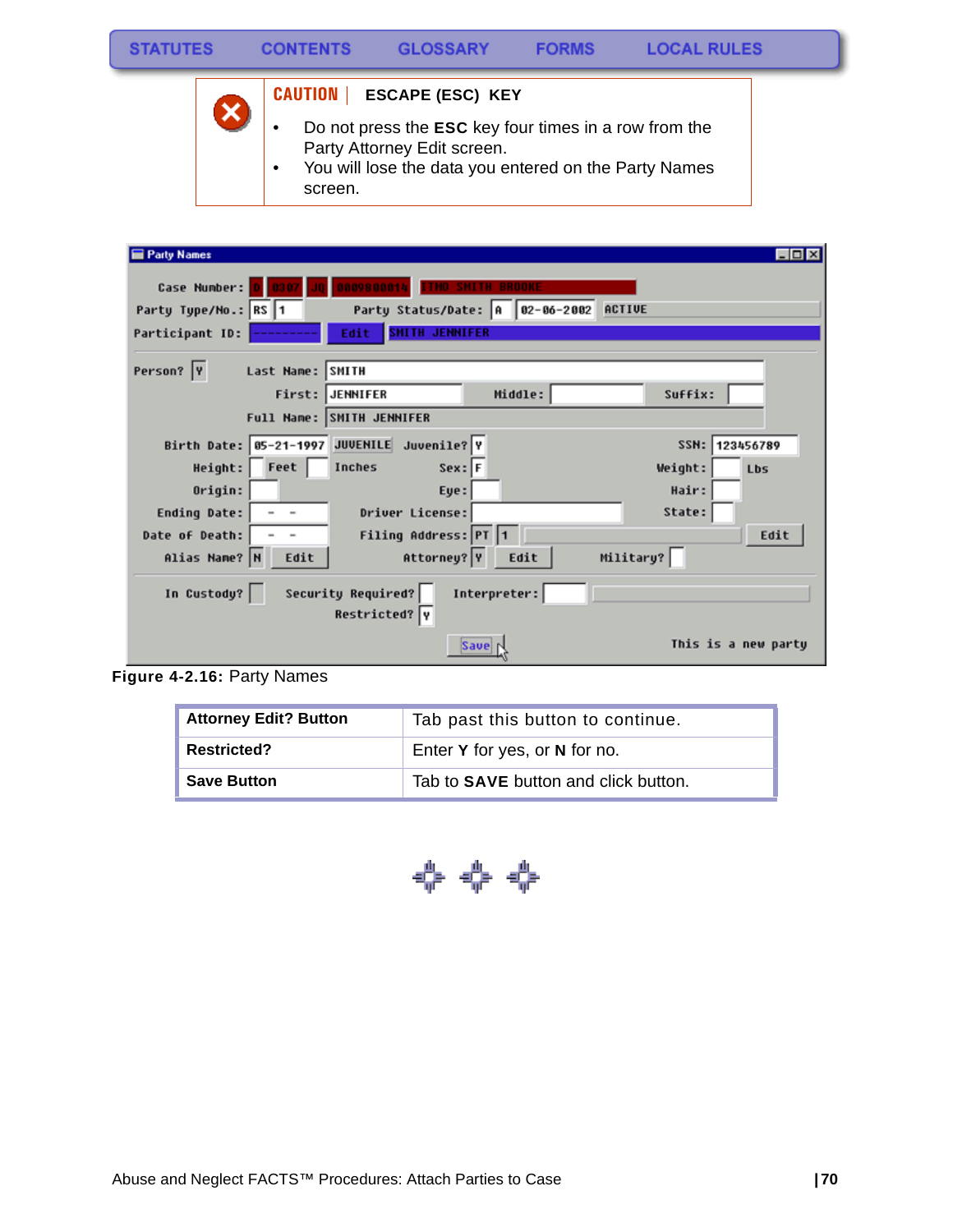# Section 4-3: Entering a Civil Complaint/Petition

- **MAIN MENU** >
- **CASE MANAGEMENT** >
- **CIVIL COMPLAINT/PETITIONS**. The Civil Complaints/Petition screen will appear. **(FIGURE: 4-3.1)**

| Civil Complaint/Petitions                                     | $\Box$ o $\times$ |
|---------------------------------------------------------------|-------------------|
| Case Number: 0 0307 JQ 0009800014<br><b>ITMO SMITH BROOKE</b> |                   |
| Complaint Date: 02-07-2002                                    |                   |
| Complaint Sequence:<br>81                                     |                   |
| 1510 OPN: NEGLECT/ABUSE PETITION<br>Complaint Event Code:     |                   |
| $Jury(Y/N):$ N                                                |                   |
| Identify Party(s)<br>on the event comments? (Y/N):<br>I۷      |                   |
| Party? (Y/N): Y                                               |                   |
| Cause of Actions? (Y/N):<br>I۷                                |                   |
| Relief Code(s)? (Y/N):                                        |                   |
| <b>Disposition Code:</b>                                      |                   |
| Date:                                                         |                   |
| Disposition/Judgment Event:                                   |                   |
| Judgment Code(s)? (Y/N):                                      |                   |
| Related Gases<br>Save                                         |                   |
| Updated<br>Bu                                                 | At 0 : :          |

**Figure 4-3.1:** Civil Complaint/Petitions

| <b>FIELDS</b>                                     | <b>INSTRUCTIONS</b>                                                                                                                  |
|---------------------------------------------------|--------------------------------------------------------------------------------------------------------------------------------------|
| <b>Case Number:</b><br>(Default last case number) | If you are beginning a new session or need to<br>enter data from a different case, fill in each of<br>the four subfields as follows: |
| Court                                             | Enter D for District Court.                                                                                                          |
| Location                                          | Enter the four-digit court location code, for<br>example, 0101, 0202.                                                                |
| Category                                          | Enter category, JQ.                                                                                                                  |
| <b>Number</b>                                     | Enter case number.                                                                                                                   |
| <b>Complaint Date</b><br>(Default-current date)   | Enter the date the case was initiated.<br>Press ENTER.<br>$\bullet$                                                                  |
| <b>Complaint Sequence</b>                         | Type in the sequence number.<br>If you ENTER through, the number will<br>٠<br>default.                                               |
| <b>Complaint Event Code</b>                       | Select an event code from the list below:                                                                                            |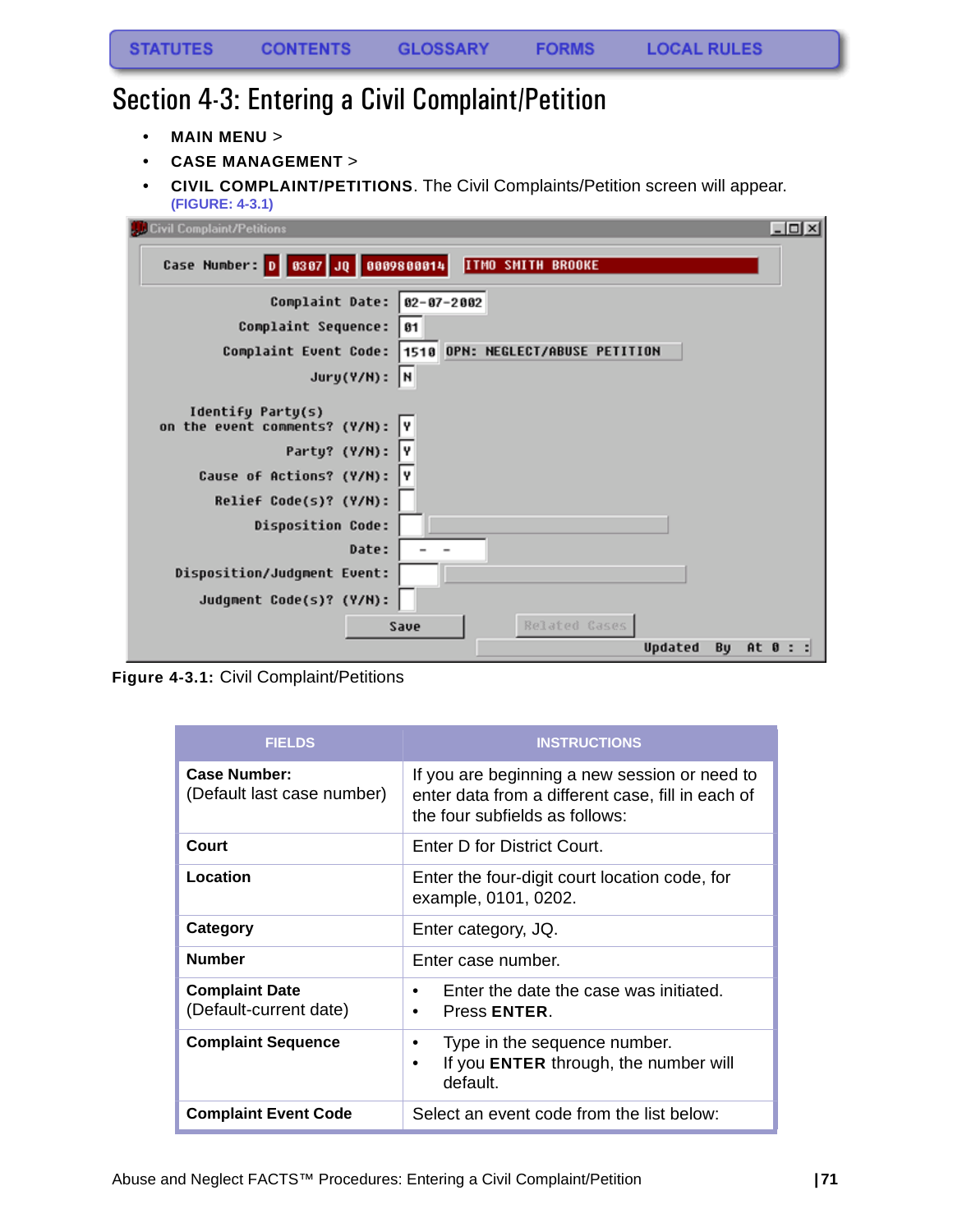| <b>CASE</b><br><b>CATEGORY</b> | <b>EVENT</b><br><b>CODE</b> | <b>DESCRIPTION</b>                 |
|--------------------------------|-----------------------------|------------------------------------|
| JAN.                           | 1510                        | <b>OPN: Neglect/Abuse Petition</b> |
| JFN, JTP                       | 1513                        | <b>OPN: Petition</b>               |
| JAN, JFN, JTP                  | 1501                        | OPN: Change of Venue               |

#### **CAUTION | CHANGE OF VENUE EVENT CODE**

- Use the appropriate event code for the case category to open a case.
- Use the event code, **1501**, only if the venue has been changed.

| Jury                                                     | Enter N for No.                                                                                  |
|----------------------------------------------------------|--------------------------------------------------------------------------------------------------|
| <b>Identify Parties on the event</b><br>comments? (Y/N): | Enter Y.                                                                                         |
| Party:                                                   | Enter Y.<br>$\bullet$<br>The Complaint Party Screen will pop-up.<br>$\bullet$<br>(FIGURE: 4-3.2) |



**Figure 4-3.2:** Complaint Party Screen

 $\boldsymbol{\mathsf{x}}$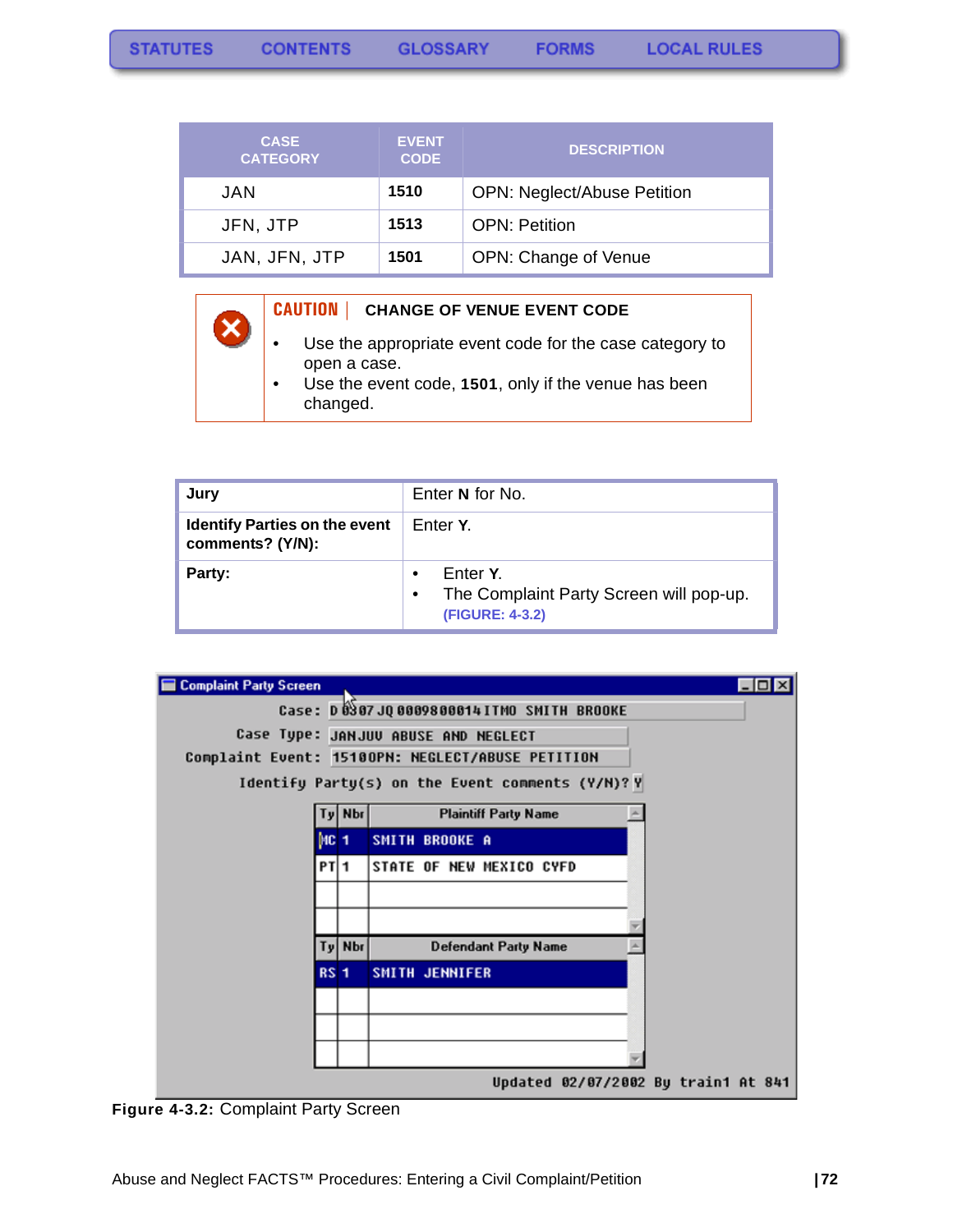| Check the parties to see if they are correct.<br>If they are, press CTRL T to save.<br>If not, delete any parties that do not apply<br>to this complaint, e.g., Special<br>Commissioner, or<br>If parties are missing go up to SCREENS ><br>$\bullet$<br><b>CASE MANAGEMENT &gt; PARTY NAMES</b><br>and enter the missing parties. |
|------------------------------------------------------------------------------------------------------------------------------------------------------------------------------------------------------------------------------------------------------------------------------------------------------------------------------------|
| You will return to the Civil Complaints/Petition<br>screen. (FIGURE: 4-3.3)                                                                                                                                                                                                                                                        |

| Identify Party(s)<br>on the event comments? (Y/N): $\boxed{V}$ |                 |
|----------------------------------------------------------------|-----------------|
|                                                                | Party? (Y/N): Y |
| Cause of Actions? (Y/N): Y                                     |                 |
| Relief Code(s)? (Y/M):                                         |                 |
| $\mu$ re 1-2-2 $\cdot$ Civil Comploint/Dotitions               |                 |

**Figure 4-3.3:** Civil Complaint/Petitions

| <b>Cause of Actions: (Y/N)</b> | Enter Y for yes and press ENTER. The<br>Cause of Actions screen will pop-up.<br>(FIGURE: 4-3.4)<br>Any information entered in the Party<br>Names screen will appear on the Cause of<br>Actions screen. |
|--------------------------------|--------------------------------------------------------------------------------------------------------------------------------------------------------------------------------------------------------|
|--------------------------------|--------------------------------------------------------------------------------------------------------------------------------------------------------------------------------------------------------|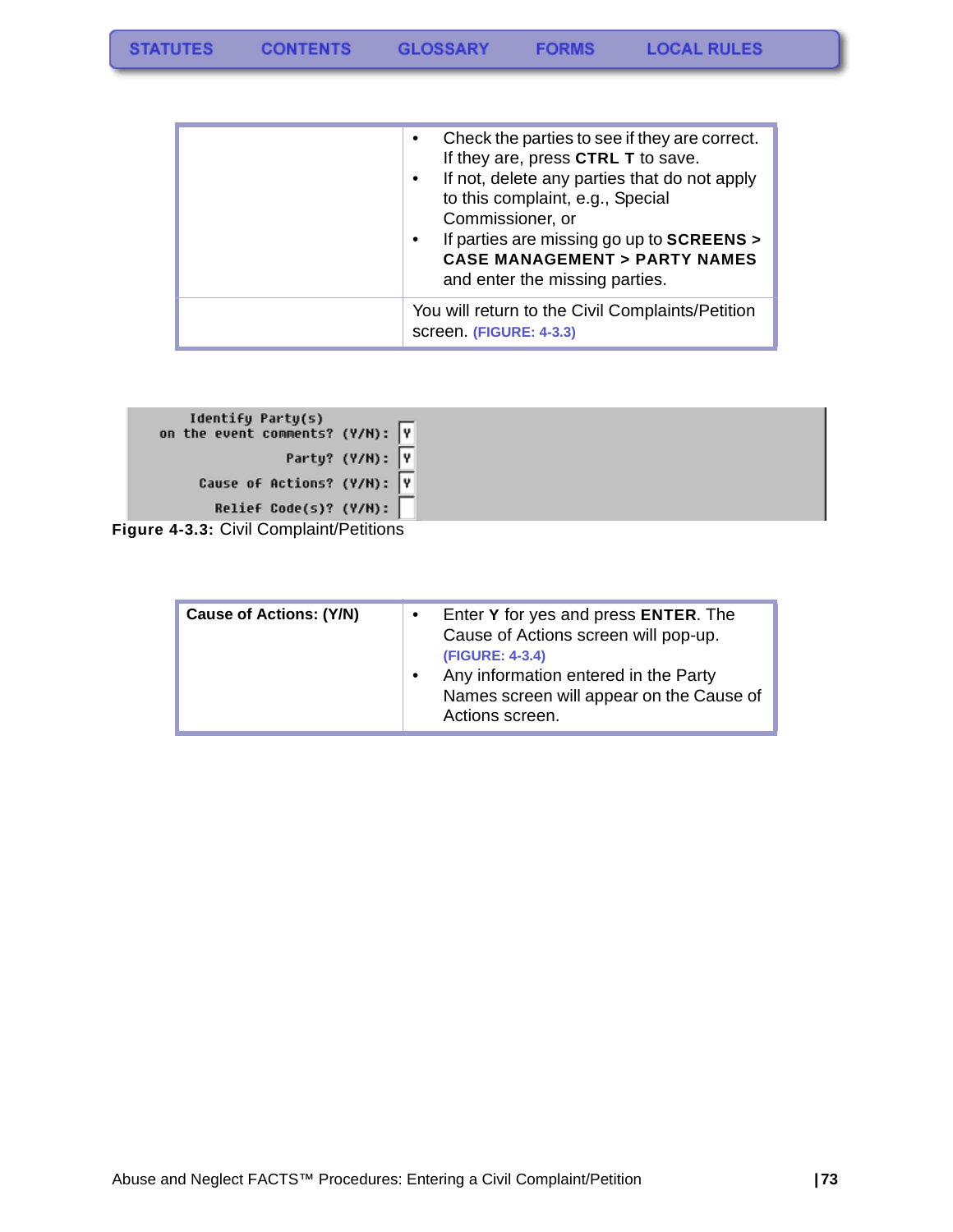| <b>Cause of Actions</b>                                                                                                              | $\Box$ o $\times$ |
|--------------------------------------------------------------------------------------------------------------------------------------|-------------------|
| Case: D 0307JQ 0009800014 ITMO SMITH BROOKE                                                                                          |                   |
| Case Type: JANJUV ABUSE AND NEGLECT<br>Complaint Event: 15100PN: NEGLECT/ABUSE PETITION<br>Event Date: 02-07-2002<br>Sequence:<br>61 |                   |
| ABUSE AND NEGLECT<br>Cause of Actions sequence: 0001 Cause of Actions: JAB                                                           |                   |
| Contested: C Yes G No                                                                                                                |                   |
| Jury: @ Yes @ No<br><b>Disposition Code:</b>                                                                                         |                   |
| Disposition Date:                                                                                                                    |                   |
| Disposition Event Code:                                                                                                              |                   |
| <b>No</b><br><b>Plaintiff Party Name</b><br>PT No<br><b>Defendant Party Name</b><br>PT                                               |                   |
| PT 001 STATE OF NEW MEXICO CYFD<br>RS 001 SMITH JENNIFER                                                                             |                   |
|                                                                                                                                      |                   |
|                                                                                                                                      |                   |
| μç                                                                                                                                   |                   |
| Updated 02/06/2002 By train1 At 1500                                                                                                 |                   |

**Figure 4-3.4:** Cause of Actions



## **CAUTION | PARTY NAME FIELDS**

Do not enter minor children in either the Plaintiff or Defendant party name fields.

| <b>Cause of Actions:</b>     | Enter JAB for juvenile abuse and neglect,<br>or<br>Press F1 and select a cause of action from<br>the pop-up list.                                                                                               |
|------------------------------|-----------------------------------------------------------------------------------------------------------------------------------------------------------------------------------------------------------------|
| <b>Contested:</b>            | Press <b>ENTER</b> twice.<br><b>ENTER</b> all the way down to the Plaintiff<br>Party Name field.<br>The other fields are not used in New<br>Mexico.                                                             |
| <b>Plaintiff Party Name:</b> | The cursor will rest in the PT field and<br>flash.<br>Type in PT and press ENTER.<br>The petitioner's name will default.<br>Press <b>F3</b> to move cursor to the PT field on<br>the Defendant Party Name side. |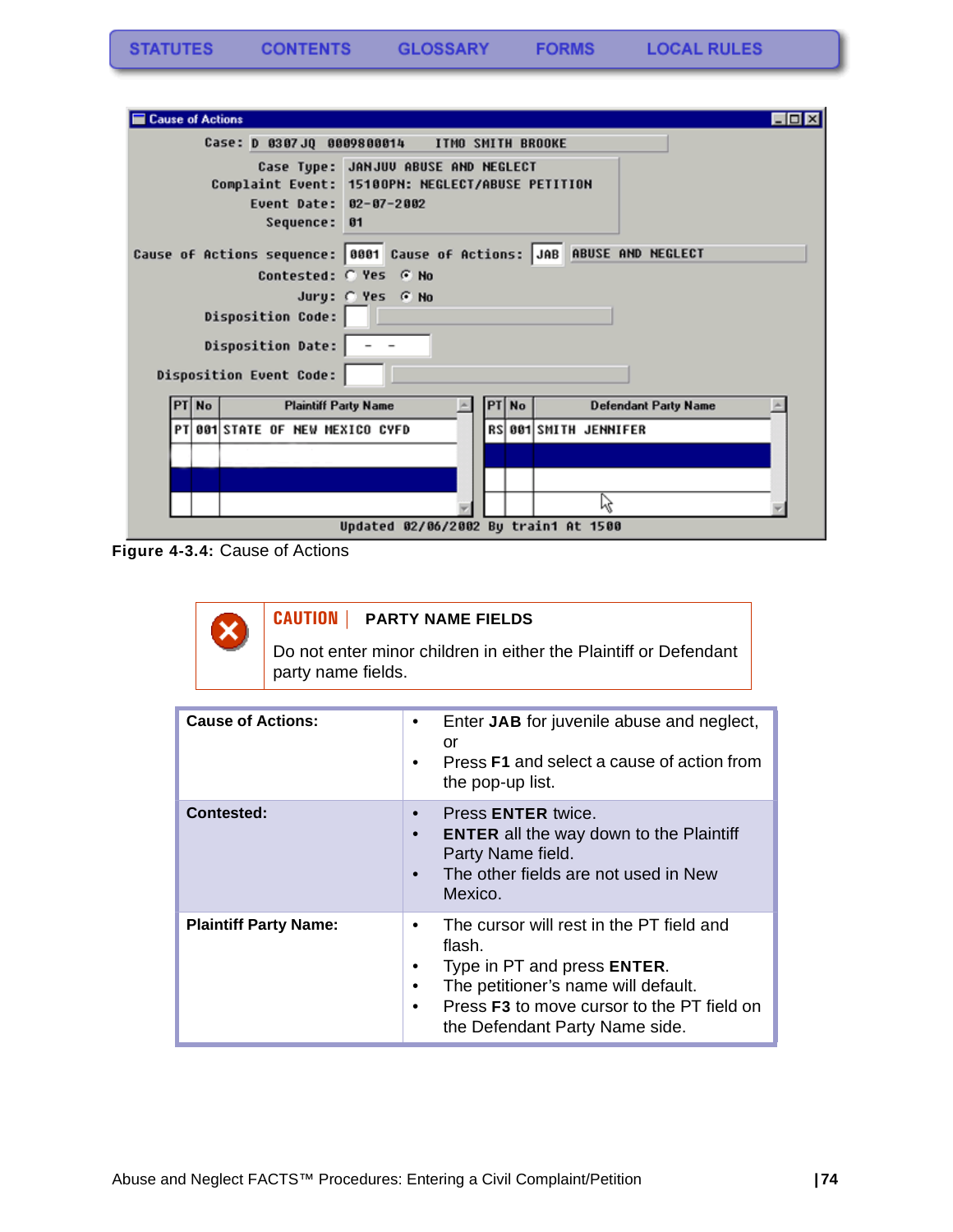| <b>STATUTES</b> | <b>CONTENTS</b>              | <b>GLOSSARY</b>                                   | <b>FORMS</b>                                                              | <b>LOCAL RULES</b>                                                                                                                                                                                                            |
|-----------------|------------------------------|---------------------------------------------------|---------------------------------------------------------------------------|-------------------------------------------------------------------------------------------------------------------------------------------------------------------------------------------------------------------------------|
|                 | <b>Defendant Party Name:</b> | ٠<br>٠<br>٠<br>٠                                  | Type in D and press <b>ENTER</b> .<br>The respondent's name will default. | The cursor will rest in the D field and flash.<br>Press <b>F2</b> to move cursor to the PT field on<br>the Plaintiff Party Name side, if needed.                                                                              |
|                 |                              | ٠<br>ENTER.<br>٠<br>٠<br>the <b>ESC</b> key.<br>٠ | data has been saved.<br>You will then be returned to the Civil            | Press the CTRL T keys to save and press<br>A message will appear stating that the<br>Close this screen by clicking on the "X" in<br>the upper right hand corner or by pressing<br>Complaint/Petitions screen. (FIGURE: 4-3.5) |

| Cause of Actions? (Y/N): Y  |                           |
|-----------------------------|---------------------------|
| Relief Code(s)? (Y/N):      |                           |
| <b>Disposition Code:</b>    |                           |
| Date:                       |                           |
| Disposition/Judgment Event: |                           |
| Judgment Code(s)? (Y/N):    |                           |
| Save                        | Related Gases             |
|                             | Updated<br>At 0 : :<br>Bu |

**Figure 4-3.5:** Civil Complaint/Petitions

| You MUST click on the SAVE button when you return to<br>the Civil Complaint / Petition screen. |  | <b>CAUTION   SAVE BUTTON</b> |
|------------------------------------------------------------------------------------------------|--|------------------------------|
| Otherwise, data will be corrupted.                                                             |  |                              |

|--|

$$
\Leftrightarrow \Leftrightarrow \Leftrightarrow
$$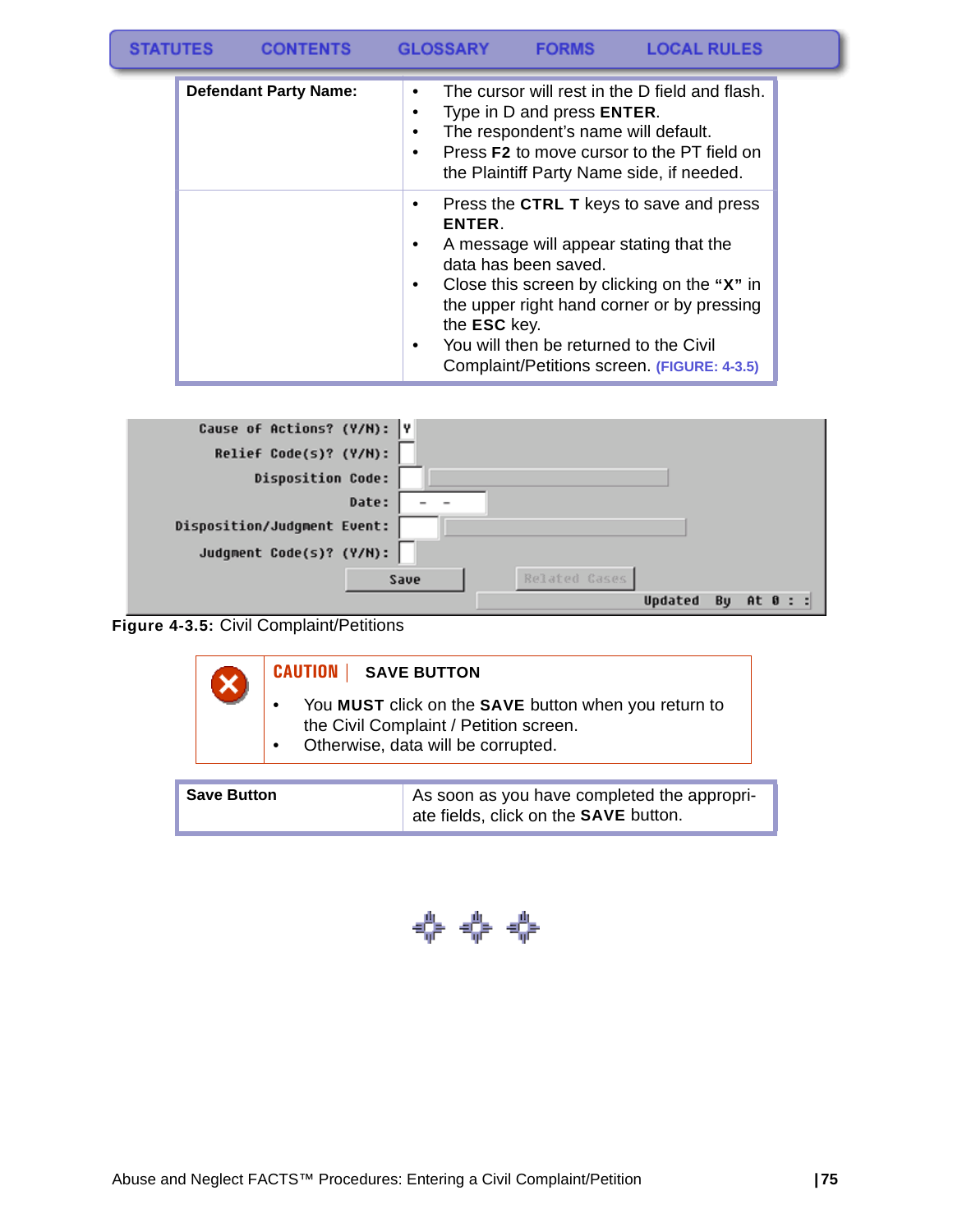# Section 4-4: Docketing

Use the Case Docket screen to record events that occur in a case. These events record the progression of a case.

- **MAIN MENU** >
- **CASE MANAGEMENT** >
- **CASE DOCKET**. The Case Docket screen will appear. **(FIGURE: 4-4.1)** or
- Click on the **CASE DOCKET** button  $\boxed{\mathbf{B}}$  on the toolbar at the top of the screen.

| <b>Case Docket</b>                                             | $-$ 0 $\times$ |
|----------------------------------------------------------------|----------------|
| Case Number: 0 8307 JQ 8889880014 ITMO SMITH BROOKE            |                |
| Event Sequence: 01<br>Event Date: 02-07-2002                   |                |
| Event Code: 1510 OPN: NEGLECT/ABUSE PETITION                   |                |
| Schedule Calendar Event?<br>Calendar Days:                     |                |
| <b>Issue Form?</b><br>Forn:                                    |                |
| Action Date:<br><b>Action Code:</b>                            |                |
| Judge Code: TCB THOMAS G CORNISH, JR<br>Deputy Code:           |                |
| Quantity:<br>Party:                                            |                |
| $Reopen(Y/N):$ N<br>Count:                                     |                |
| Bond Type:<br>Instrument:                                      |                |
| <b>Bondsman:</b>                                               |                |
| <b>Result Code:</b><br>Underwriter:                            |                |
| Descriptive Data (Y/M)?: Y Edit                                |                |
| Updated 02/07/2002 By train1 At 08:43<br>Related Gases<br>Save |                |

**Figure 4-4.1:** Case Docket

| <b>FIELD NAMES</b>                                                 | <b>INSTRUCTIONS</b>                                                                          |
|--------------------------------------------------------------------|----------------------------------------------------------------------------------------------|
| <b>Case Number:</b><br>(Default-last case number<br>you worked in) | Enter the data as follows if you start a new<br>session or enter data from a different case. |
| Court                                                              | Enter D for District Court.                                                                  |
| Location                                                           | Enter the four-digit court location code, for<br>example, 0101, 0202.                        |
| Category                                                           | Enter category, JQ.                                                                          |
| <b>Number</b>                                                      | Enter case number.                                                                           |
| <b>Event Date</b><br>(Default-current date)                        | Enter file stamp date.                                                                       |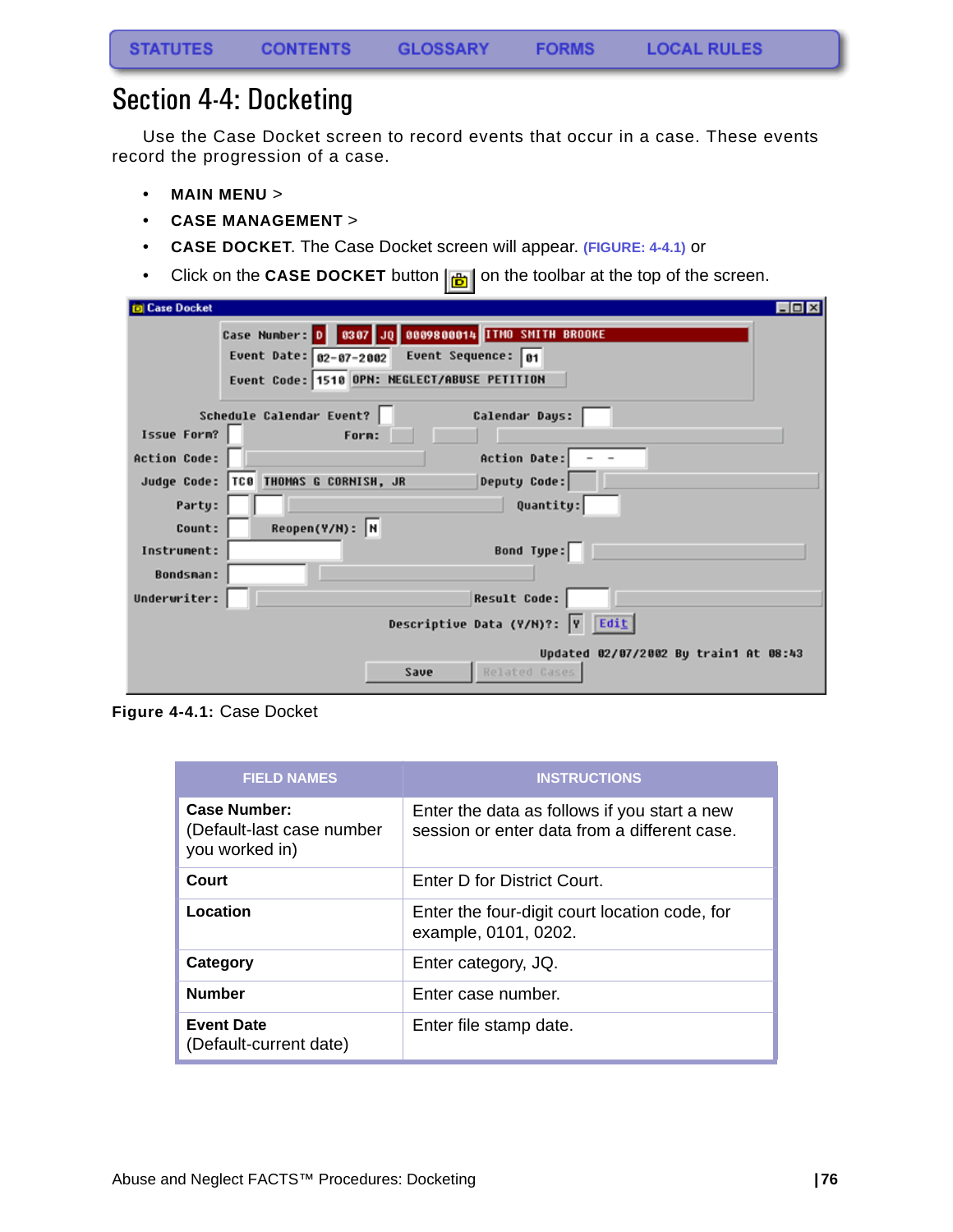**GLOSSARY FORMS** 

| <b>FIELD NAMES</b>                          | <b>INSTRUCTIONS</b>                                                                                                                  |  |
|---------------------------------------------|--------------------------------------------------------------------------------------------------------------------------------------|--|
| <b>Event Sequence</b>                       | This field will default to the next sequence<br>٠<br>number or<br>Press F1 for a list that has already been<br>$\bullet$<br>entered. |  |
| <b>Event Code</b>                           | Enter appropriate event code.                                                                                                        |  |
| <b>Schedule Calendar Event?</b>             |                                                                                                                                      |  |
| <b>Calendar Days:</b>                       |                                                                                                                                      |  |
| <b>Issue Form:</b>                          |                                                                                                                                      |  |
| <b>Action Code:</b>                         | FACTS™ will input a default value based on<br>the event code you entered.                                                            |  |
| <b>Action Date:</b>                         |                                                                                                                                      |  |
| <b>Judge Code:</b>                          | Judge will default.<br>٠<br>Delete if another judge presided over<br>٠<br>event, and<br>Enter correct judge.<br>٠                    |  |
| <b>Deputy Code:</b><br>(Default-User login) |                                                                                                                                      |  |
| <b>Party</b>                                | Enter Party type and number if<br>$\bullet$<br>appropriate.<br>Press ENTER button.<br>$\bullet$                                      |  |
| <b>Enter through other Fields</b>           |                                                                                                                                      |  |
| <b>Descriptive Data:</b>                    | Click on the <b>EDIT</b> button.<br>٠<br>The Event Description screen will pop-up.<br>$\bullet$<br>(FIGURE: 4-4.2)                   |  |

| Event Description                                                                                                                                                                                  |  |
|----------------------------------------------------------------------------------------------------------------------------------------------------------------------------------------------------|--|
| -Case Details<br>0307 JQ 0009800014<br>Event Date: 02-07-2002<br>D<br>Case Number:<br>Event Seq: 01<br><b>Event Code: 1510</b><br>OPN: NEGLECT/ABUSE PETITION<br><b>Standard Description Code:</b> |  |
| Comments                                                                                                                                                                                           |  |
| <b>FILING NEGLECT/ABUSE PETITION</b>                                                                                                                                                               |  |

**Figure 4-4.2:** Event Description



### **CAUTION | NO TEXT WRAP**

- The text does not wrap to the next line.
- Press **ENTER** to go to the next line.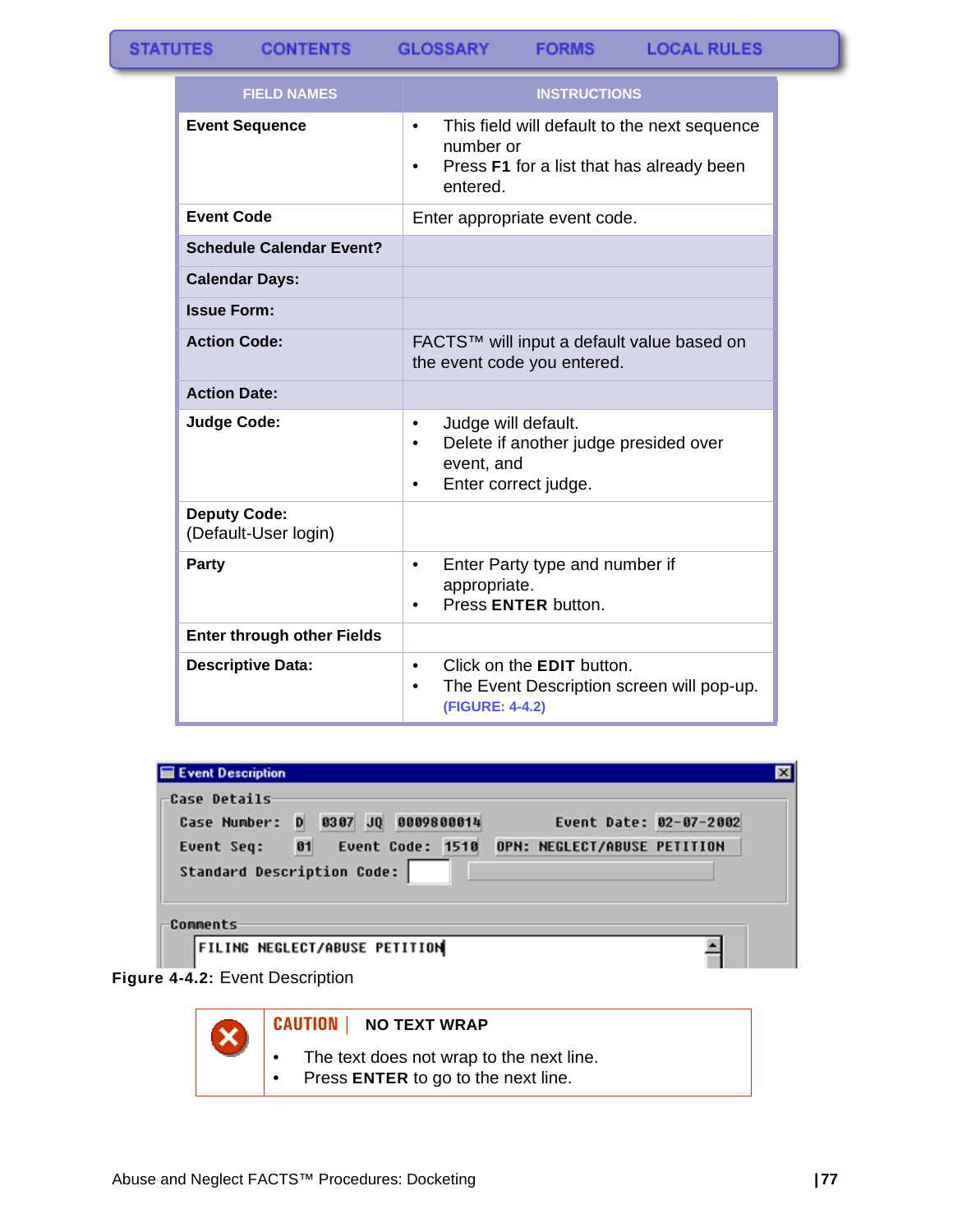| <b>TATLITES</b> |                          | <b>GLOSSARY</b> | <b>FORMS</b>                                                                                                 | <b>LOCAL RULES</b>                                                                            |  |
|-----------------|--------------------------|-----------------|--------------------------------------------------------------------------------------------------------------|-----------------------------------------------------------------------------------------------|--|
|                 | $\bullet$<br>٠<br>٠<br>٠ | (FIGURE: 4-4.3) | and type in descriptive text.<br>Press CTRL T to save.<br>Press <b>ENTER</b> or click <b>OK</b> to exit out. | <b>ENTER</b> until you reach the comments field<br>You will return to the Case Docket screen. |  |



**Figure 4-4.3:** Case Docket

| <b>Save Button</b> | $\bullet$<br>$\bullet$ | Tab to <b>SAVE</b> button. (FIGURE: 4-4.3)<br>Click button or press ENTER. |
|--------------------|------------------------|----------------------------------------------------------------------------|
| <b>Message Box</b> |                        | Click OK or press ENTER button to get the<br>message box to disappear.     |

| <b>DI Case Docket</b> |                                                     |  |
|-----------------------|-----------------------------------------------------|--|
|                       | Case Number: 0 0307 JQ 0809800014 TTMO SMITH BROOKE |  |
|                       | Event Date: $02-07-2002$ Event Sequence: 01         |  |
|                       | Event Code: 1510 OPN: NEGLECT/ABUSE PETITION        |  |

## **Figure 4-4.4:** Case Docket

| field (FIGURE: 4-4.4)<br>Shift tab to the case number to docket<br>$\bullet$<br>another event or<br>Shift tab twice to docket to another case or<br>$\bullet$<br>Click on the "X" in the upper right-hand<br>$\bullet$<br>corner to exit the screen. |
|------------------------------------------------------------------------------------------------------------------------------------------------------------------------------------------------------------------------------------------------------|
|------------------------------------------------------------------------------------------------------------------------------------------------------------------------------------------------------------------------------------------------------|

**← ← ←**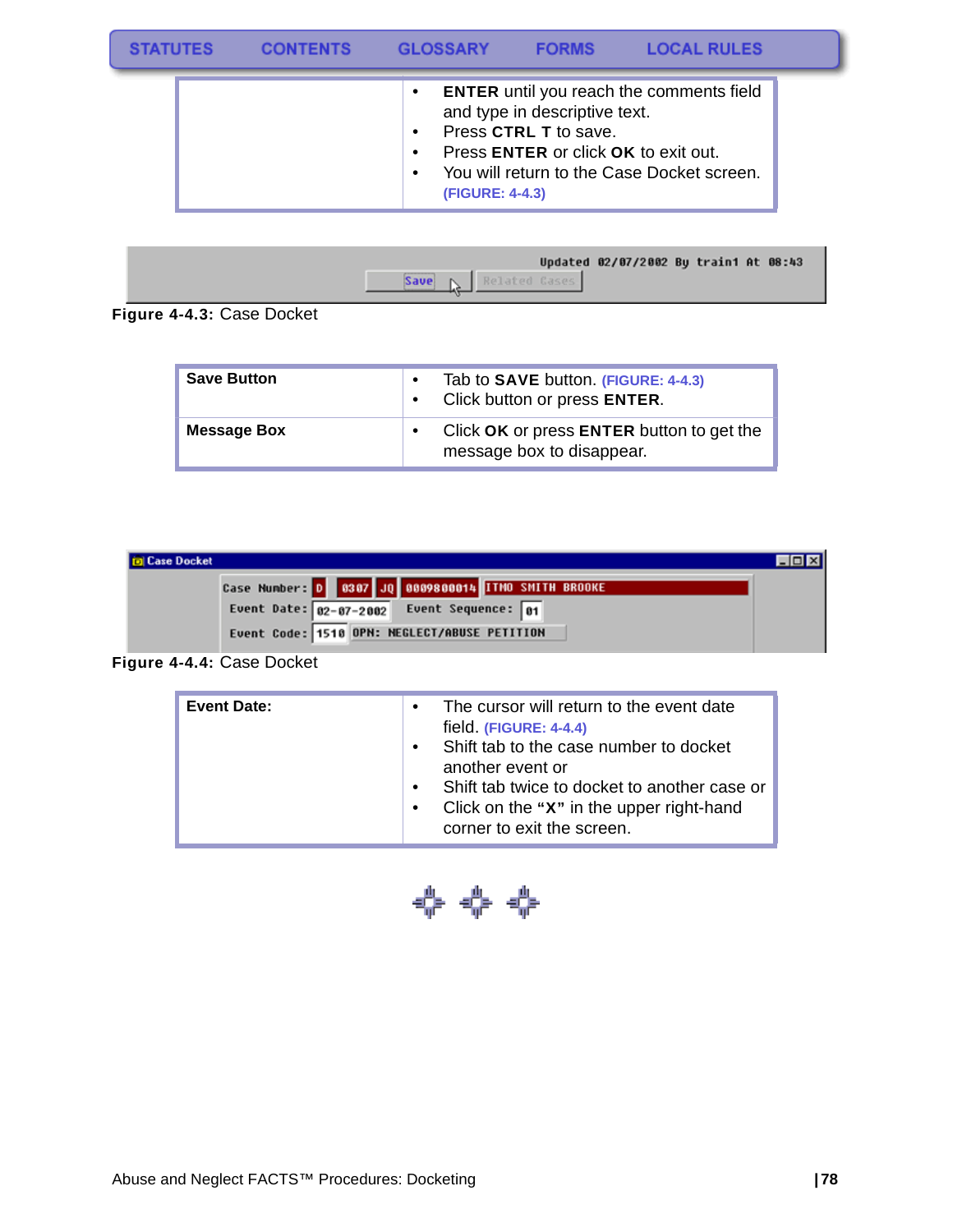# Section 4-5: Closing a Case

The Civil Complaint/Petitions screen is used to open and close petitions.

- **MAIN MENU** >
- **CASE MANAGEMENT** >
- **CIVIL COMPLAINT/PETITIONS**.The Civil Complaints/Petition screen will appear. **(FIGURE: 4-5.1)**

| EOX<br><b>Civil Complaint/Petitions</b>                                                            |
|----------------------------------------------------------------------------------------------------|
| Case Number: 0 0307 JQ 0809800014<br><b>ITMO SMITH BROOKE</b>                                      |
| Complaint Date: 02-07-2002                                                                         |
| Complaint Sequence:                                                                                |
| Complaint Event Code:  1510 OPN: NEGLECT/ABUSE PETITION                                            |
| Jury(Y/N):  N                                                                                      |
| Identify Party(s)<br>on the event comments? (Y/N):<br>Party? (Y/N):   <br>Cause of Actions? (Y/N): |
| Relief Code(s)? (Y/N):                                                                             |
| <b>DISMISSED</b><br> DS <br><b>Disposition Code:</b>                                               |
| Date:  <br>$02 - 07 - 2002$                                                                        |
| Disposition/Judgment Event:<br><b>3548 CLS: ORD OF DISMISSAL</b>                                   |
| Judgment Code(s)? (Y/N):                                                                           |
| Related Gases<br>Save                                                                              |

**Figure 4-5.1:** Civil Complaint/Petitions

| <b>FIELD NAMES</b>                                                | <b>INSTRUCTIONS</b>                                                                                                                  |
|-------------------------------------------------------------------|--------------------------------------------------------------------------------------------------------------------------------------|
| Case Number:<br>(Default last case number)                        | If you are beginning a new session or need to<br>enter data from a different case, fill in each of<br>the four subfields as follows: |
| Court                                                             | Enter D for District Court.                                                                                                          |
| Location                                                          | Enter the four-digit court location code, for<br>example, 0101, 0202.                                                                |
| Category                                                          | Enter category, JQ.                                                                                                                  |
| <b>Number</b>                                                     | Enter case number.                                                                                                                   |
| <b>Complaint Date</b><br>(Default-current date)                   | Press F1 to look up the complaint date.                                                                                              |
| <b>Complaint Sequence</b><br>(Default-next complaint<br>sequence) | Delete the number and enter the number 1.                                                                                            |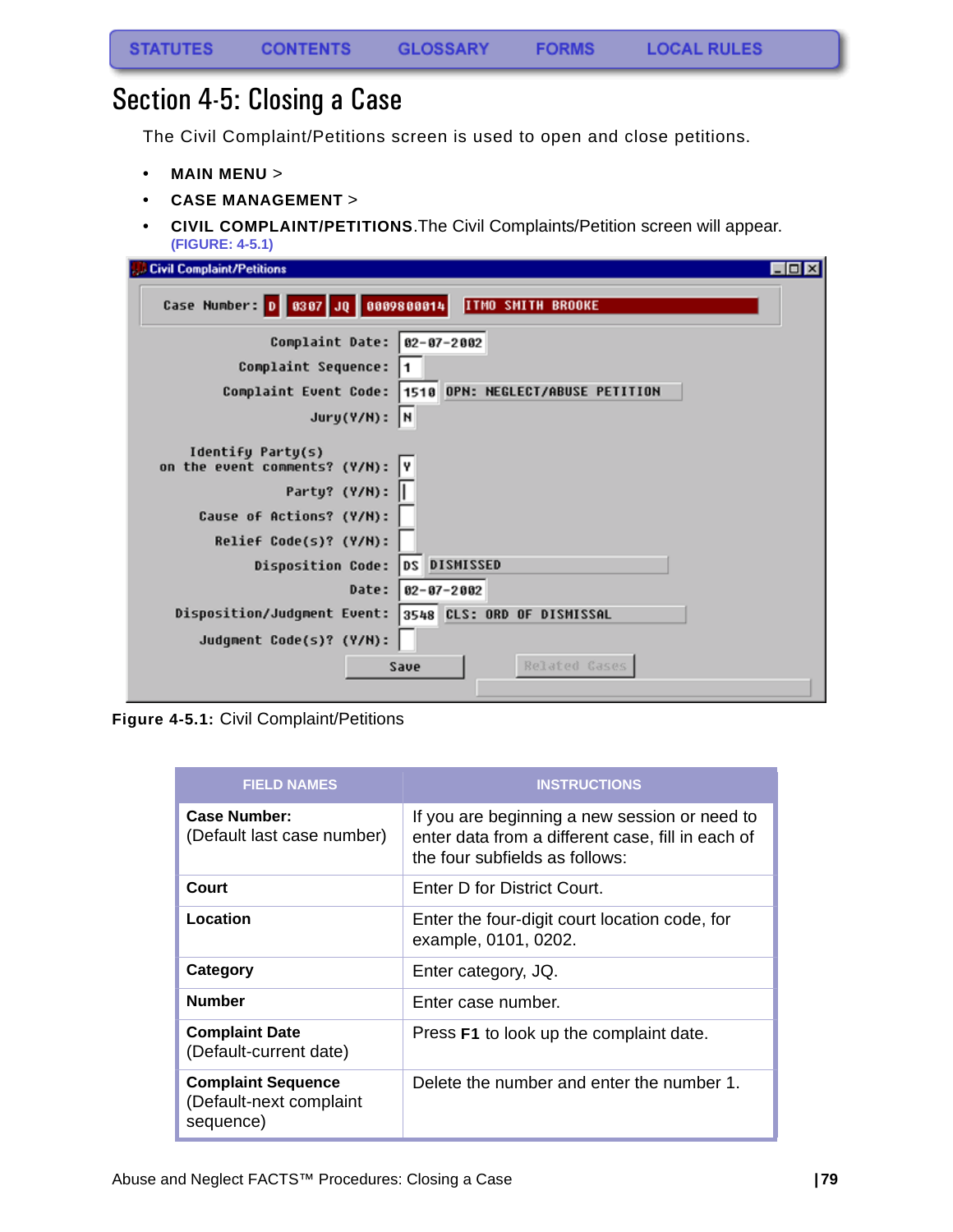**FORMS** 

| <b>FIELD NAMES</b>                                       | <b>INSTRUCTIONS</b>                                                  |
|----------------------------------------------------------|----------------------------------------------------------------------|
| <b>Complaint Event Code</b>                              |                                                                      |
| Jury                                                     |                                                                      |
| <b>Identify Parties on the event</b><br>comments? (Y/N): |                                                                      |
| Party:                                                   |                                                                      |
| <b>Cause of Actions (Y/N)</b>                            |                                                                      |
| Relief Code(s)? (Y/N)                                    |                                                                      |
| <b>Disposition Code</b>                                  | Enter the appropriate disposition code.                              |
| Date:                                                    | Enter file stamp date of the pleading.                               |
| <b>Disposition/Judgment</b><br>Event:                    | Enter the appropriate closing event code from<br>the following list. |



## **CAUTION | CLOSING EVENT CODES**

• Please avoid using generic closing event codes.

• Use the most specific closing event code.

| <b>REASON FOR CASE CLOSURE</b>                                                                                                           | <b>CODE</b> | <b>EVENT DESCRIPTION</b>                        |
|------------------------------------------------------------------------------------------------------------------------------------------|-------------|-------------------------------------------------|
| Finalization of Adoption                                                                                                                 | 3517        | CLS: Decree/Judgment of Adoption                |
| <b>Judicial Review Hearing Order</b><br>closes the case.*                                                                                | 3528        | CLS: Judicial Review Order                      |
|                                                                                                                                          | 3540        | <b>CLS: Notice of Dismissal</b>                 |
| The case is transferred to another<br>court.                                                                                             | 3541        | CLS: Order Changing Venue                       |
| A judicial order dismisses the<br>case.*                                                                                                 | 3548        | <b>CLS: Order of Dismissal</b>                  |
| A judicial order (apart from a<br>hearing or review) dismisses the<br>case AND which states that the<br>custody dismissal is stipulated. | 3553        | <b>CLS: Stipulated Dismissal</b>                |
| Closing Order from a Temporary<br>Custody Hearing closes the case.*                                                                      | 3569        | <b>CLS: Custody Hearing Order</b>               |
| Order from an Adjudicatory or<br>Disposition Hearing closes the<br>$case.*$                                                              | 3591        | CLS: Adjudicatory/Disposition Order             |
| Initial Permanency Order closes<br>the case.*                                                                                            | 3593        | <b>CLS: Initial Permanency Hearing</b><br>Order |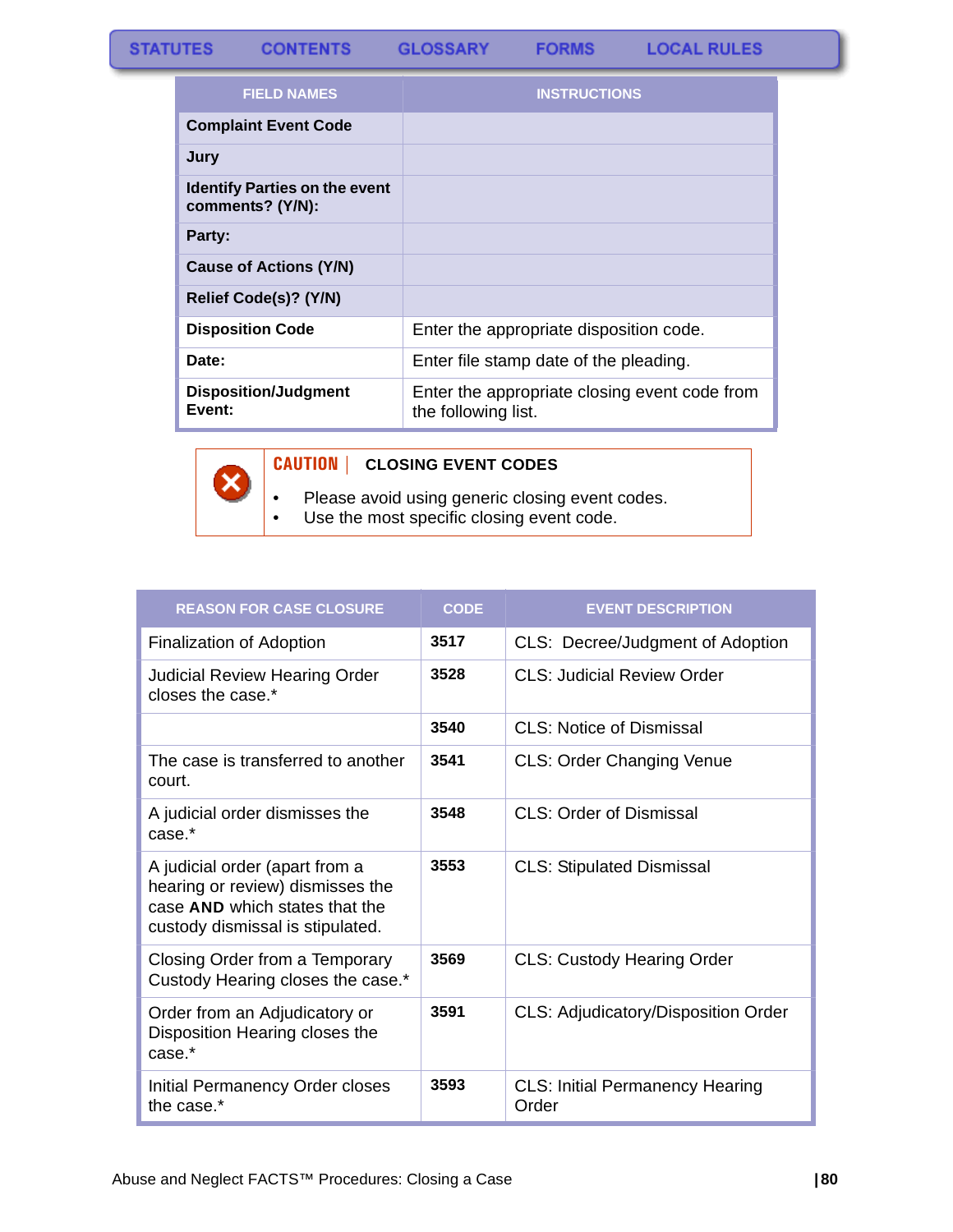| <b>STATUTES</b>                                         | <b>CONTENTS</b>                |      | <b>GLOSSARY</b>      | <b>FORMS</b>                      | <b>LOCAL RULES</b>       |  |
|---------------------------------------------------------|--------------------------------|------|----------------------|-----------------------------------|--------------------------|--|
|                                                         | <b>REASON FOR CASE CLOSURE</b> |      | <b>CODE</b>          |                                   | <b>EVENT DESCRIPTION</b> |  |
| <b>Subsequent Permanency Order</b><br>closes the case.* |                                | 3594 | <b>Hearing Order</b> | <b>CLS: Subsequent Permanency</b> |                          |  |

\*The order also dismisses the child(ren) from state custody.

### **Termination of Parental Rights**

| <b>CODE</b> | <b>EVENT DESCRIPTION</b>         |
|-------------|----------------------------------|
| 3508        | <b>CLS: Dismissal by Party</b>   |
| 3518        | CLS: Judgment/Default            |
| 3527        | <b>CLS: Summary Judgment</b>     |
| 3541        | <b>CLS: Order Changing Venue</b> |
| 3548        | <b>CLS: Order of Dismissal</b>   |
| 3571        | <b>CLS: Judgment and Order</b>   |

| Disposition/Judgment Event: 3548 CLS: ORD OF DISMISSAL |      |                      |  |
|--------------------------------------------------------|------|----------------------|--|
| Judgment Code(s)? (Y/N):                               |      |                      |  |
|                                                        | Save | <b>Related Cases</b> |  |
|                                                        |      |                      |  |

### **Figure 4-5.2:** Civil Complaints/Petitions

| Judgment Code(s)? (Y/N) |                                                                                                                                   |
|-------------------------|-----------------------------------------------------------------------------------------------------------------------------------|
| <b>Save Button</b>      | Click on the <b>SAVE</b> button at the bottom of the<br>screen, and a message announcing that the<br>data has been saved appears. |
| <b>Descriptive Text</b> | Return to the Case Docket screen and enter<br>descriptive data.                                                                   |